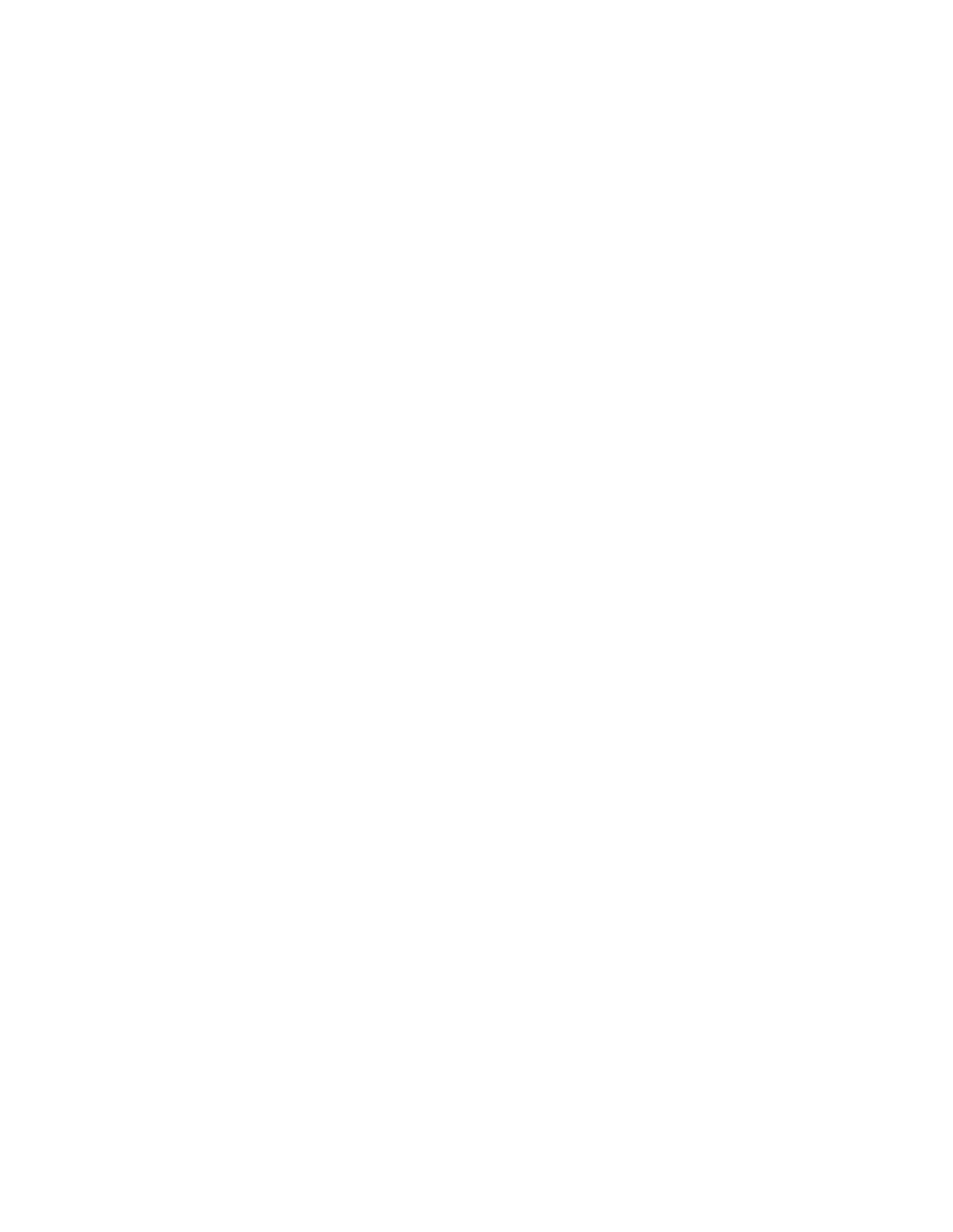# **CONTENTS**

|                         | 1 First steps               | $\overline{\mathbf{3}}$                                                                                                                                                                                                              |  |  |
|-------------------------|-----------------------------|--------------------------------------------------------------------------------------------------------------------------------------------------------------------------------------------------------------------------------------|--|--|
|                         | 1.1                         | $\overline{3}$                                                                                                                                                                                                                       |  |  |
|                         | 1.2                         | $\overline{4}$                                                                                                                                                                                                                       |  |  |
|                         | 1.3                         | $\overline{4}$                                                                                                                                                                                                                       |  |  |
| $\overline{2}$          | <b>Guides</b>               | 11                                                                                                                                                                                                                                   |  |  |
|                         | 2.1                         | 11                                                                                                                                                                                                                                   |  |  |
|                         | 2.2                         | 12                                                                                                                                                                                                                                   |  |  |
|                         | 2.3                         | 14                                                                                                                                                                                                                                   |  |  |
|                         | 2.4                         | 14                                                                                                                                                                                                                                   |  |  |
|                         | 2.5                         | 17                                                                                                                                                                                                                                   |  |  |
|                         | 2.6                         | 23                                                                                                                                                                                                                                   |  |  |
|                         | 2.7                         | 27                                                                                                                                                                                                                                   |  |  |
|                         | 2.8                         | 29                                                                                                                                                                                                                                   |  |  |
|                         |                             |                                                                                                                                                                                                                                      |  |  |
| $3^{\circ}$             |                             | 31<br><b>Languages and sites</b>                                                                                                                                                                                                     |  |  |
|                         | 3.1                         | 31                                                                                                                                                                                                                                   |  |  |
|                         | 3.2                         | 33                                                                                                                                                                                                                                   |  |  |
|                         | 3.3                         | 35                                                                                                                                                                                                                                   |  |  |
| $\overline{\mathbf{4}}$ | 39<br><b>Embedding apps</b> |                                                                                                                                                                                                                                      |  |  |
|                         | 4.1                         | 39<br>Introduction to apps expected a series of the series of the series of the series of the series of the series of the series of the series of the series of the series of the series of the series of the series of the series o |  |  |
|                         | 4.2                         | 39                                                                                                                                                                                                                                   |  |  |
|                         | 4.3                         | 43                                                                                                                                                                                                                                   |  |  |
| 5                       | 47<br><b>Reference</b>      |                                                                                                                                                                                                                                      |  |  |
|                         | 5.1                         | 47                                                                                                                                                                                                                                   |  |  |
|                         | 5.2                         | 48                                                                                                                                                                                                                                   |  |  |
|                         | 5.3                         | 53                                                                                                                                                                                                                                   |  |  |
|                         | 5.4                         | 54                                                                                                                                                                                                                                   |  |  |
|                         | 5.5                         | 55                                                                                                                                                                                                                                   |  |  |
|                         | 5.6                         | 55                                                                                                                                                                                                                                   |  |  |
|                         | 5.7                         | 57                                                                                                                                                                                                                                   |  |  |
|                         | 5.8                         | 58                                                                                                                                                                                                                                   |  |  |
|                         | 5.9                         | 61                                                                                                                                                                                                                                   |  |  |
|                         | 5.10                        | 62                                                                                                                                                                                                                                   |  |  |
|                         | 5.11                        | 63                                                                                                                                                                                                                                   |  |  |
|                         | 5.12                        | 65                                                                                                                                                                                                                                   |  |  |
|                         | 5.13                        | Template tags (feincms3.templatetags.feincms3)<br>66                                                                                                                                                                                 |  |  |
|                         | 5.14                        | 67                                                                                                                                                                                                                                   |  |  |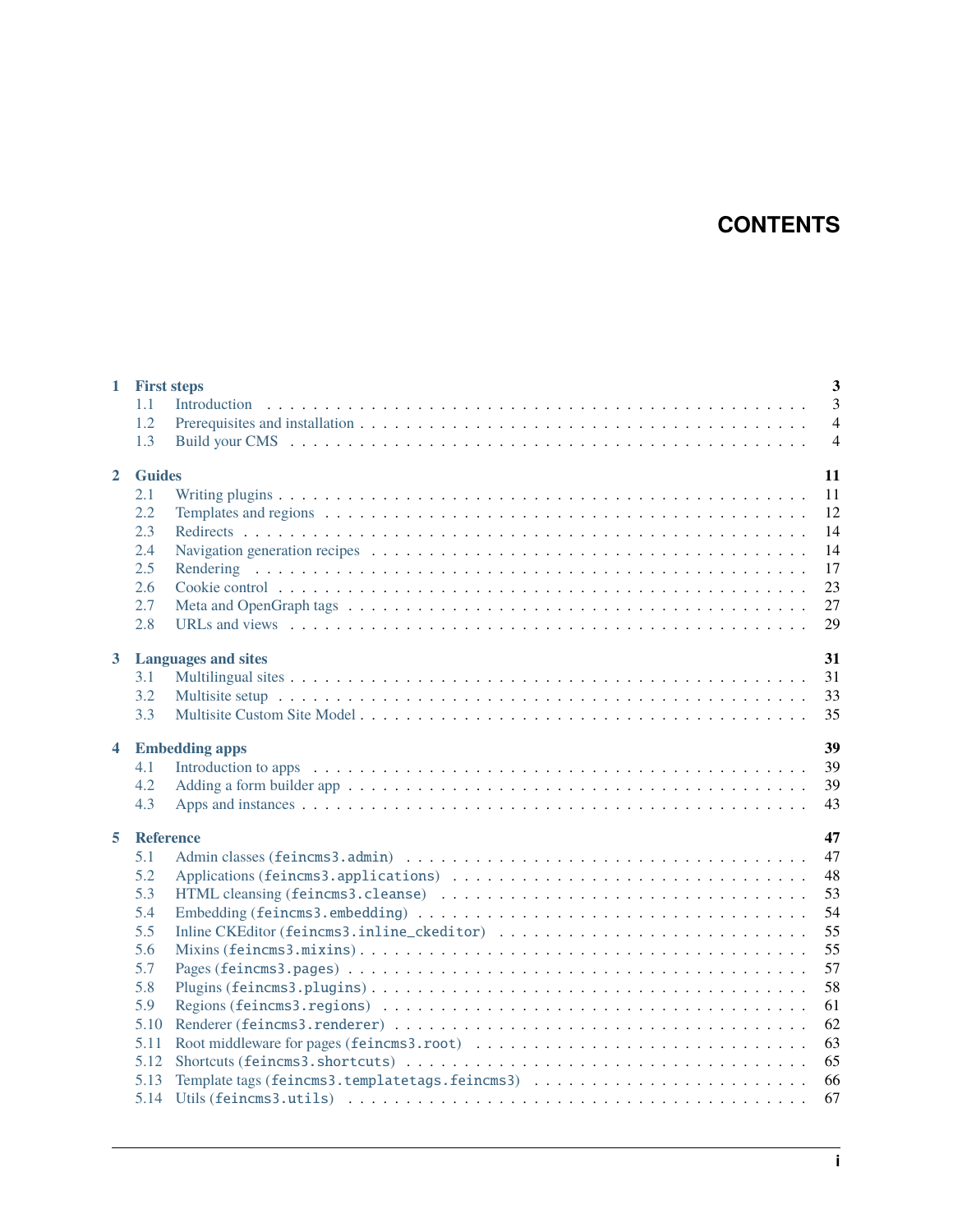| <b>6</b> Project links<br>6.1 |  |  |
|-------------------------------|--|--|
| <b>7</b> Related projects     |  |  |
| <b>Python Module Index</b>    |  |  |
| <b>Index</b>                  |  |  |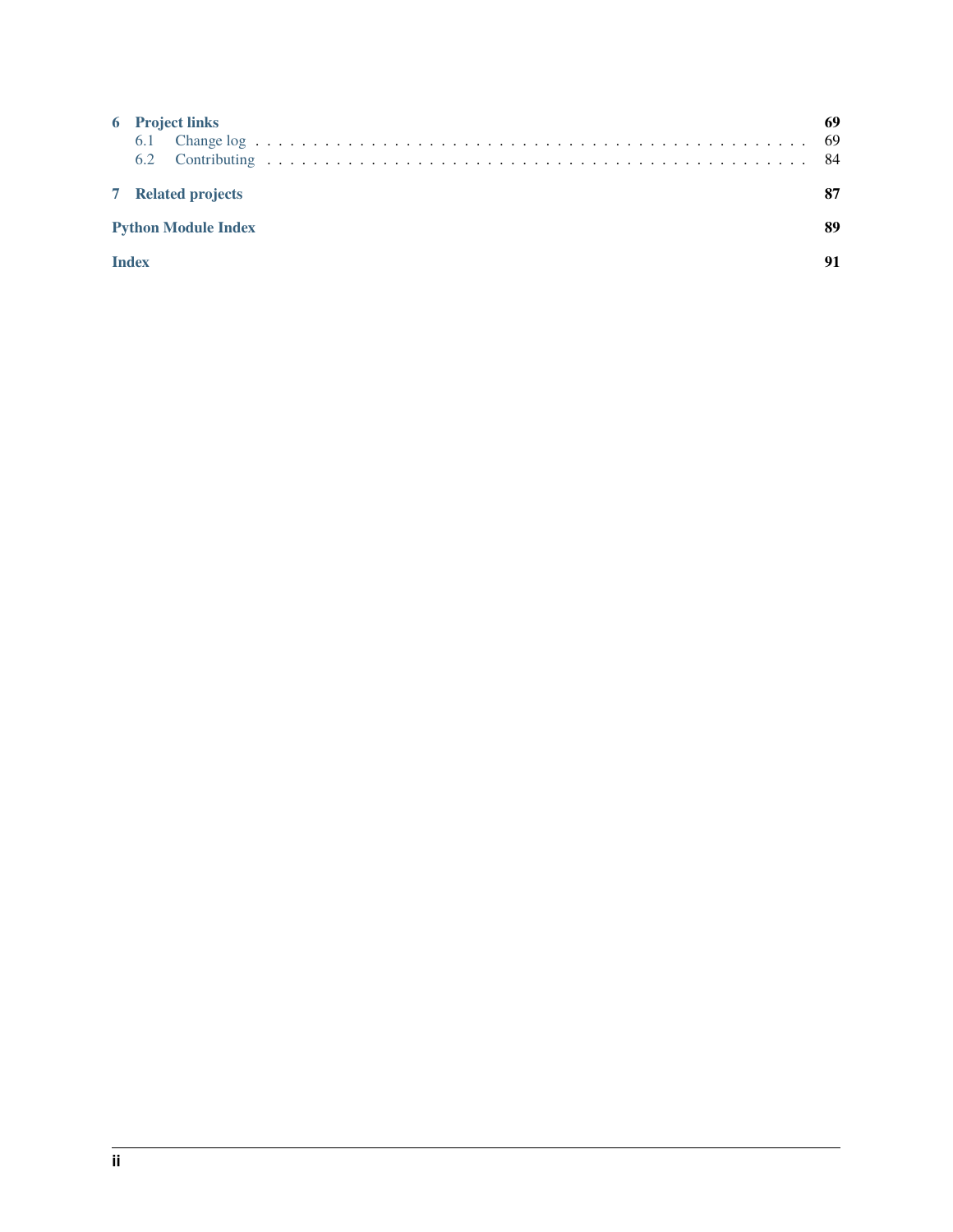#### Version 3.6-3-g517c367

feincms3 offers tools and building blocks which make building a CMS that is versatile, powerful and tailor-made at the same time for each project a reachable reality.

It builds on other powerful tools such as Django itself and its excellent standard admin interface, [django-content-editor](https://django-content-editor.readthedocs.io) to allow creating and editing structured content and [django-tree-queries](https://github.com/matthiask/django-tree-queries) for querying hierarchical data such as page trees.

The tools can be used for a page CMS, but also work well for other types of content such as news magazines or API backends for mobile apps.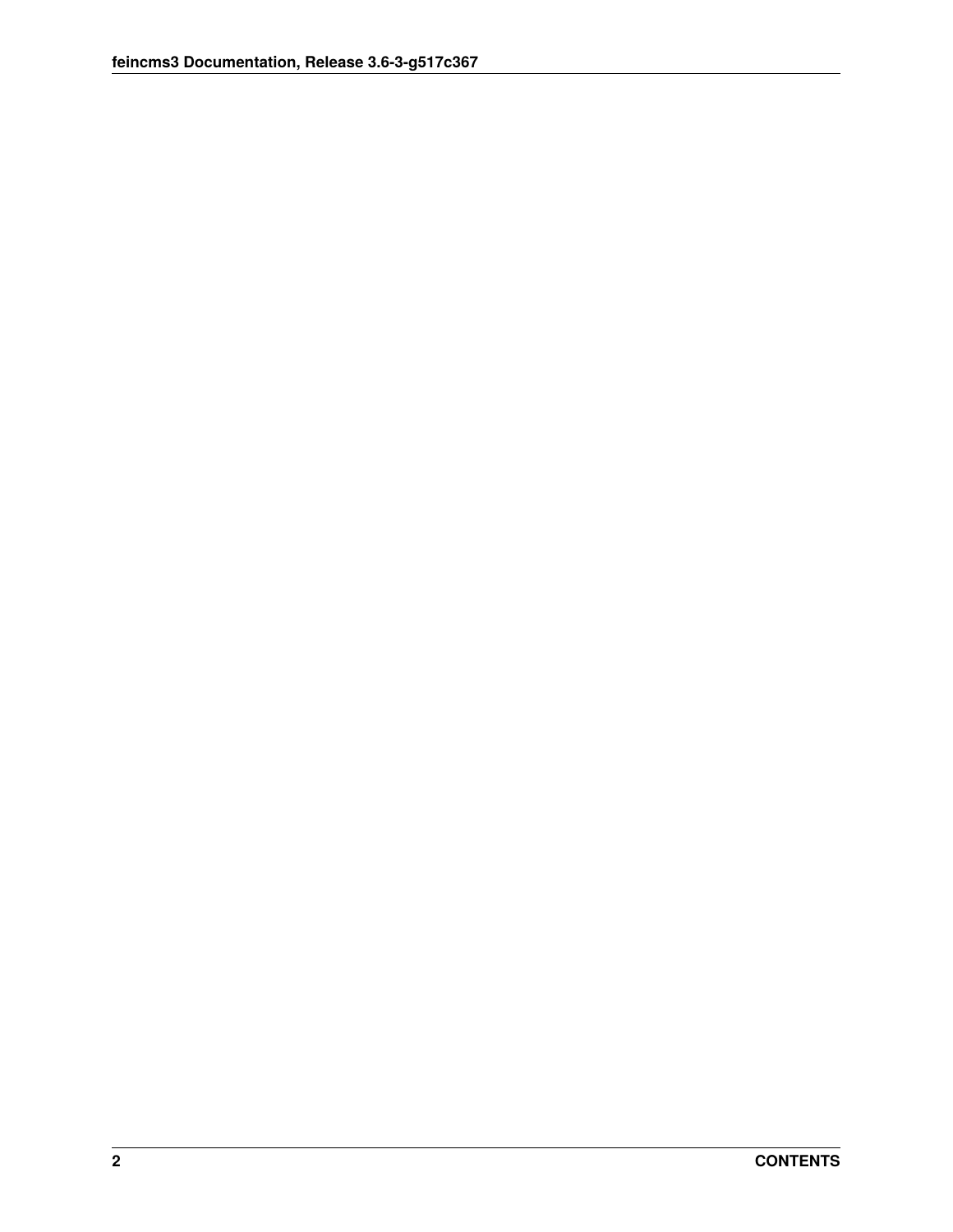#### **CHAPTER**

### **ONE**

# **FIRST STEPS**

<span id="page-6-0"></span>Start here if you want to know what feincms3 is and build your first CMS based on feincms3.

# <span id="page-6-1"></span>**1.1 Introduction**

### **1.1.1 Philosophy**

feincms3 follows the library-not-framework approach. Inversion of control is avoided as much as possible, and great care is taken to provide useful functionality which can still be easily replaced if anyone wishes to do so.

Replacing functionality should not require using extension points or configuration but simply different glue code, which should be short and obvious enough to be repeated in different projects.

The idea is not necessarily to avoid code, but to avoid all sorts of complexity, whether obvious or not. The cost of abstractions is that there always comes a moment where you have understand the layers beneath, and often the learning curve gets steep quickly.

feincms3 is your Do It Yourself kit for CMS building, as Django is your Do It Yourself kit for website building.

feincms3 only has abstract model classes and mixins. Any concrete classes (for example, the page model) **have** to be added by you in your own project. This is by design, and paves the way for introducing local customizations without having to rely on hooks, extension points and whatnot.

# **1.1.2 Standing on the shoulders**

Django's builtin admin application provides a really good and usable administration interface for managing structured content. [django-content-editor](https://django-content-editor.readthedocs.io) extends Django's inlines mechanism with tools and an interface for managing heterogenous collections of content as are often necessary for content management systems. For example, articles may be composed of text blocks with images and videos interspersed throughout. Those content elements are called plugins.

[django-tree-queries](https://github.com/matthiask/django-tree-queries) provides a smart way to efficiently fetch tree-shaped data in a relational database supporting Common Table Expressions.

#### **Historical note**

What we are calling plugins is called a content type in [FeinCMS.](https://github.com/feincms/feincms) This can be easily confused with Django's own contenttypes, therefore the name was changed for feincms3.

Using [django-mptt](https://django-mptt.readthedocs.io) or other tree libraries is possible with feincms3 as well if you don't want to use CTEs. Reimplementing the abstract page class with a different library should be straightforward.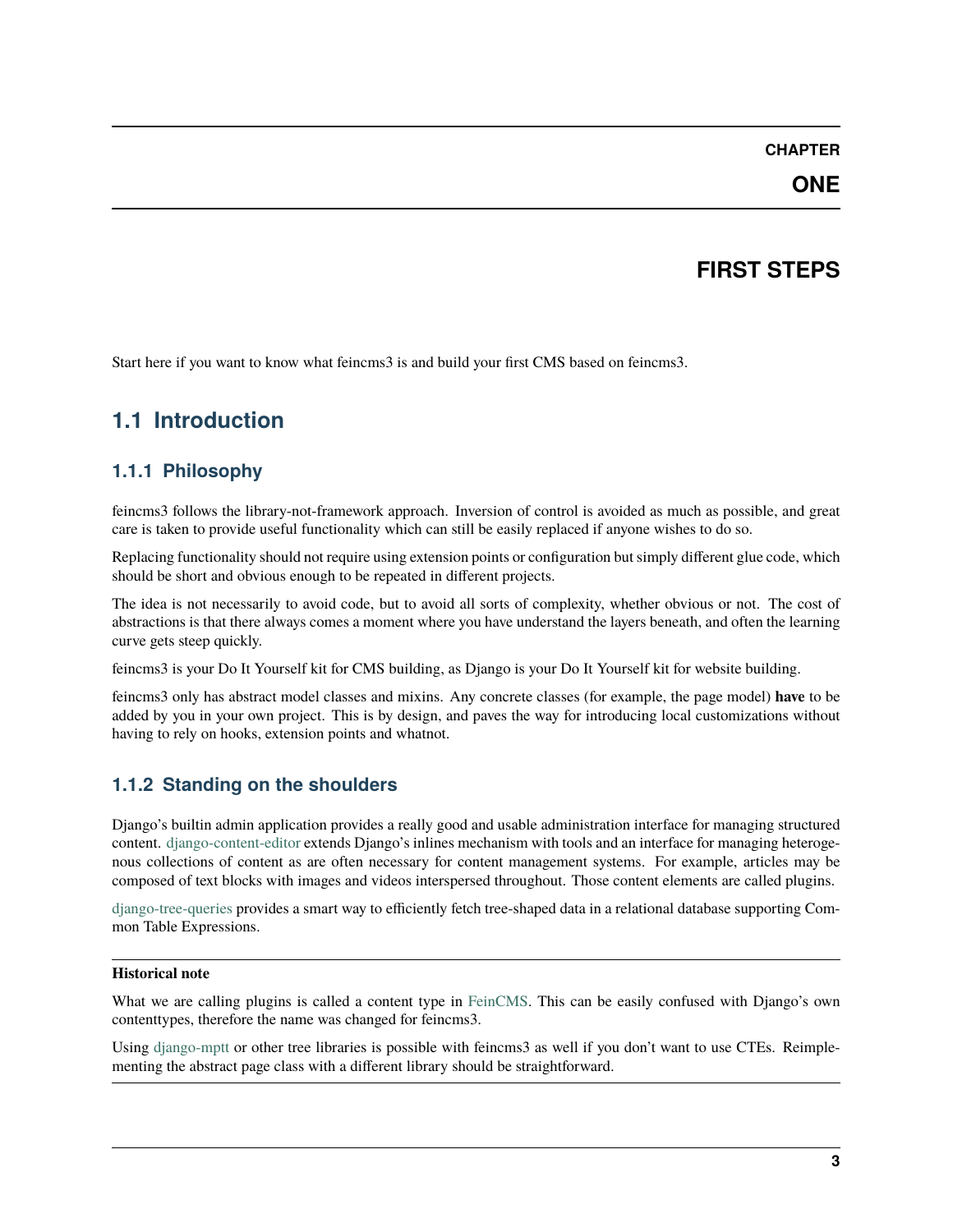#### **1.1.3 The parts of feincms3**

feincms3 has the following main parts:

- A base class for your own **pages** model if you want to use [django-tree-queries](https://github.com/matthiask/django-tree-queries) to build a hierarchical page tree.
- Model **mixins** for common tasks such as building several navigation menus from a page tree, multilingual sites and selectable templates.
- A few ready-made **plugins** for rich text, images, [oEmbed](http://oembed.com) and template snippets.
- A HTML sanitization and **cleansing** function and a rich text widget building on [html-sanitizer](https://github.com/matthiask/html-sanitizer) and [django](https://github.com/django-ckeditor/django-ckeditor)[ckeditor.](https://github.com/django-ckeditor/django-ckeditor)
- Facilities for embedding **apps** through the admin interface, such as any interactive content (forms) or apps with subpages (e.g. an articles app).
- A **renderer** and associated helpers and template tags.
- **admin** classes for visualizing and modifying the tree hierarchy.
- Various utilities (**shortcuts** and **template tags**).

# <span id="page-7-0"></span>**1.2 Prerequisites and installation**

feincms3 runs on Python 3.8 or better. The minimum required Django version is 3.2. Database engine support is constrained by [django-tree-queries](https://github.com/matthiask/django-tree-queries) use of recursive common table expressions. At the time of writing, this means that PostgreSQL, sqlite3 (>3.8.3) and MariaDB (>10.2.2) are supported. MySQL 8.0 should work as well, but is not being tested.

The best way to install feincms3 is:

pip install 'feincms3[all]' # Quote the requirement to escape globbing

This installs all optional dependencies as required by the bundled rich text, image and oEmbed plugins. A more minimal installation can be selected by only running pip install feincms3.

# <span id="page-7-1"></span>**1.3 Build your CMS**

This guide shows step by step how to use the tools provided by feincms3 to build your own CMS.

**Note:** If you just want to quickly check out what feincms3 is capable of, have a look at the [feincms3-example](https://github.com/matthiask/feincms3-example) project. It shows how everything works together, but also uses advanced functionality which might be confusing to newcomers and is not necessary for smaller CMS projects.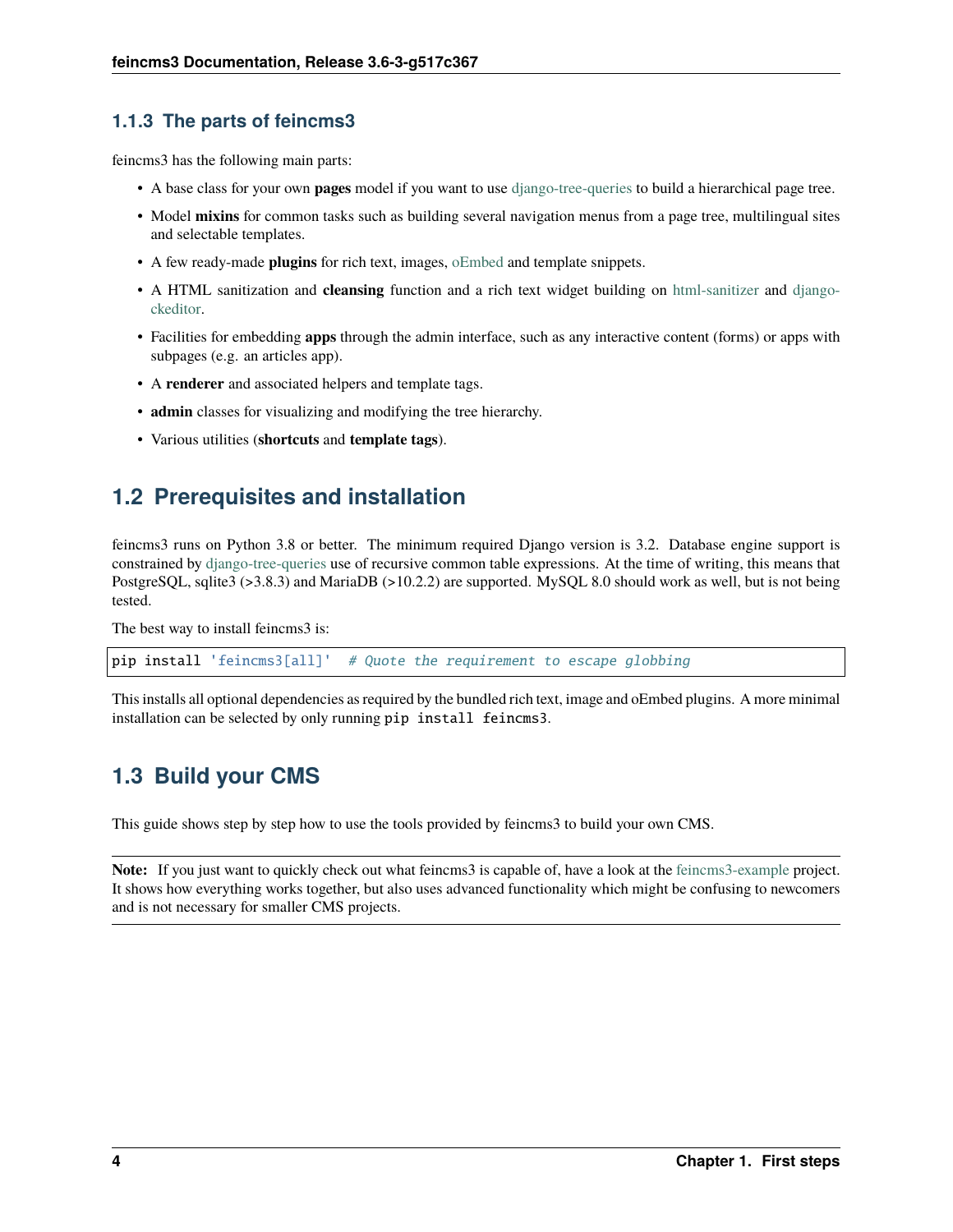#### **1.3.1 Getting started**

Install feincms3 and all recommended dependencies:

```
pip install feincms3[all]
```
Add the following settings:

```
INSTALLED_APPS = [
    ...
    "feincms3",
    "content_editor",
     # Optional, but not for this guide:
    "ckeditor",
    "imagefield",
]
```
#### **1.3.2 Models**

The page model and a few plugins could be defined as follows:

```
from django.db import models
from django.utils.translation import gettext_lazy as _
from content_editor.models import Region, create_plugin_base
from feincms3 import plugins
from feincms3.pages import AbstractPage
class Page(AbstractPage):
   regions = [
        Region(key="main", title=_("Main")),
   ]
PagePlugin = create_plugin_base(Page)
class RichText(plugins.richtext.RichText, PagePlugin):
   pass
class Image(plugins.image.Image, PagePlugin):
   pass
```
Note: The bundled rich text plugin (which we're going to integrate) uses *[feincms3.cleanse.](#page-56-1)* [CleansedRichTextField](#page-56-1) which always sends HTML through [html-sanitizer.](https://pypi.org/project/html-sanitizer) The default configuration of HTML sanitizer is really restrictive and removes images (besides other things such as normalizing the HTML and removing script tags etc.)

HTML copy-pasted from other sources (e.g. Word) is often messy. It is generally a good idea to sanitize HTML on the server side to prevent XSS attacks or even just the general uglyness that results from giving website editors too much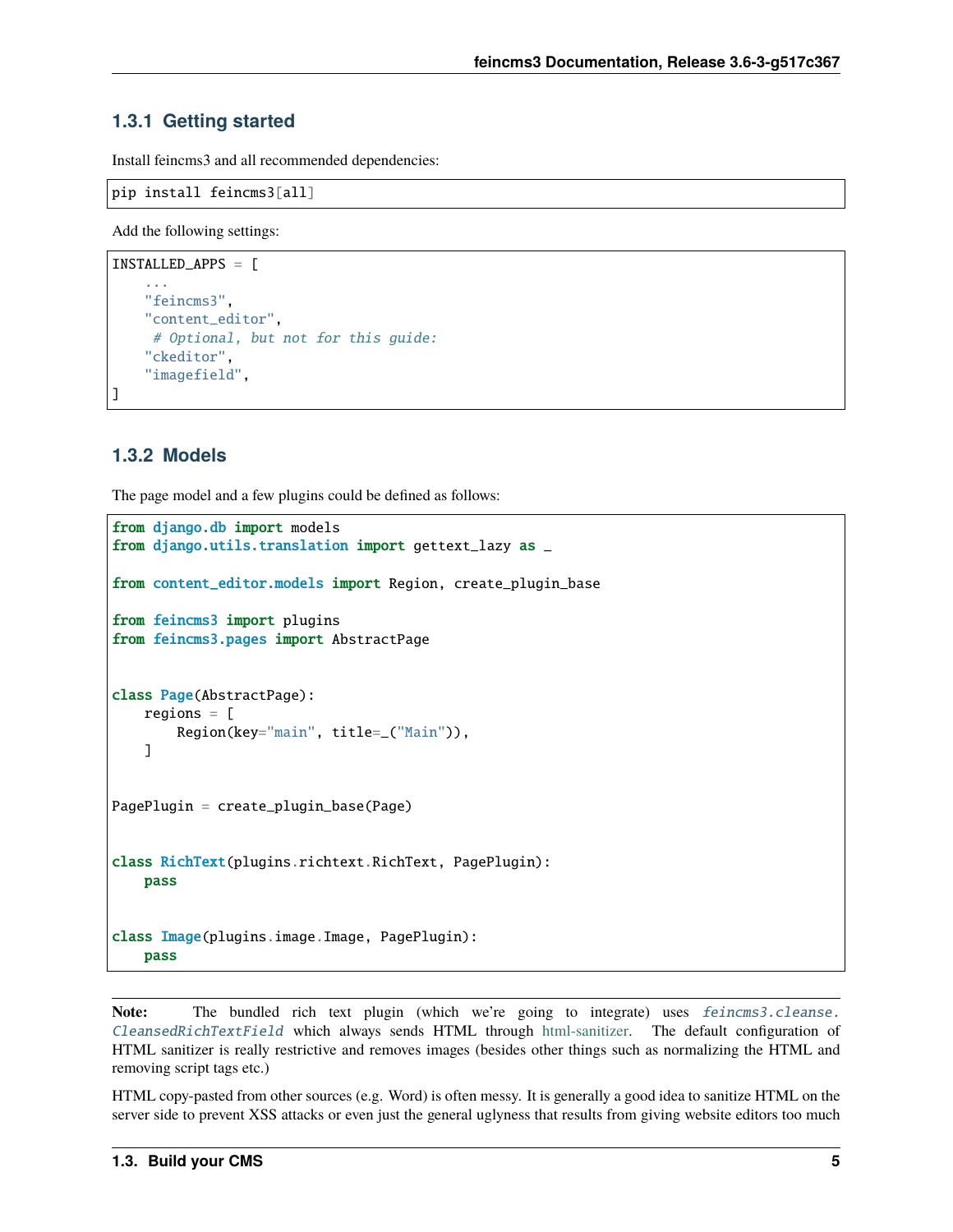freedom.

We almost never allow embedding images, tables etc. into rich text elements on our sites. It is just too easy to add a 10MB JPEG or even a BMP file and scale it down to 50x50. Adding images as a separate plugin has other benefits too: No parsing of rich texts to replace images, it's much easier to e.g. create a lightbox, use the first image on the site as teaser image or whatever comes to your mind.

That being said, adding your own rich text plugin which allows whatever you want is quite straightforward and completely supported.

#### **1.3.3 Rendering and templates**

Here's an example how plugins could be rendered, app.pages.renderer:

```
from django.utils.html import format_html, mark_safe
from feincms3.renderer import RegionRenderer
from .models import Page, RichText, Image
renderer = RegionRenderer()
renderer.register(
    RichText,
    lambda plugin, context: mark_safe(plugin.text),
\lambdarenderer.register(
    Image,
    lambda plugin, context: format_html(
        '<figure><img src="{}" alt=""/><figcaption>{}</figcaption></figure>',
        plugin.image.url,
        plugin.caption,
    ),
)
```
Of course if you'd rather let plugins use templates, do this:

```
from feincms3.renderer import template_renderer
renderer.register(
   Image,
    template_renderer("plugins/image.html"),
)
```
And the associated template:

```
<figure>
  <img src="{{ plugin.image.url }}" alt="{{ plugin.caption }}"/>
  {% if plugin.caption %}<figcaption>{{ plugin.caption }}</figcaption>{% endif %}
\langlefigure\rangle
```
The default image field also offers built-in support for thumbnailing and cropping with a PPOI (primary point of interest); have a look at the [django-imagefield](https://django-imagefield.readthedocs.io) docs to find out how.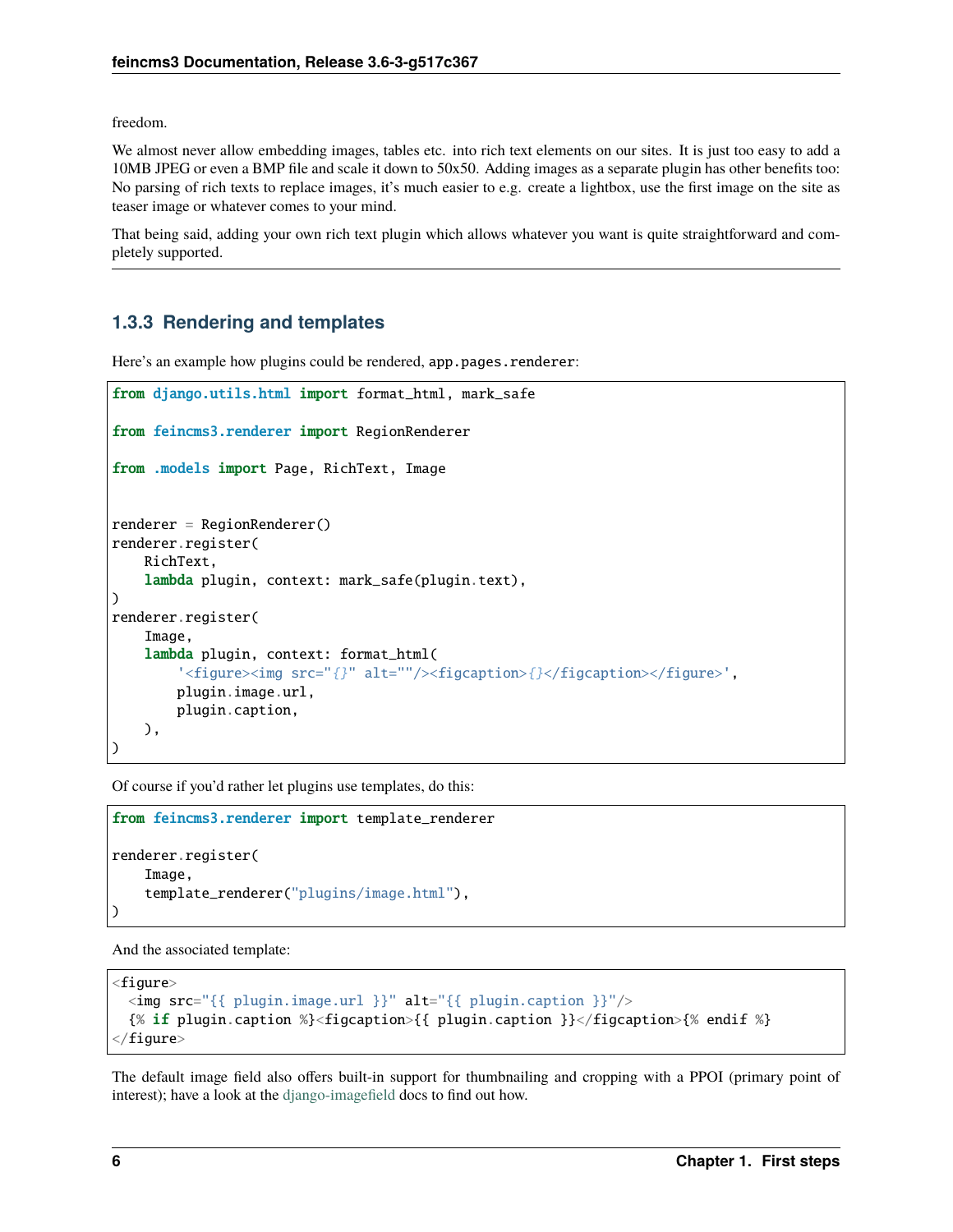And a pages/standard.html template:

```
{% extends "base.html" %}
{% load feincms3 %}
{% block title %}{{ page.title }} - {{ block.super }}{% endblock %}
{% block content %}
  <main>
    \langle h1\rangle{{ page.title }}\langle h1\rangle{% render_region page_regions "main" %}
  \langle /main\rangle{% endblock %}
```
It is recommended to add a utility as follows to the app.pages.renderer module:

```
def page_context(request, *, page):
   # page = page or page_for_app_request(request)
   page.activate_language(request)
   ancestors = list(page.ancestors().reverse())
   return {
        "page": page,
        "page_regions": renderer.regions_from_item(
            page,
            inherit_from=ancestors,
            timeout=30,
       ),
   }
```
#### **1.3.4 Middleware**

**Note:** The guide previously recommended to use a standard view for rendering pages. The problem is that you have to add a catch-all pattern to your URLconf which has some unwanted interactions e.g. with i18n\_patterns. (All paths are resolvable but visiting them might still obviously generate 404 errors.) Because of this the guide now recommends using a middleware. Feel free to upgrade your code whenever you feel like it. Using *[URLs and views](#page-32-0)* is documented and there's no reason to think it won't work in the future.

It is recommended to use a middleware to render pages. You're completely free to define your own middleware or even your own views and URLs. That being said, the AbstractPage class already has a get\_absolute\_url implementation which returns the page's path. If the Django app isn't mounted at  $/$  (this is possible but improbable) get\_absolute\_url automatically prepends the script prefix.

**Note:** AbstractPage.get\_absolute\_url still tries reversing pages:page and pages:root before falling back to the behavior described above.

A basic middleware module app.pages.middleware would look as follows:

from django.shortcuts import render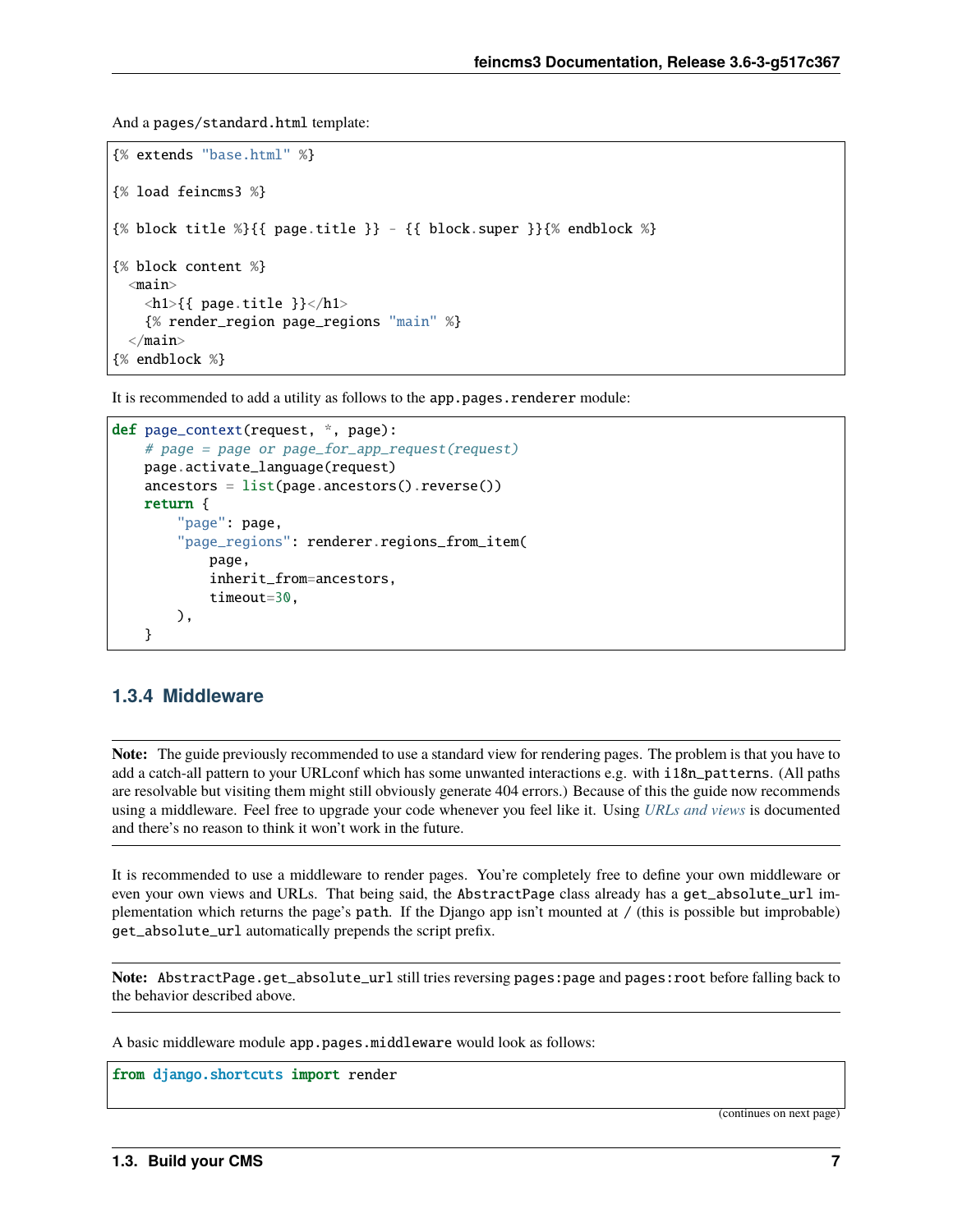```
from app.pages.models import Page
from app.pages.renderer import page_context
def page_middleware(get_response):
    def middleware(request):
        response = get_response(request)
        if response.status_code != 404:
            # Someone else already handled this request
            return response
        # path is the full path, path_info excludes the script prefix.
        if page := Page.objects.active().filter(path=request.path_info).first():
            return render(
                request,
                "pages/standard.html",
                page_context(request, page=page),
            )
        # No page found, fall back to the original 404 response
        return response
   return middleware
```
The app.pages.middleware.page\_middleware middleware should be added at the end of MIDDLEWARE:

```
MIDDLEWARE = \Gamma...
     "app.pages.middleware.page_middleware",
\mathbf{I}
```
**Note:** Check *[Root middleware for pages \(feincms3.root\)](#page-66-0)* later for more advanced middleware utilities.

#### **Historical note**

[FeinCMS](https://github.com/feincms/feincms) provided request and response processors and several ways how plugins (in FeinCMS: content types) could hook into the request-response processing. This isn't necessary with feincms3 – simply put the functionality into your own code.

#### **1.3.5 Admin classes**

Here's an example how the app.pages.admin module might look like:

```
from django.contrib import admin
from content_editor.admin import ContentEditor
from feincms3 import plugins
from feincms3.admin import TreeAdmin
```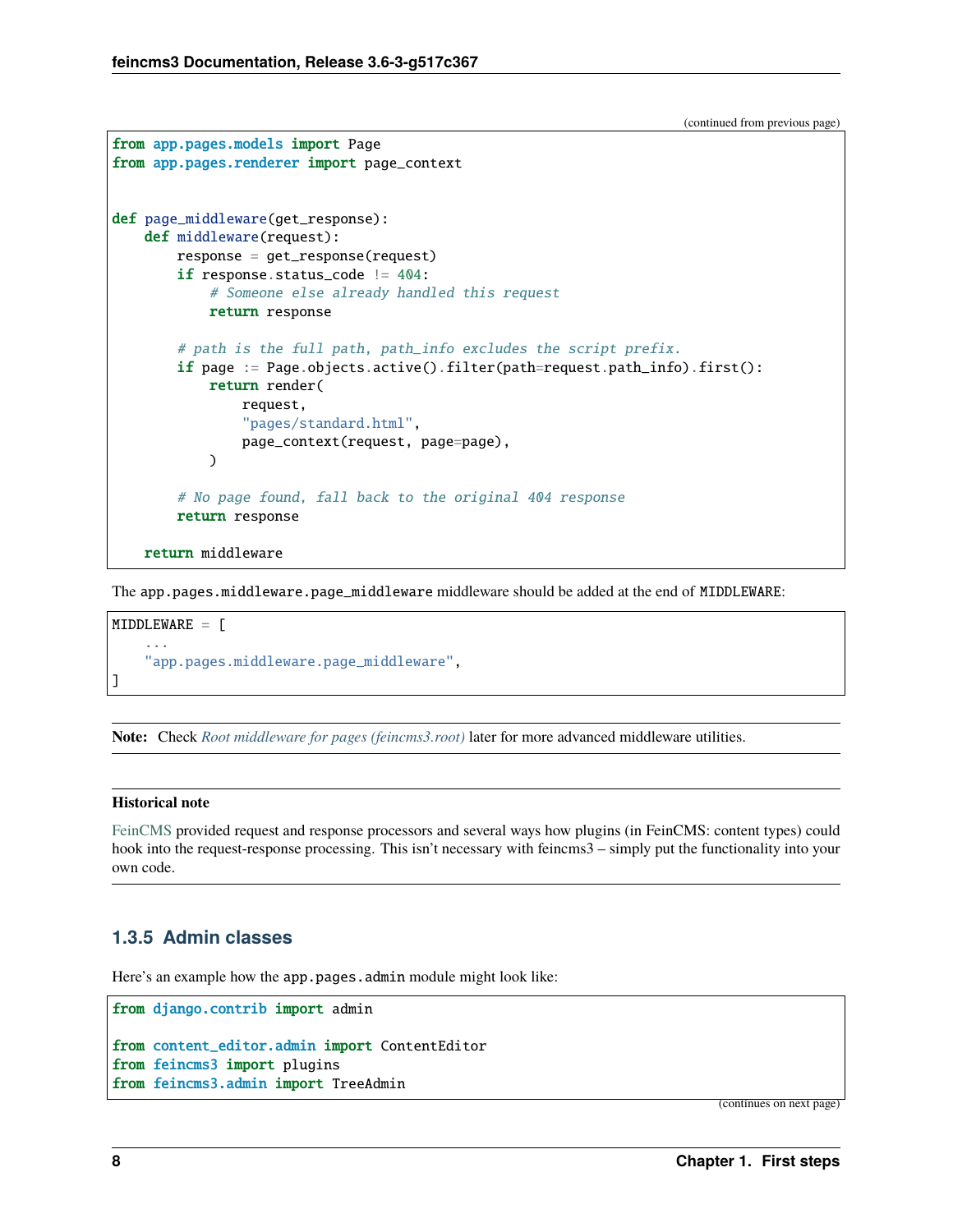```
(continued from previous page)
```

```
from app.pages import models
class PageAdmin(ContentEditor, TreeAdmin):
   list_display = ["indented_title", "move_column", "is_active"]
   prepopulated_fields = {"slug": ("title",)}
   raw_id_fields = ["parent"]
   inlines = [
       plugins.richtext.RichTextInline.create(models.RichText),
       plugins.image.ImageInline.create(models.Image),
   ]
   # fieldsets = ... (Recommended! No example here though. Note
   # that the content editor not only allows collapsed, but also
   # tabbed fieldsets -- simply add 'tabbed' to the 'classes' key
   # the same way you'd add 'collapse'.
   # class Media: ... (Add font-awesome from a CDN and nicely
   # looking buttons for plugins as is described in
   # django-content-editor's documentation -- search for
    # "plugin_buttons.js")
admin.site.register(models.Page, PageAdmin)
```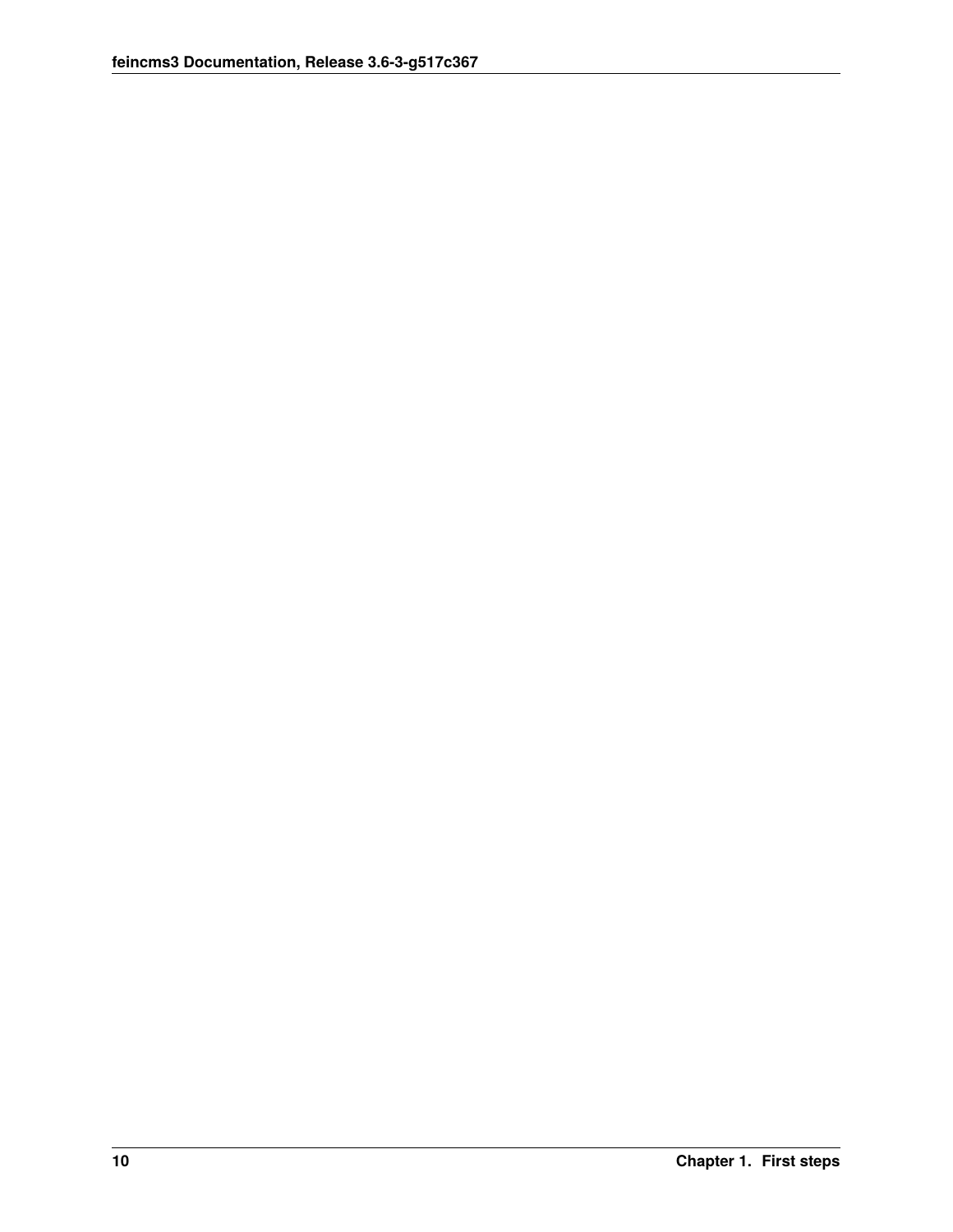#### **CHAPTER**

# **GUIDES**

<span id="page-14-0"></span>These guides discuss key concepts and show how to approach common tasks. They do not have to be read in order and in general only build on the knowledge imparted in *[Build your CMS](#page-7-1)*.

# <span id="page-14-1"></span>**2.1 Writing plugins**

Plugins for a given model extend an abstract base class created by django-content-editor's create\_plugin\_base function. A minimal example follows here:

```
from content_editor import Region, create_plugin_base
class Article(models.Model):
   regions = [Region(...)]title = models.CharField(...)ArticlePlugin = create_plugin_base(Article)
class Text(ArticlePlugin):
   text = models.TextField()
class Download(ArticlePlugin):
    download = models.FileField(upload_to="downloads/")
    caption = models.CharField(blank=True, max_length=200)
```
The create\_plugin\_base creates an abstract model with the following fields and methods in the example above:

- parent: A foreign key to Article.
- region: A char field ready for holding the region's key it belongs to.
- ordering: An integer field which orders the list of content elements. The value of the ordering field should be treated as opaque in that you should not depend on exact values and gaps in the ordering field values.
- get\_queryset: A classmethod without arguments which is used to fetch a queryset of plugin instances. If you have a plugin with a foreign key (not to parent but to other instances) it would probably be a really good idea to override this classmethod with one that adds a select\_related() call.

#### **Historical note**

FeinCMS 1's create\_content\_type method could not be avoided because it added the dynamically created (concrete!) model to a few lists for bookkeeping.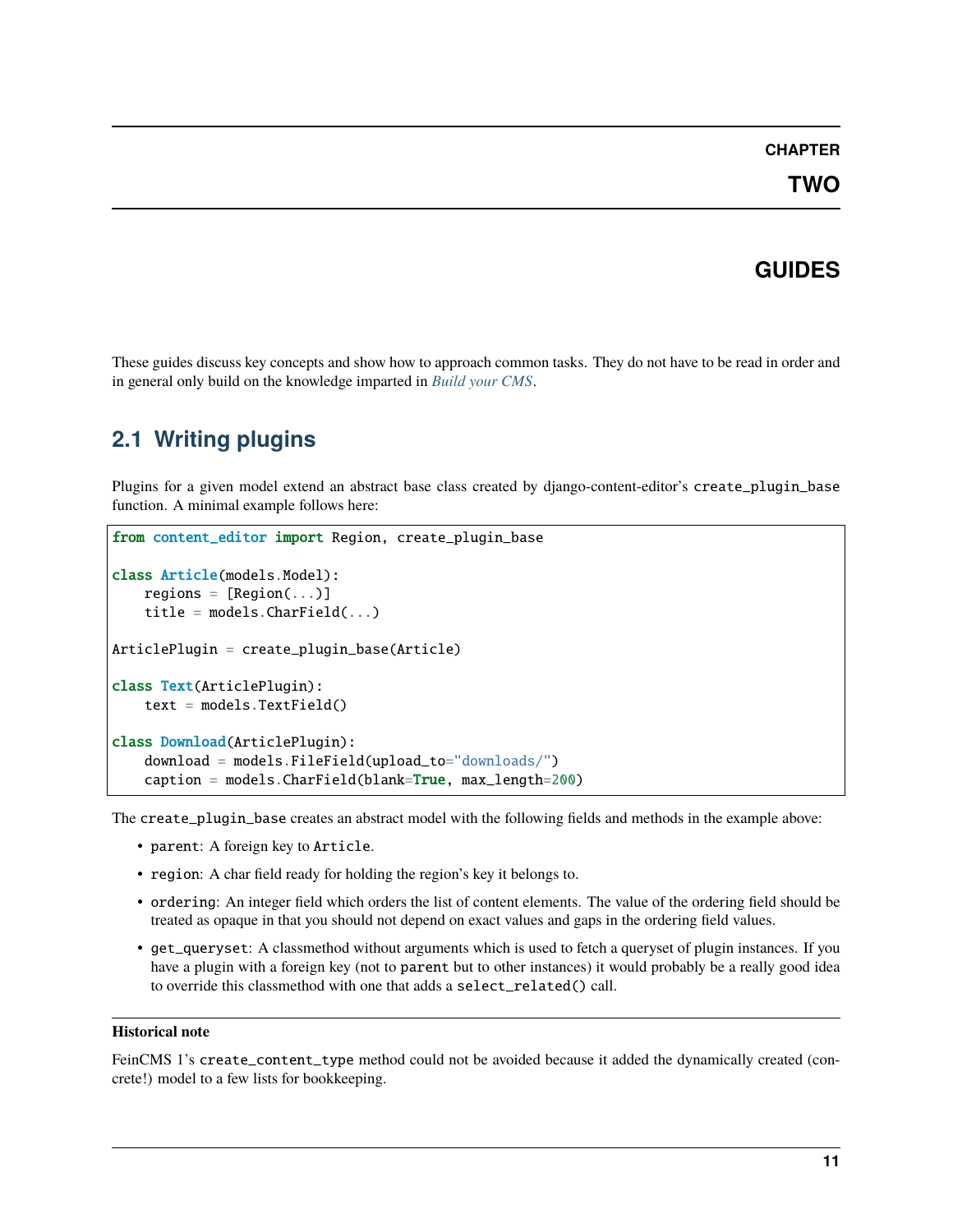By contrast using create\_plugin\_base is not strictly necessary. However, django-content-editor and by extension feincms3 assume a few properties which you'd have to replicate by hand such as the model fields, the related\_name pattern etc.

# <span id="page-15-0"></span>**2.2 Templates and regions**

The build-your-CMS guide only used one region and one template. However, this isn't sufficient for many sites. Some sites have a moodboard region and maybe a sidebar region; some sites at least have a different layout on the home page and so on.

#### <span id="page-15-1"></span>**2.2.1 More regions**

django-content-editor requires a regions attribute or property on the model containing a list of Region instances. The *[Build your CMS](#page-7-1)* guide presented a page model with only a single region, "main". It is of course possible to specify more regions:

```
class Page(AbstractPage):
   regions = [
        Region(key="main", title=_("Main")),
        Region(key="sidebar", title=_("Sidebar"), inherited=True),
   ]
```
Regions may also be marked as inherited. This means that pages deeper down in the tree may inherit content from some other page (normally the page's ancestors) in case the page region itself does not define any content.

The page\_detail view presented in the guide also works with more than one region. However, for region inheritance to work you have to provide the pages whose content should be inherited yourself. There isn't much to do though, just add the inherit\_from keyword argument:

```
# Inside a view or middleware:
page = ...return render(
    request,
    "pages/standard.html",
    {
        "page": page,
        "page_regions": renderer.regions_from_item(
            page,
            inherit_from=page.ancestors().reverse(),
        ),
    },
)
```
page.ancestors().reverse() returns ancestors ordered from the page's parent to the root of the tree. We want pages to inherit content from their closest possible ancestors.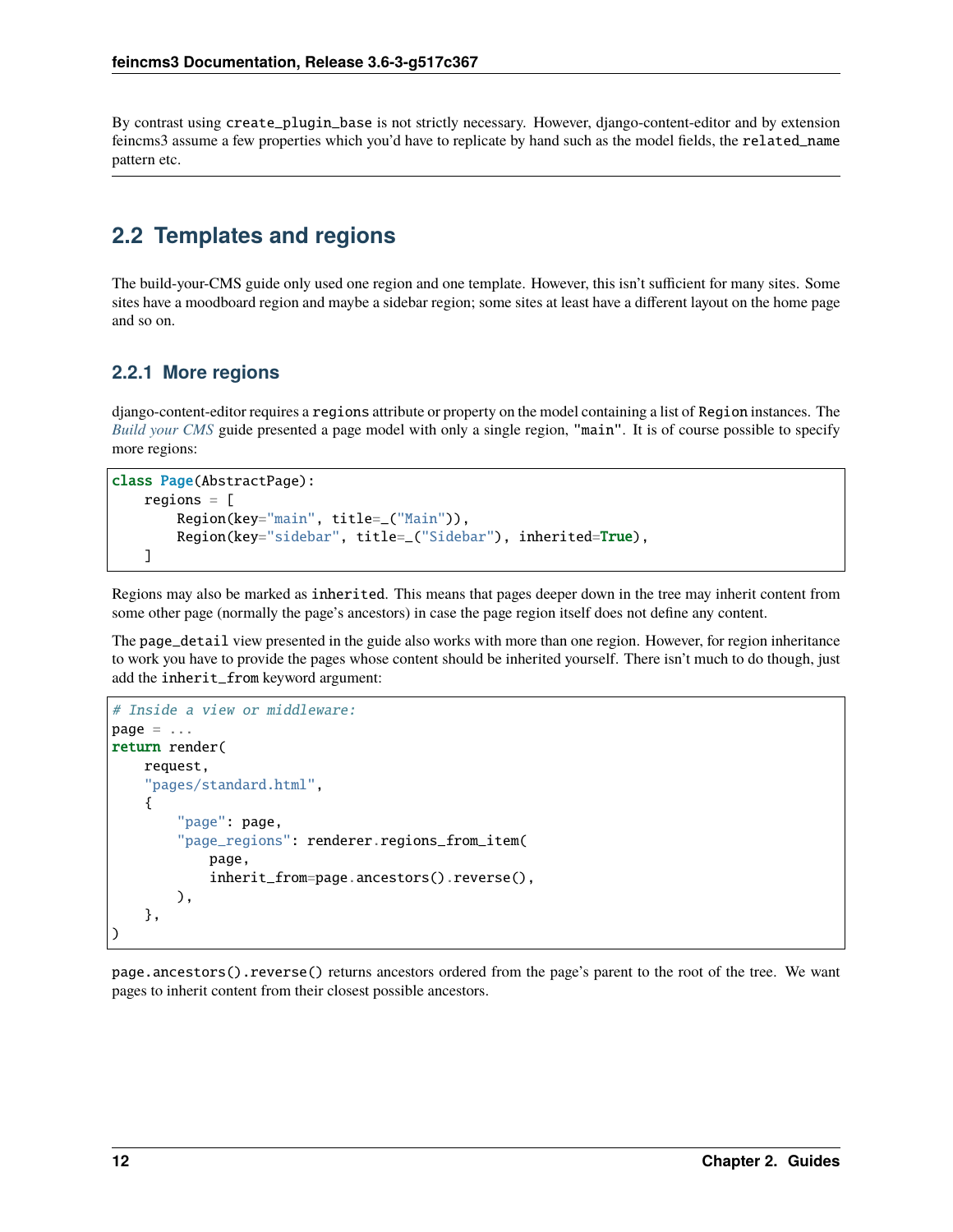#### **2.2.2 Making templates selectable**

As written in the introduction above, sometimes a single template or layout isn't enough. Enter the [PageTypeMixin](#page-52-0):

```
from django.utils.translation import gettext_lazy as _
from content_editor.models import Region
from feincms3.applications import PageTypeMixin, TemplateType
from feincms3.pages import AbstractPage
class Page(AbstractPage, PageTypeMixin):
   TYPES = \GammaTemplateType(
            key="standard",
            title=_("standard"),
            template_name="pages/standard.html",
            regions=[
                Region(key="main", title=_("Main")),
            ],
        ),
        TemplateType(
            key="with-sidebar",
            title=_("with sidebar"),
            template_name="pages/with-sidebar.html",
            regions=[
                Region(key="main", title=_("Main")),
                Region(key="sidebar", title=_("Sidebar"), inherited=True),
            ],
       ),
   ]
```
The regions attribute is provided by the PageTypeMixin and must be removed from the Page definition. Additionally, the PageTypeMixin provides a type property returning the currently selected page type. Instead of hard-coding the template we should now change the page\_detail view to render the selected template, page.type.template\_name:

```
# Inside a view or middleware:
page = ...return render(
    request,
    page.type.template_name,
    {
        "page": page,
        "page_regions": renderer.regions_from_item(
            page,
            inherit_from=page.ancestors().reverse(),
        ),
    },
)
```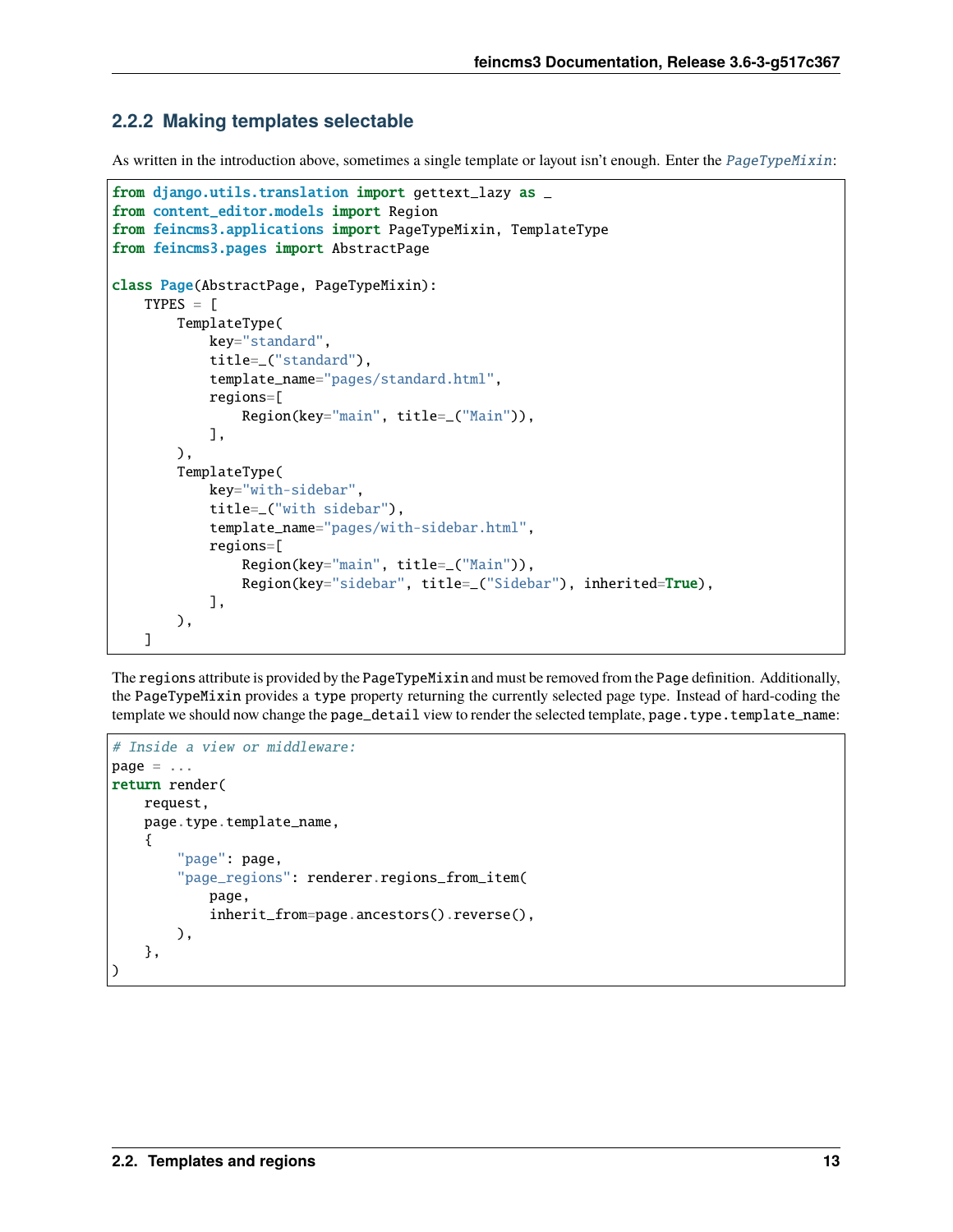### <span id="page-17-0"></span>**2.3 Redirects**

The [feincms3.mixins.RedirectMixin](#page-59-0) allows redirecting pages to other pages or arbitrary URLs. Inheriting the mixin adds two fields, the char field redirect\_to\_url and the self-referencing foreign key redirect\_to\_page:

```
from feincms3.mixins import RedirectMixin
from feincms3.pages import AbstractPage
class Page(AbstractPage, RedirectMixin):
   pass
```
At most one of redirect\_to\_url or redirect\_to\_page may be set, never both at the same time. The actual redirecting is not provided. This has to be implemented in the page view:

```
from django.http import HttpResponseRedirect
# Inside a view or middleware:
page = \ldotsif url := page.get_redirect_url():
    return HttpResponseRedirect(url)
# Default rendering continues here.
```
If you're using *[Root middleware for pages \(feincms3.root\)](#page-66-0)* you can decorate your handler with add\_redirect\_handler.

# <span id="page-17-1"></span>**2.4 Navigation generation recipes**

This guide provides a few examples and snippets for generating the navigation for a site dynamically.

feincms3's [AbstractPage](#page-60-1) model inherits the methods of tree\_queries.models.TreeNode, notably page. ancestors() and page.descendants(). These methods and the attributes added by django-tree-queries, tree\_path and tree\_depth will prove useful for generating navigations.

feincms3 does not have a concrete page model and does not provide any tags to fetch page instances from the template. You'll have to provide the context variables yourself, preferrably by writing your own template tags.

This guide assumes that the concrete page model is available at app.pages.models.Page, and that you'll add a menus template tag library somewhere where it may be used by Django.

#### **2.4.1 A simple main menu**

Add the following template tag to the menus.py file:

```
from django import template
from app.pages.models import Page
register = template.Library()@register.simple_tag
def main_menu():
   return Page.objects.with_tree_fields().active().filter(parent=None)
```
The template (where the page variable holds the current page):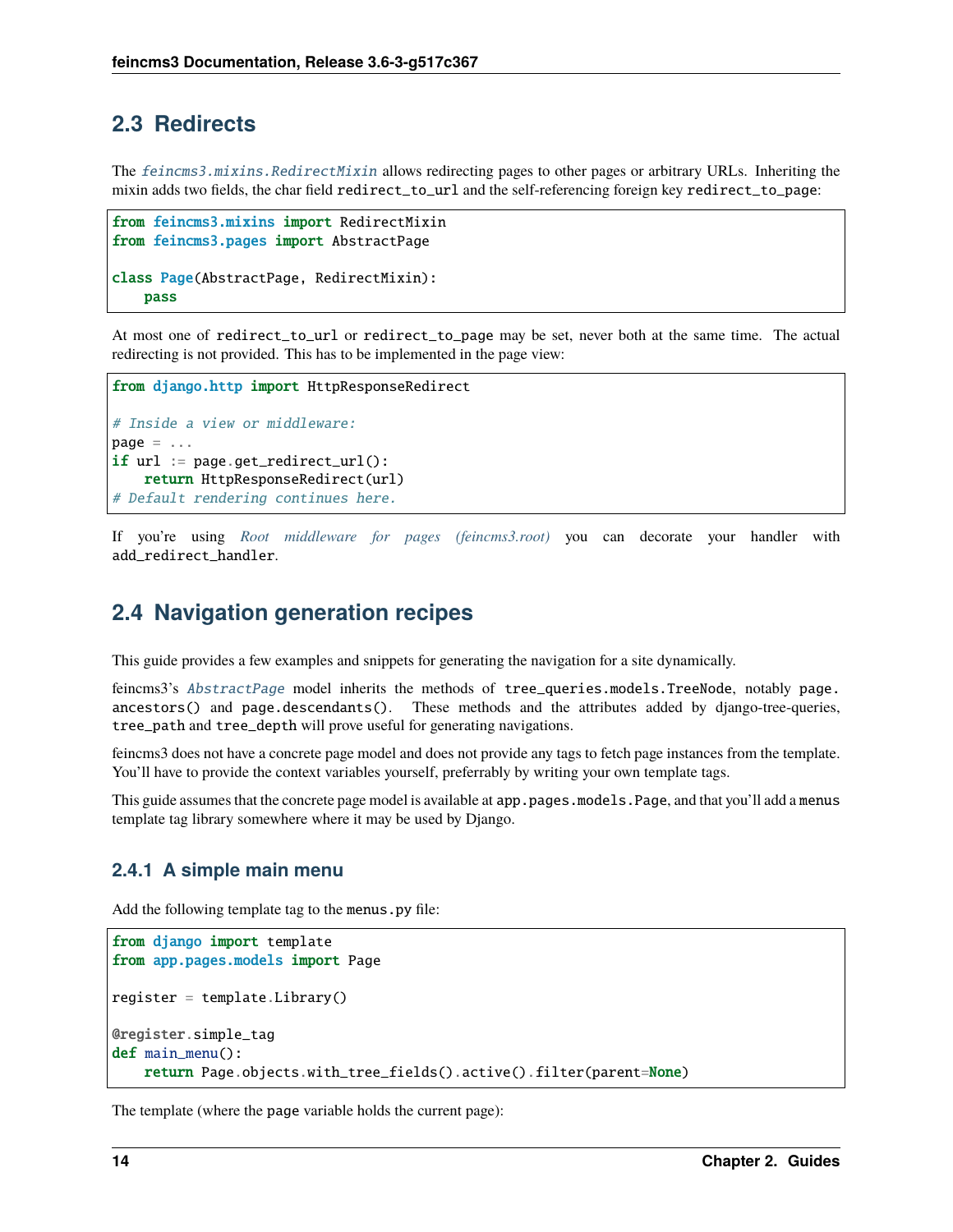```
{% load menus %}
{% main_menu as menu %}
<nav class="main-menu">
{% for p in menu %}
  \langle a{% if p.id in page.tree_path %}class="active"{% endif %}
    href="{{ p.get_absolute_url }}">{{ p.title }}</a>
{% endfor %}
\langle/nav>
```
The tree\_path attribute contains the list of all ancestors' primary keys including the key of the node itself. The active class is added to all menu entries that are either an ancestor of the current page or are the current page itself.

#### **2.4.2 Breadcrumbs**

Breadcrumbs for the current page are generated easily, without the help of a template tag. Ancestors are returned starting from the root node (again, the page variable holds the current page):

```
<nav class="breadcrumbs">
{% for ancestor in page.ancestors %}
  {% if forloop.last %}
    {{ ancestor.title }}
  {% else %}
    <a href="{{ ancestor.get_absolute_url }}">{{ ancestor.title }}</a>
    >
  {% endif %}
{% endfor %}
\langle/nav\rangle
```
#### **2.4.3 Main menu with two levels and meta navigation**

For this example, the page class should also inherit the *[feincms3.mixins.MenuMixin](#page-59-1)* with a MENUS value as follows:

```
from django.utils.translation import gettext_lazy as _
from feincms3.mixins import MenuMixin
from feincms3.pages import AbstractPage
class Page(AbstractPage, MenuMixin, ...):
   MENUS = (("", "–"), # Looks better than "None"
        ("main", _("main navigation")),
        ("meta", _("meta navigation")),
   )
```
**Note:** The menu choices should only use valid Python identifiers not starting with an underscore as values.

Let's write a template tag which returns all required nodes at once: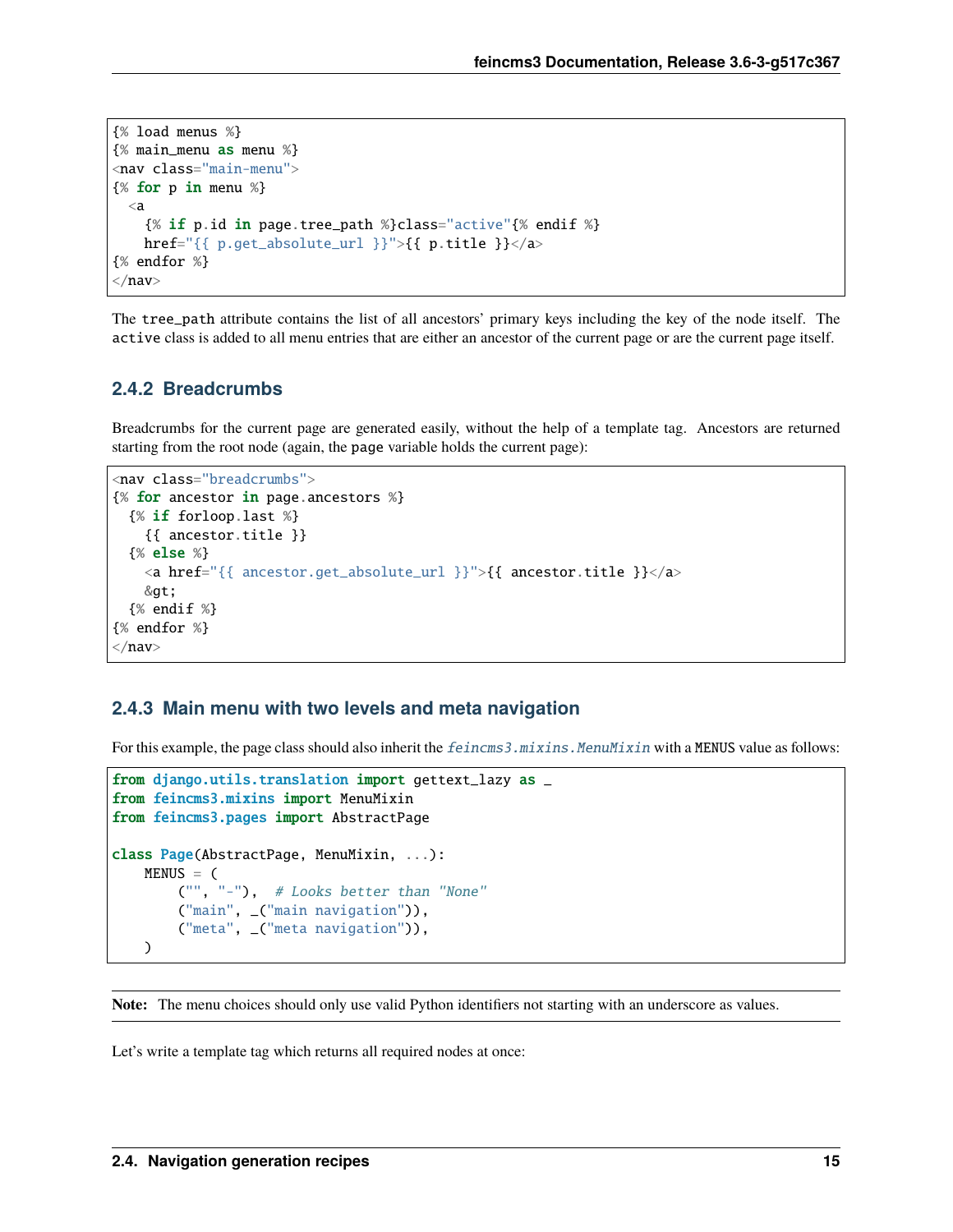```
from collections import defaultdict
from django import template
from app.pages.models import Page
register = template.Library()
@register.simple_tag
def all_menus():
    menus = defaultdict(list)
    pages = Page.objects.with_tree_fields().active().exclude(
        menu=""
    ).extra(
        where=["tree_depth<=1"]
    \lambdafor page in pages:
        menus[page.menu].append(page)
    return menus
```
The template tag removes all pages that aren't added to a menu and filters for the first two levels in the tree. tree\_depth is only available as an .extra() field, so you cannot use .filter() to do this.

Next, let's add a template filter which returns parents bundled together with their children:

```
@register.filter
def group_by_parent(iterable):
   parent = Nonechildren = []
   for element in iterable:
        if parent is None or element.tree_depth == parent.tree_depth:
            if parent:
                yield parent, children
                parent = Nonechildren = []
            parent = element
        else:
            children.append(element)
   if parent:
        yield parent, children
```
Now, a possible use of those two tags in the template looks as follows:

```
{% load menus %}
{% all_menus as menus %}
<nav class="nav-main">
{% for main, children in menus.main|group_by_parent %}
  \lta
    {% if page and main.id in page.tree_path %}class="active"{% endif %}
   href="{{ main.get_absolute_url }}">{{ main.title }}</a>
    {% if children %}
    <nav>
```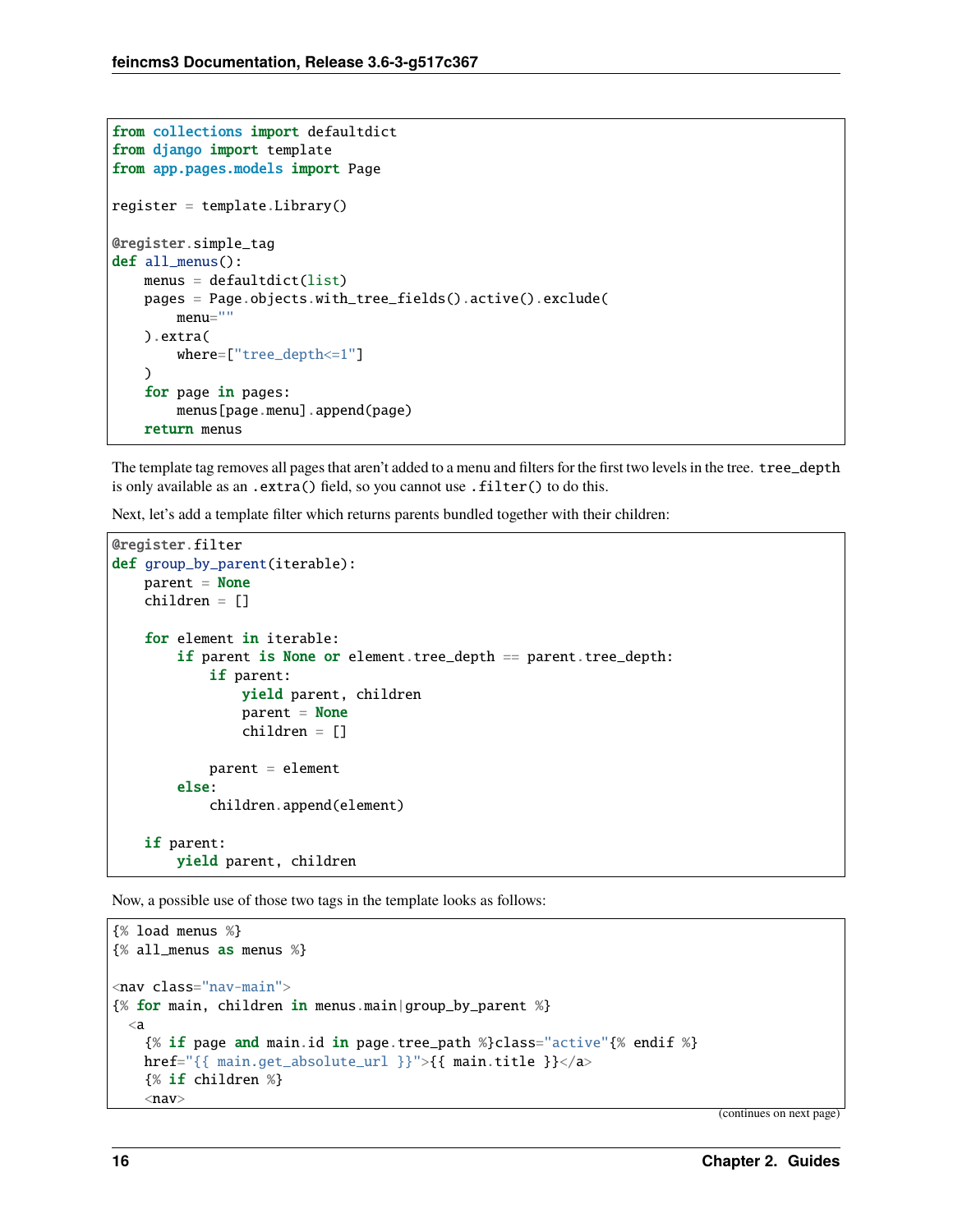```
{% for child in children %}
        <a
          {% if page and child.id in page.tree_path %}class="active"{% endif %}
          href="{{ child.get_absolute_url }}">{{ child.title }}</a>
      {% endfor %}
    \langle/nav>{% endif %}
{% endfor %}
\langle/nav\rangle{# ... and an analogous block for the meta menu, maybe without the children loop #}
```
# <span id="page-20-0"></span>**2.5 Rendering**

The default behavior of feincms3's renderer is to concatenate the rendered result of individual plugins into one long HTML string.

That may not always be what you want. This guide also describes a few alternative methods of rendering plugins that may or may not be useful.

#### **2.5.1 Rendering plugins**

The feincms3. renderer. RegionRenderer offers two fundamental ways of rendering content, string renderers and template renderers. The former simply return a string, the latter work similar to {% include %}.

#### **String renderers**

You may register a rendering function which returns a HTML string:

```
from django.utils.html import mark_safe
from feincms3.renderer import RegionRenderer
from app.pages.models import RichText
renderer = RegionRenderer()
renderer.register(
    RichText,
    lambda plugin, context: mark_safe(plugin.text)
)
```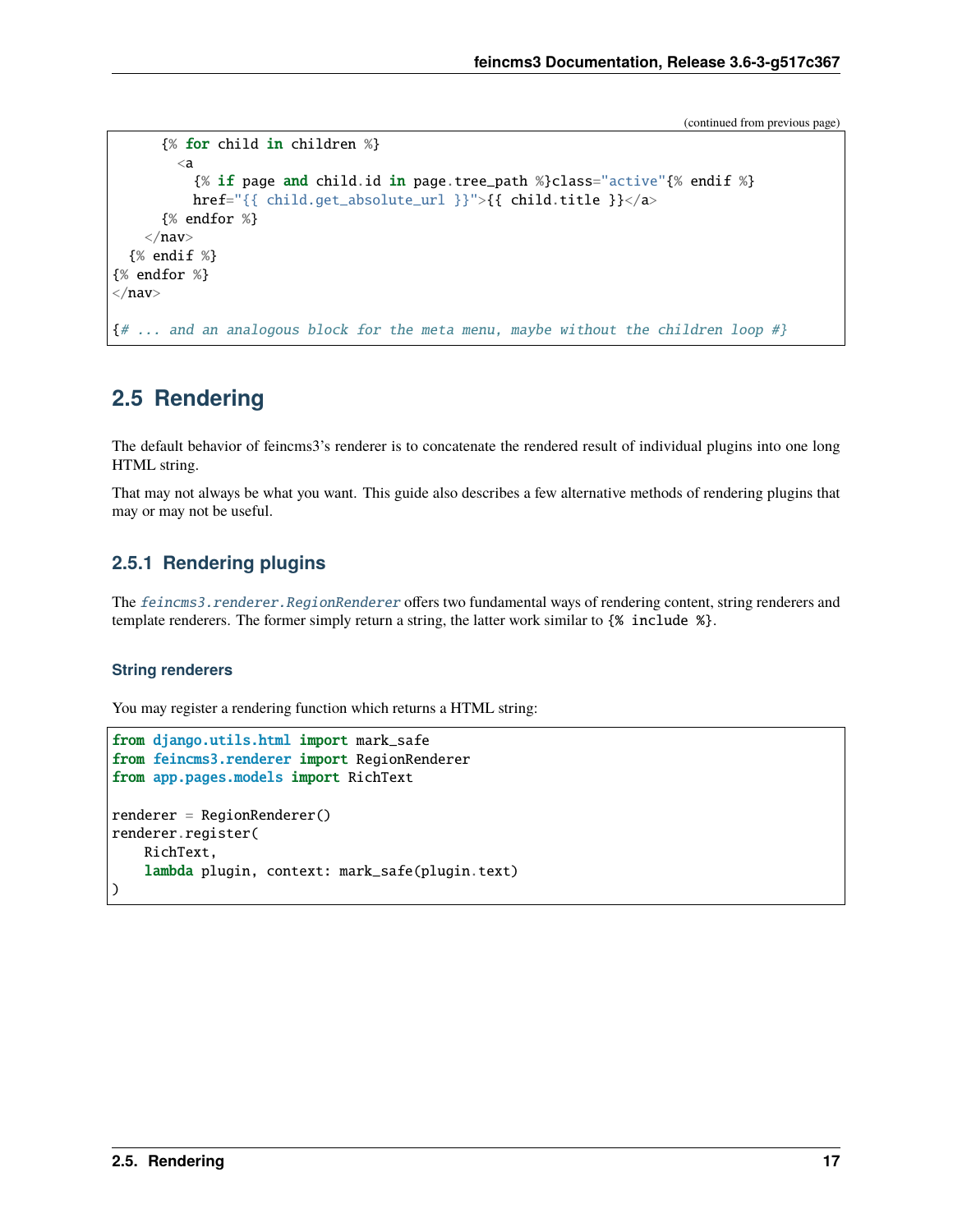#### **Template renderers**

Or you may choose to render plugins using a template:

```
from feincms3.renderer import template_renderer
renderer.register(
   Image,
    template_renderer("plugins/image.html"),
)
```
The configured template receives the plugin instance as "plugin".

If you need more flexibility you may define your own plugin renderer:

```
from feincms3.renderer import render_in_context
def external_using_template(plugin, context):
   if "youtube" in plugin.url:
        template_name = "plugin/youtube.html"
   elif "vimeo" in plugin.url
        template_name = "plugin/vimeo.html"
   else:
        template_name = "plugin/external.html"
   return render_in_context(context, template_name, {"plugin": plugin})
renderer.register(
   External,
   external_using_template,
)
```
**Note:** You could also render the plugin using render\_to\_string but render\_in\_context has the advantage that it makes the surrounding context (using all context processors etc.) available, at least when using the {% render\_region %} template tag.

Often, having the surrounding template context and the plugin instance available inside the template is enough. However, you might want to provide additional context variables. This can be achieved by specifying the context function. The function receives the plugin instance and the surrounding template context:

```
from feincms3.renderer import template_renderer
def plugin_context(plugin, context):
    return {
        "plugin": plugin, # Recommended, but not required.
        "additional": ....
    }
renderer.register(
    Plugin,
    template_renderer("plugin/plugin.html", plugin_context),
)
```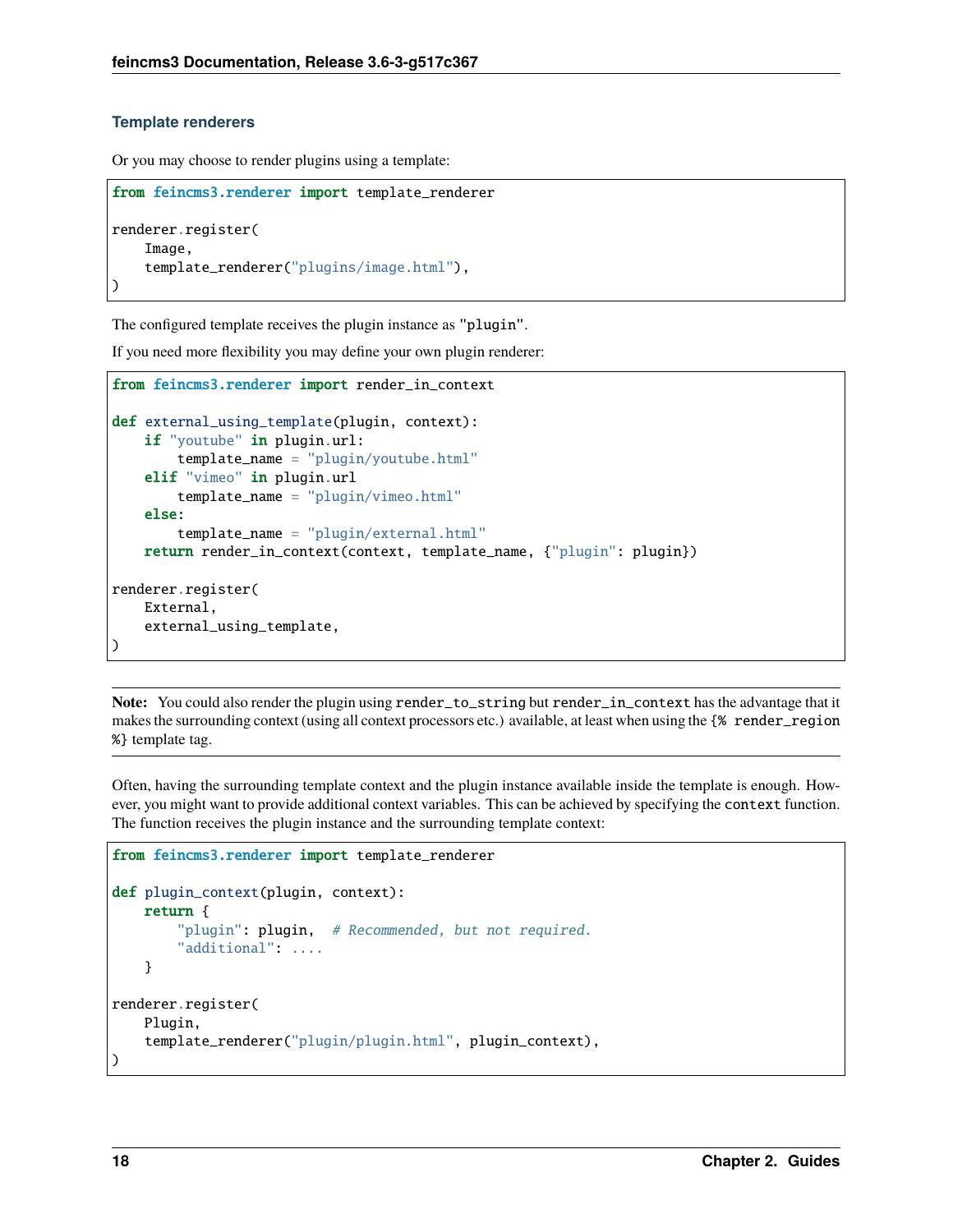#### **Rendering individual plugins**

Rendering individual plugin instances is possible using the render\_plugin method. Except if you're using a nonstandard RegionRenderer class used to encapsulate the fetching of plugins and rendering of regions you won't have to know about this method, but see below under *[Grouping plugins into subregions](#page-23-0)*.

#### **Regions instances**

Because fetching plugins may be expensive (at least one database query per plugin type) it makes sense to avoid fetching plugins if there is a valid cached version. The [feincms3.renderer.RegionRenderer](#page-65-1) which handles the specifics of rendering plugins belonging to specific regions has a method, RegionRenderer.regions\_from\_item, which automatically creates a lazily evaluated content\_editor.contents.Contents instance.

The region renderer knows which plugins to load. It also supports inherited regions introduced in the *[More regions](#page-15-1)* section of the *[Templates and regions](#page-15-0)* guide.

The object returned by regions\_from\_item (and regions\_from\_contents) is an opaque object with the following interface:

- regions is the list of content\_editor.models.Region objects.
- render(region\_key, context) is a method which returns a single rendered region.

If RegionRenderer.regions\_from\_item received a timeout argument accesses to the interface above are automatically cached.

**Note:** Caching either works for all regions or for none at all.

#### **Rendering regions in the template**

The template requires the regions instance mentioned above so that regions can be rendered:

```
from .renderer import renderer
# Inside a view or middleware:
page = ......
return render(
    request,
    ...,
    {
        "page": page,
        "page_regions": renderer.regions_from_item(page, timeout=60),
    },
)
```
In the template you can now use the template tag:

```
{% load feincms3 %}
{% render_region page_regions "main" %}
```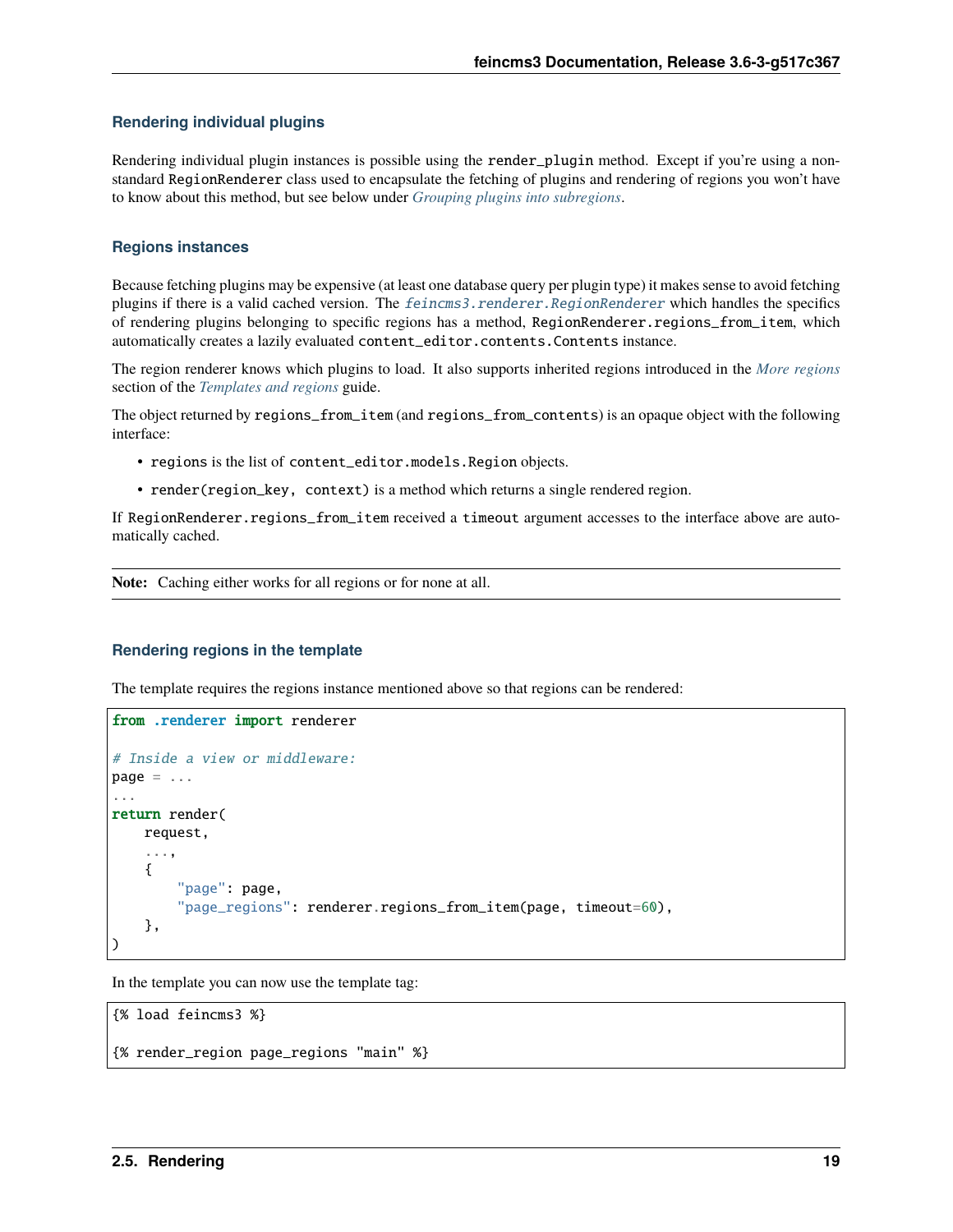Using the template tag is advantageous because it automatically provides the surrounding template context to individual plugins' renderers, meaning that they could for example access the request instance in a plugin template if e.g. an API key would be different for different URLs.

#### <span id="page-23-0"></span>**2.5.2 Grouping plugins into subregions**

The RegionRenderer class supports rendering subregions differently. Plugins may be grouped automatically by their type or by some attribute they share.

Let's make an example. Assume that we want to group adjacent teaser elements. We have several teaser plugins but they all share the same subregion attribute value:

```
class ArticleTeaser(PagePlugin):
   article = models. For eigenKey(...)class ProjectTeaser(PagePlugin):
   project = models.ForeignKey(...)
```
Next, we have to define a regions class which knows how to handle those teasers. The name of the handler has to match the subregion attribute exactly:

```
from feincms3.renderer import RegionRenderer
class SmartRegionRenderer(RegionRenderer):
   def handle_teasers(self, plugins, context):
        # Start the teasers element:
        yield '<div class="teasers">'
        for plugin in self.takewhile_subregion(plugins, "teasers"):
            # items is a deque, render the leftmost item:
            yield self.render_plugin(plugin, context)
        yield "</div>"
renderer = SmartRegionRenderer()
renderer.register(ArticleTeaser, ..., subregion="teasers")
renderer.register(ProjectTeaser, ..., subregion="teasers")
```
#### **2.5.3 Grouping plugins into containers**

The previous example added an <div class="teasers">...</div> wrapper element to a group of teasers. However, sometimes you want to allow some plugins to escape the containing element. In this case it may be useful to override the default subregions handler instead:

```
from django.utils.html import mark_safe
from feincms3.renderer import RegionRenderer, render_in_context
class FullWidthPlugin(PagePlugin):
    pass
class ContainerAwareRegionRenderer(RegionRenderer):
    def handle_default(self, plugins, context):
        content = <math>[
```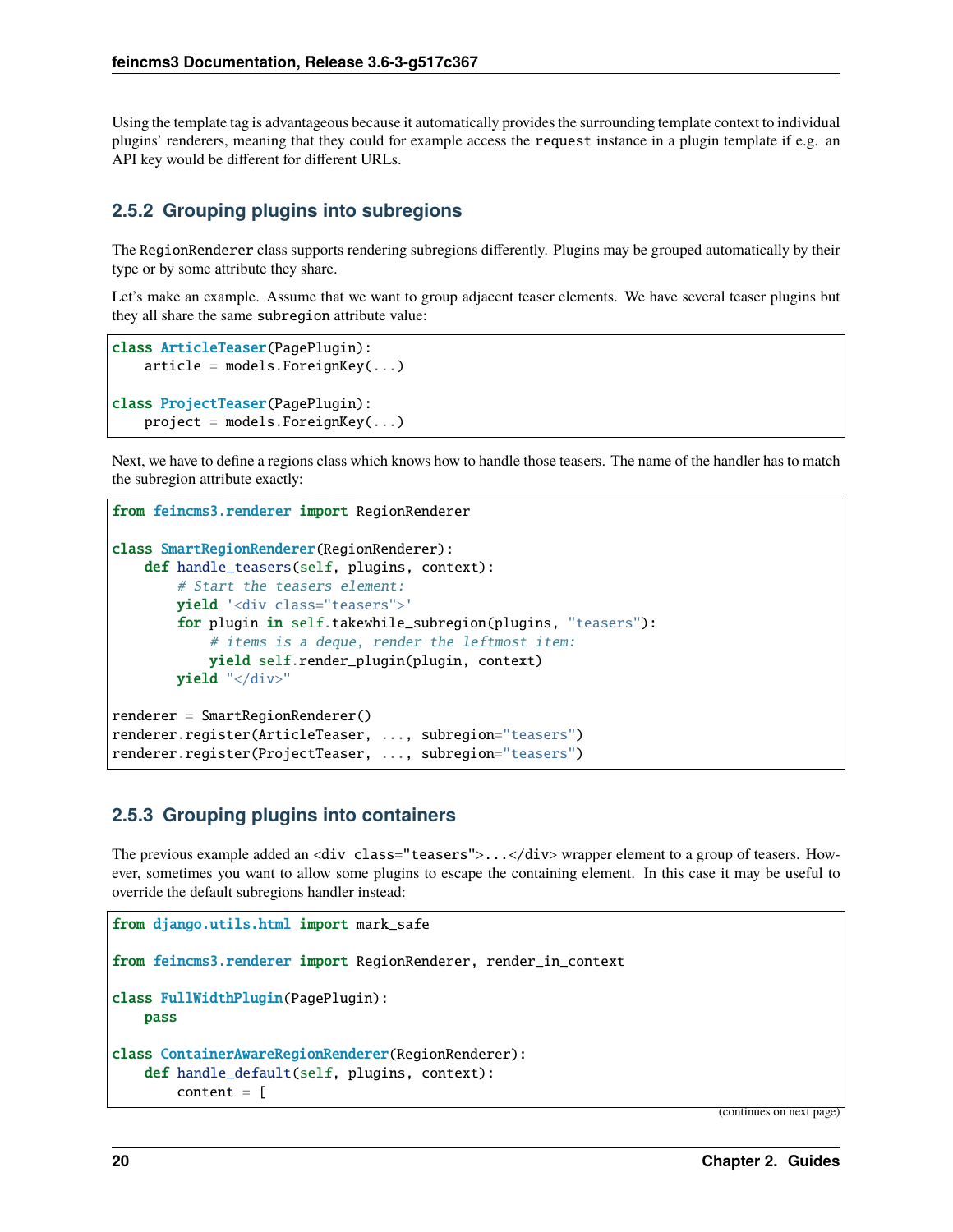```
self.render_plugin(plugin, context)
            for plugin in self.takewhile_subregion(plugins, "default")
        \mathbf{I}yield render_in_context(
            context, "subregions/default.html", {"content": content}
        )
    def handle_fullwidth(self, plugins, context):
        content = <math>\Gamma</math>self.render_plugin(plugin, context)
            for plugin in self.takewhile_subregion(plugins, "fullwidth")
        \mathbf{1}yield render_in_context(
            context, "subregions/fullwidth.html", {"content": content}
        )
# Instantiate renderer and register plugins
renderer = ContainerAwareRegionRenderer()
renderer.register(FullWidthPlugin, ..., subregion="fullwidth")
regions = renderer.regions_from_item(page)
output = regions.render(...)
```
### **2.5.4 Using marks**

Some plugins may be usable inside several subregions. In this case you cannot simply set the subregion; you have to find another way.

One example may be a plugin which starts a collapsible region and which only supports text inside. Adding an image will automatically close the collapsible subregion as will adding another CollapsibleRegionPlugin.

```
class CollapsibleRegionPlugin(PagePlugin):
   title = models.CharField(
        _{-}("title"),
       max_length=200,
       blank=True,
       help_text=_("Leave empty to explicitly finish a previously opened region."),
   )
class CollapsibleRegionRenderer(RegionRenderer):
   def handle_collapsible(self, plugins, context):
        collapsible = self</del>>.render\_plugin(plugin, popleft(), context)content =self.render_plugin(plugin, context)
            for plugin in self.takewhile_mark(plugins, "collapsible-content")
        ]
        yield from ...
renderer = CollapsibleRegionRenderer()
renderer.register(
```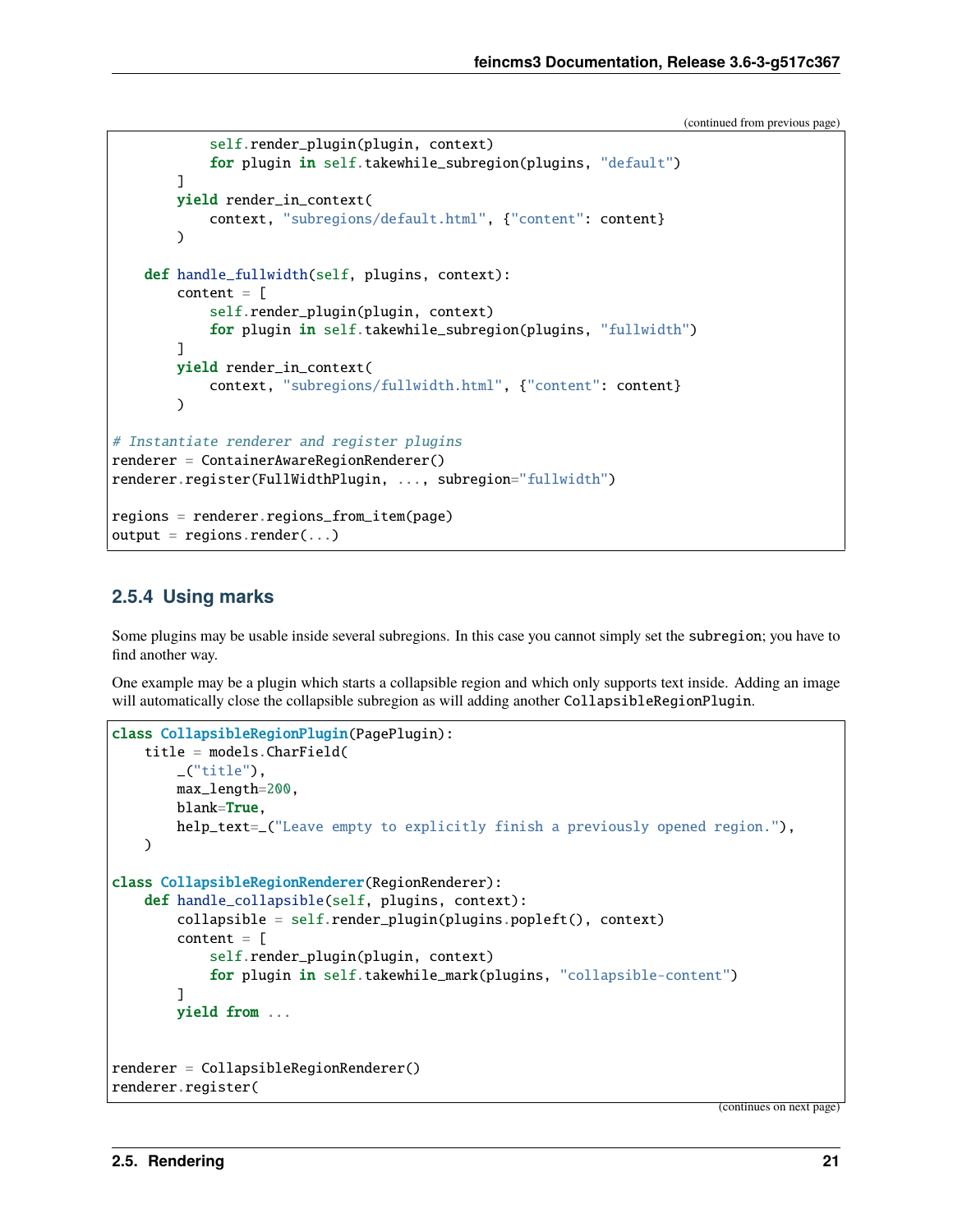```
CollapsibleRegionPlugin,
    lambda plugin, context: {
        "title": plugin.title, "is_collapsible": bool(plugin.title)
    },
    subregion="collapsible",
)
renderer.register(
    RichText,
    lambda plugin, context: mark_safe(plugin.text),
    marks={"collapsible-content"},
)
renderer.register(
    Image,
    # ...
)
```
### **2.5.5 Generating JSON**

A different real-world example is generating JSON instead of HTML. This is possible with a custom RegionRenderer class too:

```
from feincms3.renderer import RegionRenderer
class JSONRegionRenderer(RegionRenderer):
    def render_region(self, *, region, contents, context):
        return [
            dict(
                self.render_plugin(plugin, context),
                type=plugin.__class__.__name__,
            \lambdafor plugin in contents[region.key]
        ]
        # Alternatively (In this case the ``type`` key above would have to be
        # provided by the renderers themselves):
        # return list(self.generate(self.contents[region], context))
def page_content(request, pk):
    page = get_object_or_404(Page, pk=pk)
    renderer = JSONRegionRenderer()
    renderer.register(
        RichText,
        lambda plugin, context: {"text": plugin.text},
    \lambdarenderer.register(
        Image,
        lambda plugin, context: {"image": request.build_absolute_uri(plugin.image.url)},
    )
    regions = renderer.regions_from_item(page, timeout=60)
```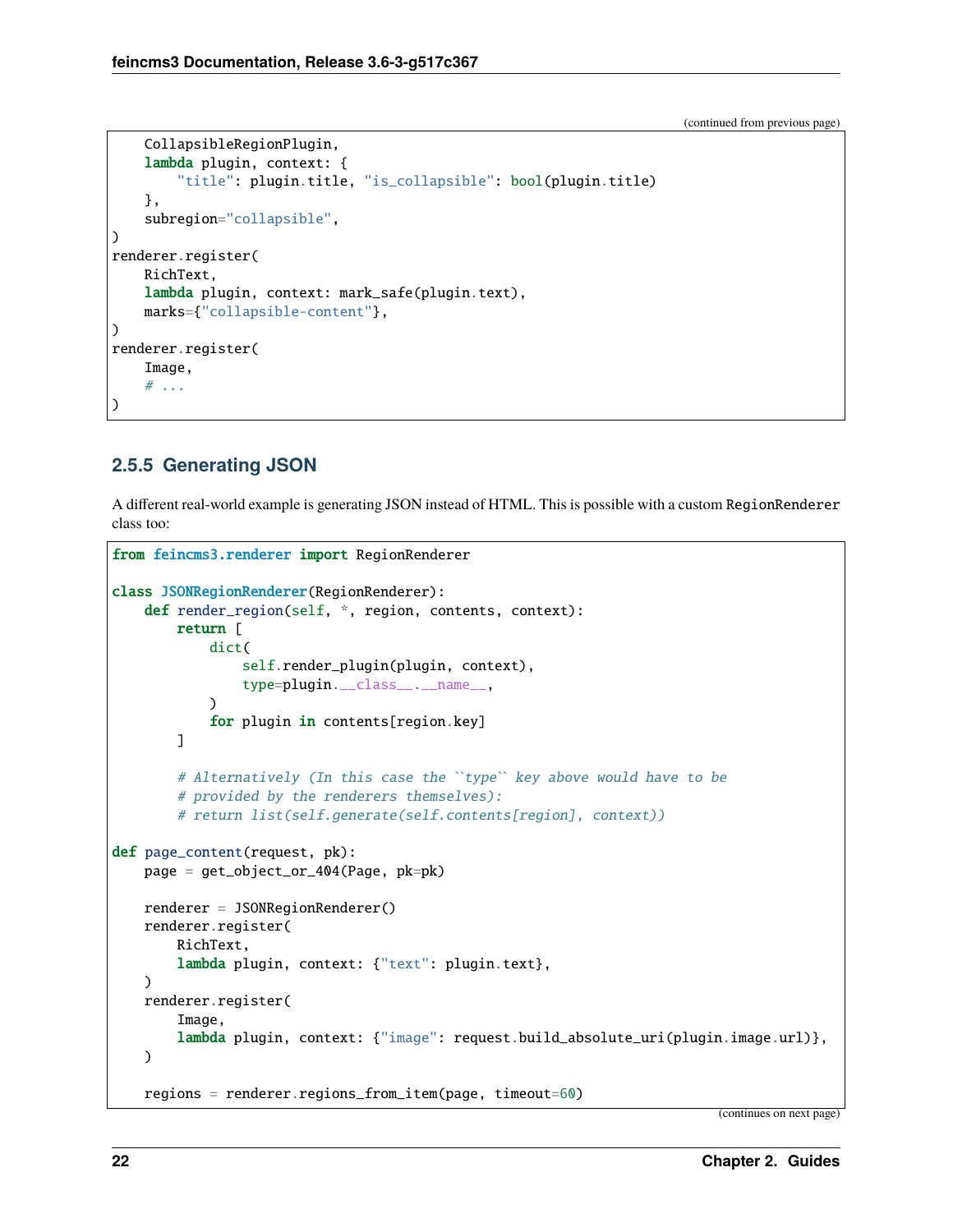```
return JsonResponse({
    "title": page.title,
    "content": regions.render("main", None),
})
```
**Note:** A different method would have been to use lower-level methods from django-content-editor. A short example follows, however there's more left to do to reach the state of the example above such as caching:

```
from content_editor.contents import contents_for_items
renderers = {
    RichText: lambda plugin: {
        "text": plugin.text
    },
    Image: lambda plugin: {
        "image": request.build_absolute_uri(plugin.image.url)
    },
}
contents = contents_for_item(page, [RichText, Image])
data = [dict(
        renderers[plugin.__class__](plugin),
        type=plugin.__class__.__name__
    \Deltafor plugin in contents.main
]
# etc...
```
### <span id="page-26-0"></span>**2.6 Cookie control**

Some jurisidictions require the the users' consent before adding analytics scripts and tracking cookies. While it may be best to not use any analytics and tracking at all this may not be possible or even desirable in all circumstances.

Many solutions exist for adding a consent banner to the website. Some of those banners require loading JavaScript and other assets from external servers. This raises some questions because loading those scripts may also be seen as tracking already. It is certainly safer to implement a cookie control panel locally. It would be boring to start from scratch on each site.

This guide explains how to use [feincms3-cookiecontrol.](https://github.com/feinheit/feincms3-cookiecontrol/)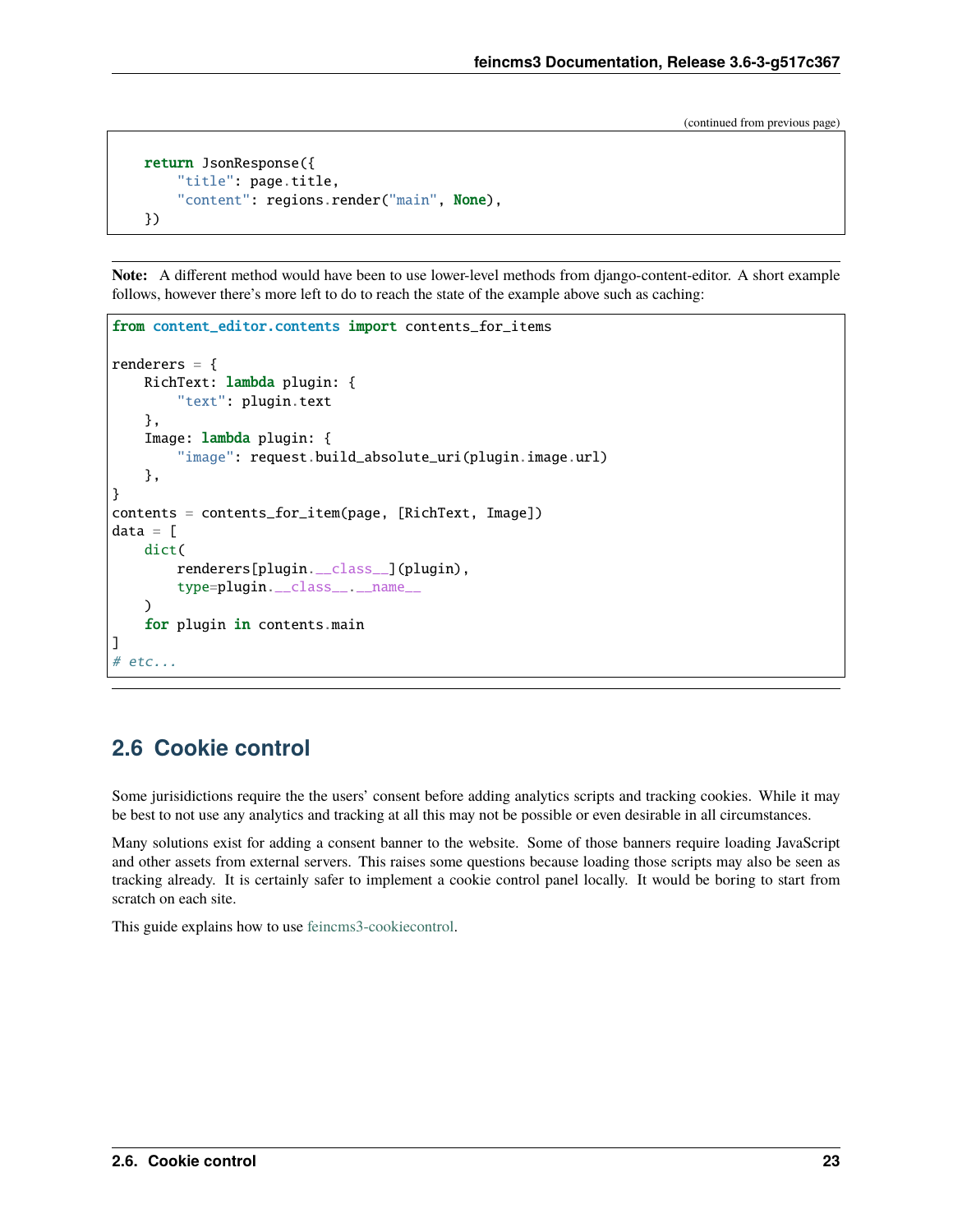#### **2.6.1 Installation**

Install the package:

venv/bin/pip install feincms3-cookiecontrol

Add feincms3\_cookiecontrol to INSTALLED\_APPS and add a custom location for the migrations to MIGRATION\_MODULES. (feincms3-cookiecontrol cannot bundle migrations because it builds on [django-translated-fields](https://github.com/matthiask/django-translated-fields) which has to know the list of available languages to create migrations.)

```
INSTALLED_APPS = [
    # ...
    "feincms3_cookiecontrol",
]
MIGRATION_MODULES = {
    "feincms3_cookiecontrol": "app.migrate.feincms3_cookiecontrol",
}
```
**Note:** You are of course free to use other values for MIGRATION\_MODULES. The example above just works well. You'll have to create the migrate folder yourself and place an empty \_\_init\_\_.py file in there. Read the Django documentation for additional guidance.

Create and apply the initial migration:

```
python manage.py makemigrations feincms3_cookiecontrol
python manage.py migrate
```
Optionally load the fixture; it contains two cookie categories (essential and analytics) with short descriptions and translations (english, german, french and italian) while ignoring translations which aren't in use on your site:

```
python manage.py loaddata --ignorenonexistent f3cc-categories
```
Add the panel to the template, e.g. in base.html at the end of the <br/>body> element:

```
<!doctype html>
<html>
  ...
  <body>
    ...
    {% load feincms3_cookiecontrol %}{% feincms3_cookiecontrol %}
  </body>
\langle/html\rangle
```
You'll have to add all tracking scripts yourself now.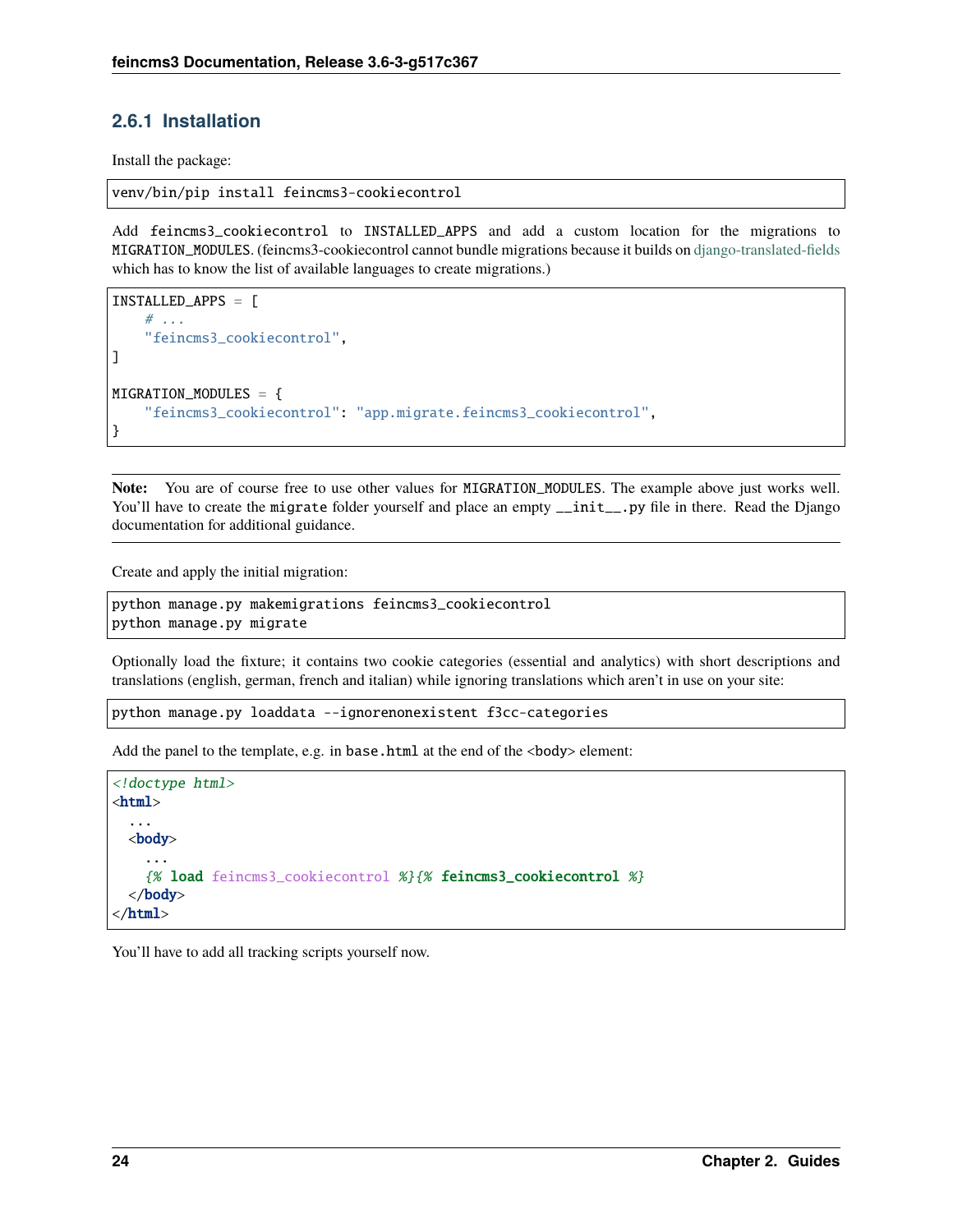#### **2.6.2 Customize the appearance**

The default colors of the control panel may not fit into your site. The best way to customize the appearance is to set a few CSS variables, e.g.:

```
#f3cc {
  --f3cc-accent-color: #abc;
}
```
#### **2.6.3 Hiding the modify button**

The default presentation of the panel is a fixed banner at the bottom of the viewport. Once any cookies have been accepted (essential cookies have to be accepted, e.g. the CSRF cookie) the banner is replaced by a single button which allows showing the control panel again.

You may want to suppress the button on some pages, for example on all pages except for the privacy policy.

A good way to achieve this follows.

Let's assume you're using page types as described in *[Templates and regions](#page-15-0)*. Let's also assume that your privacy policy page uses the standard page type described in the guide:

```
class Page(AbstractPage, PageTypeMixin):
   TYPES = \GammaTemplateType(
            key="standard",
            title=_("standard"),
            template_name="pages/standard.html",
            regions=[
                Region(key="main", title=_("Main")),
            ],
        ),
   ]
```
We will add an additional page type which can be used as a marker. Since we're using feincms3 apps be sure to read the *[Introduction to apps](#page-42-1)* if you haven't done this already. You may also want to take a look at the [feincms3.root.](#page-67-0) [passthru](#page-67-0) reference.

```
class Page(AbstractPage, PageTypeMixin):
   TYPES = \GammaTemplateType(
            key="standard",
            title=_("standard"),
            template_name="pages/standard.html",
            regions=[
                Region(key="main", title=_("Main")),
            ],
        ),
        ApplicationType(
            key="privacy-policy",
            title=_("privacy policy"),
            urlconf="feincms3.root.passthru",
            template_name="pages/standard.html",
            regions=[
```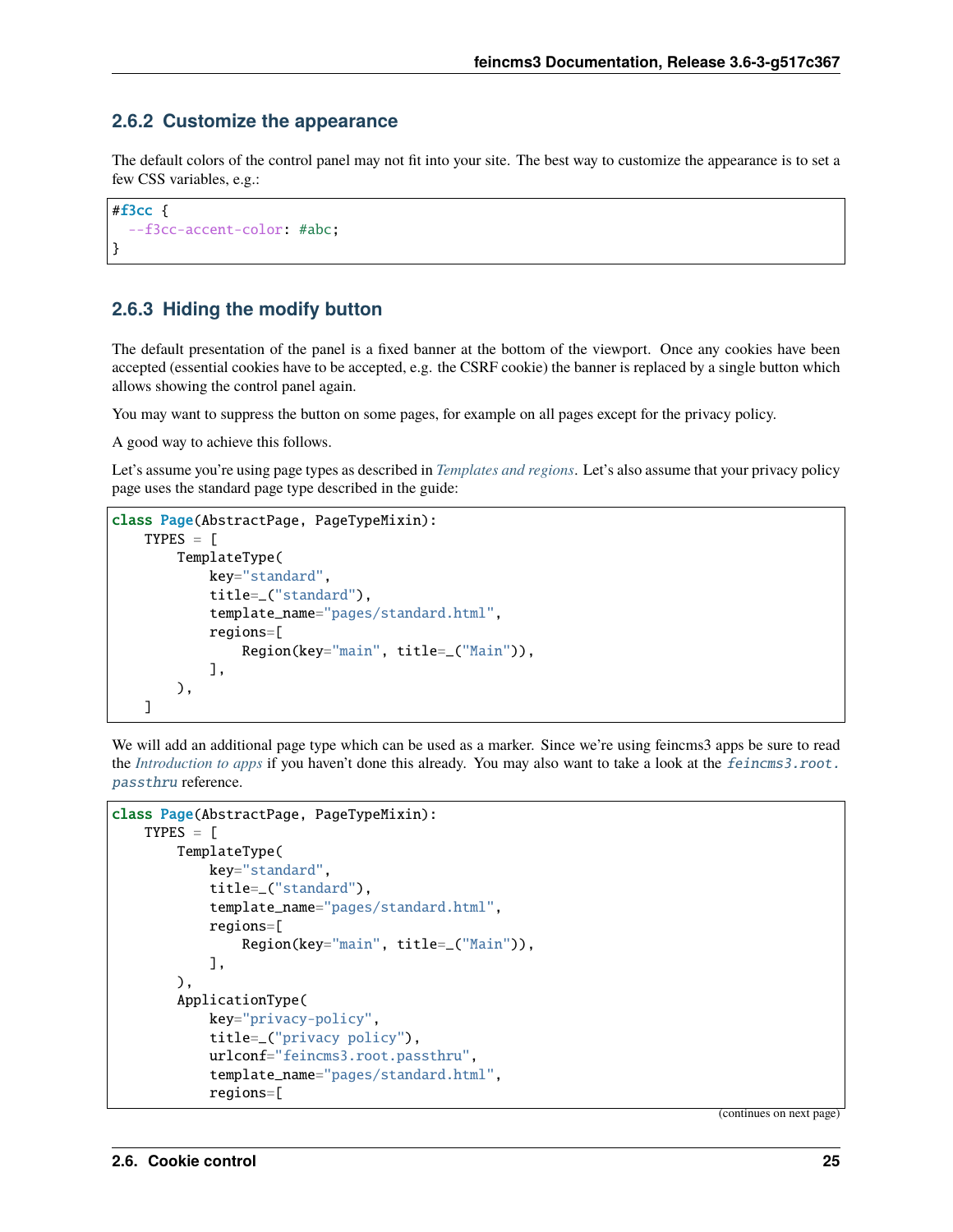```
Region(key="main", title=_("Main")),
        ],
    ),
]
```
**Note:** We cannot just use a new TemplateType because we **only** want to hide the button on all other pages if a privacy policy page actually exists!

Now you can extend the page\_context helper:

```
from feincms3.root.passthru import reverse_passthru
def hide_modify_button(page):
   return bool(
        # We got a page instance
       page
        # The current page is not the privacy-policy page
        and page.type.key != "privacy-policy"
        # An active privacy policy page exists
        and reverse_passthru("privacy-policy", fallback=None)
   )
def page_context(request, *, page=None):
    ...
   return {
        ...
        "hide_modify_button": hide_modify_button(page),
   }
```
It's a bit involved but it's good to write defensive code.

Now you can use this additional variable in the template:

```
<!doctype html>
<html>
  ...
  <body>
    ...
    {% load feincms3_cookiecontrol %}
    {% feincms3_cookiecontrol hide_modify_button=hide_modify_button %}
  </body>
\langle/html\rangle
```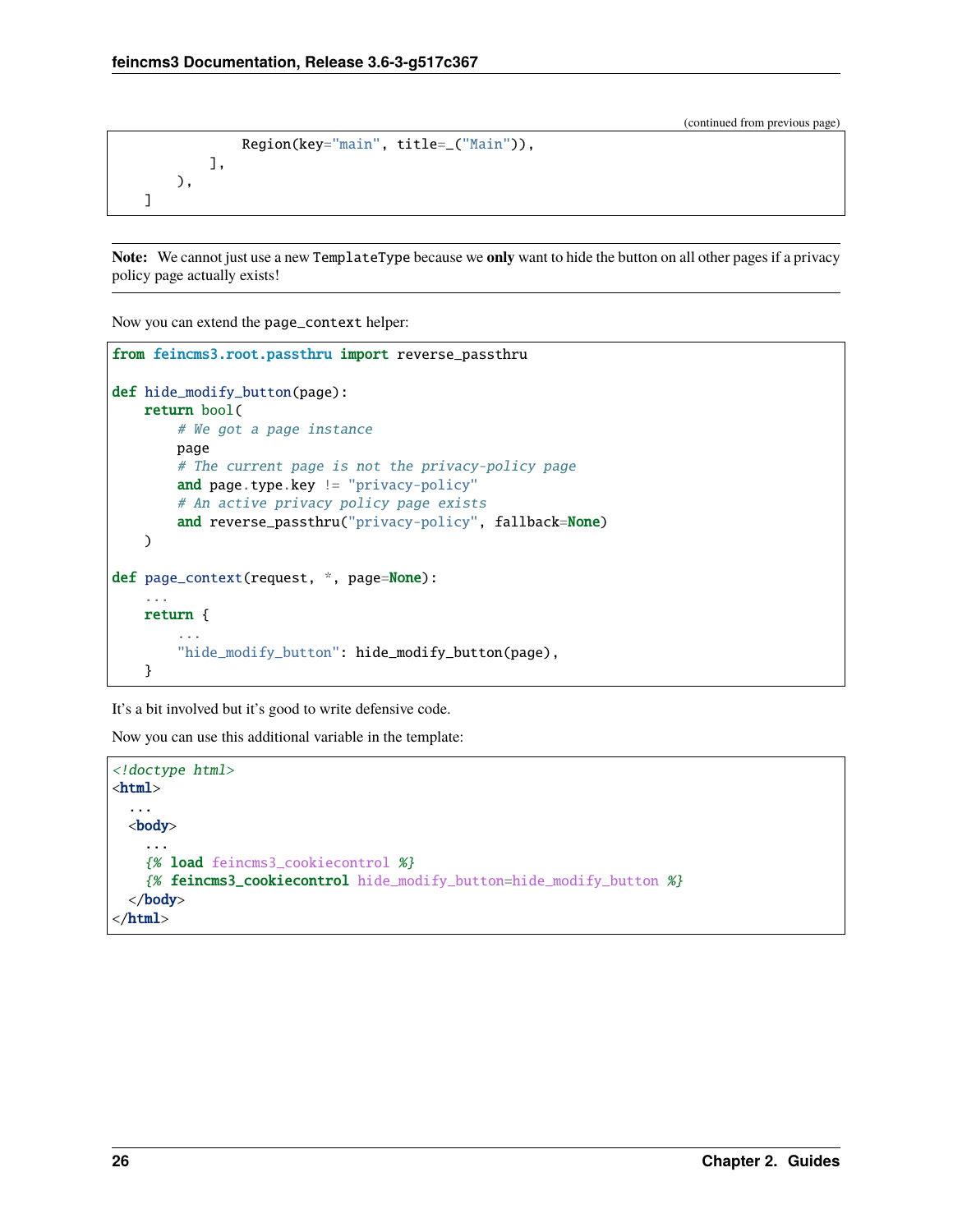# <span id="page-30-0"></span>**2.7 Meta and OpenGraph tags**

The recommended way to add meta and [open graph](http://ogp.me) tags information to pages and other CMS objects is using [feincms3](https://github.com/matthiask/feincms3-meta) [meta.](https://github.com/matthiask/feincms3-meta)

#### **2.7.1 Installation and configuration**

Install the package:

```
pip install feincms3-meta
```
Make the page model inherit the mixin:

```
from feincms3.pages import AbstractPage
from feincms3_meta.models import MetaMixin
class Page(AbstractPage, MetaMixin, ...):
   pass
```
If you define fieldsets on a ModelAdmin subclass, you may want to use the helper MetaMixin.admin\_fieldset(), or maybe not.

Add settings (optional, but recommended):

```
META_TAGS = {"site_name": "My site",
    "title": "Default title",
   "description": (
        "The default description,"
        " maybe long."
   ),
   "image": "/static/app/logo.png",
   # "author": "...",
    "robots": "index,follow,noodp",
}
# Only for translations
INSTALLED_APPS.append("feincms3_meta")
```
#### **2.7.2 Rendering**

The dictionary subclass returned by feincms3\_meta.utils.meta\_tags can either be used as a dictionary, or rendered directly (its \_\_str\_\_ method returns a HTML fragment):

```
from feincms3_meta.utils import meta_tags
# ...
return render(
   request,
    ...,
    {
        "page": page,
```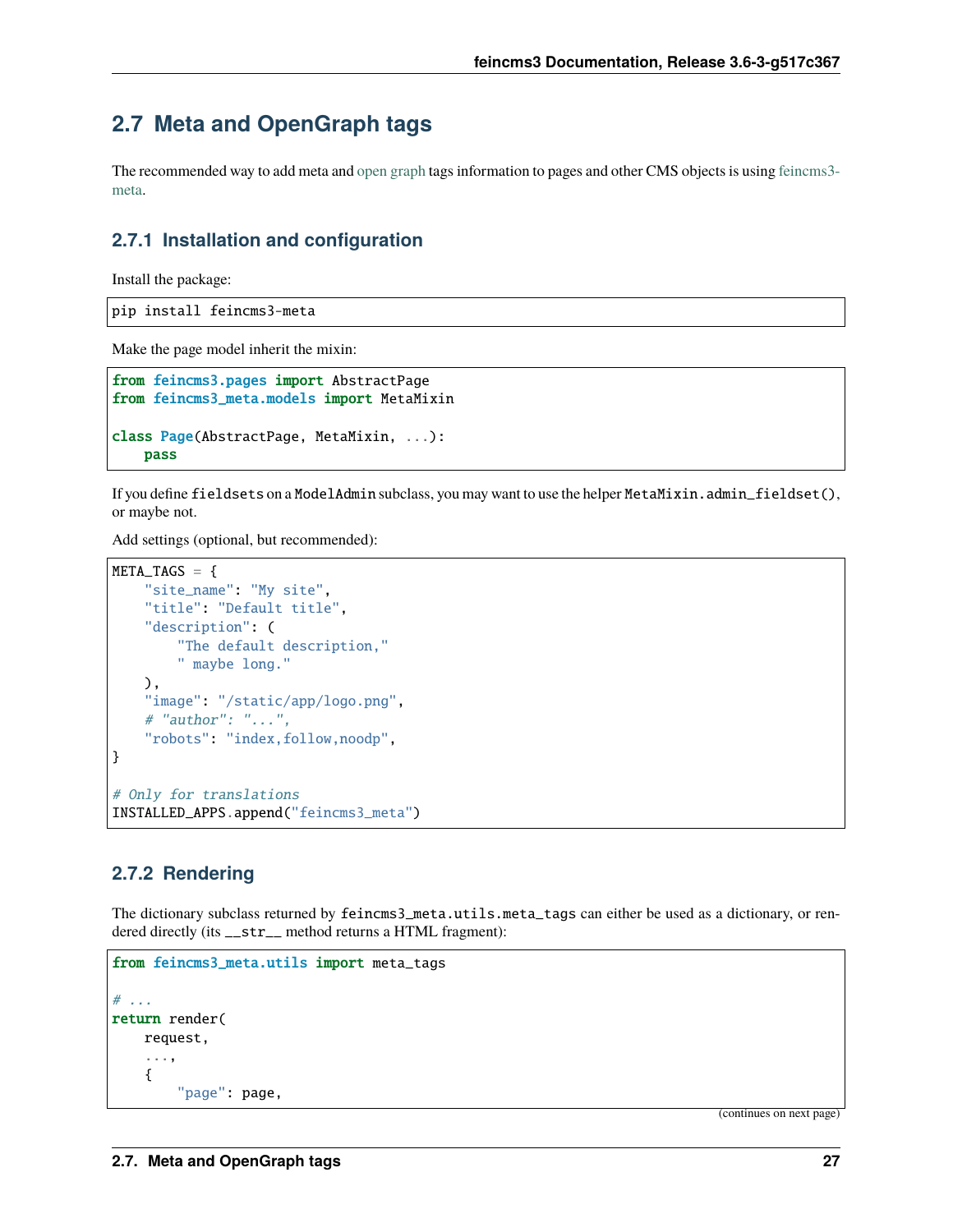```
"page_regions": ...,
        ...
        "meta_tags": meta_tags([page], request=request),
    },
)
```
meta\_tags also supports overriding or removing individual tags using keyword arguments. Falsy values are discarded, None causes the complete removal of the tag from the dictionary.

If you want to inherit meta tags from ancestors (or from other objects) provide more than one object to the meta\_tags function:

```
anceators = list(page.anceators())tags = meta_tags(request=request).add(*ancestors).add(page)
```
Since you may also need the ancestors when using regions which inherit content from the page's ancestors when they are empty it is recommended to put the meta tags generation into the page\_context function described in *[Build your](#page-7-1) [CMS](#page-7-1)*. Note that inherit\_from wants a reversed list of ancestors (from bottom to top) but meta\_tags wants ancestors from top to bottom so that more specific values from lower in the page tree override their ancestors values:

```
def page_context(request, *, page):
   # page = page or page_for_app_request(request)
   page.activate_language(request)
   anceators = list(page ancestors())return {
        "page": page,
        "page_regions": renderer.regions_from_item(
            page,
            inherit_from=reversed(ancestors),
            timeout=30,
       ),
        "meta_tags": meta_tags(request=request).add(*ancestors).add(page),
   }
```
**Note:** If you want to further override meta tags e.g. in an application (see *[Introduction to apps](#page-42-1)*) you may want to run the above function and reach into the context:

```
page = page_for_app_request(request)
context = page_context(request, page=page)
# Example: Article detail page
article = get_object_or_404(Article, ...)
context["meta_tags"].add(article)
```
return render(...)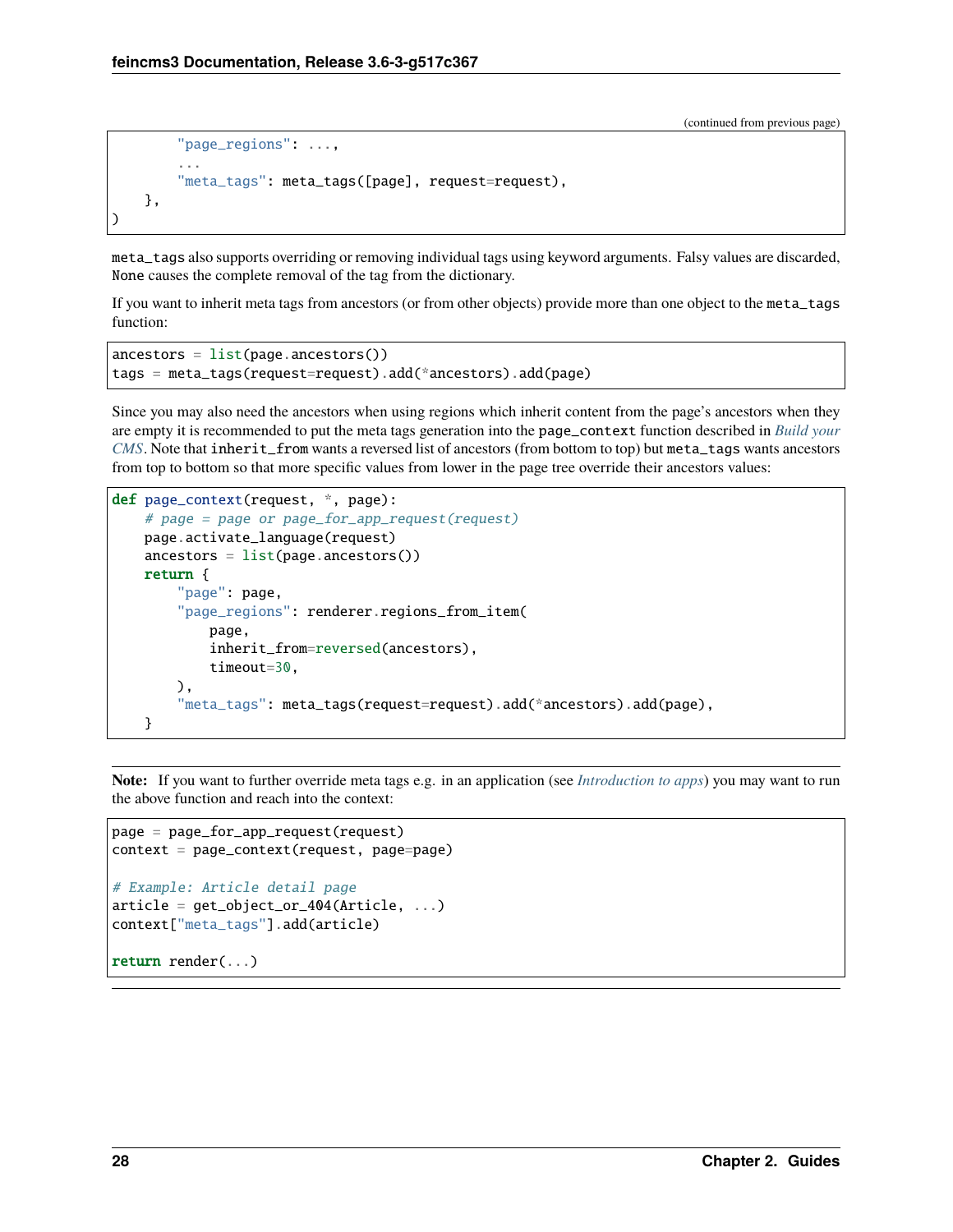# <span id="page-32-0"></span>**2.8 URLs and views**

**Warning:** As mentioned in *[Build your CMS](#page-7-1)* the recommended way to render pages is using a middleware. It may be easier to use URLconf entries and views if you're integrating the CMS functionality into an existing site or when you want to use it only for a subtree. (A middleware may still be the way to go in this case.)

The default implementation of AbstractPage.get\_absolute\_url still expects the following URLconf entries and falls back to returning the path prefixed by the script prefix:

```
from django.shortcuts import redirect
from django.urls import path
from app.pages import views
app_name = "pages"urlpatterns = [
   path("<path:path>/", views.page_detail, name="page"),
   path("", views.page_detail, name="root"),
]
```
Just to be on the safe side you may want to override get\_absolute\_url on your own page class (the default implementation does the same but catches NoReverseMatch exceptions and falls back to return the path prefixed with the script prefix):

```
class Page(AbstractPage, ...):
   def get_absolute_url(self):
       if self.path == "/":
            return reverse("pages:root")
       return reverse("pages:page", kwargs={"path": self.path.strip("/")})
```
A simple view might look as follows (building on the functionality from the introduction):

```
from django.shortcuts import get_object_or_404, render
from app.pages.models import Page
from app.pages.utils import page_context
def page_detail(request, path=None):
   page = get_object_or_404(Page.objects.active(), path=f"/{path}/" if path else "/")
   return render(request, "pages/standard.html", page_context(request, page=page))
```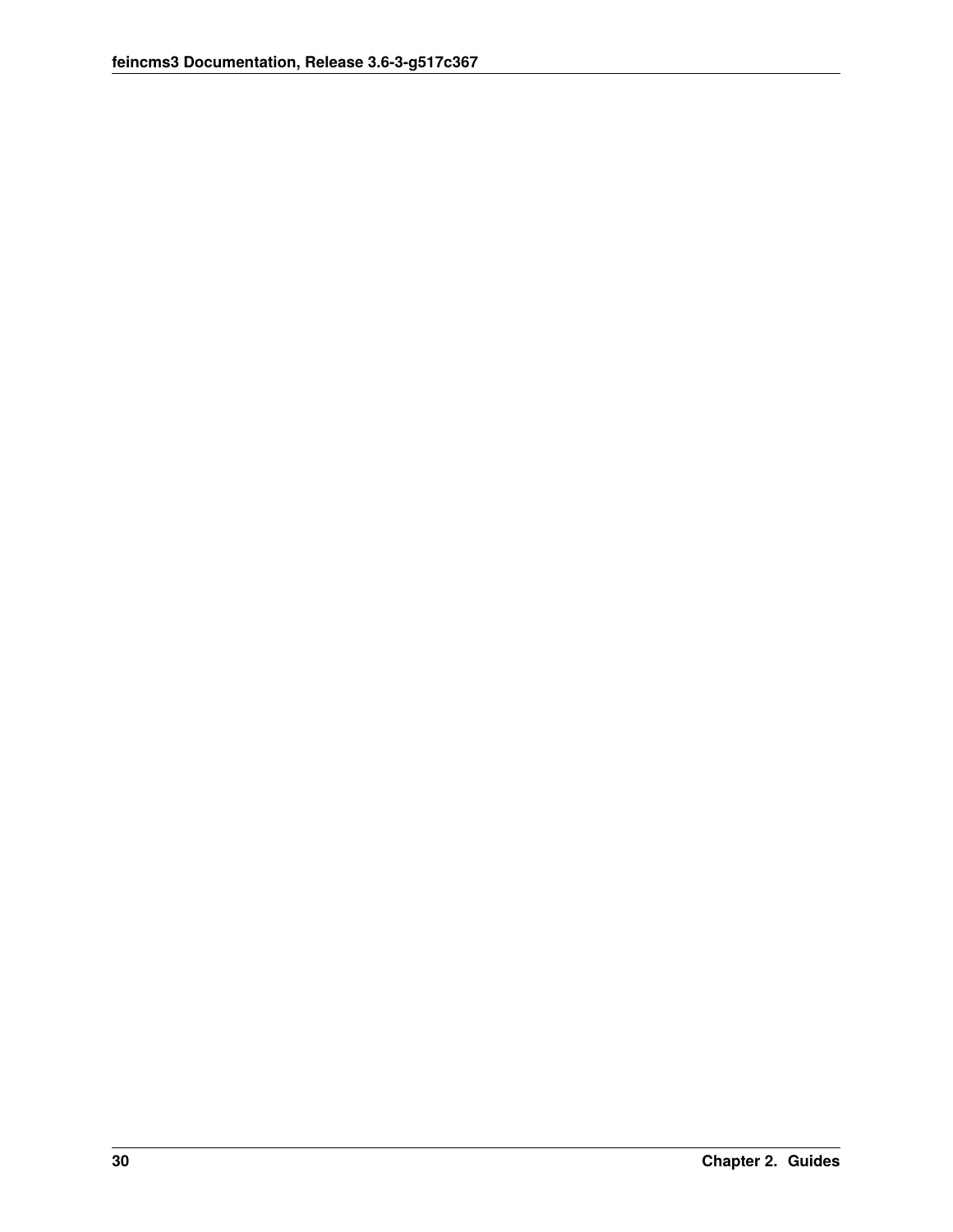**THREE**

# **LANGUAGES AND SITES**

### <span id="page-34-1"></span><span id="page-34-0"></span>**3.1 Multilingual sites**

This guide shows you how to implement several languages in a single site.

**Note:** If you also want to serve multiple sites in a single Django installation you should start here and continue with *[Multisite setup](#page-36-0)*.

#### **3.1.1 Making the page language selectable**

Pages may come in varying languages. LanguageMixin helps with that. It adds a language\_code field to the model which allows selecting the language based on settings.LANGUAGES. The first language is set as default:

```
from django.utils.translation import gettext_lazy as _
from feincms3.mixins import LanguageMixin
from feincms3.pages import AbstractPage
class Page(AbstractPage, LanguageMixin):
    class Meta(AbstractPage.Meta):
        unique_together = [("language_code", "translation_of")]
```
#### **3.1.2 Activating the language**

The activate\_language method is the preferred way to activate the page's language for the current request. It runs django.utils.translation.activate and sets request.LANGUAGE\_CODE to the value of django.utils. translation.get\_language, the same things Django's LocaleMiddleware does.

Note that activate may fail and get\_language might return a different language, however that's not specific to feincms3.

```
page = ... # MAGIC! (or maybe get\_object_or_404...)page.activate_language(request)
...
```
**Note:** page.activate\_language does not persist the language across requests as Django's django.views.i18n. set\_language does. (set\_language modifies the session and sets cookies.) That is mostly what you want though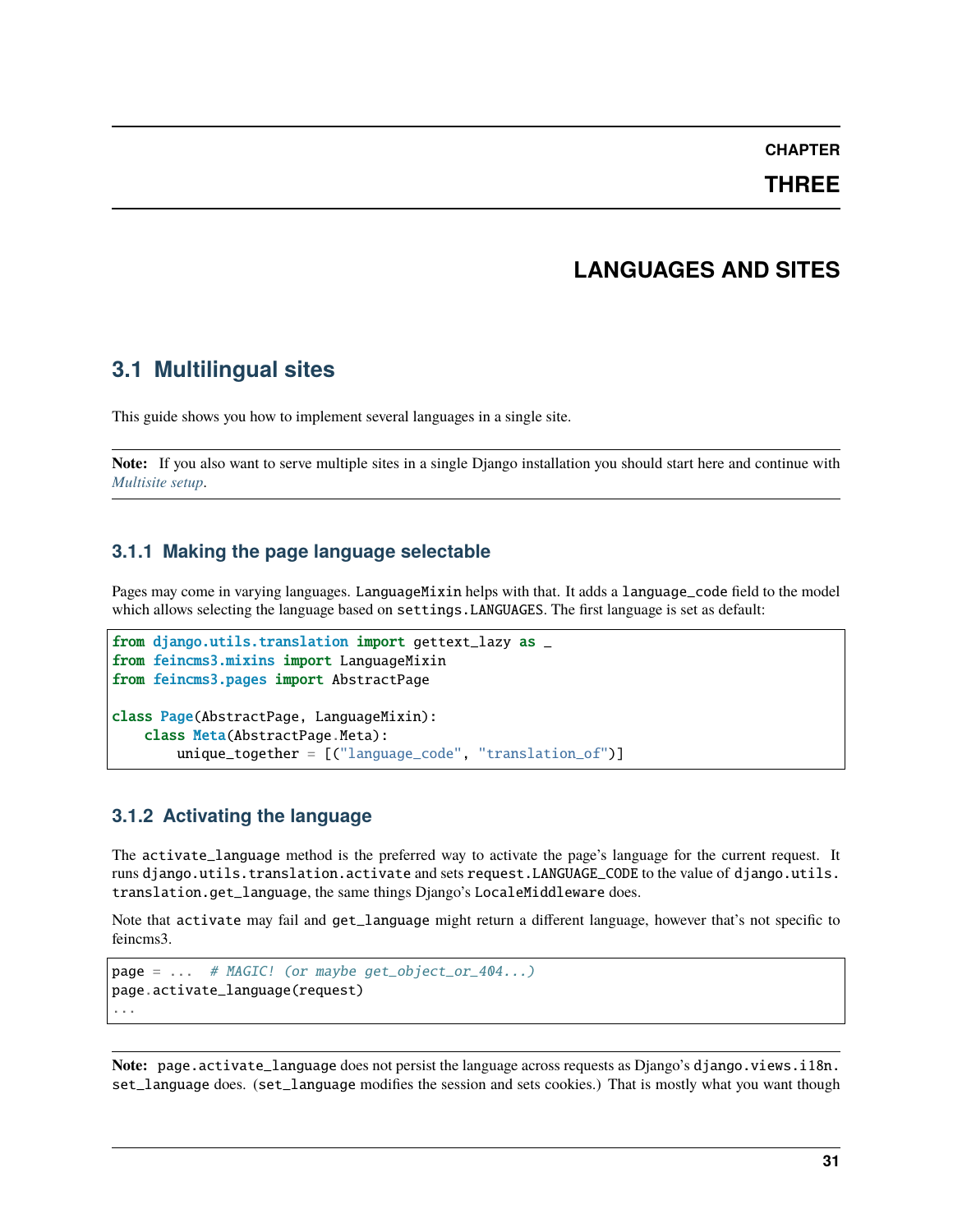since the page's language is tied to its URL.

#### **3.1.3 Page tree tips**

I most often add a root page per language, which means that the main navigation's tree\_depth would be 1, not 0. The menu template tags described in *[Navigation generation recipes](#page-17-1)* would also require an additional . filter(language\_code=django.utils.translation.get\_language()) statement to only return pages in the current language.

A page tree might look as follows then:

```
Home (EN)
- About us
- News
Startseite (DE)
- Über uns
- Neuigkeiten
Page d'acceuil (FR)
- A propos de nous
- Actualité
```
By manually setting the slug of all root pages to their respective language code (e.g. Home (EN) has a URL of / en/, Startseite (DE) a URL of /de/) you can generate a navigation pointing to all sites in their respective language (assuming that the built-in template context processor django.template.context\_processors.i18n is active):

```
<nav class="languages">
{% for code, name in LANGUAGES %}
  \langle a \ href='/\{\{\ code\ }\}\rangle''>\{\{\ name\ }\}\langle a\rangle{% endfor %}
\langle/nav\rangle
```
#### **3.1.4 Deep links to pages in other languages**

The navigation snippet above does not link translations directly but instead always shows the home page to visitors. It may be preferrable to define pages (and other CMS objects) as translations of each other so that it is possible to generate a navigation menu directly linking the same content in different languages directly.

feincms3 offers a built-in way to achieve this. Instead of inheriting the default [feincms3.mixins.](#page-59-2) [LanguageMixin](#page-59-2) inherit the [feincms3.mixins.LanguageAndTranslationOfMixin](#page-58-2). The latter provides an additional translation\_of foreign key which allows linking pages in other languages to the page in the first language in the LANGUAGES setting's list. In the example above, you could specify that "Über uns" is the german translation of "About us", and "A propos de nous" the french translation of "About us". The [feincms3.mixins.](#page-58-3) [LanguageAndTranslationOfMixin.translations\(\)](#page-58-3) method returns a list of all known translations. Together with the translations () template filter you can generate a navigation menu as follows (assuming that object is the current page):

```
{% load feincms %}
<nav class="languages">
{% for lang in page.translations.active|translations %}
 <a href="{% if lang.object %}{{ lang.object.get_absolute_url }}{% else %}/{{ lang.
\rightarrow code \frac{1}{2}/\frac{1}{8} endif \frac{1}{8}"> (continues on next page)
```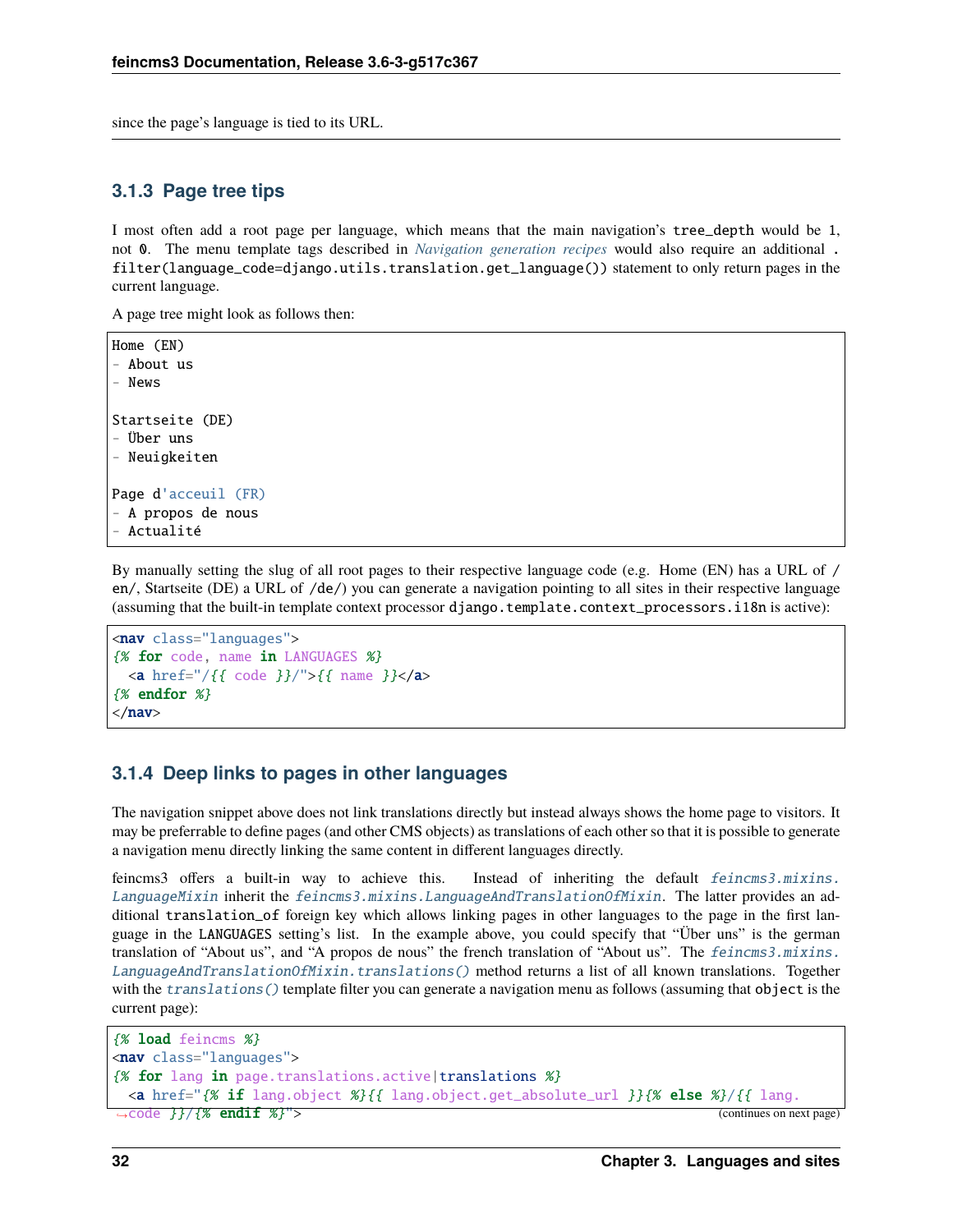```
{ {\} lang.name { }}\langlea>
{% endfor %}
\langle/nav\rangle
```
#### **LanguageAndTranslationOfMixin within feincms3.applications**

The same should work for any CMS object inheriting [feincms3.mixins.LanguageAndTranslationOfMixin](#page-58-0), and should also work when used within a feincms3 app. (*[Apps will be introduced later](#page-42-0)*.)

In this case it may be extra-important to wrap the object's call to [reverse\\_app\(\)](#page-55-0) in a block which overrides the active language so that the article is preferrably shown in a website with the matching language:

```
from django.utils.translation import override
from feincms3.applications import reverse_app
class Article(LanguageAndTranslationOfMixin, ...):
    class Meta:
        unique_together = [("language_code", "translation_of")]
   def get_absolute_url(self):
        with override(self.language_code):
            return reverse_app("articles", "detail", ...)
```
Generating the navigation menu for changing the language should preferrably link to the translated article and only fall back to the translated page's URL if no such article exists:

```
def article_detail(request, ...):
   page = page_for_app_request(request)
   page.activate_language(request)
   article = get_object_or_404(Article, ...)
   translations = {obj. language\_code: obj for obj in page. translations().active()}translations.update(
        {obj.language_code: obj for obj in article.translations().active()}
   )
   # Use {% for lang in available_translations|translations %} ... {% endfor %}
   context = {"available_translations": translations.values()}
```
# **3.2 Multisite setup**

[feincms3-sites](https://github.com/matthiask/feincms3-sites) allows running a feincms3 site on several domains, with separate page trees etc. on each (if so desired). The same Django installation can serve several domains with different content without having to start a Django server per site as you'd have to if you were using django.contrib.sites. This also means that feincms3-sites isn't compatible with django.contrib.sites – you have to use one or the other.

**Note:** The simpler case of having exactly one site per language and one language per site is better supported by [feincms3-language-sites.](https://github.com/matthiask/feincms3-language-sites)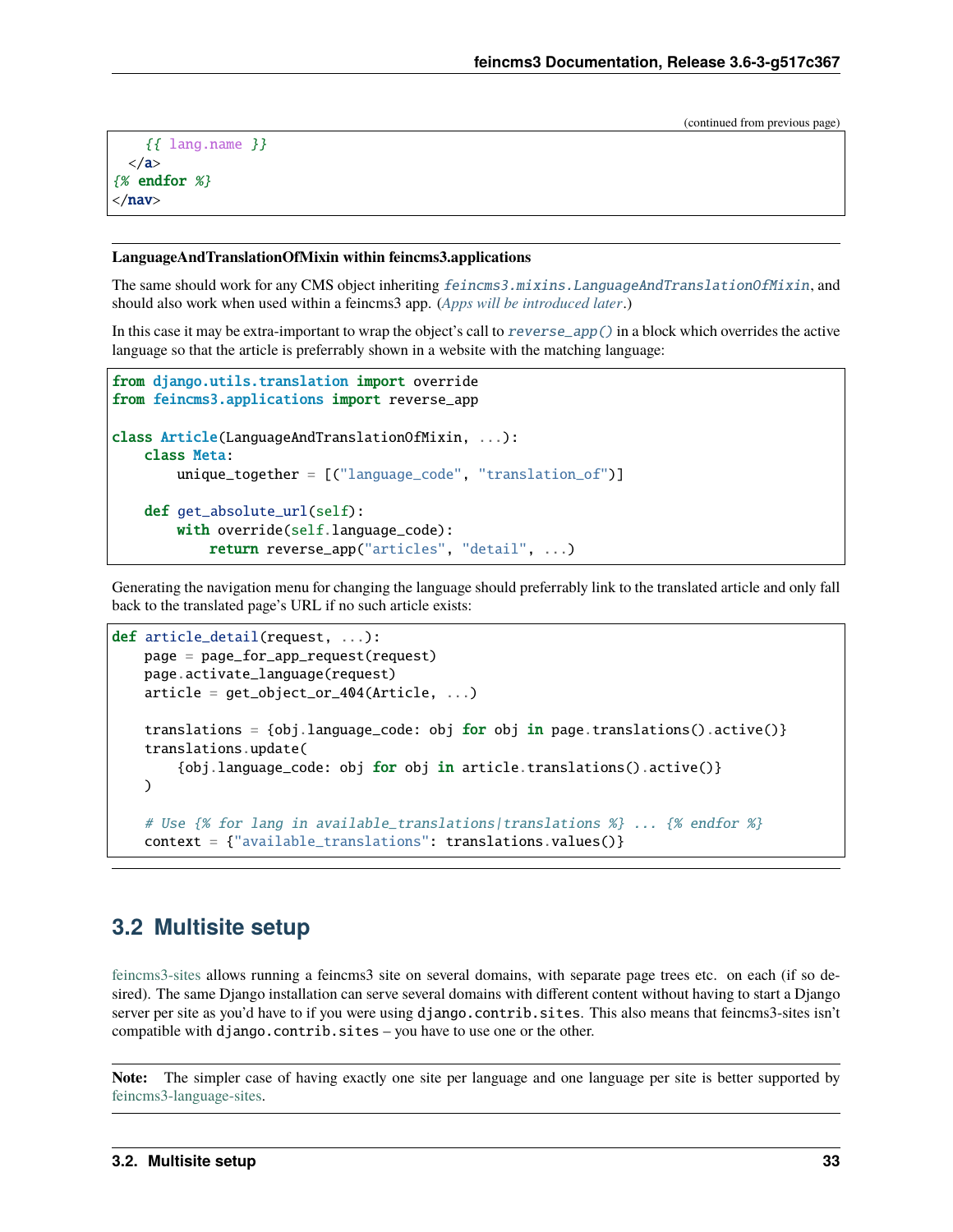## **3.2.1 Installation and configuration**

Install the package:

pip install feincms3-sites

Inherit feincms3-sites's page model instead of the default feincms3 abstract page. The only difference is that this AbstractPage model has an additional site foreign key, and path uniqueness is enforced per-site:

```
from feincms3_sites.models import AbstractPage
class Page(AbstractPage, ...):
   pass
```
Add FEINCMS3\_SITES\_SITE\_MODEL = "feincms3\_sites.Site" to your settings.

Add feincms3\_sites to INSTALLED\_APPS and run migrations afterwards:

INSTALLED\_APPS.append("feincms3\_sites") FEINCMS3\_SITES\_SITE\_MODEL = "feincms3\_sites.Site"

./manage.py migrate

Add feincms3\_sites.middleware.site\_middleware near the top of your MIDDLEWARE setting, in any case before feincms3.applications.apps\_middleware if you're using it. The middleware either sets request.site to the current feincms3\_sites.models.Site instance or raises a Http404 exception.

The default behavior allows matching a single host. The advanced options fieldset in the administration panel of feincms3-sites allows specifying your own regex, allowing matching several hostnames. In this case you may also want to add feincms3\_sites.middleware.redirect\_to\_site\_middleware after the middleware mentioned above. If you're also using the SECURE\_SSL\_REDIRECT of Django's own SecurityMiddleware you have to add the redirect\_to\_site\_middleware *before* SecurityMiddleware.

It is also possible to specify a default site. In this case, when no site's regex matches, the default site is selected instead as a fallback. The code does not prevent you from setting more than one site as the default but sites are deterministically ordered so the same site will always be selected.

## **3.2.2 Multisite support throughout your code**

Since feincms3-sites 0.6 a contextvar automatically provides the current site when inside site\_middleware. The default implementation of Page.objects.active() filters by the current site. When you're running queries on pages outside of a middleware you'll have to use the contextvar facility yourself by running your code inside a with feincms3\_sites.middleware.set\_current\_site(site): block.

## **3.2.3 Default languages for sites**

In some configurations it may be useful to specify a default language per site. In this case you should replace django.middleware.locale.LocaleMiddleware with feincms3\_sites.middleware. default\_language\_middleware. This middleware has to be placed after the site\_middleware.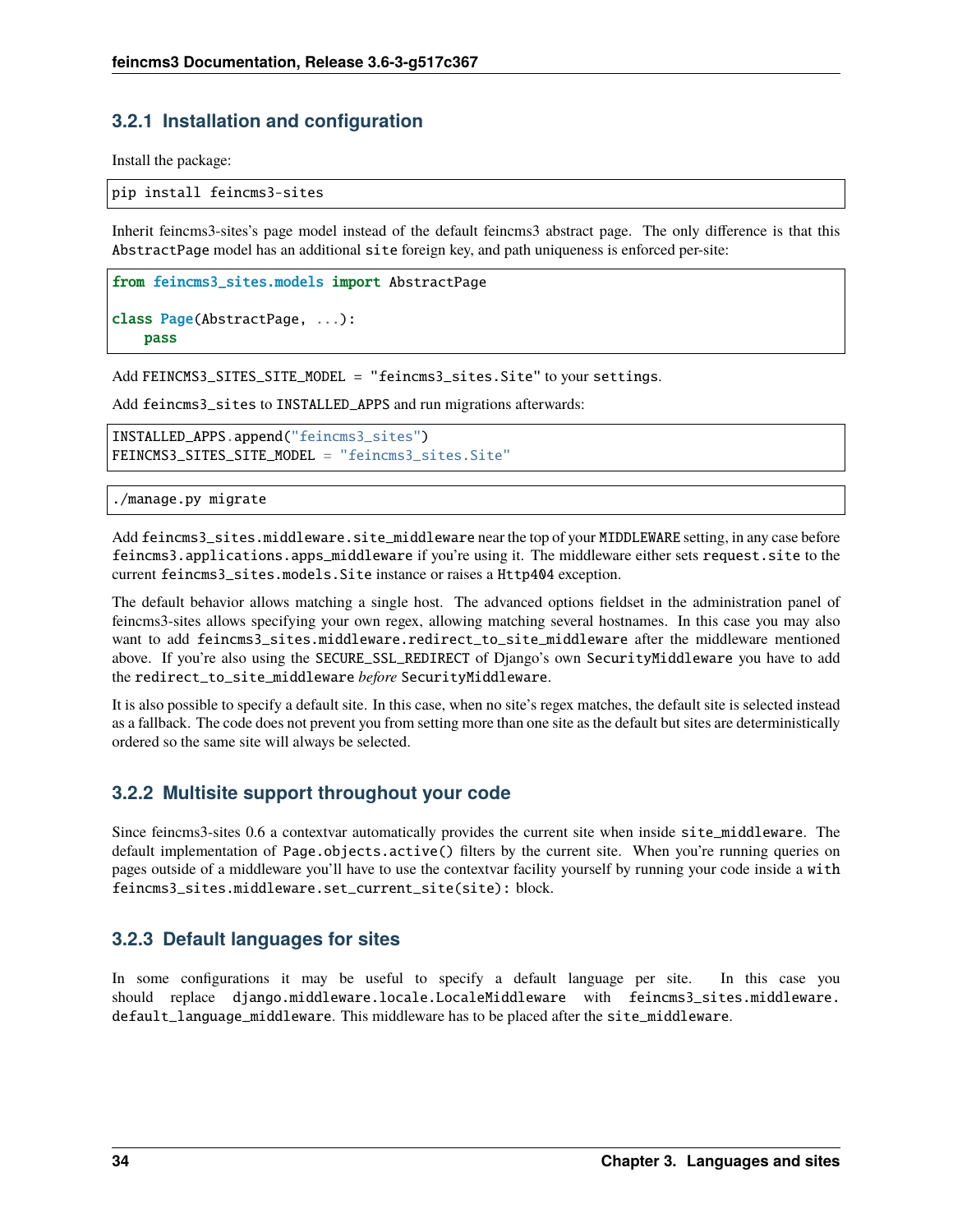# **3.3 Multisite Custom Site Model**

Since feincms3-sites 0.13.1 you can use a custom site model instead of the default provided feincms3\_sites.Site.

## **3.3.1 Configuration**

First, make sure that you adjust your Django settings accordingly:

```
# FEINCMS3_SITES_SITE_MODEL = "feincms3_sites.Site"
FEINCMS3_SITES_SITE_MODEL = "myapp.Site"
```
From now on, Django will use your custom site model.

## **3.3.2 Implementing a Custom Site Model**

Next, you have to implement your custom site model, by adding the following to your models, e.g.:

```
from feincms3_sites.models import AbstractSite
from feincms3_meta.models import MetaMixin
class CustomSite(AbstractSite, MetaMixin):
   name = models.CharField(max_length=100, blank=False, null=False)
    def \_str_str_ (self):return "{} ({})".format(self.name, self.host)
```
The above will add the additional name field to the site that is also used for display in dropdowns and lists in the site admin, e.g. MySite (localhost:8000).

It will also inherit meta fields declared by the MetaMixin that can be used for providing default meta information to the pages associated with that site. (you will have to install feincms3-meta and enable the app in your Django settings to use it.)

Please note that the metadata from the site will not be added automatically, you will have to do this in your view, e.g.

```
from django.shortcuts import get_object_or_404, render, redirect
from feincms3_meta.utils import meta_tags
from .models import Page
from .renderer import renderer
def page_detail(request, path=None):
    " ""The view expects uri paths to be formed as such
    [[/<language-code>][/<path>]]
    in case of an empty uri path the view will redirect the user to
    /<site.default_language/
```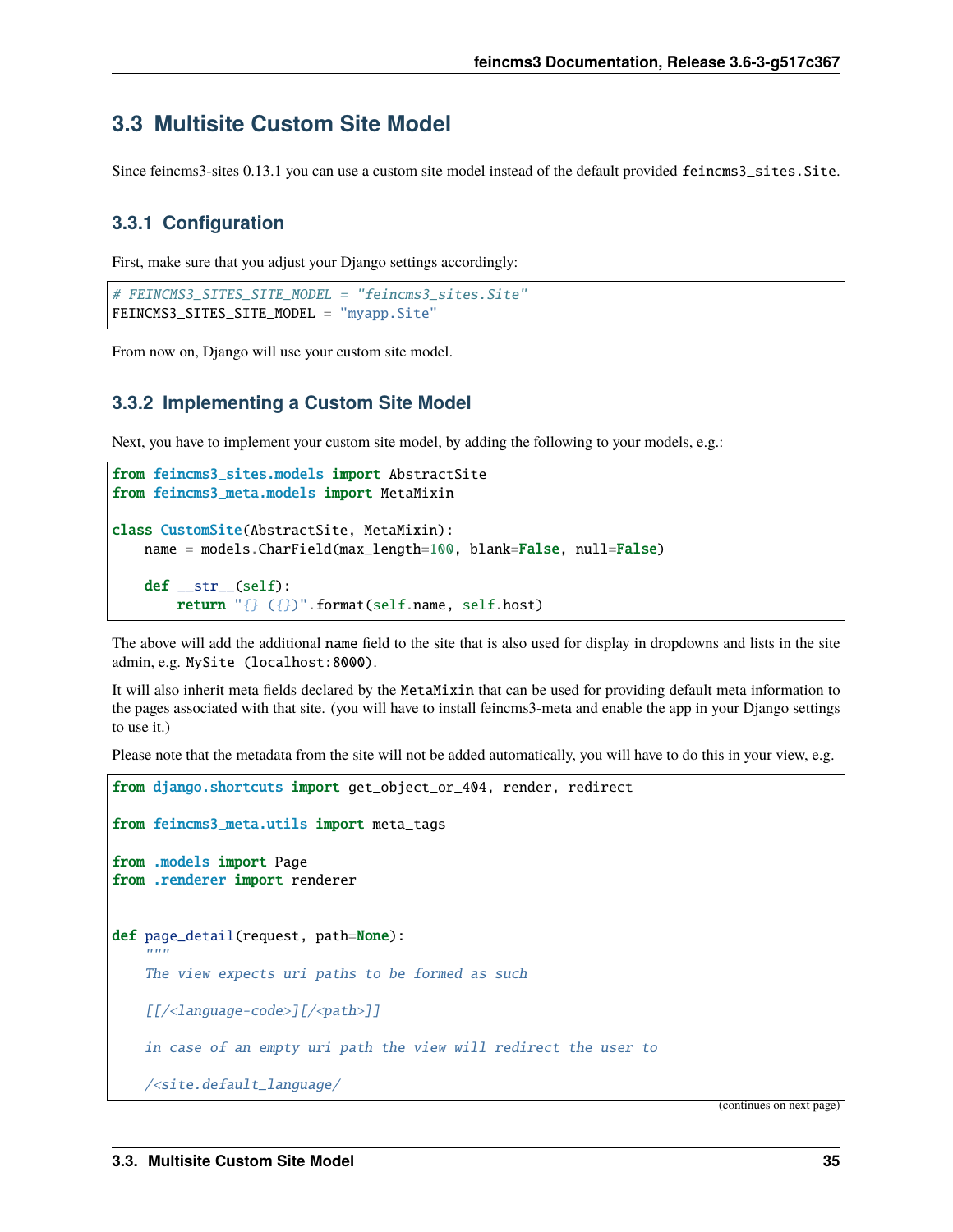```
expecting a root page to exist that has the appropriate path
otherwise, the provided uri path will be used and the system will
try to retrieve a probably existing page via the ORM.
^{\prime\prime\prime\prime\prime\prime\prime}actual_site = request.site
if not path:
    # Make sure that the user is redirected to the correct url.
    # We expect a root page with custom path /<default_language>/ to
    # exist here.
    redirect\_path = "\frac{{}}{\cdot}.format(actual_site.default_language)
    return redirect(redirect_path)
actual\_path = "\frac{{}}{\frac{{}}{\frac{{}}{\frac{{}}{\frac{{}}{\frac{{}}{2}}{\cdots}}} format(path)
page = get_object_or_404(
    Page.objects.active(),
    path=actual_path
)
page.activate_language(request)
anceators = page.ancestors() reverse()meta\_data\_provides = [page] + list(anceators) + [page.size]return render(
    request,
    page.type.template_name,
    {
         "page": page,
         "page_regions": renderer.regions_from_item(
             page,
             inherit_from=ancestors,
             timeout=60,
         ),
         "meta_tags": meta_tags(
             meta_data_providers,
             request=request,
             # The default site model doesn't have a name attribute, see
             # the custom site model above.
             site_name=page.site.name,
         )
    },
)
```
Make sure that your custom site model gets registered with the Django ORM before your page model gets registered, otherwise there will be an exception telling you that the site model configured in FEINCMS3\_SITES\_SITE\_MODEL does not exist.

Remember to update your migrations as well:

```
./manage.py makemigrations
./manage.py migrate
```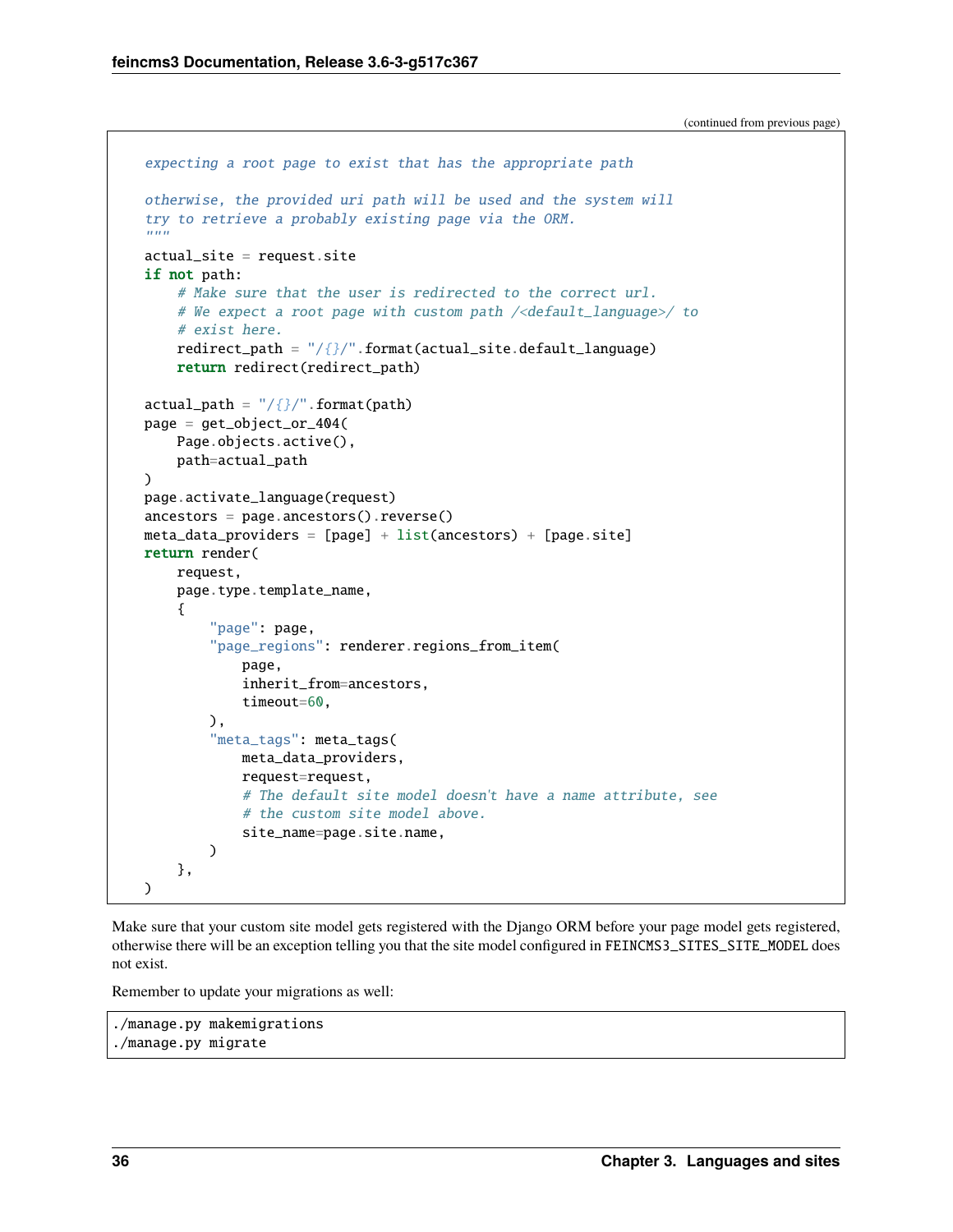## **3.3.3 Implementing a Custom Site Model Admin**

```
from django.contrib import admin
from django.utils.translation import gettext_lazy as _
from feincms3_sites.admin import DefaultLanguageListFilter
from feincms3_sites.admin import SiteAdmin
from feincms3_meta.models import MetaMixin
from .models import Site
@admin.register(Site)
class CustomSiteAdmin(SiteAdmin):
    list_display = [
        "name", "host", "default_language", "is_active", "is_default"
    ]
    list_filter = [
        "is_active", "host", "name", DefaultLanguageListFilter
    ]
    fieldsets = \Gamma(None, {
            "fields": [
                "name",
                "host",
                "default_language",
                "is_active",
                "is_default",
            ],
        }),
        (_("Advanced Settings"), {
            "fields": [
                "is_managed_re",
                "host_re",
            ],
            "classes": [
                "tabbed"
            ],
        }),
        MetaMixin.admin_fieldset()
    ]
```
By default, the admin edit/create page will display itself as a flat admin page, i.e. there will not be any tabs.

In comes the django-content-editor and the scripts and other media it provides.

So to have tabs on your custom site model's admin page, add the following to the SiteAdmin:

class CustomSiteAdmin(SiteAdmin):

...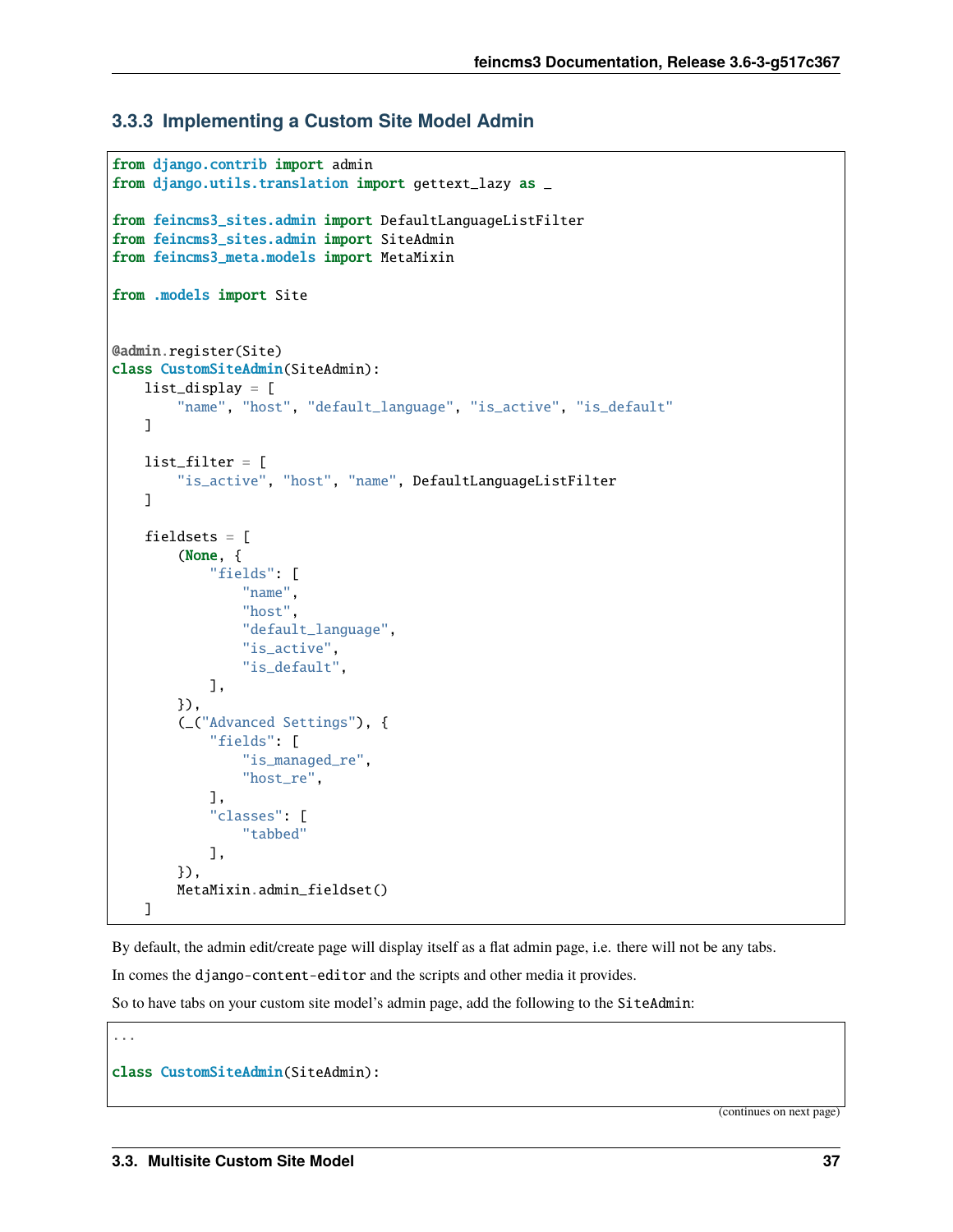```
...
class Media:
    \text{css} = \{"all": [
             "content_editor/material-icons.css",
             "content_editor/content_editor.css",
        ]
    }
    js = ["admin/js/jquery.init.js",
        "content_editor/tabbed_fieldsets.js",
    ]
```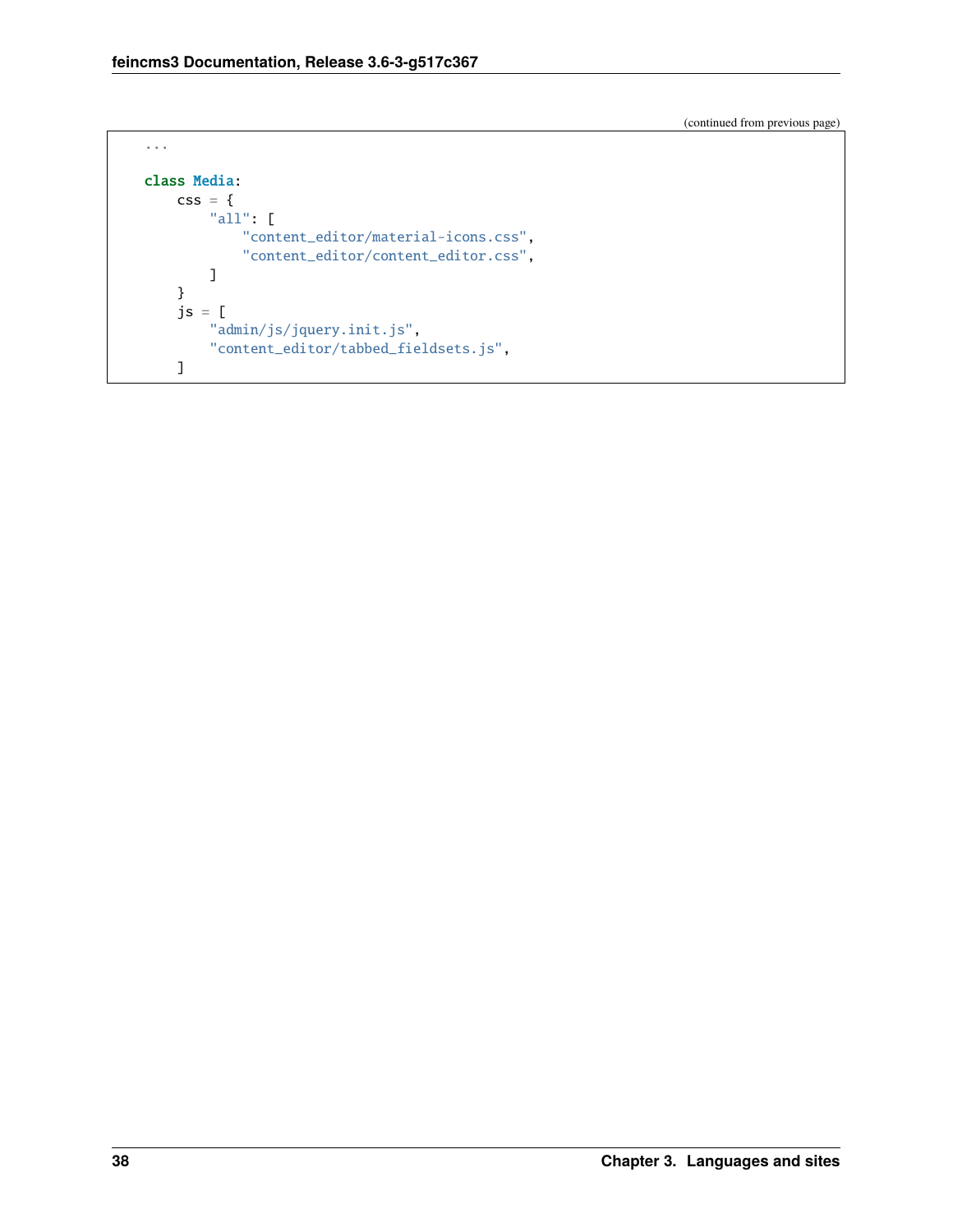## **CHAPTER**

# **EMBEDDING APPS**

feincms3 allows content managers to freely place pre-defined applications in the page tree. Examples for apps include forms, or a news app with archives, detail pages etc.

The apps documentation is meant to be read in order.

# <span id="page-42-0"></span>**4.1 Introduction to apps**

CMS plugins consist of static content. Backend code around plugins is restricted to rendering (except if you add a thing or two in your own views, of course).

However, wouldn't it be awesome if it were possible to add contact forms and even more complicated apps to the page tree through the CMS?

That's exactly what feincms3.applications are for.

Apps are defined by a list of URL patterns specific to this app. A simple contact form would probably only have a single URLconf entry  $(\mathbf{r}' \cdot \mathbf{\hat{s}}')$ , a news app would at least have two entries (the archive and the detail URL).

The activation of apps happens through a dynamically created URLconf module (probably the trickiest code in all of feincms3, [apps\\_urlconf\(\)](#page-54-0)). The [apps\\_middleware](#page-54-1) assigns the module to request.urlconf which ensures that apps are available for resolving and URL reversing. No page code runs at all, control is directly passed to the app views.

Please note that apps do not have to take over the page where the app itself is attached. If the app does not have a URLconf entry for  $r'$ <sup> $\$ </sup> the standard page rendering still happens. because of the recommended catch-all URLconf entry for pages at the end.

# **4.2 Adding a form builder app**

The following example app uses [form\\_designer](https://pypi.org/project/form_designer) to provide a forms builder integrated with the pages app described above. Apart from installing form\_designer itself the following steps are necessary.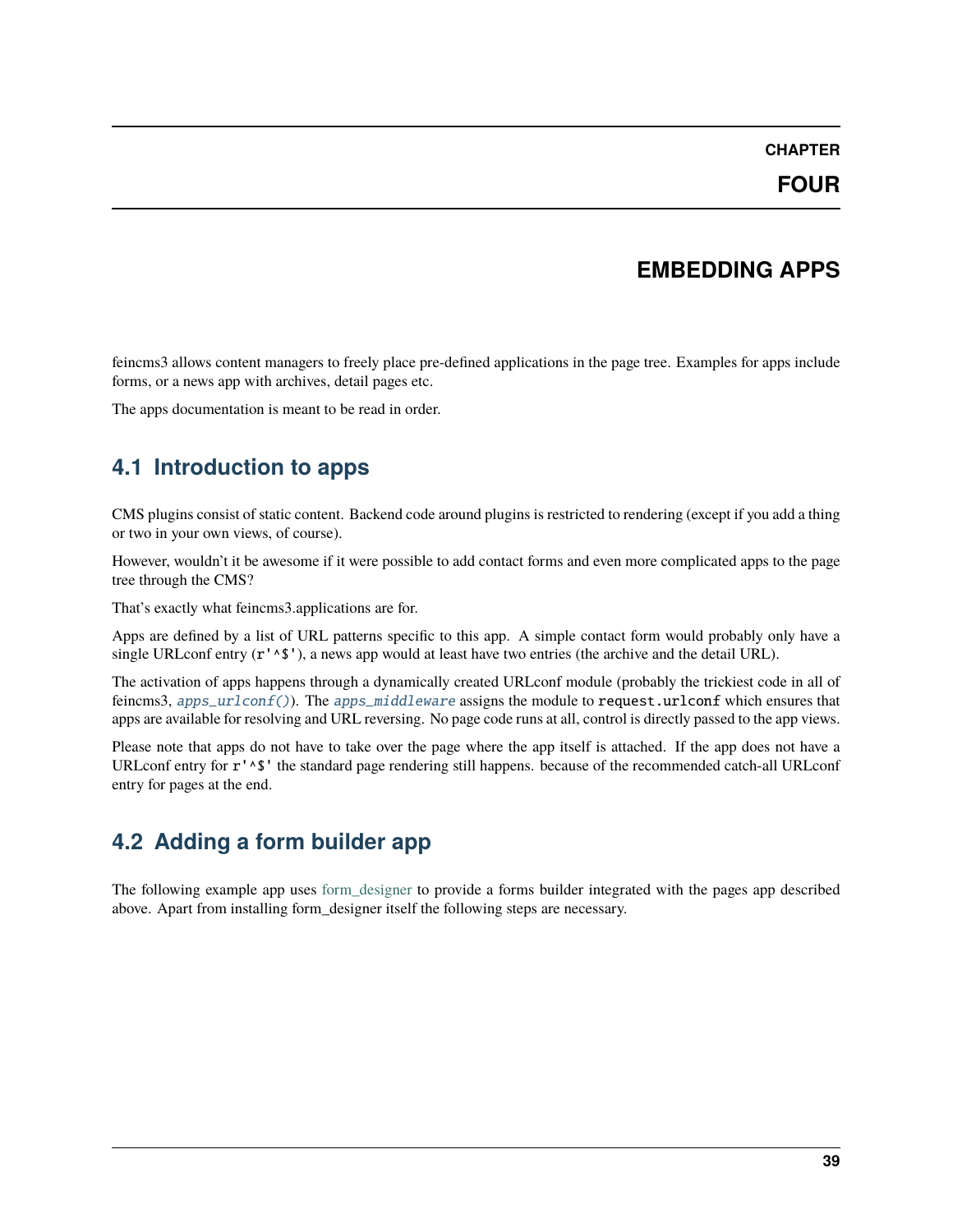# **4.2.1 Extending the page model**

Make the page model inherit PageTypeMixin and LanguageMixin and add a TYPES attribute to the class:

```
from feincms3.applications import PageTypeMixin
from feincms3.applications import ApplicationType, TemplateType
from feincms3.mixins import LanguageMixin
from feincms3.pages import AbstractPage
class Page(AbstractPage, AppsMixin, LanguageMixin, ...):
    # ...
   TYPES = [
        TemplateType(
            key="standard",
            title="...",
            regions=[Region(key="main", title="...")],
            # Available as page.type.template_name
            template_name="pages/standard.html",
        ),
        ApplicationType(
            key="forms",
            title=_("forms"),
            # Required: A module containing urlpatterns
            urlconf="app.forms",
            # If you want to add content, not just the form. Not required.
            regions=[Region(key="main", title="...")],
            # The "form" field on the page is required when
            # selecting the forms app
            required_fields=("form",),
            # Only necessary if you want to add more than one form to the
            # page tree (per language). Also helpful for finding a form's u
            # URL using reverse_app(f"forms-{form.pk}", "form")
            app_namespace=lambda page: f"{page.page_type}-{page.form_id}",
        ),
        # ...
   ]
    form = models.ForeignKey(
        "form_designer.Form",
        on_delete=models.SET_NULL,
        blank=True, null=True,
        verbose_name=_("form"),
   )
```
**Note:** The LanguageMixin is required, but if you have a site where there's only one language, you don't even have to show the language\_code field in your administration panel. Simply make sure that the LANGUAGES setting contains only the one language and nothing else.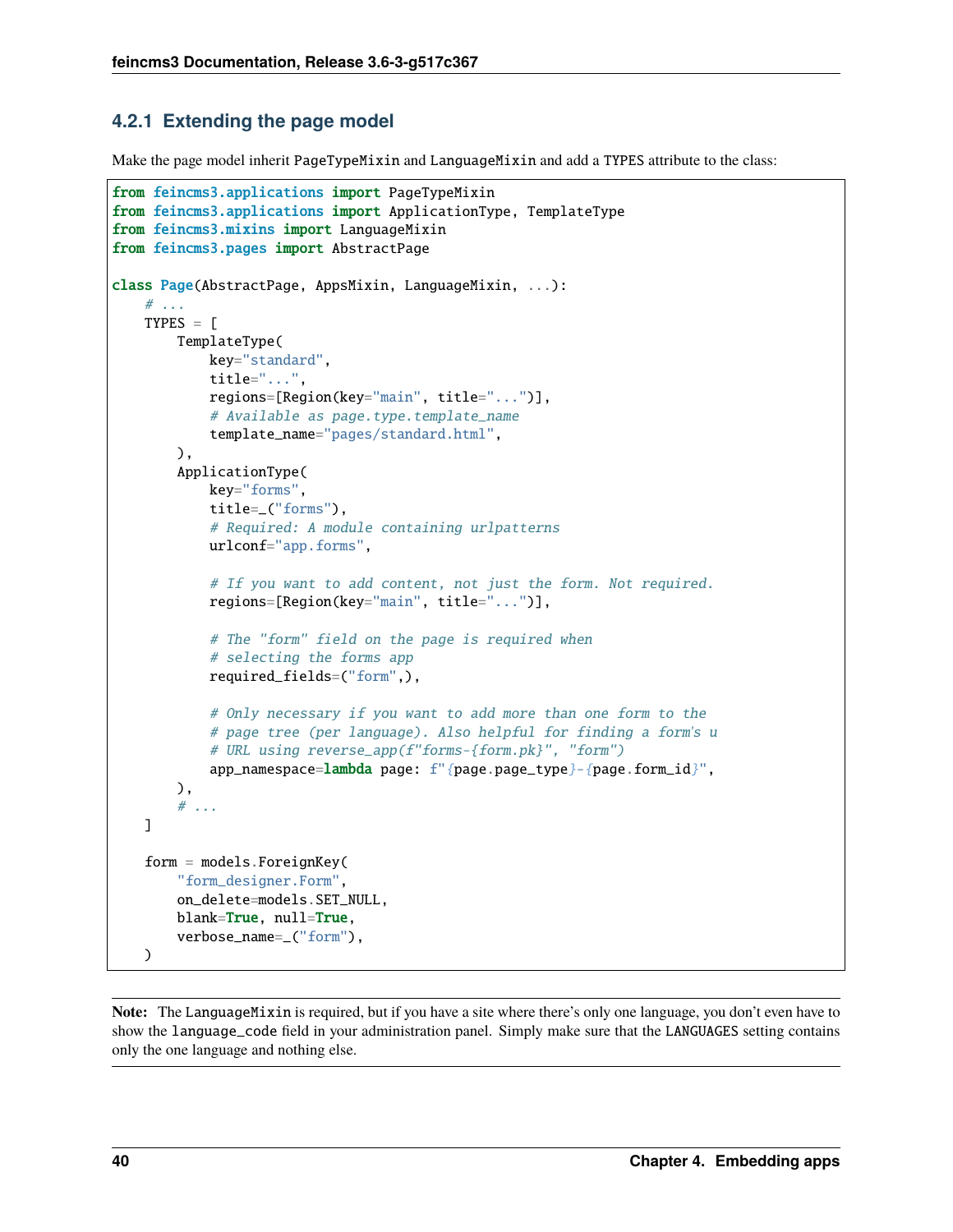# **4.2.2 The application**

Add the app/forms.py module itself. Note that since control is directly handed to the application view and no page view code runs you'll have to load the page instance yourself and do the necessary language setup and provide the page etc. to the rendering context. The best way to load the page instance responsible for the current app is by calling [feincms3.applications.page\\_for\\_app\\_request\(\)](#page-54-2):

```
from django.http import HttpResponseRedirect
from django.shortcuts import render
from django.urls import path
from feincms3.applications import page_for_app_request
from app.pages.renderer import renderer
def form(request):
   page = page_for_app_request(request)
   page.activate_language(request)
   context = \{\}if "ok" not in request.GET:
        form\_class = page.formatform()if request.method == "POST":
            form = form_class(request.POST)
            if form.is_valid():
                # Discard return values from form processing.
                page.form.process(form, request)
                return HttpResponseRedirect("?ok")
        else:
            form = form_class()
        context["form"] = form
   context.update({
        "page": page,
        "page_regions": renderer.regions_from_item(
            page,
            inherit_from=page.ancestors().reverse(),
            timeout=60,
        )
   })
   return render(request, "form.html", context)
app_name = "forms"
urlpatterns = [
   path("", form, name="form"),
]
```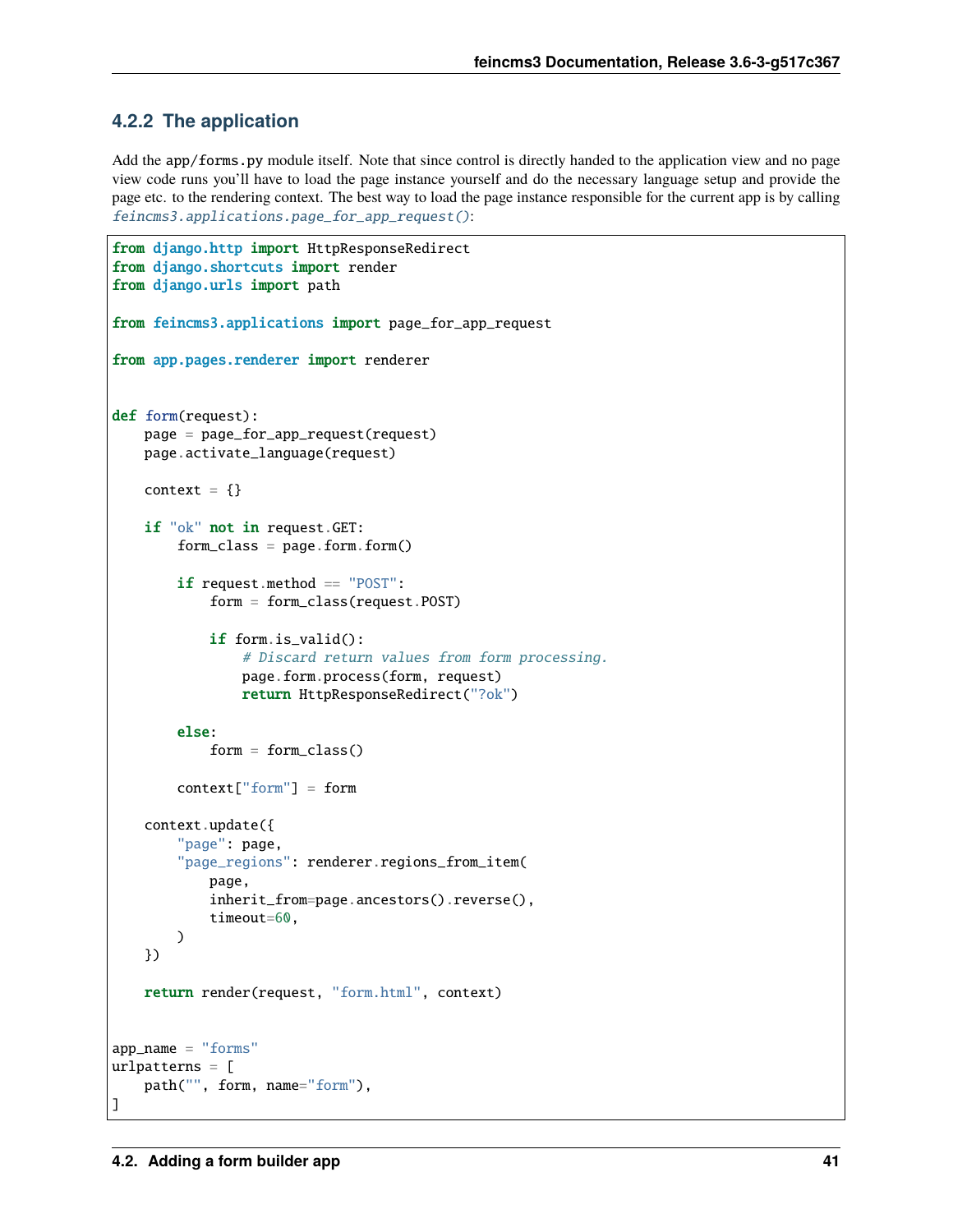Add the required template:

```
{% extends "base.html" %}
{% load feincms3 %}
{% block content %}
  {% render_region page_regions 'main' %}
  {% if form %}
    <form method="post" action=".#form" id="form">
      {% csrf_token %}
      {{ form.as_p }}
      <button type="submit">Submit</button>
    \langle form>
  {% else %}
    Thank you!</h1>
  {% endif %}
{% endblock %}
```
Of course if you'd rather add another URL for the "thank you" page you're free to add a second entry to the urlpatterns list and redirect to this URL instead.

## **4.2.3 Outlook**

The example above shows how to add a contact form at the end of the rest of the content. However, it would be quite easy to e.g. add a placeholder plugin which content managers can use to place the form somewhere in-between. An outline how this might be done follows:

The plugin model definition:

```
class Placeholder(PagePlugin):
   identifier = models.CharField(choices=[("form", "form")], ...)
```
The app:

```
def form(request):
   page = ...
   context = \{\}if "ok" not in request.GET:
        context.setdefault("placeholders", {})["form"] = form
   context.update({
        "page": page,
        "page_regions": renderer.regions(
            page, inherit_from=page.ancestors().reverse()),
   })
   return render(request, "form.html", context)
```
The rendering of the placeholder: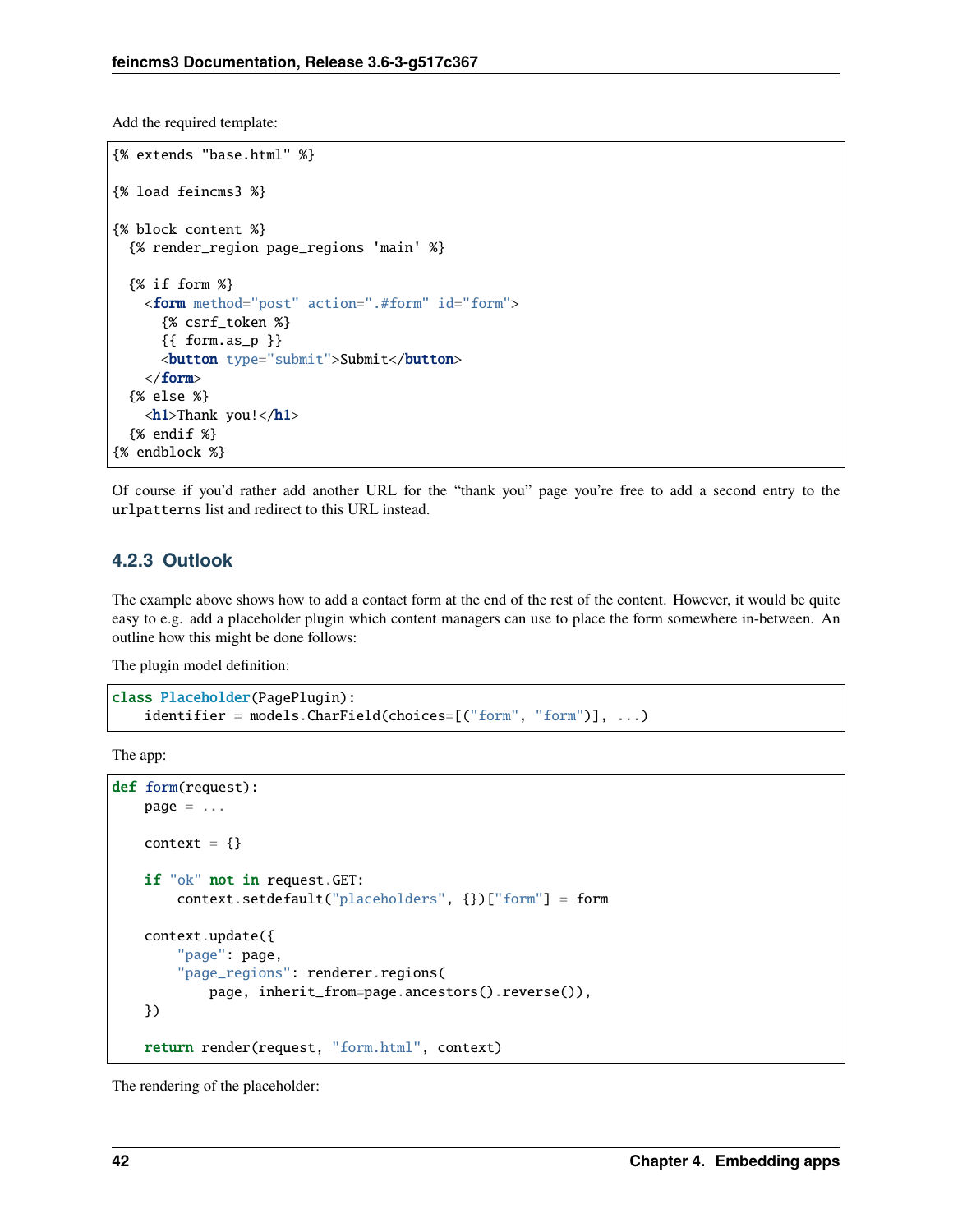```
renderer.register_template_renderer(
   models.Placeholder,
   lambda plugin: "placeholder/{}.html".format(plugin.identifier),
   lambda plugin, context: {
        "plugin": plugin,
        "placeholder": context["placeholders"].get(plugin.identifier),
   },
)
```
The placeholder/form.html template:

```
<form method="post" action=".#form" id="form">
  {% csrf_token %}
 {{ form.as_p }}
 <button type="submit">Submit</button>
</form>
```
The rest of the steps is left as an exercise to the reader. The success message is missing, and missing is also what happens if the placeholder plugin hasn't been added to the page.

# <span id="page-46-0"></span>**4.3 Apps and instances**

Applications can be added to the tree several times. Django itself supports this through the differentiation between [application namespaces and instance namespaces.](https://docs.djangoproject.com/en/2.1/topics/http/urls/#url-namespaces-and-included-urlconfs) feincms3 builds on this functionality.

The [feincms3.applications.apps\\_urlconf\(\)](#page-54-0) function generates a dynamic URLconf Python module including all applications in their assigned place and adding the urlpatterns from ROOT\_URLCONF at the end (or returns the value of ROOT\_URLCONF directly if there are no active applications).

## **4.3.1 Application namespaces and instance namespace**

The application URLconfs are included using nested namespaces:

- The outer application namespace is "apps" by default.
- The outer instance namespace is "apps-" + LANGUAGE\_CODE.
- The inner namespace is the app namespace, specified by the value of app\_name in the apps' URLconf module. The string must correspond with the key of the *[ApplicationType](#page-51-0)* instance in the TYPES list on the page model.
- The inner instance namespace is the same as the app namespace, except if you return a different value from the application type's app\_namespace function.

Apps are contained in nested URLconf namespaces which allows for URL reversing using Django's reverse() mechanism. The inner namespace is the app itself, the outer namespace the language. (Currently the apps code depends on [LanguageMixin](#page-59-0) and cannot be used without it.)  $reverse\_app()$  hides a good part of the complexity of finding the best match for a given view name since apps will often be added several times in different parts of the tree, especially on sites with more than one language.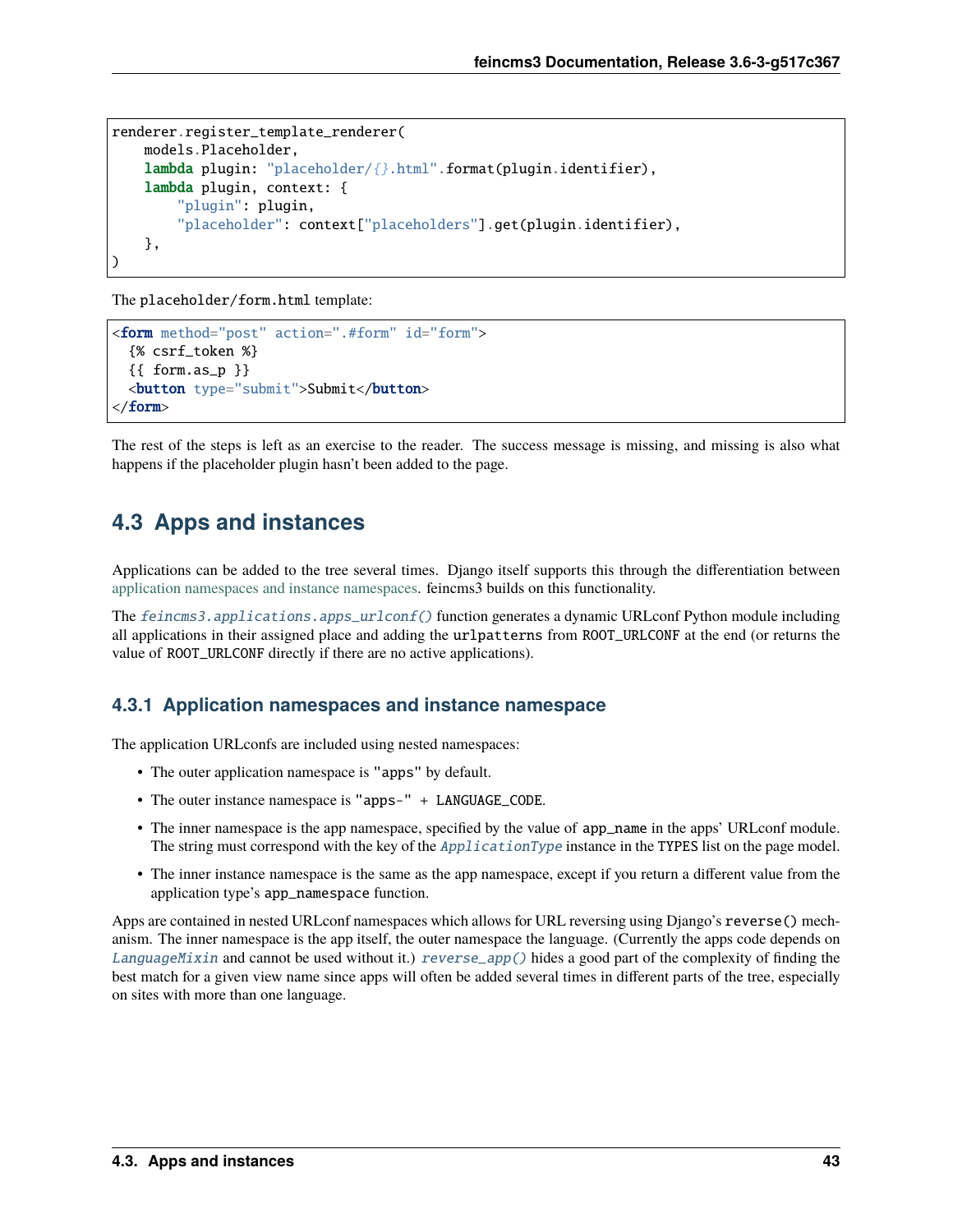## **4.3.2 Reversing application URLs**

The best way for reversing app URLs is by using [feincms3.applications.reverse\\_app\(\)](#page-55-0). The method expects at least two arguments, a namespace and a viewname. The namespace argument also supports passing a list of namespaces which is useful in conjunction with the app\_namespace option of applications.

[reverse\\_app\(\)](#page-55-0) first generates a list of viewnames and passes them on to [feincms3.applications.](#page-54-3) [reverse\\_any\(\)](#page-54-3) (which returns the first viewname that can be reversed to a URL).

For the sake of an example let's assume that our site is configured with english, german and french as available languages and that we're trying to reverse the article list page, and that the current language (as returned by get\_language) is german:

```
from feincms3.applications import reverse_app
# Inside a view or middleware:
articles_list_url = reverse_app("articles", "article-list")
...
```
The list of viewnames reversed is in order:

- apps-de.articles.article-list
- apps-en.articles.article-list
- apps-fr.articles.article-list

The german apps namespace comes first in the list. If the german part of the site does not contain an articles app, the reversing continues in all other languages.

If the namespace argument to  $reverse\_app()$  was a list (or tuple), the list is even longer. Suppose that variants of the articles app may be added to the tree where only a single category is shown:

```
from feincms3.pages import AbstractPage
from feincms3.applications import PageTypeMixin
from feincms3.applications import ApplicationType, TemplateType
class Page(AbstractPage, PageTypeMixin, LanguageMixin, ...):
   TYPES = \GammaTemplateType(
            key="standard",
            title="...",
            regions=[Region(key="main", title="...")],
            # Available as page.type.template_name
            template_name="pages/standard.html",
        ),
        ApplicationType(
            key="articles",
            title=_("Articles"),
            urlconf="app.articles.urls",
            app_namespace=lambda page: f"{page.page_type}-{page.category_id or 'all'}",
        ),
        ...
   ]
   category = models.ForeignKey(
        "articles.Category",
```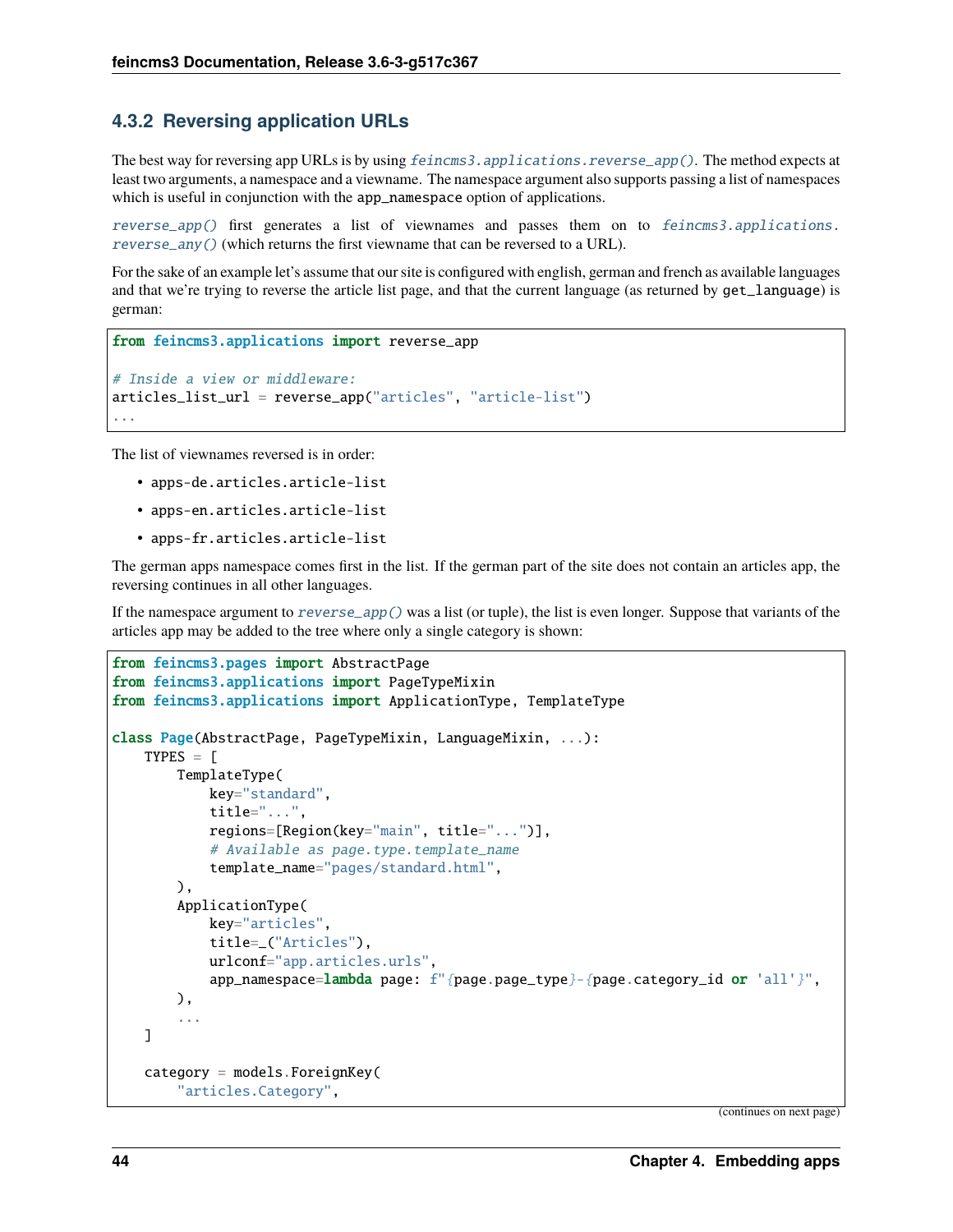```
blank=True,
null=True,
...
```
)

In this case we might prefer the URL of a specific categories' articles app, but also be content with an articles app without a specific category:

```
reverse_app(
    [f"articles-{category.pk}", "articles"],
    "article-list",
)
```
The list of viewnames in this case is (assuming that the category has a pk value of 42):

- apps-de.articles-42.article-list
- apps-de.articles.article-list
- apps-en.articles-42.article-list
- apps-en.articles.article-list
- apps-fr.articles-42.article-list
- apps-fr.articles.article-list

As you can see reverse\_app prefers apps in the current language to apps with the closer matching instance namespace.

**Note:** Some of the time Django's stock reverse() function works as well for reversing app URLs, e.g:

from django.urls import reverse

reverse("apps:articles:article-list")

However, it's still recommended to use reverse\_app. reverse may not find apps because Django is content with the first match when searching for matching namespaces. Also, reverse may not find the best match in the presence of several app instances, be it because of several languages on the site or because of other factors.

## **4.3.3 Reversing URLs while preferring a specific language**

Suppose that articles are written in a language, and get\_absolute\_url should prefer an app in this language to the same app in other languages. Since reverse\_app automatically prefers the currently active language we use override to activate this language for the duration of the reverse\_app call:

```
from django.utils.translation import override
from feincms3.applications import reverse_app
from feincms3.mixins import LanguageMixin
class Article(LanguageMixin):
    # ...
    def get_absolute_url(self):
        with override(self.language_code):
```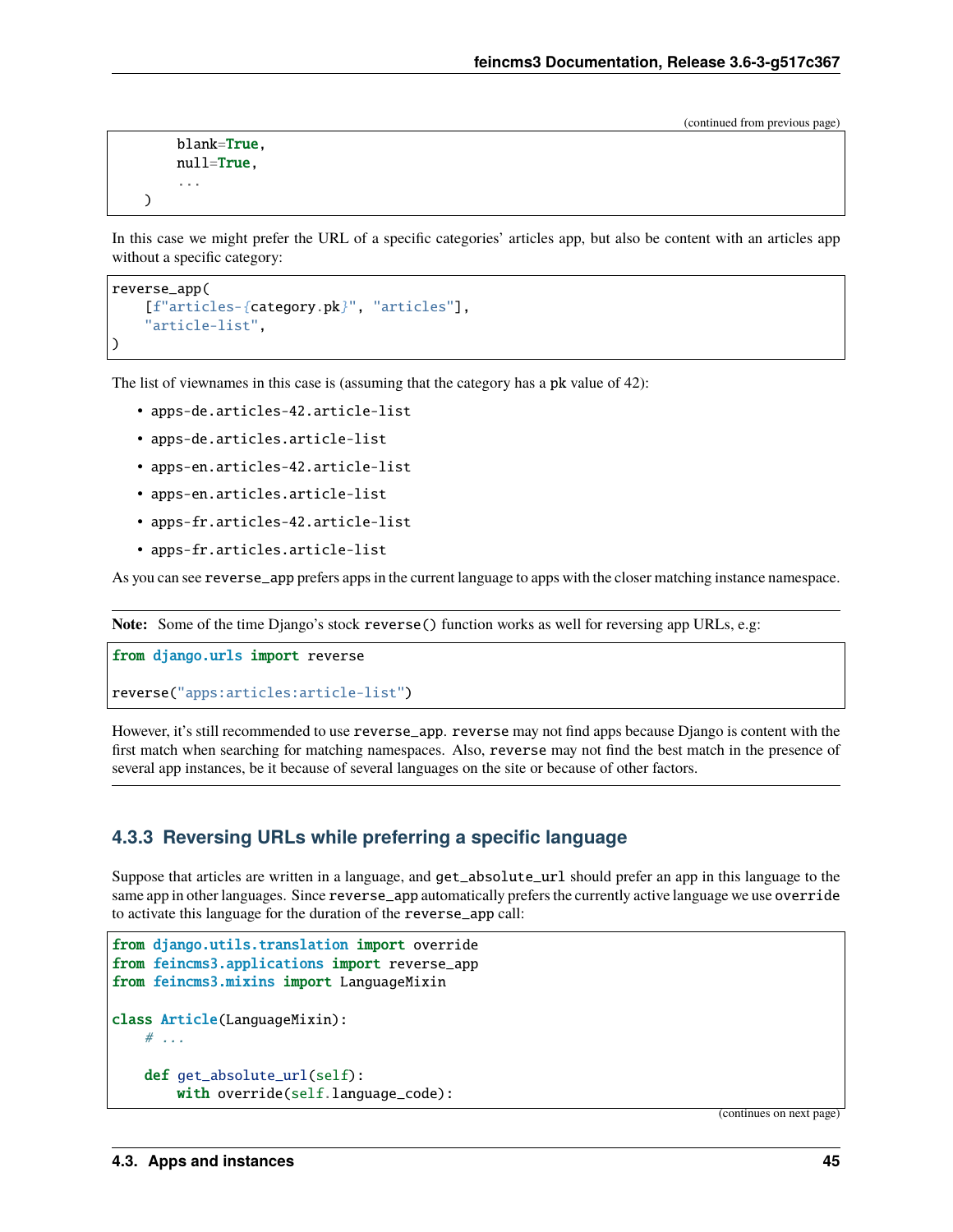```
return reverse_app(
    "articles",
    "article-detail",
   kwargs={"slug": self.slug},
    # Pass a fallback value if you do not want to crash with a
    # NoReverseMatch exception if reversing fails. Maybe use a
    # better fallback value.though.
    fallback="/",
)
```
**Note:** Previous versions recommended the use of [reverse\\_fallback\(\)](#page-55-1). It's still available but not recommended anymore.

# **4.3.4 Reversing URLs outside the request-response cycle**

Outside the request-response cycle, respectively outside [feincms3.applications.apps\\_middleware\(\)](#page-54-1)'s request.urlconf assignment, the reversing functions only use the URLconf module configured using the ROOT\_URLCONF setting. In this case applications are impossible to find. However, all reversing functions support specifying the root URLconf module used for reversing:

from feincms3.applications import apps\_urlconf, reverse\_app

reverse\_app("articles", "article-list", urlconf=apps\_urlconf())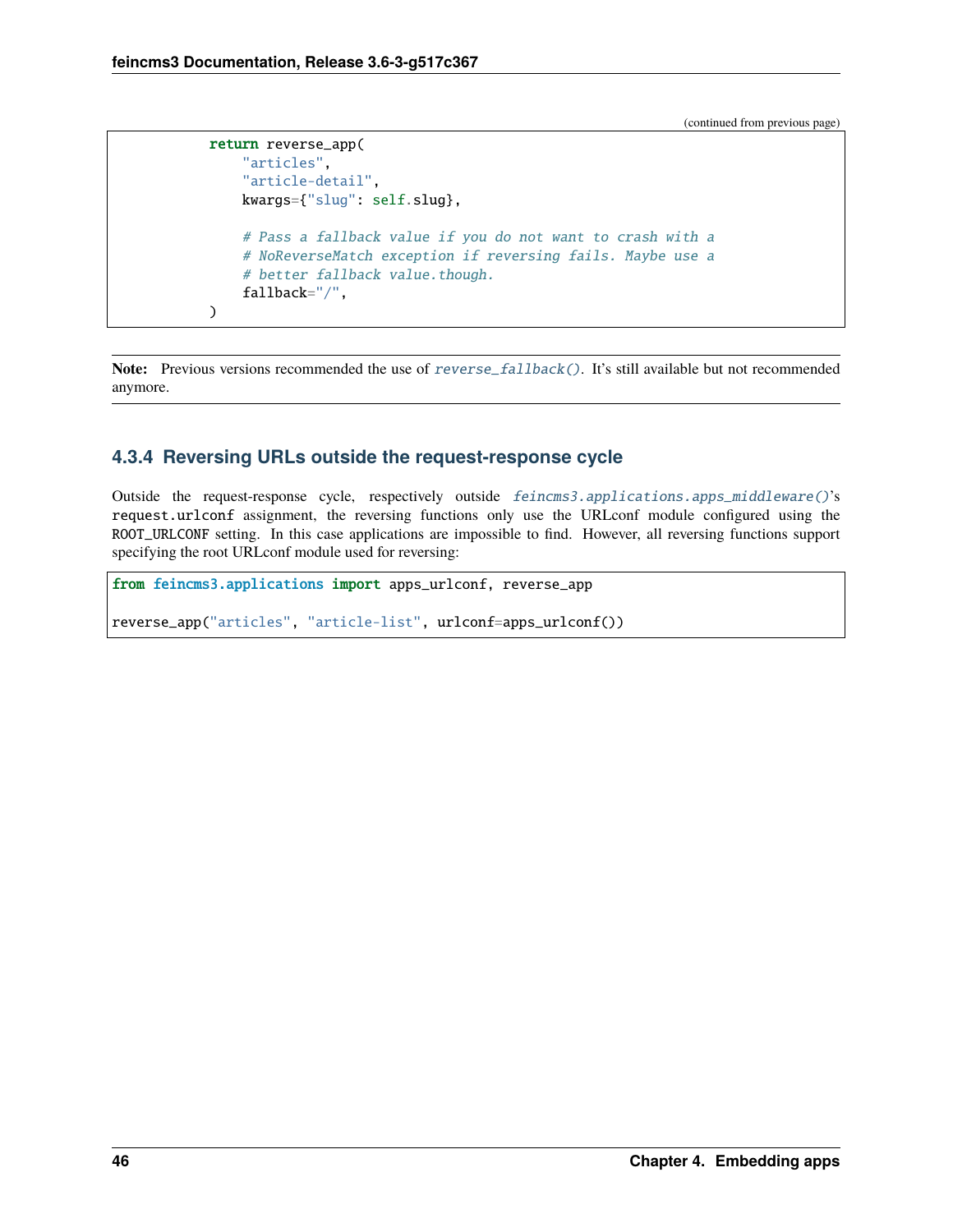### **CHAPTER**

# **FIVE**

# **REFERENCE**

# **5.1 Admin classes (**feincms3.admin**)**

## class feincms3.admin.AncestorFilter(*request*, *params*, *model*, *model\_admin*)

Only show the subtree of an ancestor

By default, the first two levels are shown in the list\_filter sidebar. This can be changed by setting the max\_depth class attribute to a different value.

Usage:

```
class NodeAdmin(TreeAdmin):
   list_display = ("indented_title", "move_column", ...)
   list_filter = ("is_active", AncestorFilter, ...)
```
admin.site.register(Node, NodeAdmin)

### lookups(*request*, *model\_admin*)

Must be overridden to return a list of tuples (value, verbose value)

```
queryset(request, queryset)
```
Return the filtered queryset.

## class feincms3.admin.CloneForm(*\*args*, *\*\*kwargs*)

### clean()

Hook for doing any extra form-wide cleaning after Field.clean() has been called on every field. Any ValidationError raised by this method will not be associated with a particular field; it will have a special-case association with the field named '\_\_all\_\_'.

### property media

Return all media required to render the widgets on this form.

#### class feincms3.admin.MoveForm(*\*args*, *\*\*kwargs*)

Allows making the node the left or right sibling or the first or last child of another node.

Requires the node to be moved as obj keyword argument.

#### clean()

Hook for doing any extra form-wide cleaning after Field.clean() has been called on every field. Any ValidationError raised by this method will not be associated with a particular field; it will have a special-case association with the field named '\_\_all\_\_'.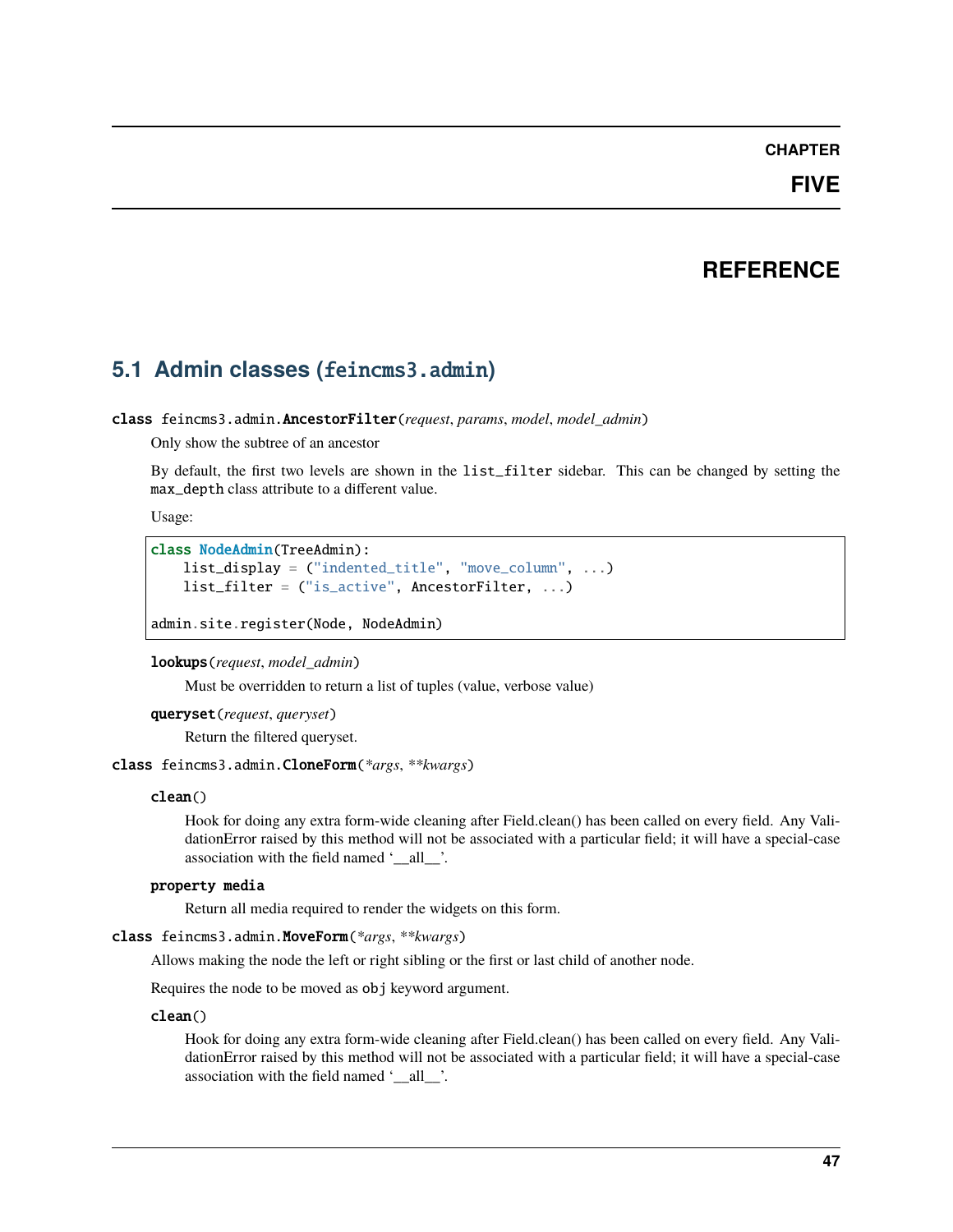#### property media

Return all media required to render the widgets on this form.

### class feincms3.admin.TreeAdmin(*model*, *admin\_site*)

ModelAdmin subclass for managing models using [django-tree-queries](https://github.com/matthiask/django-tree-queries) trees.

Shows the tree's hierarchy and adds a view to move nodes around. To use this class the two columns indented\_title and move\_column should be added to subclasses list\_display:

```
class NodeAdmin(TreeAdmin):
   list_display = ("indented_title", "move_column", ...)
```
admin.site.register(Node, NodeAdmin)

#### get\_queryset(*request*)

Return a QuerySet of all model instances that can be edited by the admin site. This is used by changelist\_view.

#### $get$  urls $()$

Add our own move view.

#### indented\_title(*instance*, *\**, *ellipsize=True*)

Use Unicode box-drawing characters to visualize the tree hierarchy.

```
move_column(instance)
```
Show a move link which leads to a separate page where the move destination may be selected.

# <span id="page-51-1"></span>**5.2 Applications (**feincms3.applications**)**

```
class feincms3.applications.ApplicationType(**kwargs)
```
Application page type

Example usage:

```
from feincms3.applications import PageTypeMixin, TemplateType
from feincms3.pages import AbstractPage
from content_editor.models import Region
class Page(AbstractPage, PageTypeMixin)
    TYPES = \GammaTemplateType(
            # Required arguments
            key="standard",
            title="Standard page",
            urlconf="path.to.urlconf.module",
            # Optional arguments
            template_name="pages/standard.html",
            regions=[
                Region(key="main", title="Main"),
            ],
            app_namespace=lambda page: ...,
```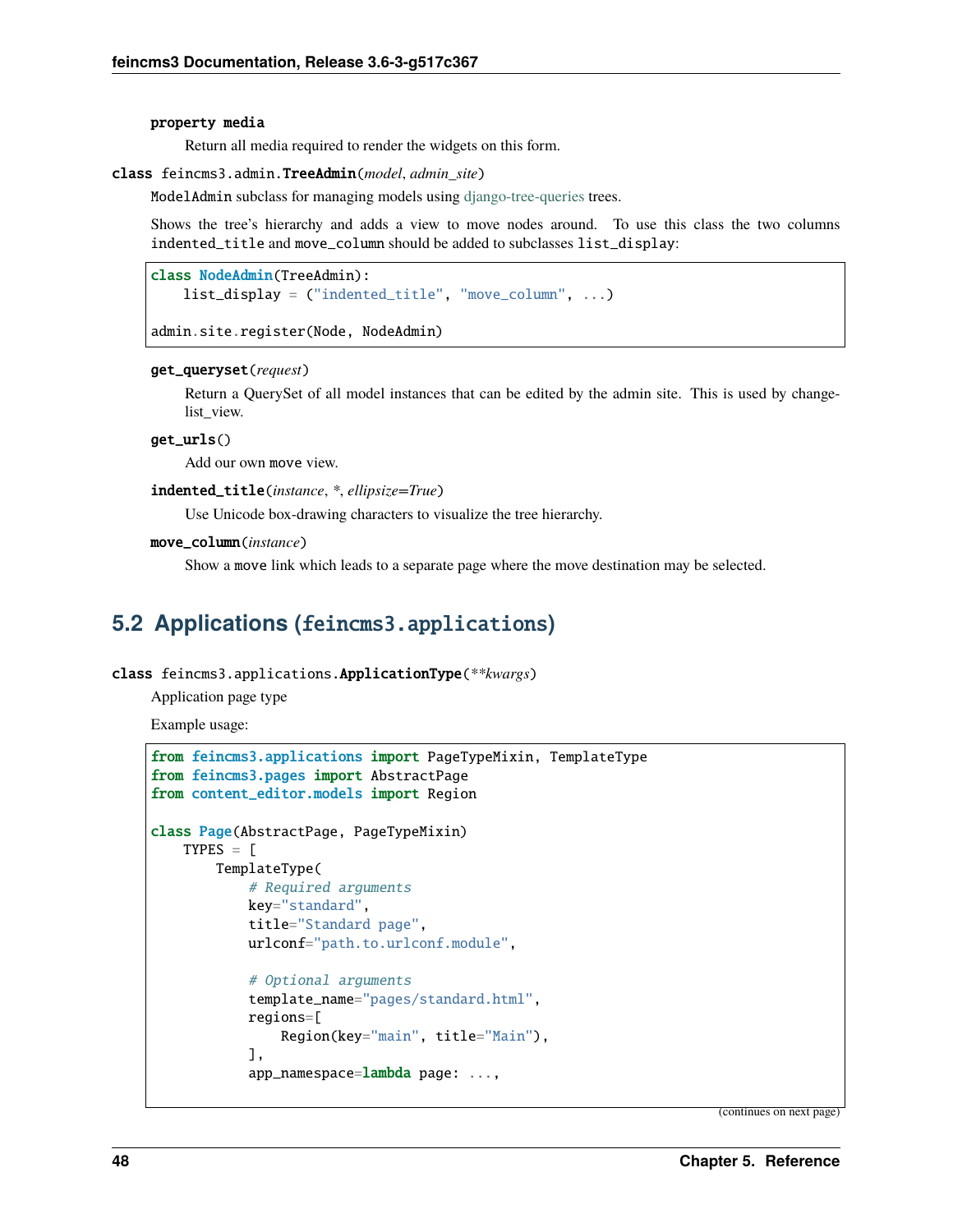```
# You may pass other arguments here, they will be available
        # on ``page.type`` as-is.
    ),
]
```
#### <span id="page-52-0"></span>class feincms3.applications.PageTypeMixin(*\*args*, *\*\*kwargs*)

The page class should inherit this mixin. It adds a page\_type field containing the selected page type, and an app\_namespace field which contains the instance namespace of the application, if the type of the page is an application type. The field is empty e.g. for template page types. Note that currently the [LanguageMixin](#page-59-0) is a required dependency of [feincms3.applications](#page-51-1).

TYPES contains a list of page type instances, either [TemplateType](#page-53-0) or [ApplicationType](#page-51-0) and maybe others in the future. The configuration values are specific to each type, common to all of them are a key (stored in the page\_type field) and a user-visible title.

Template types additionally require a template\_name and a regions value.

Application types require a  $urlconf$  value and support the following options:

- urlconf: The path to the URLconf module for the application. Besides the urlpatterns list the module should probably also specify a app\_name.
- required\_fields: A list of page class fields which must be non-empty for the application to work. The values are checked in PageTypeMixin.clean\_fields.
- app\_namespace: A callable which receives the page instance as its only argument and returns a string suitable for use as an instance namespace.

Usage:

```
from content_editor.models import Region
from django.utils.translation import gettext_lazy as _
from feincms3.applications import PageTypeMixin
from feincms3.mixins import LanguageMixin
from feincms3.pages import AbstractPage
class Page(AbstractPage, PageTypeMixin, LanguageMixin):
    TYPES = \Gamma# It is recommended to always put a TemplateType type first
        # because it will be the default type:
        TemplateType(
            key="standard",
            title=_("Standard"),
            template_name="pages/standard.html",
            regions=[Region(key="main", title=_("Main"))],
        ),
        ApplicationType(
            key="publications",
            title=_("publications"),
            urlconf="app.articles.urls",
        ),
        ApplicationType(
            key="blog",
            title=_("blog"),
            urlconf="app.articles.urls",
```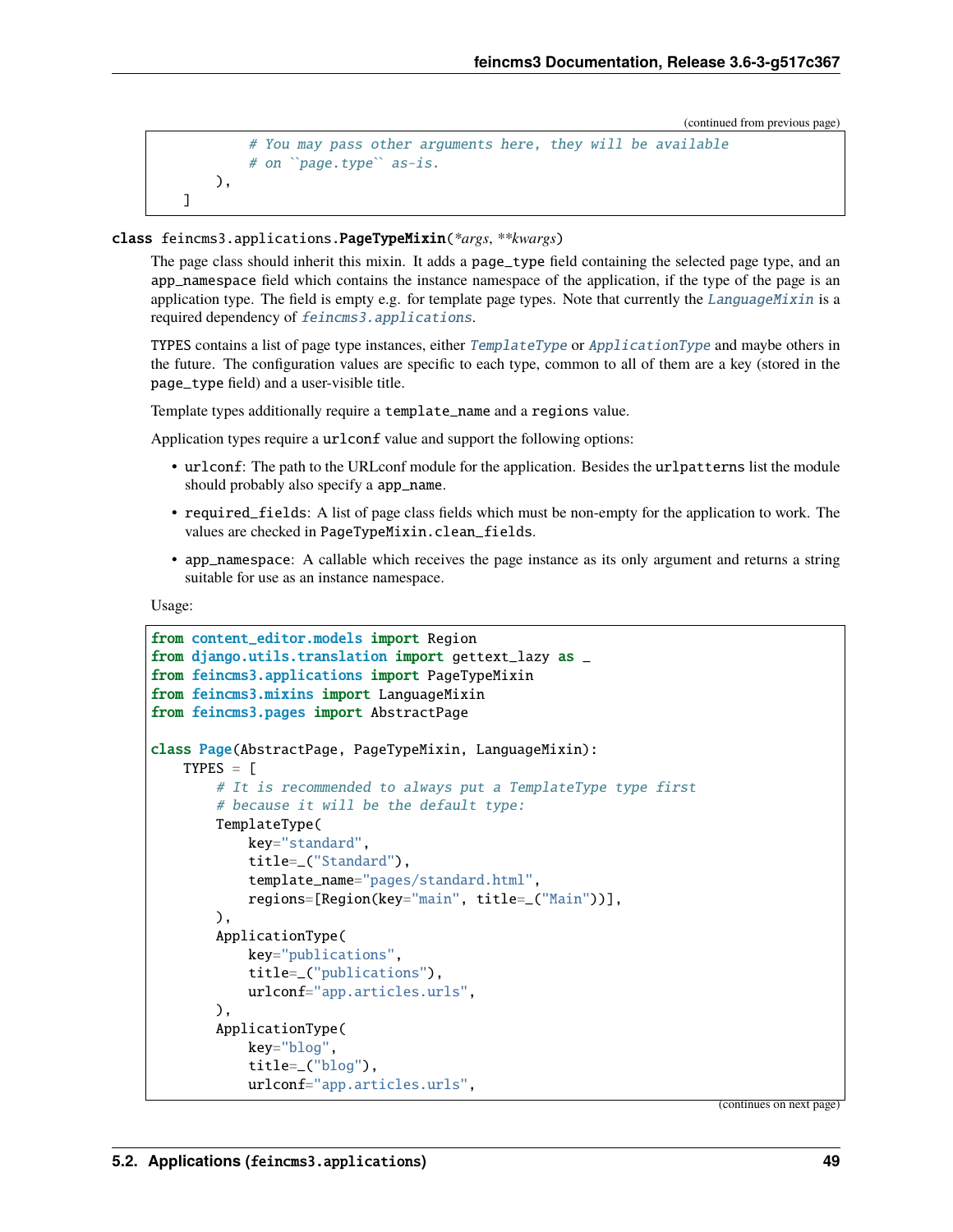```
),
    ApplicationType(
        key="contact",
        title=_("contact form"),
        urlconf="app.forms.contact_urls",
    ),
    ApplicationType(
        key="teams",
        title=_("teams"),
        urlconf="app.teams.urls",
        app_namespace=lambda page: f"{page.page_type}-{page.team_id}",
        required_fields=["team"],
    ),
]
```
### LANGUAGE\_CODES\_NAMESPACE = 'apps'

Override this to set a different name for the outer namespace.

### clean\_fields(*exclude=None*)

Checks that required fields are given and that an app namespace only exists once per site and language.

### static fill\_page\_type\_choices(*sender*, *\*\*kwargs*)

Fills in the choices for page\_type from the TYPES class variable. This method is a receiver of Django's class\_prepared signal.

#### save(*\*args*, *\*\*kwargs*)

Updates app\_namespace.

#### property type

Returns the appropriate page type instance, either the selected type or the first type in the list of TYPES if no type is selected or if the type does not exist anymore.

### <span id="page-53-0"></span>class feincms3.applications.TemplateType(*\*\*kwargs*)

Template page type

Example usage:

```
from feincms3.applications import PageTypeMixin, TemplateType
from feincms3.pages import AbstractPage
from content_editor.models import Region
class Page(AbstractPage, PageTypeMixin)
    TYPES = [
        TemplateType(
            # Required arguments
            key="standard",
            title="Standard page",
            template_name="pages/standard.html",
            regions=[
                Region(key="main", title="Main"),
            ],
            # You may pass other arguments here, they will be available
            # on ``page.type`` as-is.
```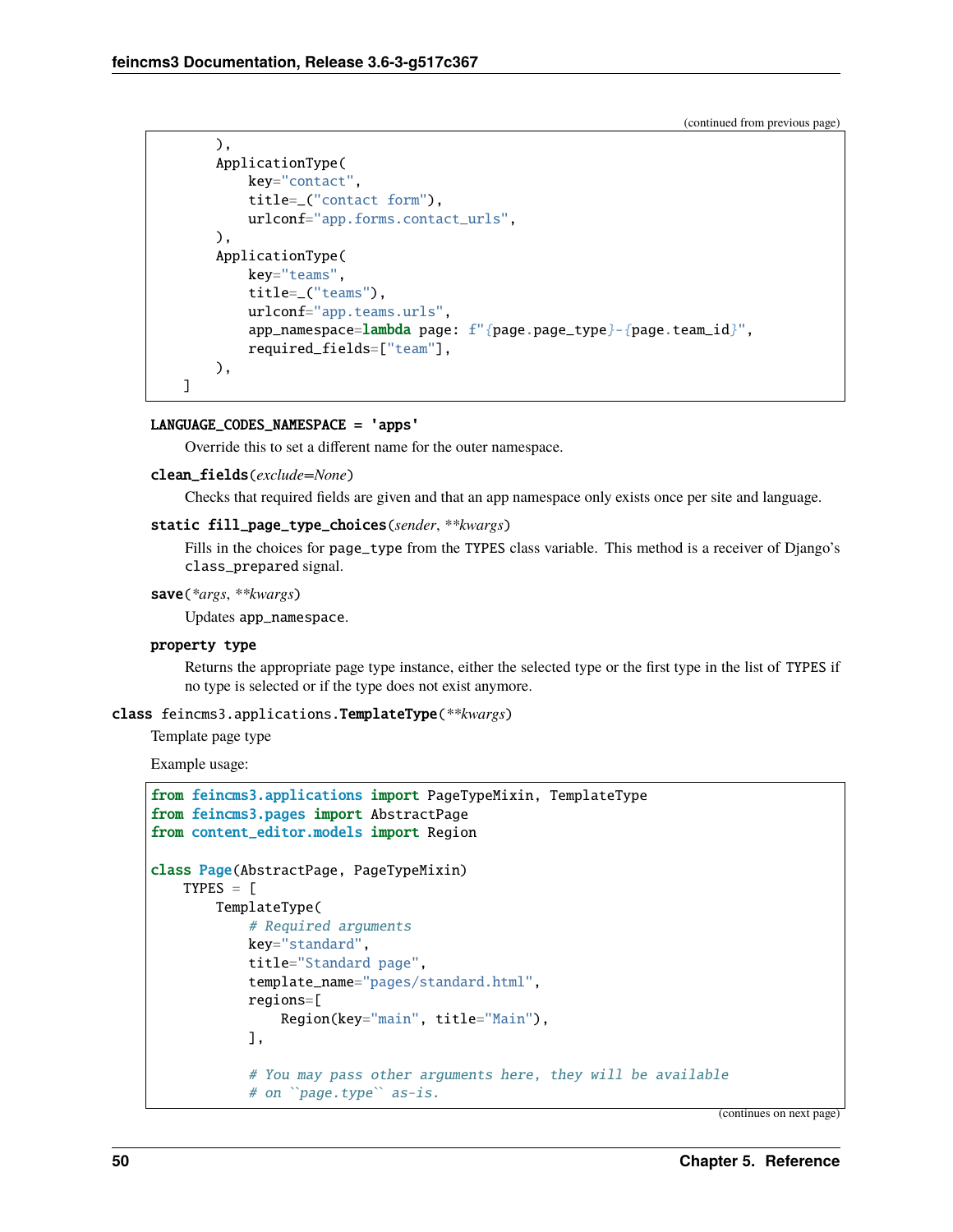|  | (continued from previous page) |
|--|--------------------------------|
|  |                                |
|  |                                |

### <span id="page-54-1"></span>feincms3.applications.apps\_middleware(*get\_response*)

This middleware must be put in MIDDLEWARE; it simply assigns the return value of [apps\\_urlconf\(\)](#page-54-0) to request.urlconf. This middleware should probably be one of the first since it has to run before any resolving happens.

### <span id="page-54-0"></span>feincms3.applications.apps\_urlconf(*\**, *apps=None*)

Generates a dynamic URLconf Python module including all application page types in their assigned place and adding the urlpatterns from ROOT\_URLCONF at the end. Returns the value of ROOT\_URLCONF directly if there are no active application page types.

Since Django uses an LRU cache for URL resolvers, we try hard to only generate a changed URLconf when application URLs actually change.

The application URLconfs are put in nested namespaces:

- The outer application namespace is apps by default. This value can be overridden by setting the LANGUAGE\_CODES\_NAMESPACE class attribute of the page class to a different value. The instance namespaces consist of the LANGUAGE\_CODES\_NAMESPACE value with a language added at the end. As long as you're always using reverse\_app you do not have to know the specifics.
- The inner namespace is the app namespace, where the application namespace is defined by the app itself (assign app\_name in the same module as urlpatterns) and the instance namespace is defined by the application name (from TYPES).

Modules stay around as long as the Python (most of the time WSGI) process lives. Unloading modules is tricky and probably not worth it since the URLconf modules shouldn't gobble up much memory.

The set of applications can be overridden by passing a list of (path, page\_type, app\_namespace, language\_code) tuples.

<span id="page-54-2"></span>feincms3.applications.page\_for\_app\_request(*request*, *\**, *queryset=None*)

Returns the current page if we're inside an app. Should only be called while processing app views. Will pass along exceptions caused by non-existing or duplicated apps (this should never happen inside an app because [apps\\_urlconf\(\)](#page-54-0) wouldn't have added the app in the first place if a matching page wouldn't exist, but still.)

Example:

```
def article_detail(request, slug):
   page = page_for_app_request(request)
   page.activate_language(request)
    instance = get_object_or_404(Article, slug=slug)
   return render(
        request,
        "articles/article_detail.html",
        {"article": article, "page": page},
   )
```
It is possible to override the queryset used to fetch a page instance. The default implementation simply uses the first concrete subclass of [PageTypeMixin](#page-52-0).

<span id="page-54-3"></span>feincms3.applications.reverse\_any(*viewnames*, *urlconf=None*, *args=None*, *kwargs=None*, *fallback=<object object>*, *\*fargs*, *\*\*fkwargs*)

Try reversing a list of viewnames with the same arguments, and returns the first result where no NoReverseMatch exception is raised. Return fallback if it is provided and all viewnames fail to be reversed.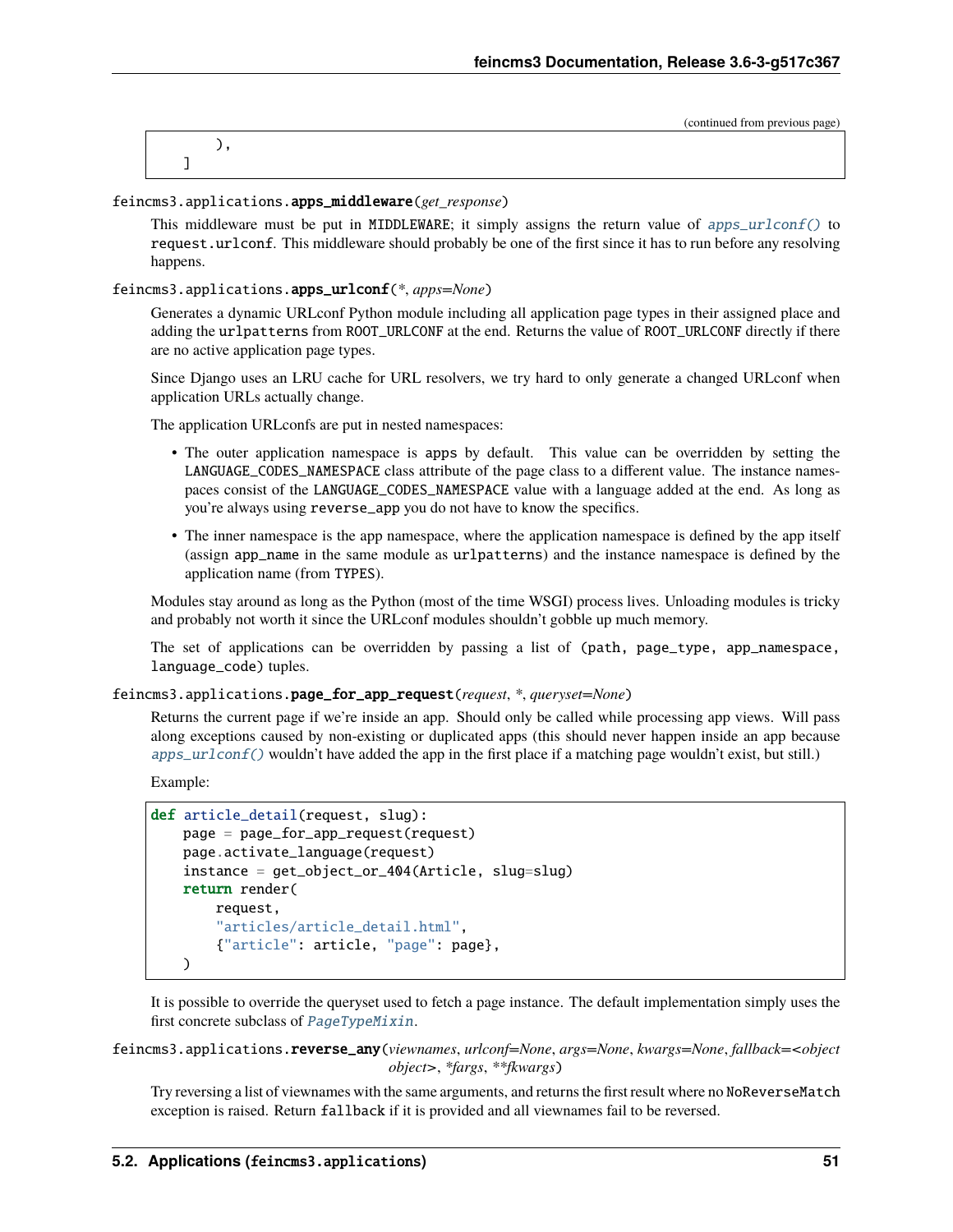Usage:

```
url = reverse_any(
    ("blog:article-detail", "articles:article-detail"),
    kwargs={"slug": "article-slug"},
)
```
<span id="page-55-0"></span>feincms3.applications.reverse\_app(*namespaces*, *viewname*, *\*args*, *languages=None*, *\*\*kwargs*)

Reverse app URLs, preferring the active language.

reverse\_app first generates a list of viewnames and passes them on to reverse\_any.

Assuming that we're trying to reverse the URL of an article detail view, that the project is configured with german, english and french as available languages, french as active language and that the current article is a publication, the viewnames are:

- apps-fr.publications.article-detail
- apps-fr.articles.article-detail
- apps-de.publications.article-detail
- apps-de.articles.article-detail
- apps-en.publications.article-detail
- apps-en.articles.article-detail

reverse\_app tries harder returning an URL in the correct language than returning an URL for the correct instance namespace. The fallback keyword argument is supported too.

Example:

```
url = reverse\_app(("category-1", "blog"),
    "post-detail",
    kwargs={"year": 2016, "slug": "my-cat"},
\lambda
```
<span id="page-55-1"></span>feincms3.applications.reverse\_fallback(*fallback*, *fn*, *\*args*, *\*\*kwargs*)

Returns the result of fn(\*args, \*\*kwargs), or fallback if the former raises a NoReverseMatch exception. This is especially useful for reversing app URLs from outside the app and you do not want crashes if the app isn't available anywhere.

The following two examples are equivalent, choose whichever you like best:

```
reverse_fallback(
    "/",
    lambda: reverse_app(
        ("articles",),
        "article-detail",
        kwargs={"slug": self.slug},
    ),
)
reverse_fallback(
    "/",
    reverse_app
    ("articles",),
```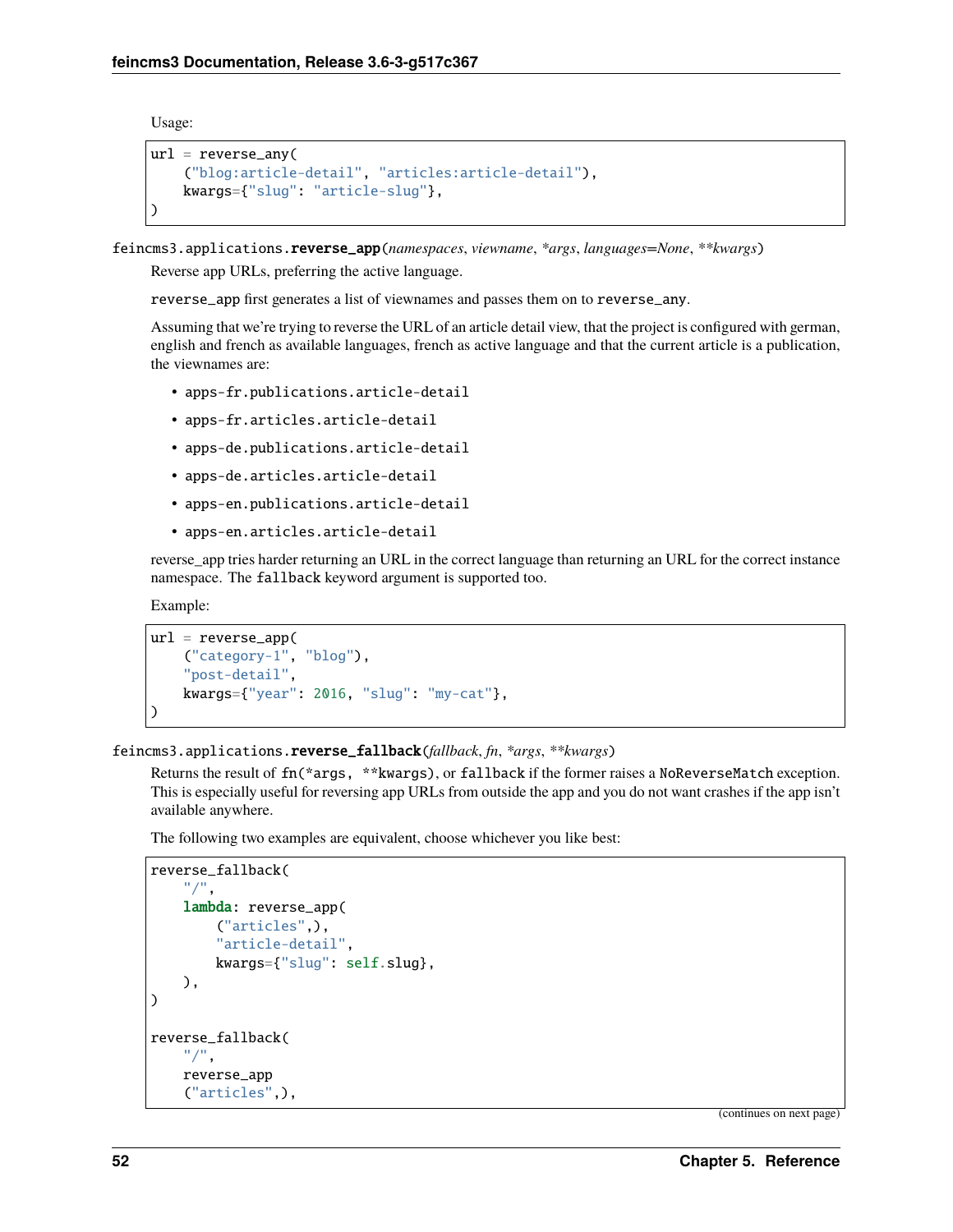```
"article-detail",
kwargs={"slug": self.slug},
```
Note though that reverse\_app supports directly specifying the fallback since 3.1.1:

```
reverse_app(
    ("articles",),
    "article-detail",
    kwargs={"slug": self.slug},
    fallback="/",
)
```
feincms3.templatetags.feincms3.reverse\_app(*parser*, *token*)

Reverse app URLs, preferring the active language.

Usage:

)

```
{% load feincms3 %}
{% reverse_app 'blog' 'detail' [args] [kw=args] [fallback='/'] %}
```
namespaces can either be a list or a comma-separated list of namespaces. NoReverseMatch exceptions can be avoided by providing a fallback as a keyword argument or by saving the result in a variable, similar to {% url 'view' as url %} does:

```
{% reverse_app 'newsletter' 'subscribe-form' fallback='/newsletter/' %}
```
Or:

```
{% reverse_app 'extranet' 'login' as login_url %}
```
# <span id="page-56-0"></span>**5.3 HTML cleansing (**feincms3.cleanse**)**

HTML cleansing is by no means only useful for user generated content. Managers also copy-paste content from word processing programs, the rich text editor's output isn't always (almost never) in the shape we want it to be, and a strict allowlist based HTML sanitizer is the best answer I have.

class feincms3.cleanse.CleansedRichTextField(*\*args*, *\*\*kwargs*)

This is a subclass of [django-ckeditor'](https://github.com/django-ckeditor/django-ckeditor)s RichTextField. The recommended configuration is as follows:

```
CKEDITOR_CONFIGS = {
    "default": {
        "toolbar": "Custom",
        "format_tags": "h1;h2;h3;p;pre",
        "toolbar_Custom": [[
            "Format", "RemoveFormat", "-",
            "Bold", "Italic", "Subscript", "Superscript", "-",
            "NumberedList", "BulletedList", "-",
            "Anchor", "Link", "Unlink", "-",
            "HorizontalRule", "SpecialChar", "-",
            "Source",
```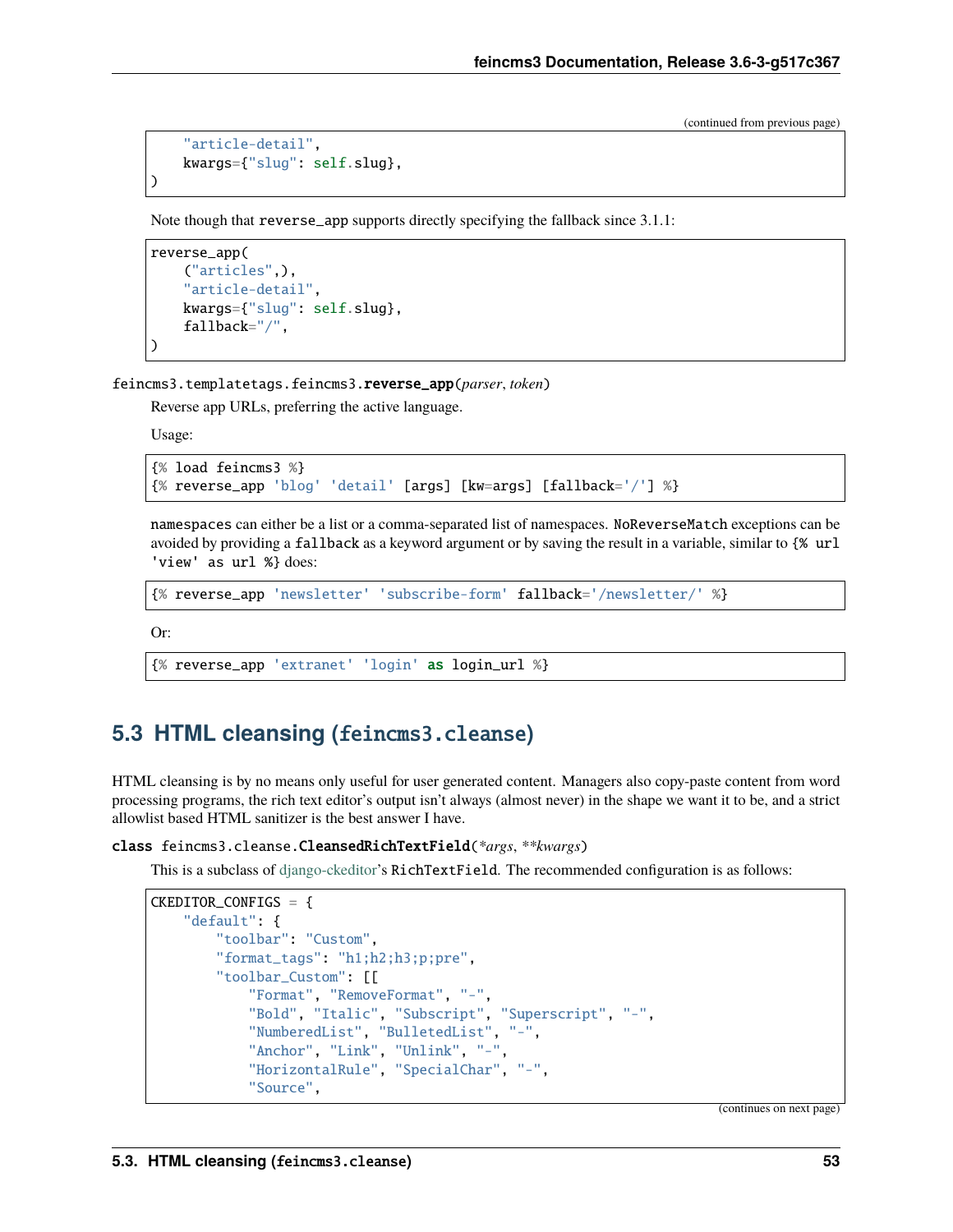```
]],
    },
}
# Settings for feincms3.plugins.richtext.RichText
CKEDITOR_CONFIGS["richtext-plugin"] = CKEDITOR_CONFIGS["default"]
```
The corresponding HTML\_SANITIZERS configuration for [html-sanitizer](https://pypi.org/project/html-sanitizer) would look as follows:

```
HTML_SANITIZERS = {
    "default": {
        "tags": {
            "a", "h1", "h2", "h3", "strong", "em", "p",
            "ul", "ol", "li", "br", "sub", "sup", "hr",
        },
        "attributes": {
            "a": ("href", "name", "target", "title", "id", "rel"),
        },
        "empty": {"hr", "a", "br"},
        "separate": {"a", "p", "li"},
        # Additional default settings not listed here.
    },
}
```
At the time of writing those are the defaults of html-sanitizer, so you don't have to do anything.

If you want or require a different cleansing function, simply override the default with CleansedRichTextField(cleanse=your\_function). The cleansing function receives the HTML as its first and only argument and returns the cleansed HTML.

#### clean(*value*, *instance*)

Convert the value's type and run validation. Validation errors from to\_python() and validate() are propagated. Return the correct value if no error is raised.

### feincms3.cleanse.cleanse\_html(*html*)

Pass ugly HTML, get nice HTML back.

# <span id="page-57-0"></span>**5.4 Embedding (**feincms3.embedding**)**

Embedding videos and other 3rd party content without oEmbed.

feincms3.embedding.embed(*url*, *\**, *handlers=[embed\_youtube, embed\_vimeo]*)

Run a selection of embedding handlers and return the first value, or None if URL couldn't be processed by any handler.

You could write your own handler converting the URL argument into a plain old anchor element or maybe even [feincms3.plugins.external.oembed\\_html\(\)](#page-61-0) if you wanted to fall back to oEmbed.

#### feincms3.embedding.embed\_vimeo(*url*)

Return HTML for embedding Vimeo videos or None, if argument isn't a Vimeo link.

The Vimeo <iframe> is wrapped in a <div class="responsive-embed widescreen vimeo"> element.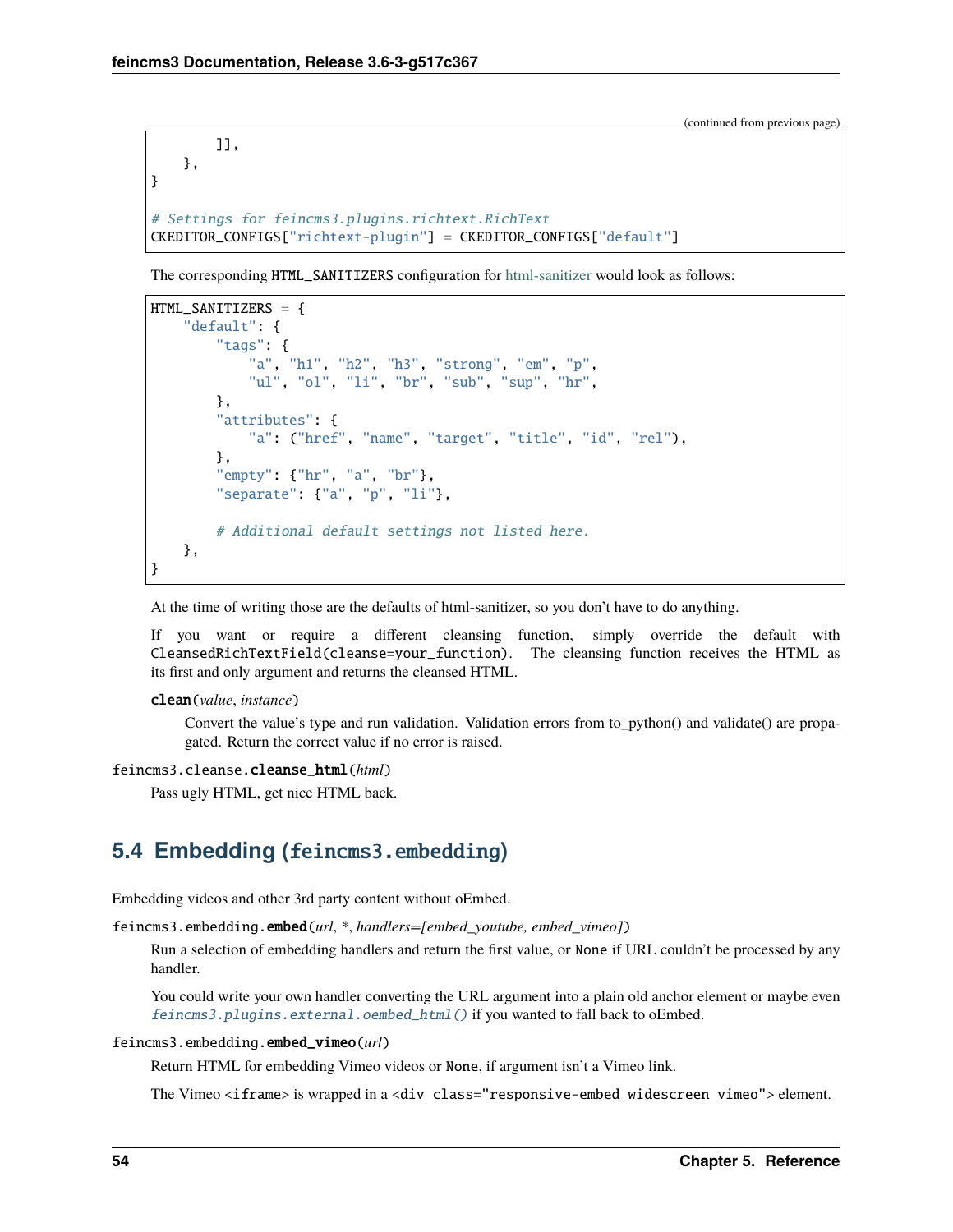#### feincms3.embedding.embed\_youtube(*url*)

Return HTML for embedding YouTube videos or None, if argument isn't a YouTube link.

The YouTube <iframe> is wrapped in a <div class="responsive-embed widescreen youtube"> element.

# **5.5 Inline CKEditor (**feincms3.inline\_ckeditor**)**

### class feincms3.inline\_ckeditor.InlineCKEditorField(*\*args*, *\*\*kwargs*)

This field uses an inline CKEditor 4 instance to edit HTML. All HTML is cleansed using [html-sanitizer.](https://github.com/matthiask/html-sanitizer)

The default configuration of both InlineCKEditorField and HTML sanitizer only allows a heavily restricted subset of HTML. This should make it easier to write CSS which works for all possible combinations of content which can be added through Django's administration interface.

The field supports the following keyword arguments to alter its configuration and behavior:

- cleanse: A callable which gets messy HTML and returns cleansed HTML.
- ckeditor: A CDN URL for CKEditor 4.
- config: Change the CKEditor 4 configuration. See the source for the current default.
- config\_name: Alternative way of configuring the CKEditor. Uses the FEINCMS3\_CKEDITOR\_CONFIG setting.

#### clean(*value*, *instance*)

Run the cleaned form value through the cleanse callable

#### contribute\_to\_class(*cls*, *name*, *\*\*kwargs*)

Add a get\_\*\_excerpt method to models which returns a de-HTML-ified excerpt of the contents of this field

#### deconstruct()

Act as if we were a models.TextField. Migrations do not have to know that's not 100% true.

#### formfield(*\*\*kwargs*)

Ensure that forms use the InlineCKEditorWidget

# **5.6 Mixins (**feincms3.mixins**)**

#### <span id="page-58-0"></span>class feincms3.mixins.LanguageAndTranslationOfMixin(*\*args*, *\*\*kwargs*)

This object not only has a language, it may also be a translation of another object.

#### clean\_fields(*exclude=None*)

Implement the following validation rules:

- Objects in the primary language cannot be the translation of another object
- Objects in other languages can only reference objects in the primary language (this is automatically verified by Django because we're using limit\_choices\_to)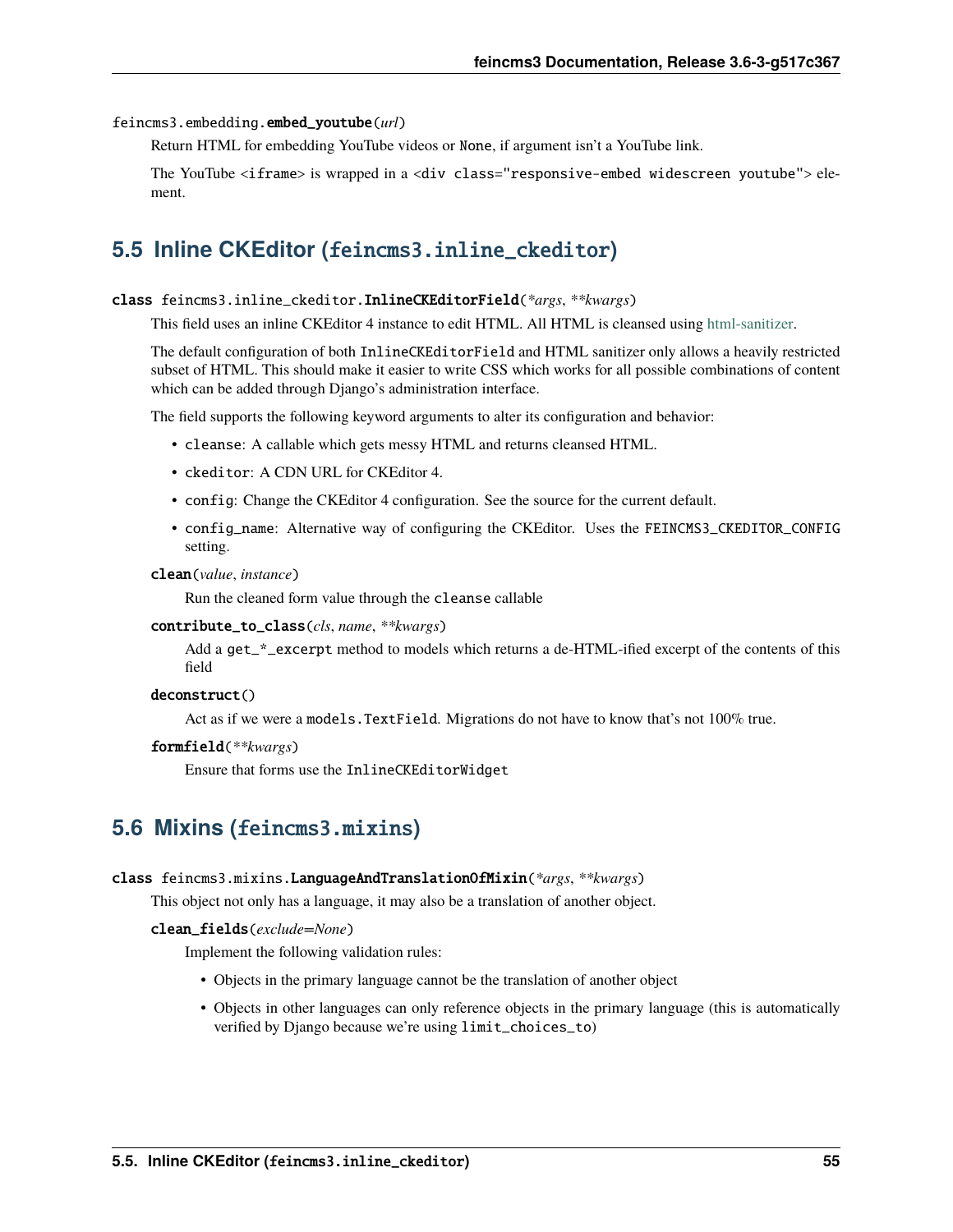### translations()

Return a queryset containing all translations of this object

This method can be called on any object if translations have been defined at all, you do not have to fetch the object in the primary language first.

#### <span id="page-59-0"></span>class feincms3.mixins.LanguageMixin(*\*args*, *\*\*kwargs*)

Pages may come in varying languages. LanguageMixin helps with that.

#### activate\_language(*request*)

activate() the page's language and set request.LANGUAGE\_CODE

#### class feincms3.mixins.MenuMixin(*\*args*, *\*\*kwargs*)

The MenuMixin is most useful on pages where there are menus with differing content on a single page, for example the main navigation and a meta navigation (containing contact, imprint etc.)

#### static fill\_menu\_choices(*sender*, *\*\*kwargs*)

Fills in the choices for menu from the MENUS class variable. This method is a receiver of Django's class\_prepared signal.

### class feincms3.mixins.RedirectMixin(*\*args*, *\*\*kwargs*)

The RedirectMixin allows adding redirects in the page tree.

#### clean\_fields(*exclude=None*)

Ensure that redirects are configured properly.

#### get\_redirect\_url()

Return the URL for the redirect, if a redirect is configured

### class feincms3.mixins.TemplateMixin(*\*args*, *\*\*kwargs*)

It is sometimes useful to have different templates for CMS models such as pages, articles or anything comparable. The TemplateMixin provides a ready-made solution for selecting django-content-editor Template instances through Django's administration interface.

Warning: You are encouraged to use the PageTypeMixin and TemplateType from [feincms3.](#page-51-1) [applications](#page-51-1) instead.

#### static fill\_template\_key\_choices(*sender*, *\*\*kwargs*)

Fills in the choices for menu from the MENUS class variable. This method is a receiver of Django's class\_prepared signal.

### property regions

Return the selected template instances' regions attribute, falling back to an empty list if no template instance could be found.

#### property template

Return the selected template instance if the template\_key field matches, or falls back to the first template in TEMPLATES.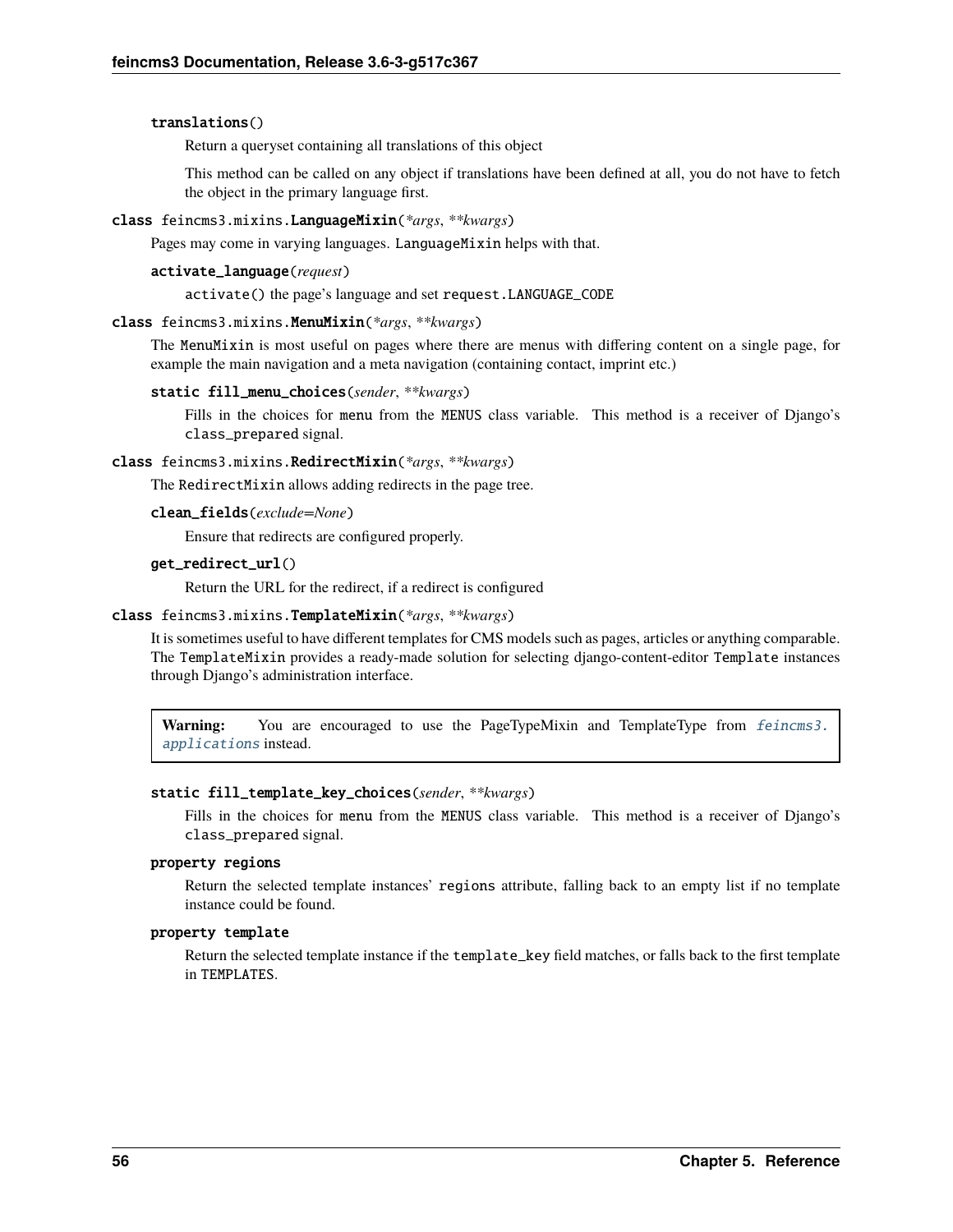# **5.7 Pages (**feincms3.pages**)**

### class feincms3.pages.AbstractPage(*\*args*, *\*\*kwargs*)

Short version: If you want to build a CMS with a hierarchical page structure, use this base class.

It comes with the following fields:

- parent: (a nullable tree foreign key) and a position field for relatively ordering pages. While it is technically possible for position to be 0, e.g., data bulk imported from another CMS, it is not recommended, as the save() method will override values of 0 if you manipulate pages using the ORM.
- is\_active: Boolean field. The save() method ensures that inactive pages never have any active descendants.
- title and slug
- path: The complete path to the page, starting and ending with a slash. The maximum length of path (1000) should be enough for everyone (tm, famous last words). This field also has a unique index, which means that MySQL with its low limit on unique indexes will not work with this base class. Sorry.
- static\_path: A boolean which, when True, allows you to fill in the path field all by yourself. By default, save() ensures that the path fields are always composed of a concatenation of the parent's path with the page's own slug (with slashes of course). This is especially useful for root pages (set path to /) or, when building a multilingual site, for language root pages (i.e. /en/, /de/, /pt-br/ etc.)

#### clean\_fields(*exclude=None*)

Check for path uniqueness problems.

#### get\_absolute\_url()

Return the page's absolute URL

If path is /, reverses pages:root without any arguments, alternatively reverses pages:page with an argument of path. Note that this path is not the same as  $self.path - slashes$  are stripped from the beginning and the end of the string to make building an URLconf more straightforward.

If any reverse() call fails it falls back to returning self.path prefixed with the script prefix which is / in the standard case.

#### save(*self*, *...*, *save\_descendants=None*)

Saves the page instance, and traverses all descendants to update their path fields and ensure that inactive pages (is\_active=False) never have any descendants with is\_active=True.

By default, descendants are only updated when any of is\_active and path change. This can be overridden by either forcing updates using save\_descendants=True or skipping them using save\_descendants=False.

class feincms3.pages.AbstractPageQuerySet(*model=None*, *query=None*, *using=None*, *hints=None*)

Defines a single method, active, which only returns pages with is\_active=True.

#### active()

Return only active pages

This function is used in  $apps\_urlconf()$  and is the recommended way to fetch active pages in your code as well.

### feincms3.pages.path\_with\_script\_prefix(*path*)

Return path prefixed with the current script prefix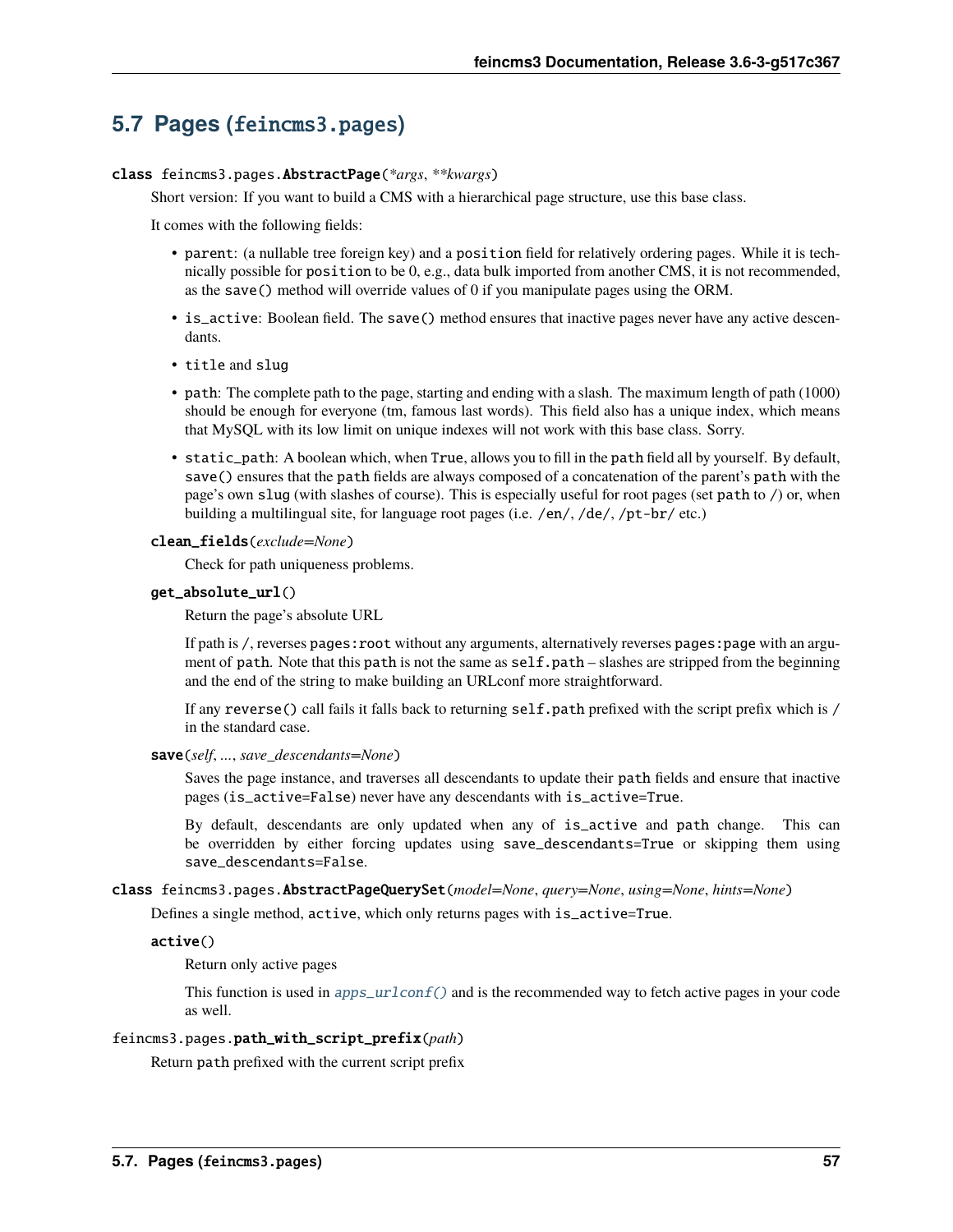# **5.8 Plugins (**feincms3.plugins**)**

### **Historical note**

The content types in [FeinCMS](https://github.com/feincms/feincms) had ways to process requests and responses themselves, the .process() and . finalize() methods. feincms3 plugins do not offer this. The feincms3 way to achieve the same thing is by using *[apps](#page-46-0)* or by adding the functionality in your own views (which are much simpler than the view in FeinCMS was).

## **5.8.1 External**

Uses the [Noembed](https://noembed.com/) oEmbed service to embed (almost) arbitrary URLs. Depends on [requests.](https://docs.python-requests.org)

```
class feincms3.plugins.external.External(*args, **kwargs)
```
External content plugin

```
class feincms3.plugins.external.ExternalInline(parent_model, admin_site)
```
class feincms3.plugins.external.NoembedValidationForm(*data=None*, *files=None*, *auto\_id='id\_%s'*,

*prefix=None*, *initial=None*, *error\_class=<class 'django.forms.utils.ErrorList'>*, *label\_suffix=None*, *empty\_permitted=False*, *instance=None*, *use\_required\_attribute=None*, *renderer=None*)

Tries fetching the oEmbed code for the given URL when cleaning form data

This isn't active by default. If you want to validate URLs you should use the following snippet:

```
from app.pages import models
from feincms3 import plugins
class SomeAdmin(...):
    inlines = [
        ...
        plugins.external.ExternalInline.create(
            model=models.External,
            form=plugins.external.NoembedValidationForm,
        ),
        ...
    ]
```
#### clean()

Hook for doing any extra form-wide cleaning after Field.clean() has been called on every field. Any ValidationError raised by this method will not be associated with a particular field; it will have a special-case association with the field named '\_\_all\_\_'.

#### property media

Return all media required to render the widgets on this form.

```
feincms3.plugins.external.oembed_html(url, **kwargs)
```
Wraps [oembed\\_json\(\)](#page-62-0), but only returns the HTML part of the OEmbed response.

The return value is always either a HTML fragment or an empty string.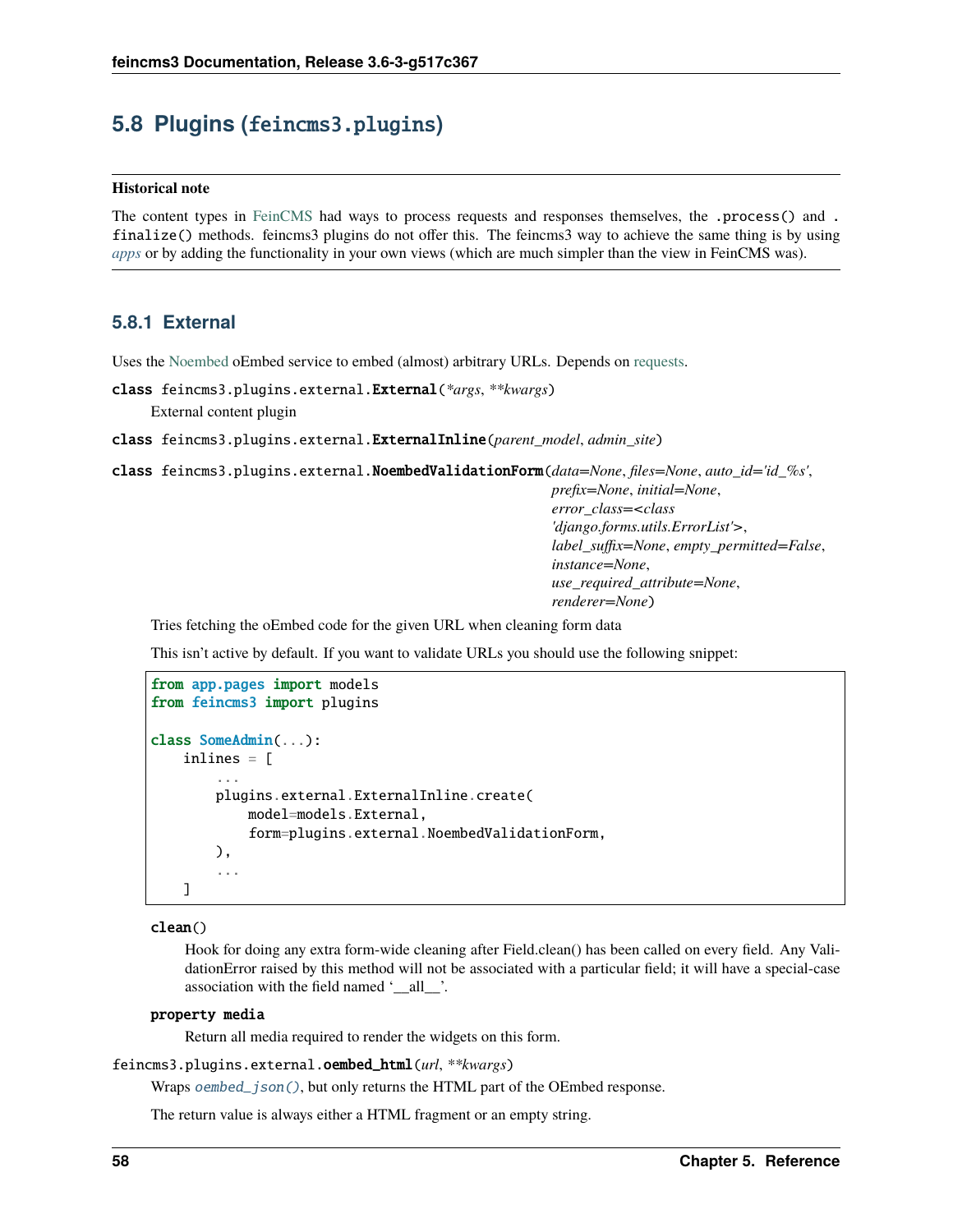<span id="page-62-0"></span>feincms3.plugins.external.oembed\_json(*url*, *\**, *cache\_failures=True*, *force\_refresh=False*, *params=None*) Asks [Noembed](https://noembed.com/) for the embedding HTML code for arbitrary URLs. Sites supported include YouTube, Vimeo, Twitter and many others.

Successful embeds are always cached for 30 days.

Failures are cached if cache\_failures is True (the default). The durations are as follows:

- Connection errors are cached 60 seconds with the hope that the connection failure is only transient.
- HTTP errors codes and responses in an unexpected format (no JSON) are cached for 24 hours.

The return value is always a dictionary, but it may be empty.

feincms3.plugins.external.render\_external(*plugin*, *\*\*kwargs*)

Render the plugin, embedding it in the appropriate markup for [Foundation's responsive-embed element](https://foundation.zurb.com/sites/docs/responsive-embed.html)

The HTML embed code is generated using *[oembed\\_html\(\)](#page-61-0)*. Maybe you want to take a look at *feincms3*. [embedding](#page-57-0) for a less versatile but much faster alternative.

## **5.8.2 HTML**

Plugin providing a simple textarea where raw HTML, CSS and JS code can be entered.

Most useful for people wanting to shoot themselves in the foot.

```
class feincms3.plugins.html.HTML(*args, **kwargs)
```
Raw HTML plugin

class feincms3.plugins.html.HTMLInline(*parent\_model*, *admin\_site*)

Just available for consistency, absolutely no difference to a standard ContentEditorInline.

```
feincms3.plugins.html.render_html(plugin, **kwargs)
```
Return the HTML code as safe string so that it is not escaped. Of course the contents are not guaranteed to be safe at all

### **5.8.3 Images**

Provides an image plugin with support for setting the primary point of interest. This is very useful especially when cropping images. Depends on [django-imagefield.](https://django-imagefield.readthedocs.io)

class feincms3.plugins.image.Image(*\*args*, *\*\*kwargs*)

Image plugin

```
class feincms3.plugins.image.ImageInline(parent_model, admin_site)
     Image inline
```
feincms3.plugins.image.render\_image(*plugin*, *\*\*kwargs*) Return a simple, unscaled version of the image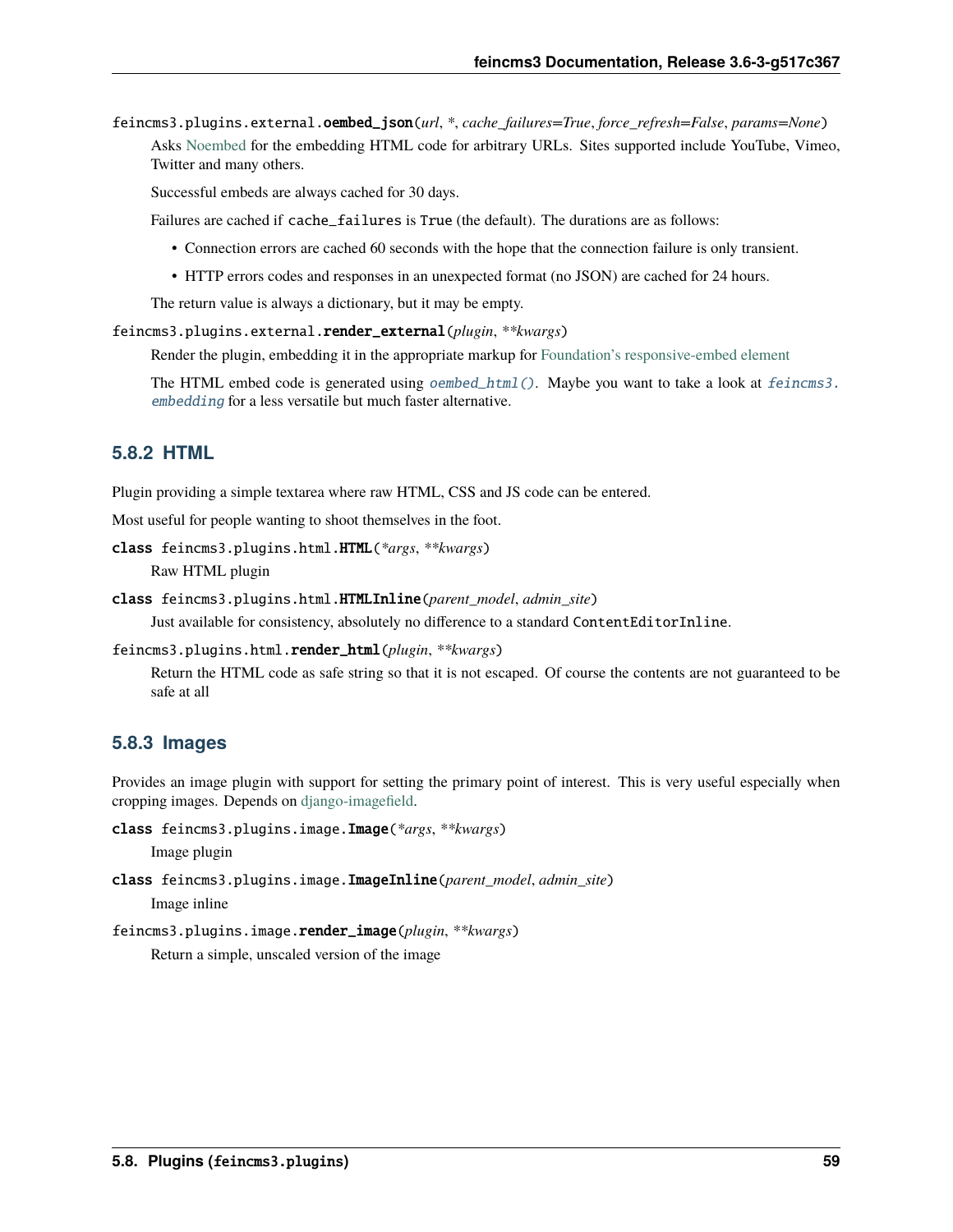## **5.8.4 Rich text**

class feincms3.plugins.richtext.RichTextInline(*parent\_model*, *admin\_site*)

```
feincms3.plugins.richtext.render_richtext(plugin, **kwargs)
```

```
Return the text of the rich text plugin as a safe string (mark_safe)
```
## **5.8.5 Snippets**

Plugin for including template snippets through the CMS

```
class feincms3.plugins.snippet.Snippet(*args, **kwargs)
```
Template snippet plugin

```
static fill_template_name_choices(sender, **kwargs)
```
Fills in the choices for template\_name from the TEMPLATES class variable. This method is a receiver of Django's class\_prepared signal.

```
classmethod register_with(renderer)
```
This helper registers the snippet plugin with a TemplatePluginRenderer while adding support for template-specific context functions. The templates specified using the TEMPLATES class variable may contain a callable which receives the plugin instance and the template context and returns a context dictionary.

```
class feincms3.plugins.snippet.SnippetInline(parent_model, admin_site)
```
Snippet inline does nothing special, it simply exists for consistency with the other feincms3 plugins

```
feincms3.plugins.snippet.render_snippet(plugin, **kwargs)
```
Renders the selected template using render\_to\_string

# **5.8.6 Deprecated plugins**

## **Rich text support using django-ckeditor**

Provides a rich text area whose content is automatically cleaned using a very restrictive allowlist of tags and attributes.

Depends on [django-ckeditor](https://github.com/django-ckeditor/django-ckeditor/) and [html-sanitizer.](https://pypi.org/project/html-sanitizer)

### class feincms3.plugins.old\_richtext.RichText(*\*args*, *\*\*kwargs*)

Rich text plugin

To use this, a [django-ckeditor](https://github.com/django-ckeditor/django-ckeditor) configuration named richtext-plugin is required. See the section [HTML](#page-56-0) [cleansing](#page-56-0) for the recommended configuration.

```
class feincms3.plugins.old_richtext.RichTextInline(parent_model, admin_site)
```
The only difference with the standard ContentEditorInline is that this inline adds the feincms3/ plugin-ckeditor.css file which adjusts the width of the django-ckeditor widget inside the content editor.

```
feincms3.plugins.old_richtext.render_richtext(plugin, **kwargs)
```
Return the text of the rich text plugin as a safe string (mark\_safe)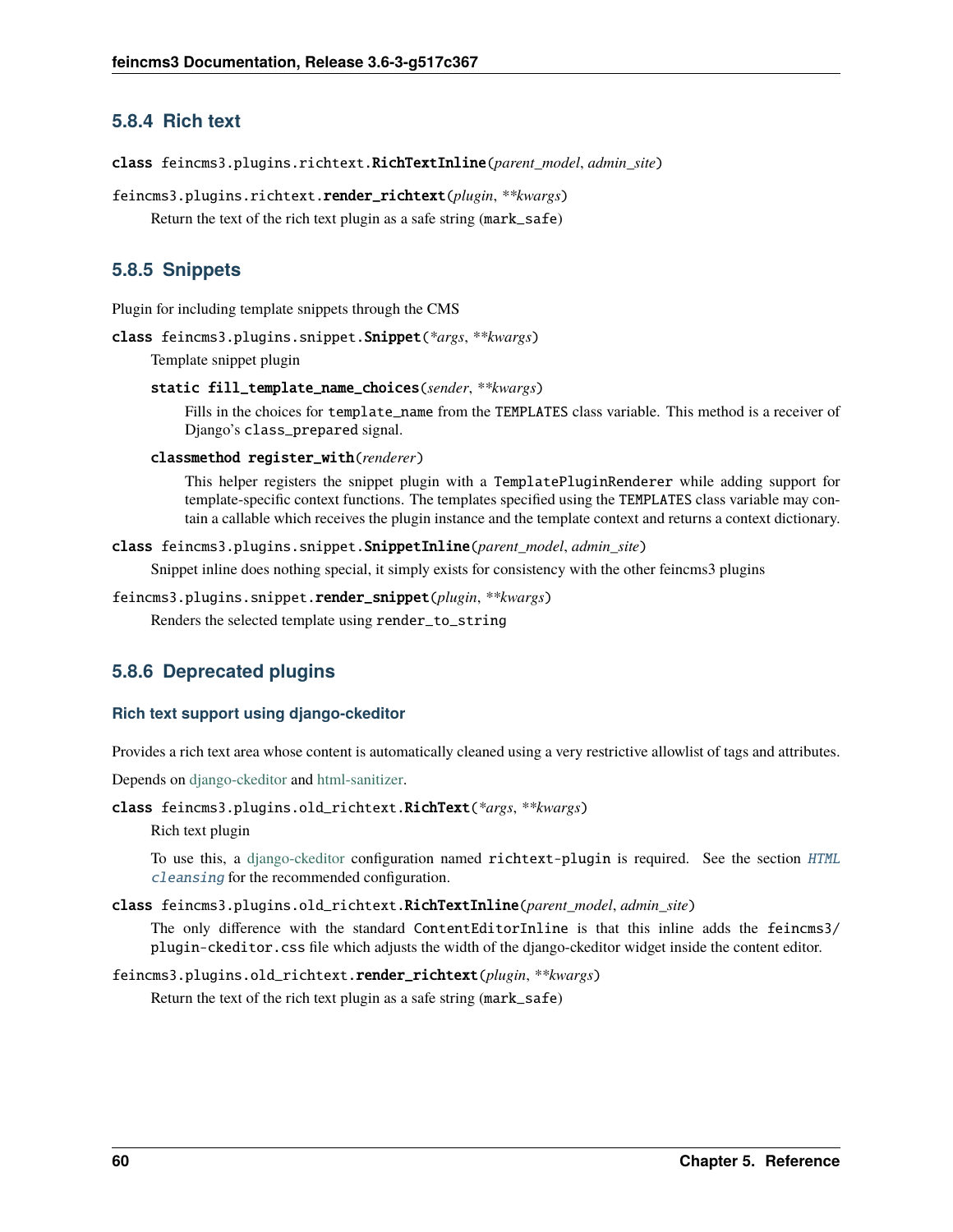# **5.9 Regions (**feincms3.regions**)**

**Warning:** This module is deprecated. Use [feincms3.renderer.RegionRenderer](#page-65-0) instead.

#### class feincms3.regions.Regions(*\**, *contents*, *renderer*, *cache\_key=None*, *timeout=None*)

Regions uses content\_editor.contents.Contents and the feincms3.renderer. TemplatePluginRenderer to convert a list of plugins into a rendered representation, most often a HTML fragment.

This class may also be instantiated directly but using the factory methods (starting with from\_) below is probably more comfortable.

#### classmethod from\_contents(*contents*, *\**, *renderer*, *\*\*kwargs*)

Create and return a regions instance using the bare minimum of a contents instance and a renderer. Additional keyword arguments are forwarded to the regions constructor.

classmethod from\_item(*item*, *\**, *renderer*, *inherit\_from=None*, *timeout=None*, *\*\*kwargs*)

Create and return a regions instance for an item (for example a page, an article or anything else managed by django-content-editor).

The item's plugins are determined by what is registered with the renderer. The plugin instances themselves are loaded lazily, and loading every time can be avoided completely by specifying a timeout.

#### generate(*items*, *context*)

Inspects all items in the region for a subregion attribute and passes control to the subregions' respective rendering handler, named handle\_<subregion>. If subregion is not set or is falsy handle\_default is invoked instead. This method raises a KeyError exception if no matching handler exists.

You probably want to call this method when overriding render.

#### handle\_default(*items*, *context*)

Renders items from the queue using the renderer instance as long as the items either have no subregion attribute or whose subregion attribute is an empty string.

#### render(*region*, *context=None*)

Main function for rendering.

Starts the generator and assembles all fragments into a safe HTML string.

#### feincms3.regions.cached\_render(*fn*)

Decorator for Regions.render methods implementing caching behavior

#### feincms3.regions.matches(*item*, *\**, *plugins=None*, *subregions=None*)

Checks whether the item matches zero or more constraints.

plugins should be a tuple of plugin classes or None if the type shouldn't be checked.

subregions should be set of allowed subregion attribute values or None if the subregion attribute shouldn't be checked at all. Include None in the set if you want matches to succeed also when encountering an item without a subregion attribute.

### feincms3.templatetags.feincms3.render\_region(*context*, *regions*, *region*, *\*\*kwargs*)

Render a single region. See [RegionRenderer](#page-65-0) for additional details.

Usage: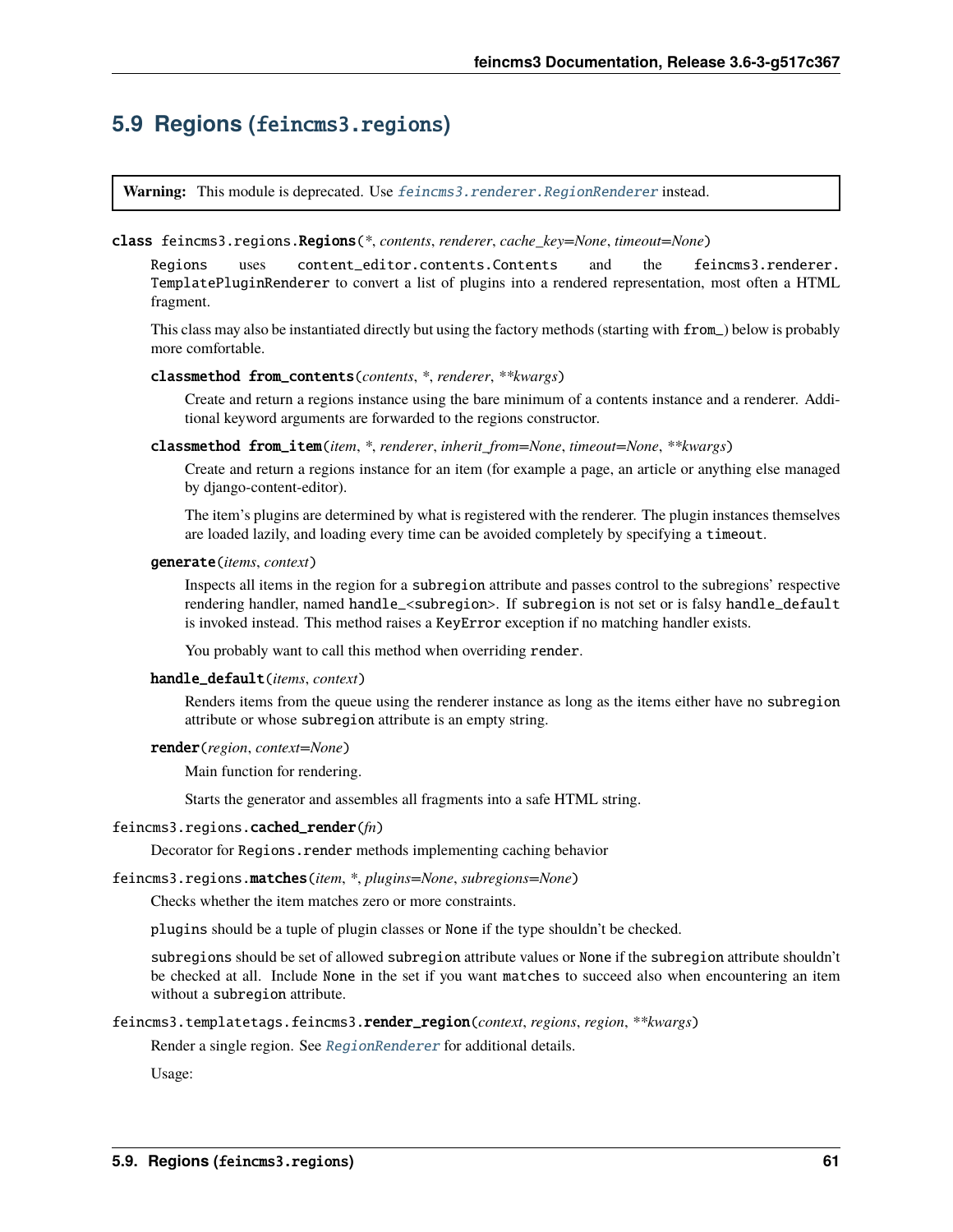{% render\_region regions "main" %}

# **5.10 Renderer (**feincms3.renderer**)**

#### exception feincms3.renderer.PluginNotRegistered

Exception raised when encountering a plugin which isn't known to the renderer.

#### <span id="page-65-0"></span>class feincms3.renderer.RegionRenderer

The region renderer knows how to render single plugins and also complete regions.

The basic usage is to instantiate the region renderer, register plugins and render a full region with it.

#### handle(*plugins*, *context*)

Runs the handle\_<subregion> handler for the head of the plugins deque.

This method requires that a matching handler for all values returned by self. subregion() exists.

You probably want to call this method when overriding the rendering of a complete region.

### handle\_default(*plugins*, *context*)

Renders plugins from the queue as long as there are plugins belonging to the default subregion.

#### marks(*plugin*)

Return the marks of a plugin instance

#### plugins()

Return a list of all registered plugin classes

#### <span id="page-65-1"></span>regions\_from\_contents(*contents*, *\*\*kwargs*)

Return an opaque object encapsulating content\_editor.contents.Contents and the logic required to render them.

All you need to know is that the return value has a regions attribute containing a list of regions and a render method accepting a region key and a context instance.

#### regions\_from\_item(*item*, */*, *\**, *inherit\_from=None*, *timeout=None*, *\*\*kwargs*)

Return an opaque object, see [regions\\_from\\_contents\(\)](#page-65-1)

Automatically caches the return value if timeout is truthy. The default cache key only takes the item's class and primary key into account. You may have to override the cache key by passing cache\_key if you're doing strange^Wadvanced things.

#### register(*plugin*, *renderer*, */*, *subregion='default'*, *marks={'default'}*)

Register a plugin class

The renderer is either a static value or a function which always receives two arguments: The plugin instance and the context. When using {% render\_region %} and the Django template language the context will be a Django template Context (or even RequestContext) instance.

The two optional keyword arguments' are:

- subregion: str = "default": The subregion for this plugin as a string or as a callable accepting a single plugin instance. A matching handle\_<subregion> callable has to exist on the region renderer instance or rendering **will** crash loudly.
- marks: Set [str] = {"default"}: The marks of this plugin. Marks only have the meaning you assign to them. Marks are preferrable to running isinstance on plugin instances especially when using the same region renderer class for different content types (e.g. pages and blog articles).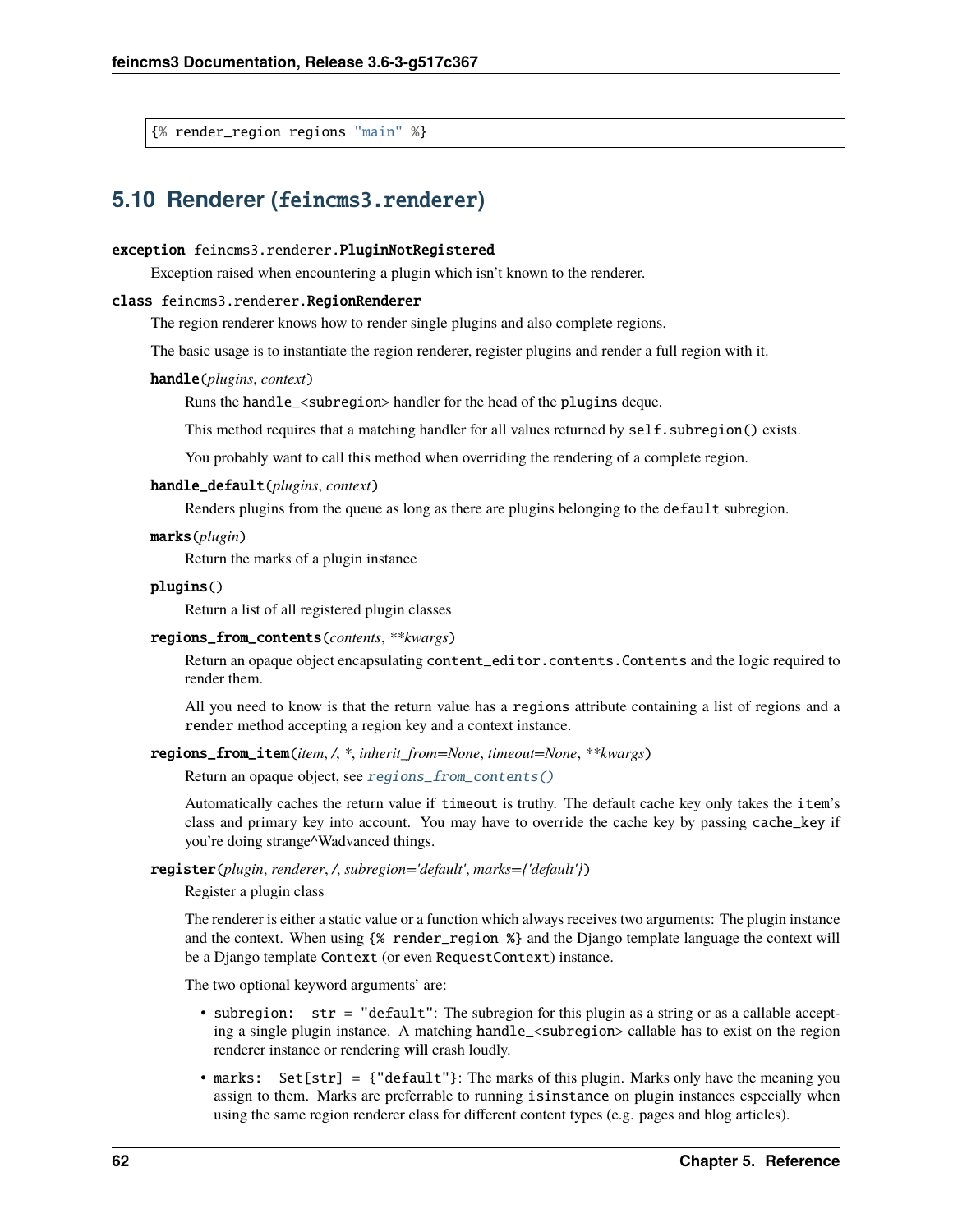#### register\_string\_renderer(*plugin*, *renderer*)

Backwards compatibility for TemplatePluginRenderer. It is deprecated, don't use in new code.

- register\_template\_renderer(*plugin*, *template\_name*, *context=<function default\_context>*) Backwards compatibility for TemplatePluginRenderer. It is deprecated, don't use in new code.
- render\_plugin(*plugin*, *context*)

Render a single plugin using the registered renderer

render\_plugin\_in\_context(*plugin*, *context=None*)

Backwards compatibility for TemplatePluginRenderer. It is deprecated, don't use in new code.

render\_region(*\**, *region*, *contents*, *context*)

Render one region.

subregion(*plugin*)

Return the subregion of a plugin instance

takewhile\_mark(*plugins*, *mark*)

Yield all plugins from the head of the plugins deque as long as their marks include mark.

takewhile\_subregion(*plugins*, *subregion*)

Yield all plugins from the head of the plugins deque as long as their subregion equals subregion.

### class feincms3.renderer.TemplatePluginRenderer(*\*args*, *\*\*kwargs*)

TemplatePluginRenderer is deprecated, use [RegionRenderer](#page-65-0).

#### feincms3.renderer.default\_context(*plugin*, *context*)

Return the default context for plugins rendered with a template, which simply is a single variable named plugin containing the plugin instance.

feincms3.renderer.render\_in\_context(*context*, *template*, *local\_context=None*)

Render using a template rendering context

This utility avoids the problem of render\_to\_string requiring a dict and not a full-blown Context instance which would needlessly burn CPU cycles.

feincms3.renderer.template\_renderer(*template\_name*, *local\_context=<function default\_context>*, */* )

Build a renderer for the region renderer which uses a template (or a list of templates) and optionally a local context function. The context contains the site-wide context variables too when invoked via {% render\_region %}

# **5.11 Root middleware for pages (**feincms3.root**)**

### **5.11.1 Page middleware (**feincms3.root.middleware**)**

The guide recommends using a middleware for the feincms3 pages app. This module offers helpers and utilities to reduce the amount of code you have to write. The reason why this module is called root is that the page app's mountpoint has to be the Python app's mountpoint when using this. If that's not the case you may want to write your own *[URLs and views](#page-32-0)*.

Example code for using this module (e.g. app.pages.middleware):

```
from django.shortcuts import render
from feincms3.root.middleware import add_redirect_handler, create_page_if_404_middleware
```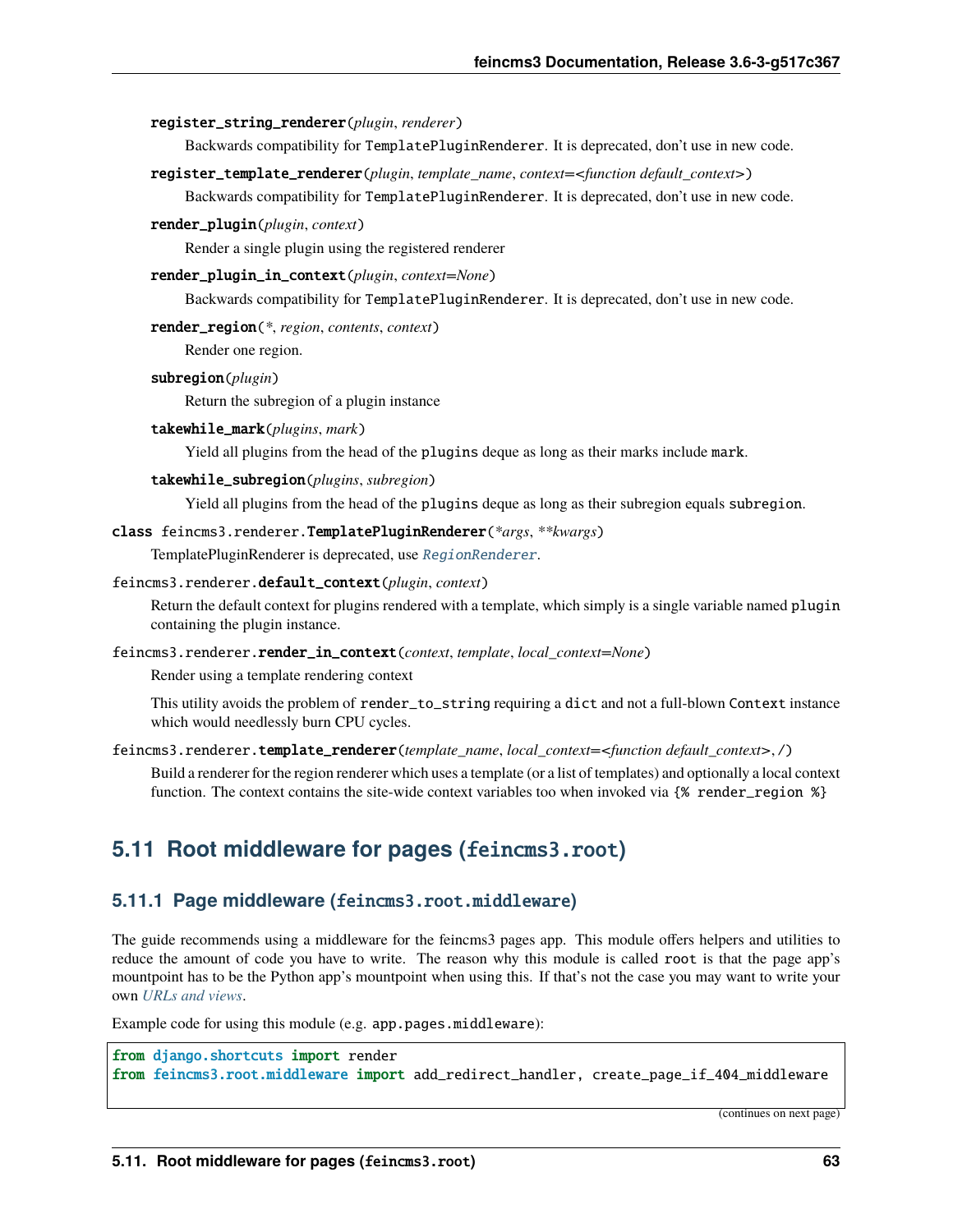```
(continued from previous page)
```

```
from app.pages.models import Page
from app.pages.utils import page_context
# The page handler receives the request and the page.
# ``add_redirect_handler`` wraps the handler function with support for the
# RedirectMixin.
@add_redirect_handler
def handler(request, page):
   return render(request, page.type.template_name, page_context(request, page=page))
# This is the middleware which you want to add to ``MIDDLEWARE`` as
# "app.pages.middleware.page_if_404_middleware". The middleware should be
# added in the last position except if you have a very good reason not to
# do this.
page\_if\_404\_middleware = create\_page\_if\_404\_middleware(# queryset=Page.objects.active() works too (if .active() doesn't use
    # get_language or anything similar)
   queryset=lambda request: Page.objects.active(),
   handler=handler,
)
```
feincms3.root.middleware.add\_redirect\_handler(*handler*)

Wrap the page handler in a redirect mixin handler

```
feincms3.root.middleware.create_page_if_404_middleware(*, queryset, handler,
```
*language\_code\_redirect=False*)

Create a middleware for handling pages

This utility is there for your convenience, you do not have to use it. The returned middleware already handles returning non-404 responses as-is, fetching a page instance from the database and calling a user-defined handler on success. It optionally also supports redirecting requests to the root of the app to a language-specific landing page.

Required arguments:

- queryset: A page queryset or a callable accepting the request and returning a page queryset.
- handler: A callable accepting the request and a page and returning a response.

Optional arguments:

• language\_code\_redirect (False): Redirect visitor to the language code prefix (e.g. /en/, /de-ch/) if request path equals the script prefix (generally /) and no active page for / exists.

## **5.11.2 Passthru page apps (**feincms3.root.passthru**)**

The idea of this module is to allow tagging pages to allow programmatically determing the URL of pages which are often linked to, e.g. privacy policy or imprint pages.

Create an application type:

```
TYPES = \Gamma...
    ApplicationType(
```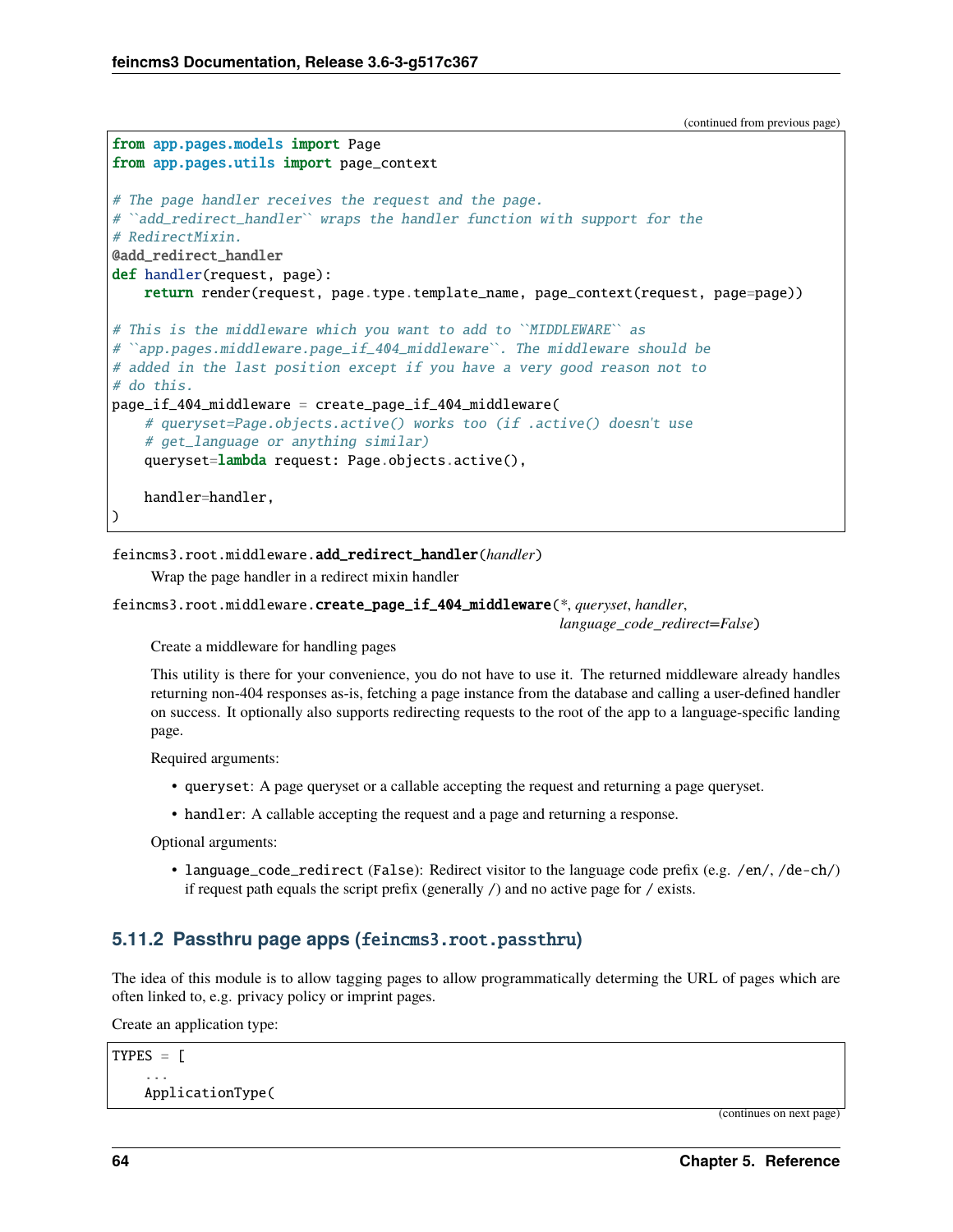```
key="imprint",
        title=_("imprint"),
        urlconf="feincms3.root.passthru",
        template_name="pages/standard.html",
        regions=[Region(key="main", title=_("Main"))],
    ),
]
```
Reverse the URL of the page (if it exists):

```
# Raise NoReverseMatch on failure
reverse_passthru("imprint")
# Fallback
reverse_passthru("imprint", fallback="/en/imprint/")
# Outside the request-response cycle
reverse_passthru("imprint", urlconf=apps_urlconf())
```
feincms3.root.passthru.reverse\_passthru(*namespace*, *\*\*kwargs*)

Reverse a passthru app URL

Raises NoReverseMatch if page could not be found.

# **5.12 Shortcuts (**feincms3.shortcuts**)**

For me, the most useful part of Django's generic class based views is the template name generation and the context variable naming for list and detail views, and also the pagination.

The rest of the CBV is less flexible than I'd like them to be, i.e. integrating forms on detail pages can be a hassle.

Because of this, render\_list and render\_detail.

feincms3.shortcuts.render\_detail(*request*, *object*, *context=None*, *\**, *template\_name\_suffix='\_detail'*)

Render a single item

Usage example:

```
def article_detail(request, slug):
   article = get_object_or_404(Article.objects.published(), slug=slug)
   return render_detail(
       request,
        article,
   )
```
An additional context dictionary is also supported, and specifying the template name suffix too.

The Article instance in the example above is passed as object AND article (lowercased model name) into the template.

feincms3.shortcuts.render\_list(*request*, *queryset*, *context=None*, *\**, *model=None*, *paginate\_by=None*, *template\_name\_suffix='\_list'*)

Render a list of items

Usage example: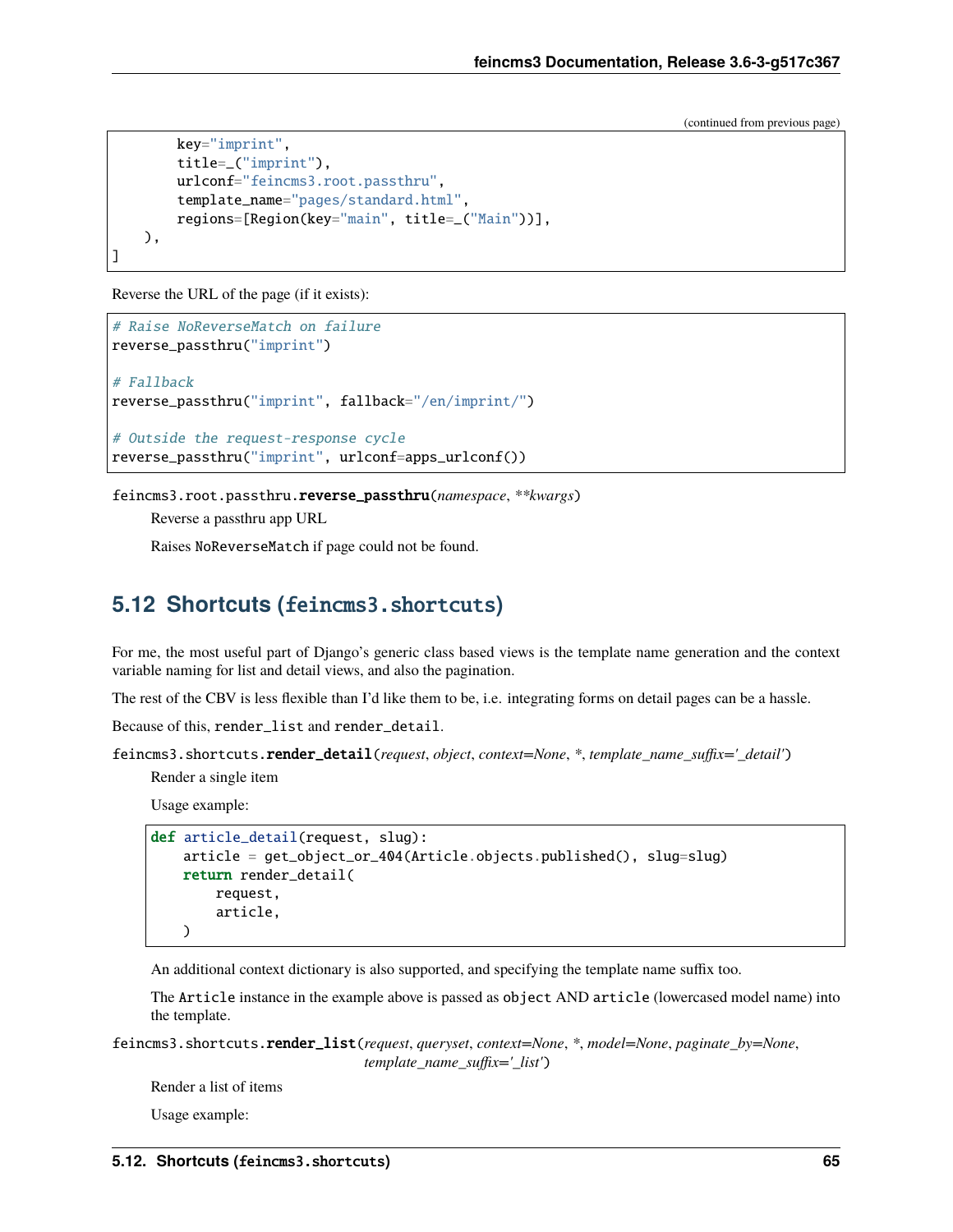```
def article_list(request, ...):
   queryset = Article.objects.published()
   return render_list(
        request,
        queryset,
       paginate_by=10,
   )
```
You can also pass an additional context dictionary and/or specify the template name suffix. The query parameter page is hardcoded for specifying the current page if using pagination.

The queryset (or the page if using pagination) are passed into the template as object\_list AND <model\_name>\_list, i.e. article\_list in the example above.

```
feincms3.shortcuts.template_name(model, template_name_suffix)
```
Given a model and a template name suffix, return the resulting template path:

```
>>> template_name(Article, "_detail")
"articles/article_detail.html"
>>> template_name(User, "_form")
"auth/user_form.html"
```
# **5.13 Template tags (**feincms3.templatetags.feincms3**)**

feincms3.templatetags.feincms3.maybe\_target\_blank(*href*, *\**, *attributes='target="\_blank"*

*rel="noopener"'*)

Return the value of attributes if the first argument isn't a first party link (as determined by [is\\_first\\_party\\_link\(\)](#page-71-0))

Usage:

<a href="{{ url }}" {% maybe\_target\_blank url %}>...</a>

feincms3.templatetags.feincms3.render\_region(*context*, *regions*, *region*, *\*\*kwargs*)

Render a single region. See [RegionRenderer](#page-65-0) for additional details.

Usage:

```
{% render_region regions "main" %}
```
feincms3.templatetags.feincms3.reverse\_app(*parser*, *token*)

Reverse app URLs, preferring the active language.

Usage:

```
{% load feincms3 %}
{% reverse_app 'blog' 'detail' [args] [kw=args] [fallback='/'] %}
```
namespaces can either be a list or a comma-separated list of namespaces. NoReverseMatch exceptions can be avoided by providing a fallback as a keyword argument or by saving the result in a variable, similar to {% url 'view' as url %} does: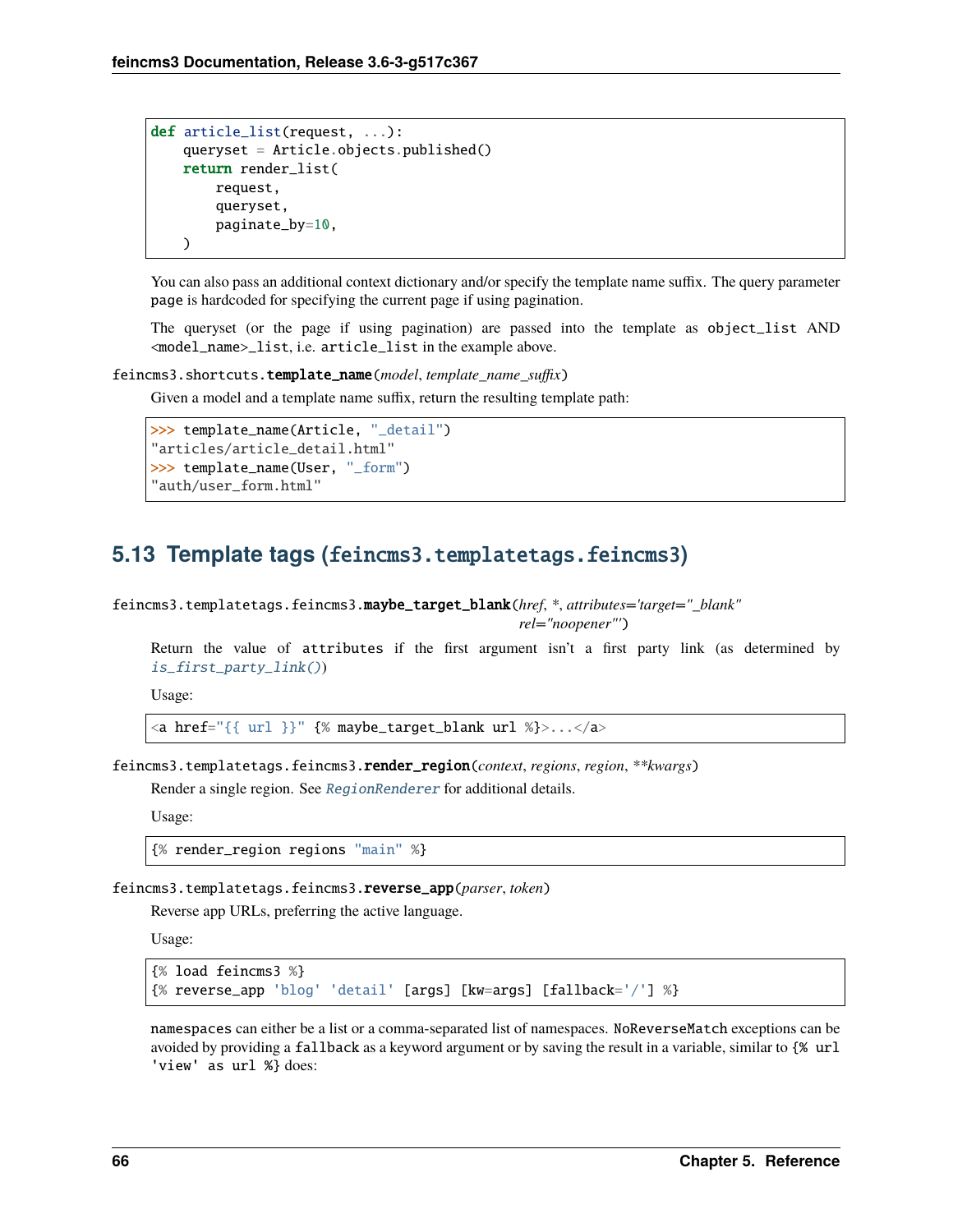{% reverse\_app 'newsletter' 'subscribe-form' fallback='/newsletter/' %}

Or:

 $\Gamma$ 

]

{% reverse\_app 'extranet' 'login' as login\_url %}

feincms3.templatetags.feincms3.translations(*iterable*)

Return a list of dictionaries, one for each language in settings.LANGUAGES. An example follows:

```
{"code": "en", "name": "English", "object": <instance>},
{"code": "de", "name": "German", "object": None},
# ...
```
The filter accepts anything you throw at it. "It" should be an iterable of objects having a language\_code property however, or anything non-iterable (such as None). The filter always returns a list of all languages in settings.LANGUAGES but the object key's value will always be None if the data is unusable.

## **5.14 Utils (**feincms3.utils**)**

**Note:** The utils module is meant purely for feincms3's internal use. Utilities may be added and removed without prior warning and without a deprecation period.

If you depend on some functionality from this module copy the code into your project (according to the very permissive license of course).

class feincms3.utils.ChoicesCharField(*\*args*, *\*\*kwargs*)

models.CharField with choices, which makes the migration framework always ignore changes to choices, ever.

```
deconstruct()
```
Return enough information to recreate the field as a 4-tuple:

- The name of the field on the model, if contribute\_to\_class() has been run.
- The import path of the field, including the class, e.g. django.db.models.IntegerField. This should be the most portable version, so less specific may be better.
- A list of positional arguments.
- A dict of keyword arguments.

Note that the positional or keyword arguments must contain values of the following types (including inner values of collection types):

- None, bool, str, int, float, complex, set, frozenset, list, tuple, dict
- UUID
- datetime.datetime (naive), datetime.date
- top-level classes, top-level functions will be referenced by their full import path
- Storage instances these have their own deconstruct() method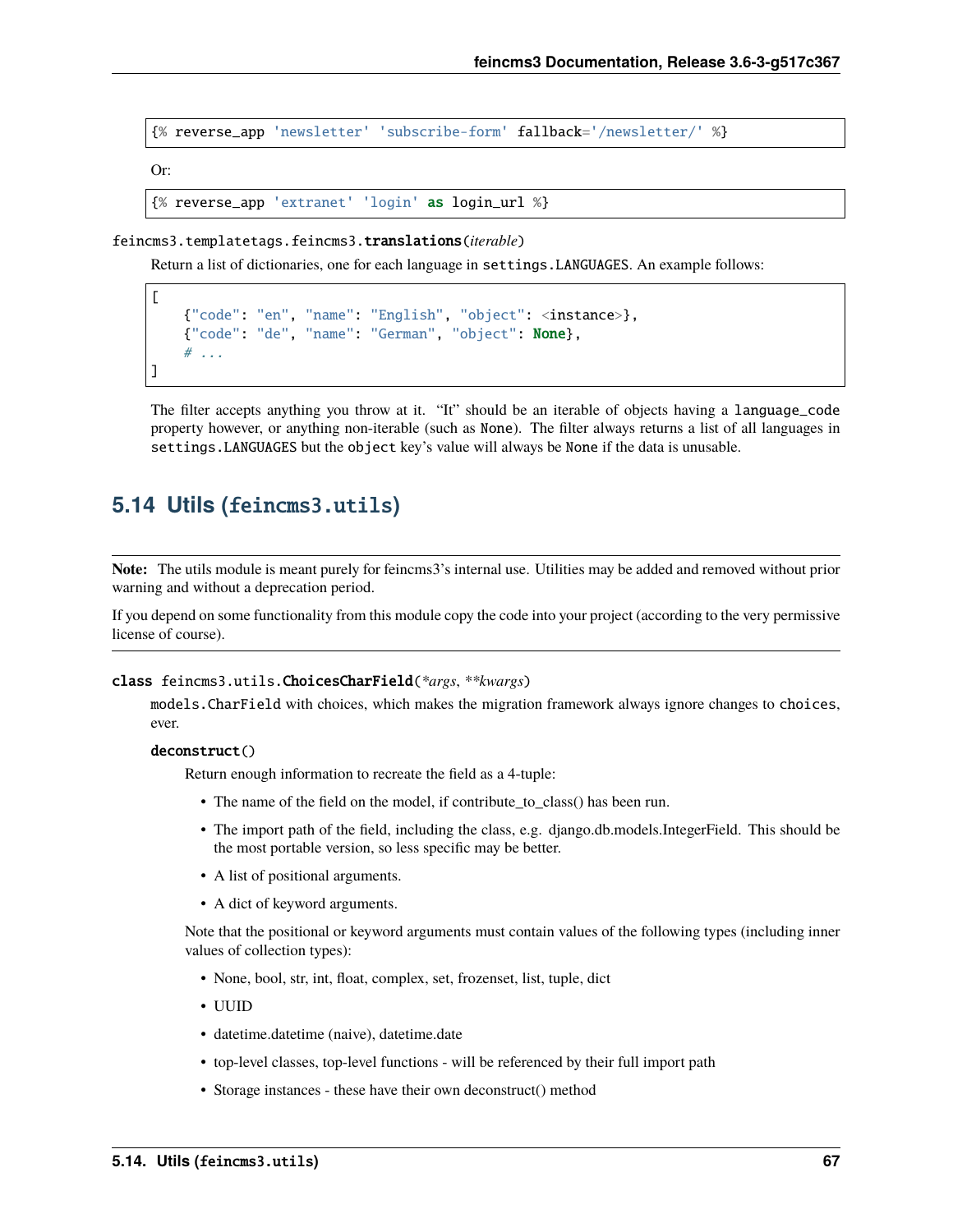This is because the values here must be serialized into a text format (possibly new Python code, possibly JSON) and these are the only types with encoding handlers defined.

There's no need to return the exact way the field was instantiated this time, just ensure that the resulting field is the same - prefer keyword arguments over positional ones, and omit parameters with their default values.

<span id="page-71-0"></span>feincms3.utils.is\_first\_party\_link(*url*, *\**, *first\_party\_hosts=None*)

Return whether an URL is a first-party link or not.

First parties are defined by ALLOWED\_HOSTS and can be overridden by passing an alternative list of hosts. The wildcard ["\*"] isn't recognized.

NOTE! first\_party\_hosts should not contain port numbers even if using a non-standard port, the same is true for Django's ALLOWED\_HOSTS setting.

One template tag is available to help with ensuring off-site links open in a new window (if you need this. . . ). The template tag does not allow specifying the list of first party hosts (it always uses ALLOWED\_HOSTS):

```
{% load feincms3 %}
<a href="{{ url }}" {% maybe_target_blank url %}>text</a>
```
feincms3.utils.validation\_error(*error*, *\**, *field*, *exclude*, *\*\*kwargs*)

Return a validation error that is associated with a particular field if it isn't excluded from validation.

See <https://github.com/django/django/commit/e8c056c31> for some background.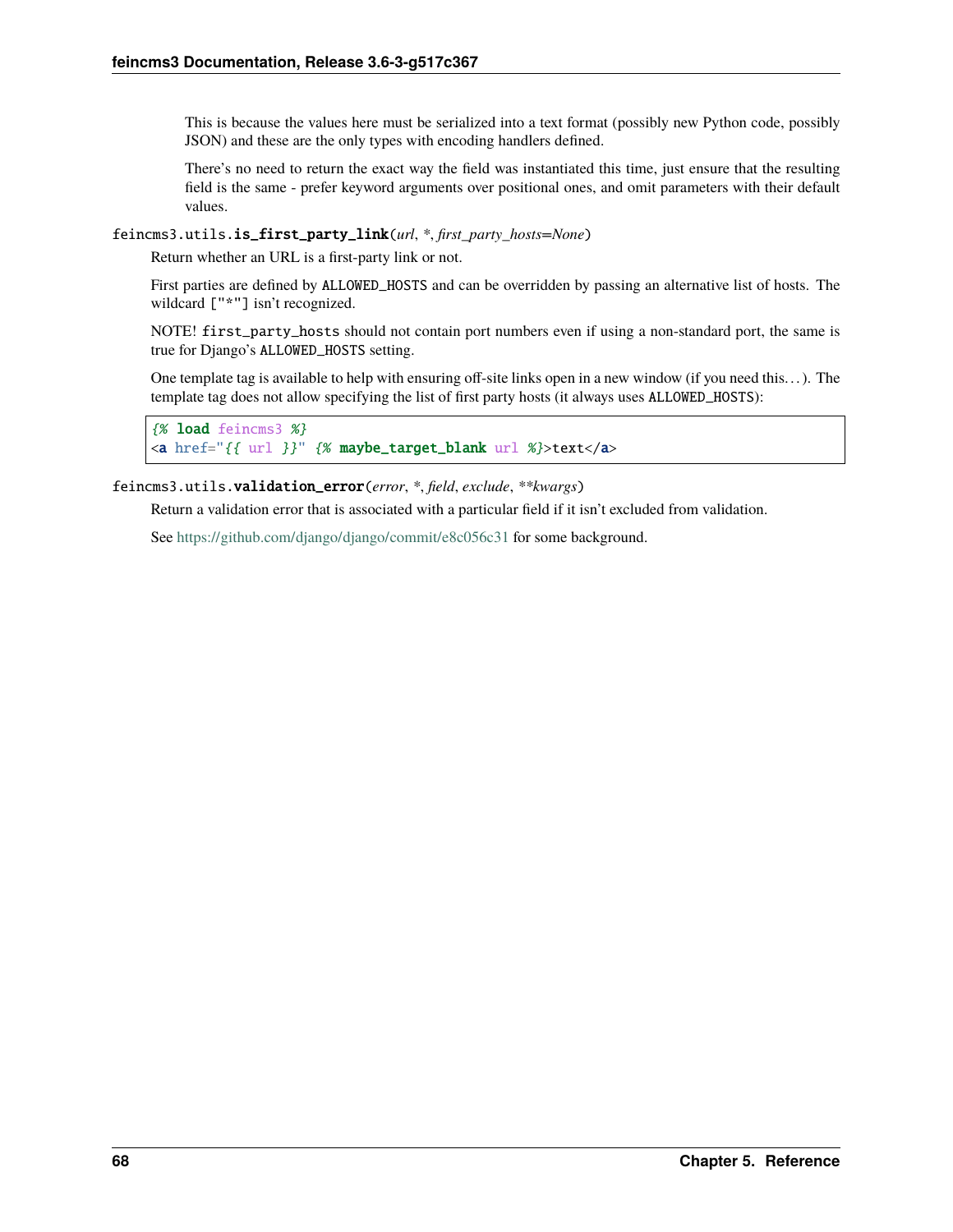#### **CHAPTER**

#### **SIX**

## **PROJECT LINKS**

### **6.1 Change log**

#### **6.1.1 Next version**

• Added Django 4.1a1 to the CI matrix.

#### **6.1.2 3.6 (2022-05-12)**

- Fixed the APPEND\_SLASH handling to also use request.path\_info, not request.path.
- Added support for embedding YouTube shorts when using [feincms3.embedding](#page-57-0).
- Added autogenerated API documentation for the template tags and the old\_richtext plugin to the docs.

### **6.1.3 3.5 (2022-04-11)**

- Changed the feincms3 code to not generate feincms3 deprecation warnings (only in the testsuite, for compatibility). Changed Snippet.register\_with to use the new region renderer API. Changed Regions to use render\_plugin instead of render\_plugin\_in\_context.
- Changed TreeAdmin.indented\_title to ellipsize super-long titles by default.
- Added a system check which verifies that page types have distinct keys.
- Imported the old\_richtext module to feincms3.plugins as long as it is available.
- Changed the linked CKEditor version to 4.18.0.
- Added APPEND\_SLASH handling to the middleware created by [feincms3.root.middleware.](#page-67-0) [create\\_page\\_if\\_404\\_middleware\(\)](#page-67-0). This has to be done explicitly because valid page paths aren't resolvable when using a middleware.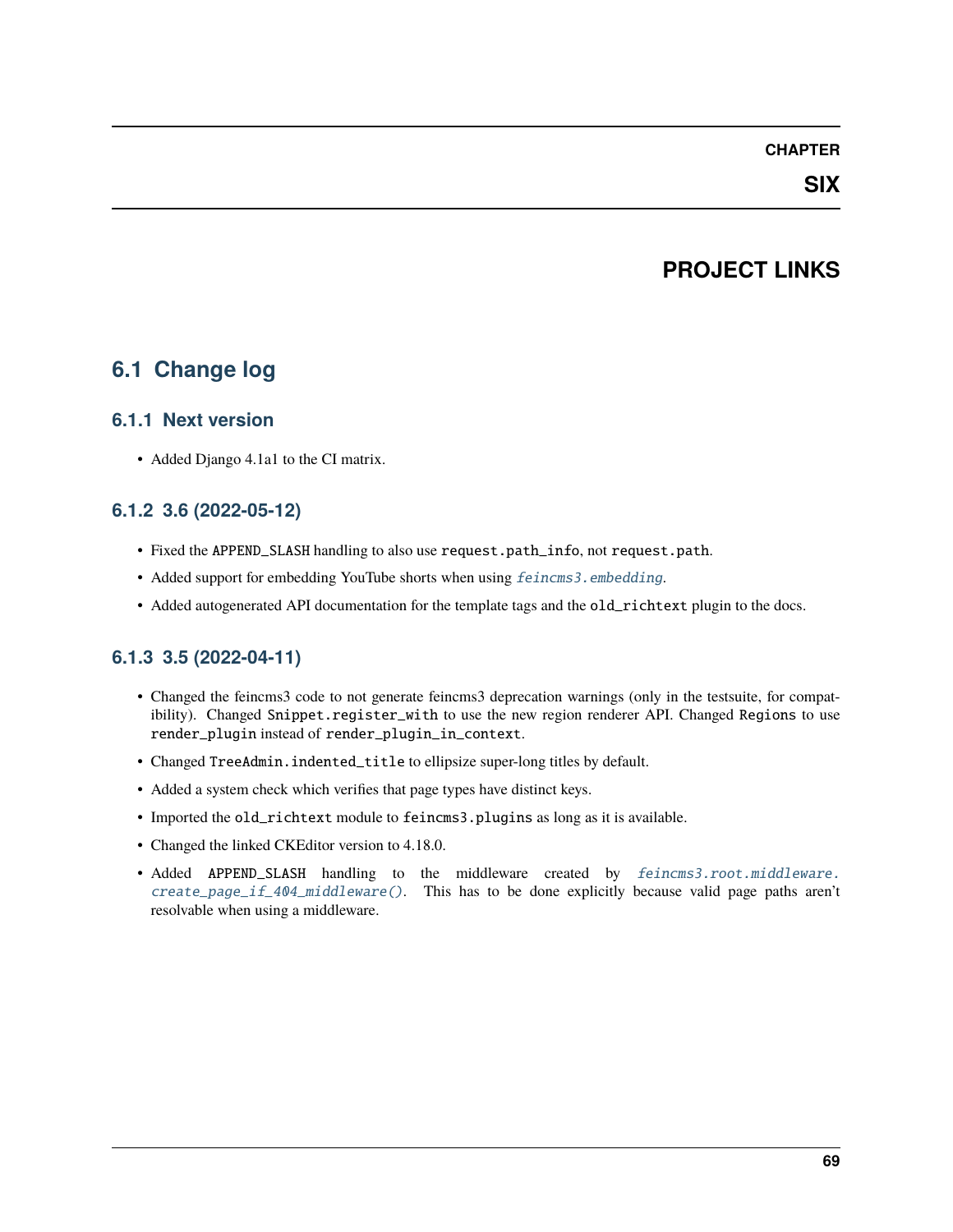#### **6.1.4 3.4 (2022-03-10)**

- Added a system check verifying that the appropriate unique\_together value is set when using the LanguageAndTranslationOfMixin.
- Added a system check for the app\_name value of application URLconf modules.
- Added a system check for the values of MenuMixin.MENUS.
- Slowly start deprecating the [TemplateMixin](#page-59-0). (It probably won't go away for a long time.)

#### **6.1.5 3.3 (2022-03-03)**

- Changed the root middleware to not act on 404 responses generated by views, only on 404 responses generated by resolver failures.
- Removed two deprecated PageTypeMixin properties (application and app\_instance\_namespace).
- Added a {% maybe\_target\_blank url %} template tag which helps with adding target="\_blank" rel="noopener" to the template when opening third party links, if you really need this.

#### **6.1.6 3.2 (2022-03-01)**

- Added a fallback keyword argument to [reverse\\_app\(\)](#page-55-0), [reverse\\_any\(\)](#page-54-0) and reverse\_passthru() which offers an easy way to avoid the NoReverseMatch exception when a fallback value is actually OK. This can be used to avoid the [reverse\\_fallback\(\)](#page-55-1) wrapper.
- Upgraded a few code patterns in the docs to use recommended functionality.
- Changed the guides to nudge people towards using middleware instead of catch-all URLconf patterns.
- Renamed feincms3.incubator.root to feincms3.root.middleware and renamed feincms3. incubator.root\_passthru to feincms3.root.passthru, thereby making them officially supported.

### **6.1.7 3.1 (2022-03-01)**

- Changed the link color in the inline CKEditor to be readable in dark mode.
- Added a direct dependency on django-js-asset (django-content-editor already depends on it so it's nothing new) and fixed a deprecation warning in our usage.
- Added a system check for ApplicationType instances which errors out if the referenced URLconf modules cannot be imported.
- Added a few style resets for CKEditor 4 popups so that it works better in the Django admin's dark mode.
- Added a fallback to [feincms3.pages.AbstractPage.get\\_absolute\\_url\(\)](#page-60-0) which returns the page's path prefixed with the script prefix if reversing the URL fails.
- Changed the "Build your CMS" guide to recommend a middleware instead of URLs and views.
- Added the feincms3.incubator.root and feincms3.incubator.root\_passthru modules which support using middleware to render pages.
- Changed the linked CKE ditor version to 4.17.2.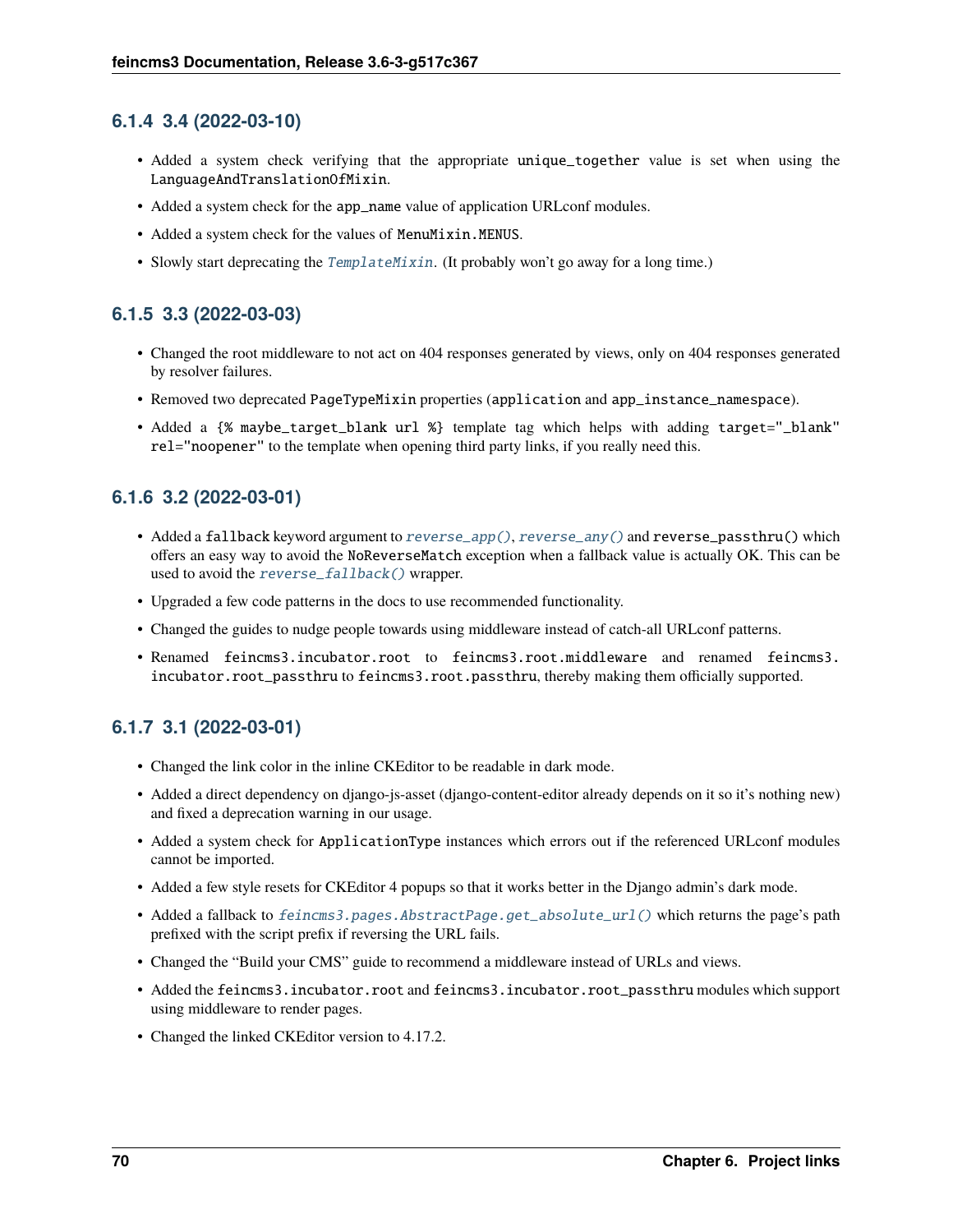#### **6.1.8 3.0 (2022-02-09)**

• Introduced a new [feincms3.renderer.RegionRenderer](#page-65-0) infrastructure which merges and replaces [feincms3.regions](#page-64-0) and [feincms3.renderer.TemplatePluginRenderer](#page-66-0). The new module supports other template engines and handles subregions without polluting models with attributes, making it possible to use several renderers in the same project with differing subregion configurations.

#### **6.1.9 2.1 (2022-01-13)**

• Exposed the list of content editor regions on [Regions](#page-64-1) as regions. Raised the minimum django-content-editor version to 6.0.

#### **6.1.10 2.0 (2022-01-03)**

- Added [pre-commit.](https://pre-commit.com/)
- Dropped compatibility with Python < 3.8, Django < 3.2.
- Changed the linked CKE ditor version to 4.17.1.
- Fixed the move form CSS when used with Django 4.0. It's not consistent yet but better.

### **6.1.11 1.0 (2021-12-03)**

- Fixed a Python 3.8-ism.
- Added a params parameter to [feincms3.plugins.external.oembed\\_json\(\)](#page-62-0) which allows overriding values sent to the oEmbed provider.
- Added a force\_refresh parameter to [feincms3.plugins.external.oembed\\_json\(\)](#page-62-0) which allows forcibly refreshing the cached oEmbed data.
- Added a threadlocal cache to apps\_urlconf which allows calling apps\_urlconf several times without producing database queries over and over.
- Added Python 3.10 to the CI.
- Changed LanguageAndTranslationOfMixin.translation\_of to use a TreeNodeForeignKey so that the hierarchy is shown when using a dropdown.
- Raised the minimum version of django-content-editor to 5.0.

#### **6.1.12 0.94 (2021-09-29)**

- Inline CKEditor: Dropped the admin jQuery dependency for real.
- Started using [pyupgrade](https://pypi.python.org/pypi/pyupgrade) for the Python code.
- Added Django 4.0a1 to the CI matrix.
- Added a way to configure the inline CKEditor through Django settings.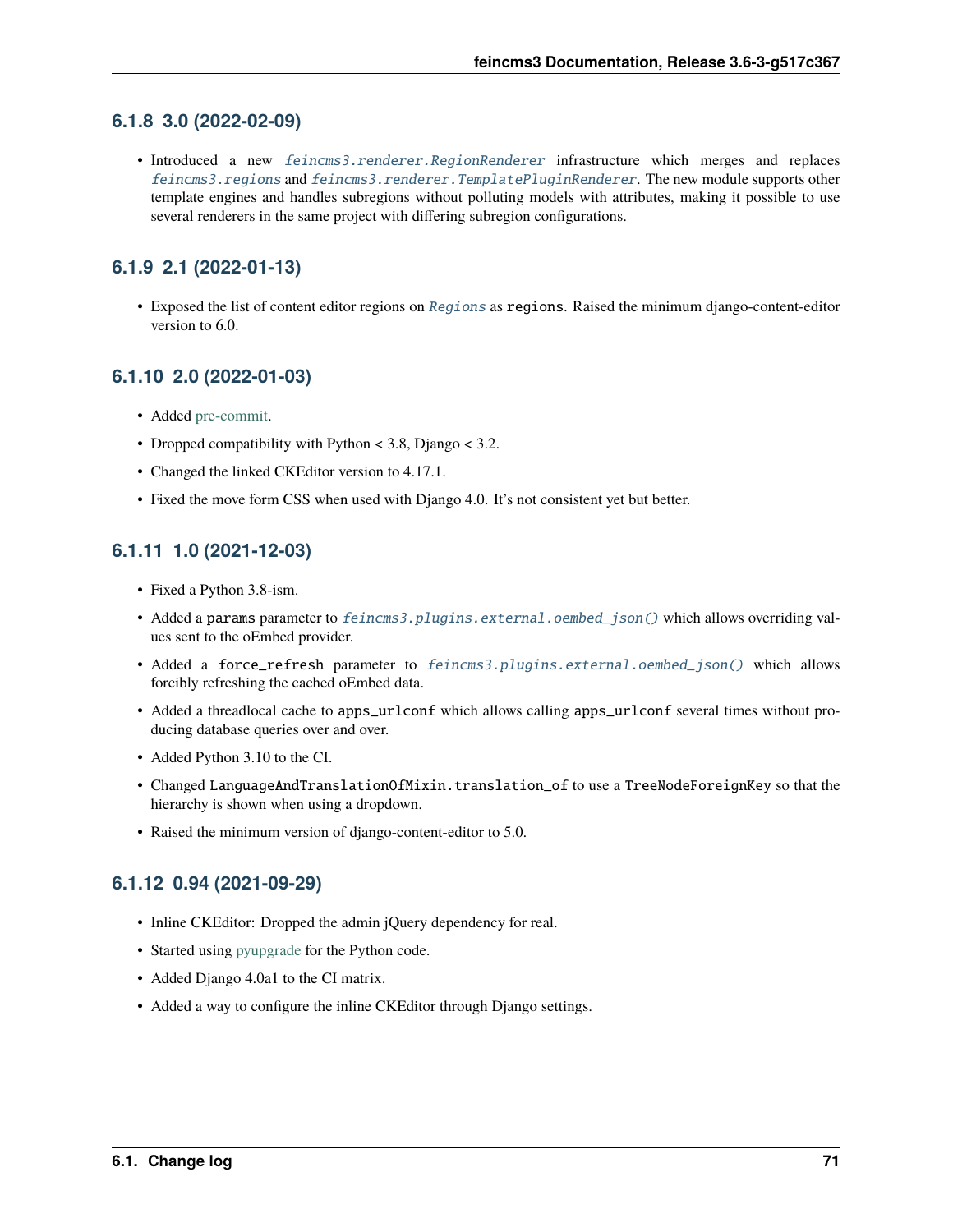#### **6.1.13 0.93 (2021-09-20)**

- Changed [feincms3.embedding.embed\\_youtube\(\)](#page-57-1) to append ?rel=0 to the YouTube embed URL which should hopefully suppress recommendations when the embedded video ends.
- **Slightly backwards incompatible**: Dropped the Noembed validation from the default feincms3.plugins. external admin inline. Renamed the (undocumented!) ExternalForm to NoembedValidationForm.
- Raised the versions of required dependencies to recent versions, especially django-tree-queries to include a fix for the upcoming Django 4.0.
- Inline CKEditor: Changed the CDN URL to reference CKEditor 4.16.2.
- Inline CKEditor: Changed the JavaScript code to not hard-depend on jQuery.

#### **6.1.14 0.92 (2021-06-09)**

- Raised the minimum version of django-content-editor to 5.0a3 to take advantage of the bundled Material Icons library. Added default icon specifications to all plugins' inlines.
- Fixed a bug where feincms3.plugins.richtext wasn't available when django-ckeditor wasn't installed despite no longer depending on it anymore.

#### **6.1.15 0.91 (2021-05-28)**

#### **Inline CKEditor widget**

This release deprecates the django-ckeditor integration of feincms3 and officially introduces a new rich text widget which uses the inline mode of CKEditor 4. It looks better and avoids the scrollable text area inside the (scrollable!) content editor.

- Moved the inline CKEditor out of the incubator. It is a good idea and we should commit to supporting it.
- BACKWARDS INCOMPATIBLE: The [feincms3.plugins.richtext](#page-63-0) plugin has been replaced by a widget using an inline CKEditor instance. The new field looks better and doesn't depend on django-ckeditor anymore. The CKEDITOR\_CONFIGS setting from django-ckeditor isn't used anymore either, so if you reconfigured the rich text editor you'll have to update the configuration again. The old plugin is still available as  $feincms3$ . plugins. [old\\_richtext](#page-63-1) for the time being.
- **BACKWARDS INCOMPATIBLE**: The [feincms3.cleanse](#page-56-0) module has been deprecated. The inline CKEditor includes the cleansing functionality too.
- Inline CKEditor: Updated the CKEditor CDN URL to include the 4.16.1 patch release.
- Removed django-ckeditor from the all extra of feincms3. This means that installing feincms3[all] doesn't automatically install django-ckeditor anymore.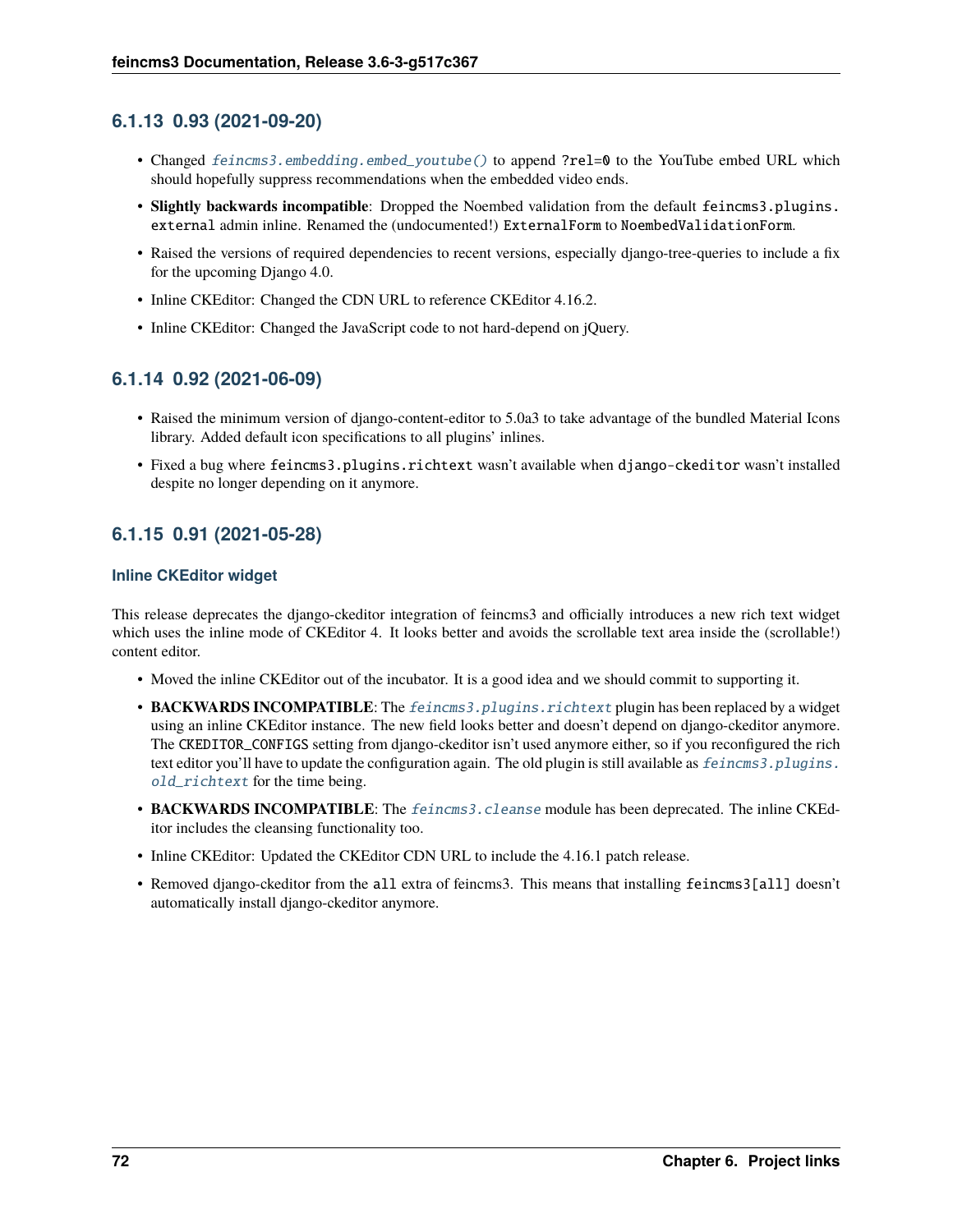#### **6.1.16 0.90 (2021-04-27)**

This release contains a few backwards-incompatible changes which are the result of efforts to produce a better foundation and fix oversights towards a 1.0 release of feincms3.

#### **Page types**

Introduced the concept of page types. Merged the functionality of TemplateMixin and AppsMixin into a new PageTypeMixin and removed AppsMixin. Editors do not have to choose a template anymore when activating an app. The latter overrides the former selection anyway. Also, this allows using a custom selection of regions per application.

The following steps should be followed to upgrade existing sites:

- Create an automatic migration for the pages app.
- Edit the generated migration; create the page\_type field first, and insert a RunSQL migration with the following SQL next: UPDATE pages\_page SET page\_type=CASE WHEN application<>'' THEN application ELSE template\_key END.
- Ensure that the app\_instance\_namespace is renamed to app\_namespace using a RenameField operation.
- Remove template\_key from any code and replace application with page\_type in the model admin configuration.
- Convert the entries in your TEMPLATES list to TemplateType instances, convert APPLICATIONS to ApplicationType instances and add both to a new TYPES class-level list. Note that those applications do not have *any* regions by default at all.
- The .template attribute of page classes does not exist any longer, to access e.g. the template\_name replace page.template.template\_name with page.type.template\_name.
- Replace uses of page.application with page.page\_type, page.app\_instance\_namespace with page. app\_namespace. Properties mapping the former to the latter will stay in place for a release or two but they are already deprecated.

#### **Other backwards-incompatible changes**

- Added alternative\_text and caption fields to the image and the external plugin. Made both plugins prefer the caption in \_\_str\_\_.
- Dropped the django-versatileimagefield-based image plugin.
- Removed the shims in feincms3.apps.
- Standardized max\_length values of CharField instances.
- Changed the snippet plugin to no longer try to render templates not in the TEMPLATES list. This means that you can just remove templates from TEMPLATES and not worry about database contents referencing templates which could have been removed in the meantime in the base case.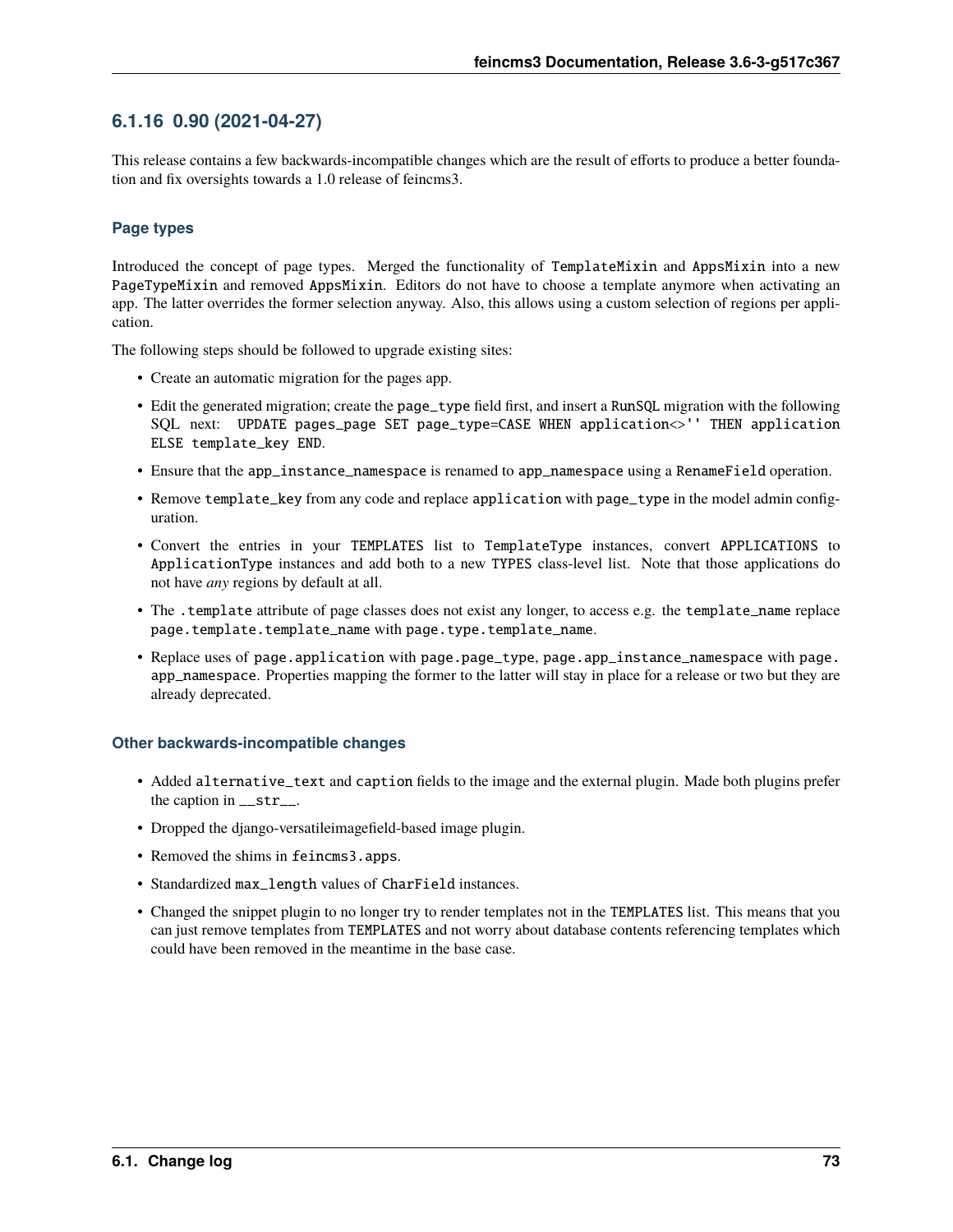#### **Minor changes**

- Tried out a web-based translation platform. It wasn't exactly a big success, but we gained a few translations. Thanks to all contributors!
- Added a system check for page subclasses without the appropriate ordering definition.
- Changed the docs so that AbstractPage always comes before mixins so that AbstractPage's Meta properties are actually inherited by default.
- Changed the docs to recommend HttpResponseRedirect for the [feincms3.mixins.RedirectMixin](#page-59-1) redirect, not the redirect shortcut. The latter may crash if the redirect\_to\_url doesn't look like a URL.
- Removed useless fallbacks.
- Fixed background colors in the move form to work with Django admin's dark mode.
- Added a feincms3/static-path-style.js script which automatically reduces the opacity of the path field unless the path is defined manually.
- Introduced an experimental inline CKEditor field.
- Raised the minimum django-content-editor version to 4.1 to take advantage of content\_editor.models. Type.

#### **6.1.17 0.41 (2020-11-28)**

- Switched from Travis CI to GitHub Actions.
- Dropped the custom CKEditor activation JavaScript, [django-ckeditor](https://github.com/django-ckeditor/django-ckeditor/) does all we need already.

#### **6.1.18 0.40 (2020-09-30)**

- Changed the move form styling (hide the radio inputs and use background colors, stripes to visualize the tree structure better.
- Added a warning when trying to move a node but there are no valid targets.
- Fixed the move form widget in the responsive layout.
- Avoided removing the parent node from the move form when moving the first child.
- Added a get\_redirect\_url to the [RedirectMixin](#page-59-1) which returns the target URL or None.
- Added the [feincms3.utils.is\\_first\\_party\\_link\(\)](#page-71-0) utilty.

#### **6.1.19 0.39 (2020-09-25)**

- **BACKWARDS INCOMPATIBLE**: AbstractPageManager has been removed. You should subclass the [feincms3.pages.AbstractPageQuerySet](#page-60-1) instead and use the queryset's as\_manager(with\_tree\_fields=True) classmethod to generate a manager which adds tree fields to select queries by default. If you didn't use the AbstractPageManager in your code directly you don't have to do anything.
- Started requiring django-tree-queries>=0.4.1.
- Completely reworked the page move form; allow directly specifying the new position.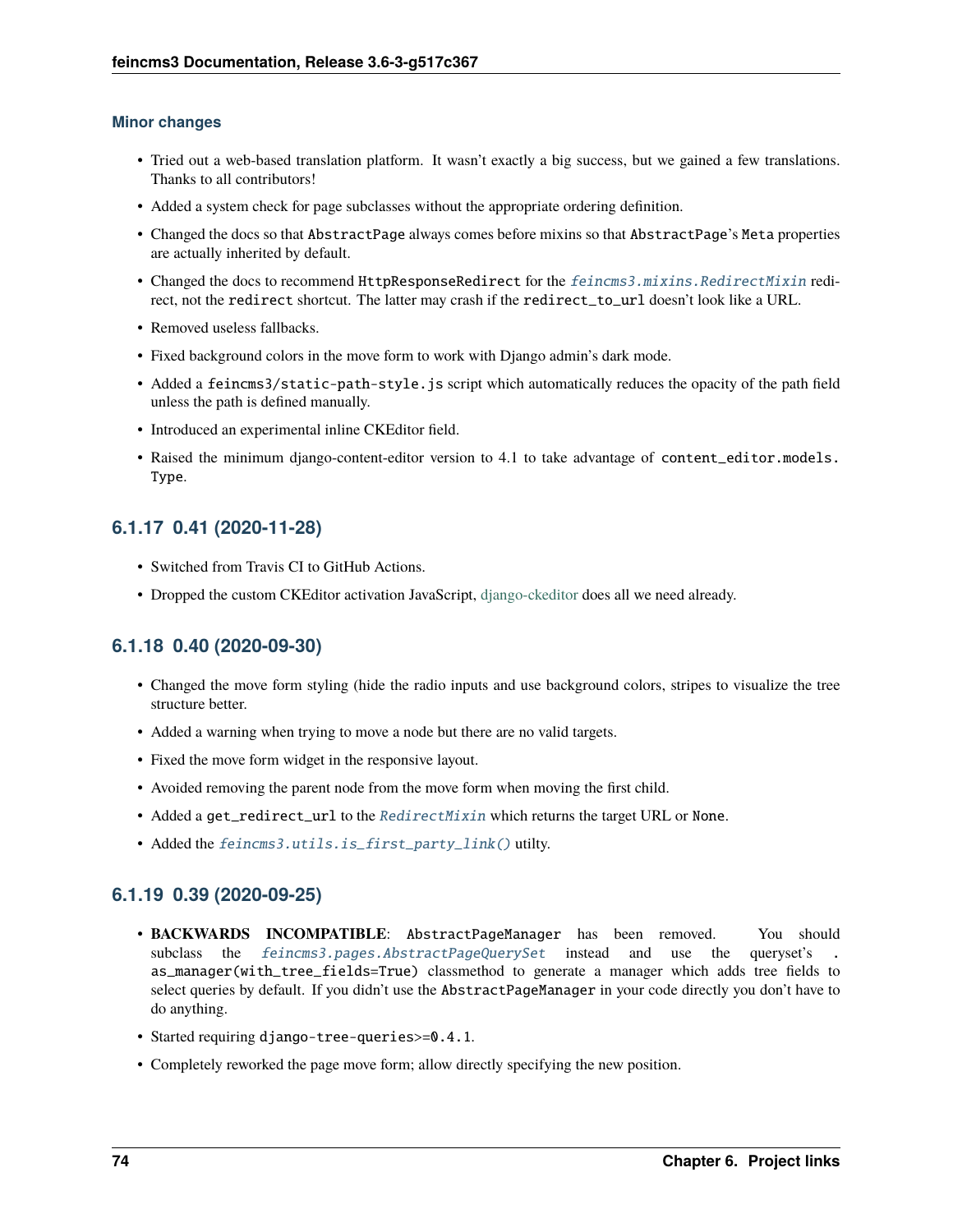#### **6.1.20 0.38.1 (2020-09-23)**

- The AbstractPageManager.active() method has been moved to a new [feincms3.pages.](#page-60-1) [AbstractPageQuerySet](#page-60-1). If subclassing the queryset you should re-create the page manager using pages.AbstractPageManager.from\_queryset(<your new subclass>).
- Made [render\\_in\\_context\(\)](#page-66-1) create its own Context if the context passed is None.

#### **6.1.21 0.37 (2020-09-10)**

- Changed [feincms3.applications.page\\_for\\_app\\_request\(\)](#page-54-1) to only use active pages by default. This change should mostly not change anything since [apps\\_urlconf\(\)](#page-54-2) and therefore [apps\\_middleware\(\)](#page-54-3) only add active applications anyway.
- Upgraded prettier and ESLint to recent versions.
- Added some code to embed videos from YouTube and Vimeo without requiring oEmbed.
- Dropped compatibility with Python 3.5.

#### **6.1.22 0.36 (2020-08-07)**

- Switched from  $url()$  to  $re\_path()$  in apps\_urlconf() to avoid deprecation warnings.
- Removed the limitation that apps could not have descendants in a page tree. There may be valid use cases for this, especially if an apps' URLconf module does not handle *all* paths.

#### **6.1.23 0.35 (2020-07-28)**

- **(not yet) BACKWARDS INCOMPATIBLE** Moved the feincms3.apps module to [feincms3.](#page-51-0) [applications](#page-51-0). The reason for this change is that Django 3.2 will start autodiscovering app configs and therefore automatically loads the .apps submodule of all entries in INSTALLED\_APPS. This leads to a crash when the .apps module contains models (such as our AppsMixin). feincms3.apps isn't populated from Django 3.2 upwards because of this.
- Fixed an infinite recursion crash when referencing pages using on\_delete=SET\_NULL
- Added a LanguageAndTranslationOfMixin which not only allows defining the language of objects but also defining objects to be translations of other objects.
- Added a | translations filter to the template tag library. Added a section about generating a language selector containing deep links to the *[multilingual sites guide](#page-34-0)* guide.
- Added Travis CI jobs for Django 3.1b1 and Python 3.8.
- Renamed the main branch to main.
- Removed all arguments to super() since we're Python 3-only.
- Dropped workarounds for the removal of django.utils.six and python\_2\_unicode\_compatible from the testsuite. They were only required for our dependencies, not for feincms3 itself.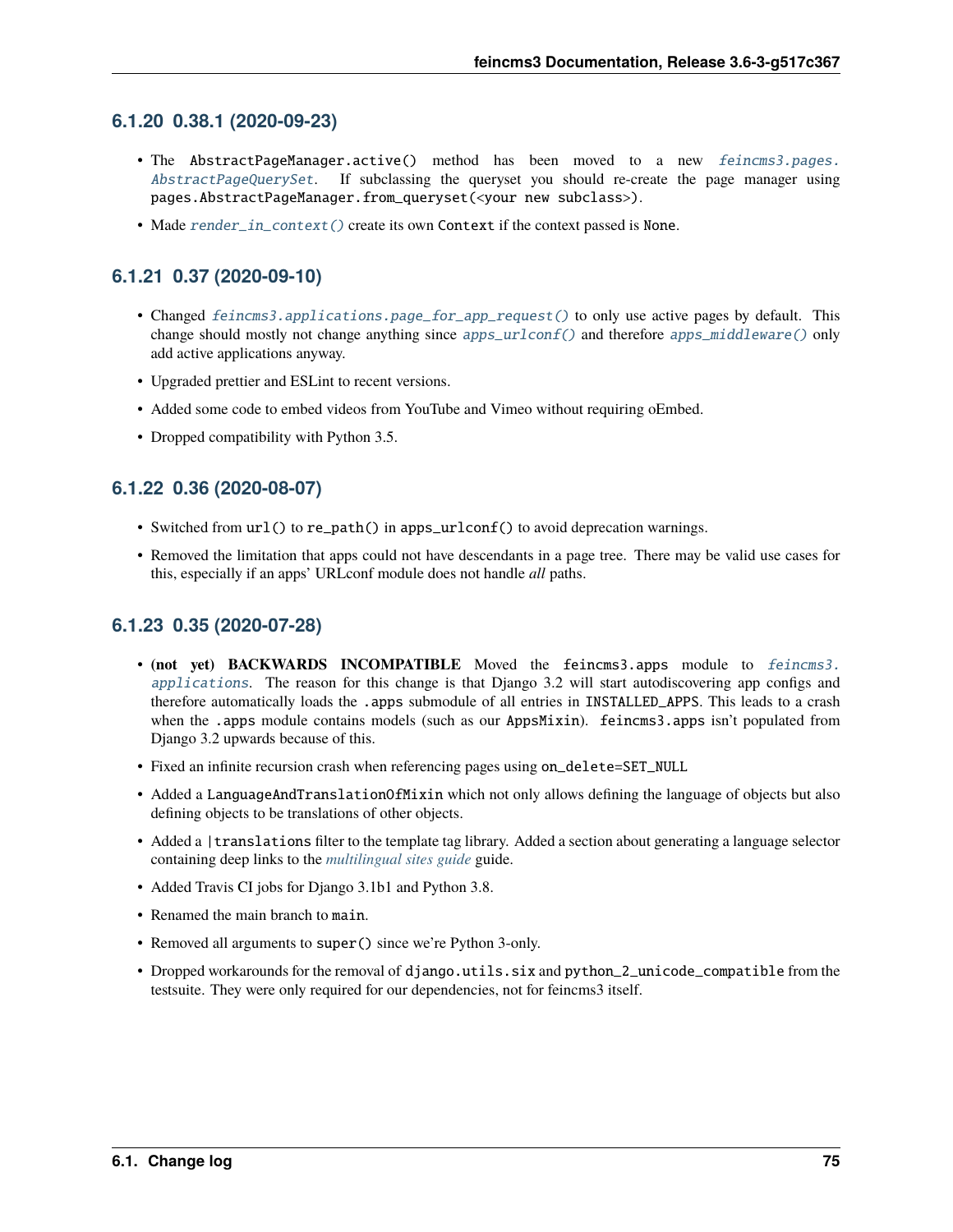#### **6.1.24 0.34 (2020-06-05)**

- Removed mentions of Python 2 compatibility in the docs.
- Allowed using render\_list with lists, not only querysets.
- Dropped compatibility with Django<2.2 in accordance with the official Django releases support policy.
- Replaced  $url()$  with re\_path() which avoids a few deprecation warnings.

#### **6.1.25 0.33 (2019-12-16)**

- Changed Regions' cache\_key argument handling to allow disabling caching by returning a falsy value.
- Added the feincms3.renderer.render\_in\_context utility.
- Verified compatibility with Django 3.0.
- Made the TemplateMixin.template property fall back to the first template in TEMPLATES if the specific template could not be found or does not exist.
- Fixed another path uniqueness validation problem where pages having descendants with static paths could not be saved.

### **6.1.26 0.32 (2019-09-20)**

- Changed app\_instance\_namespace to blank=True to make it clear what the default value is.
- Fixed a possible path uniqueness problem with descendants with static paths.
- Dropped Python 3.4 compatibility.

#### **6.1.27 0.31 (2019-05-14)**

• Added copying of handler400, handler403, handler404 and handler500 from ROOT\_URLCONF to the URLconf module created by apps\_urlconf.

#### **Removed all deprecated features**

- The AppsMiddleware alias for apps\_middleware has been removed.
- The feincms3.incubator module has has been removed including subrenderers.
- The depth and cte\_path attributes of AbstractPage have been removed. Those helped with the transition from django-cte-forest to django-tree-queries almost one year ago.
- TemplatePluginRenderer.regions() and feincms3.renderer.Regions are replaced by feincms3. regions.Regions. Region timeouts must be specified when instantiating the feincms3.regions.Regions object and cannot be specified when rendering individual regions anymore.
- The feincms3\_apps and feincms3\_renderer template tag libraries have been replaced by a single feincms3 tag library.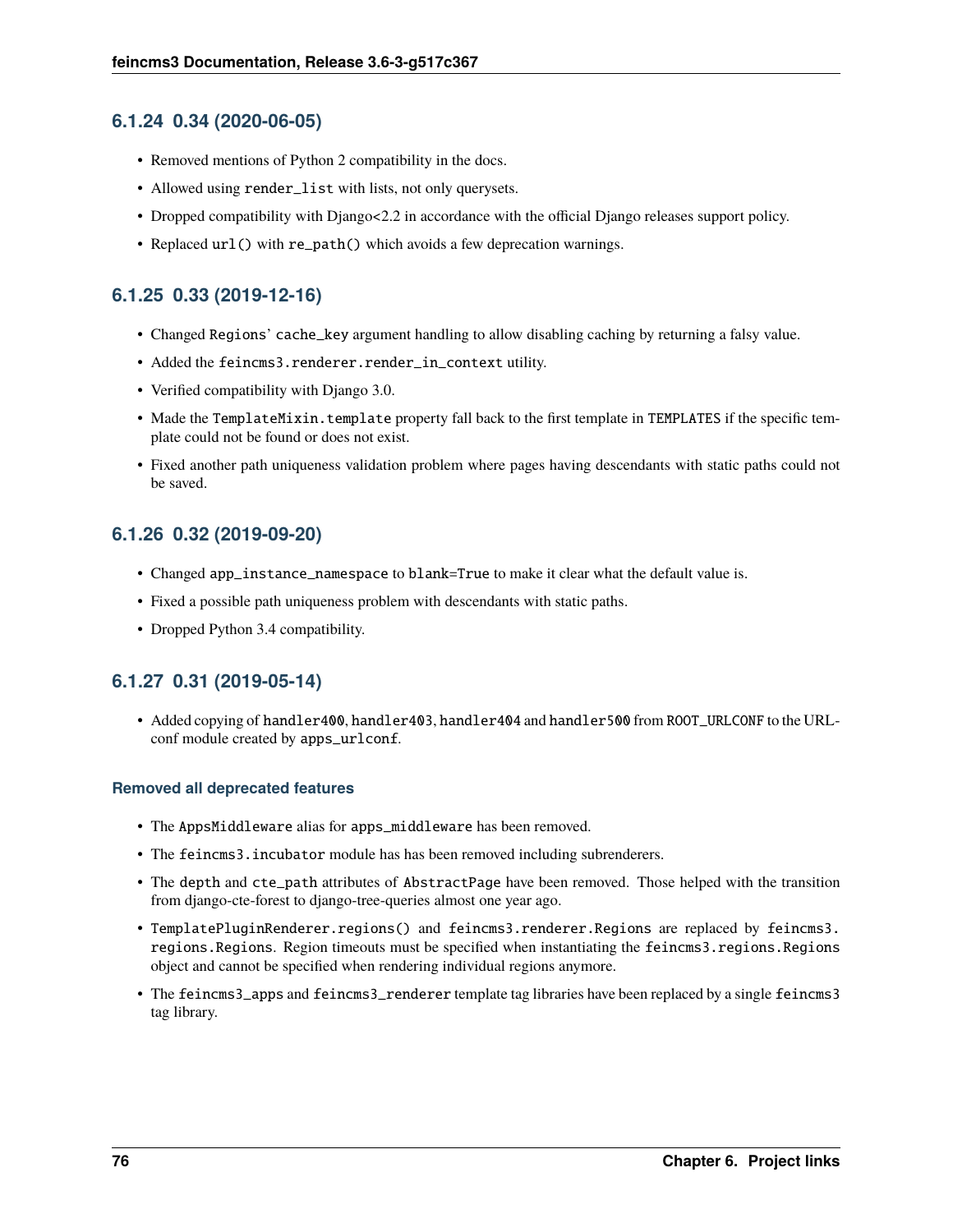#### **6.1.28 0.30 (2019-03-18)**

- Fixed overflowing tree structure boxes in the TreeAdmin.
- Switched to emitting DeprecationWarning warnings not Warning, even though their visibility sucks.
- Added a languages argument to reverse\_app which allows overriding languages and their order.
- Made TreeAdmin and MoveForm only require that the default manager is a TreeQuerySet and not that the model itself also extends TreeNode.
- Made plugin\_ckeditor.js's dependency on django.jQuery explicit. This is necessary for Django 2.2's new Media.merge algorithm.

#### **6.1.29 0.29 (2019-02-07)**

- Deprecated the feincms3\_apps and feincms3\_renderer template tag library. render\_region and reverse\_app have been made available as feincms3. The render\_plugin and render\_plugins tags will be removed completely.
- Changed feincms3.regions.matches to the effect that None has to be provided explicitly as an allowed subregion if items with no subregion attribute should be matched too.
- Removed an use of six which is unnecessary now that we only support Python 3.
- Imported lru\_cache from the Python library.
- Replaced concrete\_model calls to determine the concrete subclass of AppsMixin with capturing the model instance locally in the class\_prepared signal handler.
- Removed the now unused concrete\_model and iterate\_subclasses utilities.
- Replaced two more occurrences of .objects with .\_default\_manager.
- Deprecated accessing the backwards compatibility properties AbstractPage.depth and AbstractPage. cte\_path.
- Deprecated feincms3.apps.AppsMiddleware in favor of feincms3.apps.apps\_middleware.

### **6.1.30 0.28 (2019-02-03)**

- **(not yet) BACKWARDS INCOMPATIBLE** Deprecated TemplatePluginRenderer's regions method, the regions\_class attribute and feincms3.renderer.Regions. Introduce the more versatile feincms3. regions.Regions class instead which also replaces the feincms3.incubator.subrenderer functionality and does not suffer from a software design problem where the regions and the renderer classes knew too much about each other. This has been bothering me for a long time already but became impossible to overlook in the subrenderer implementation.
- Updated the Travis CI matrix to cover more versions of Django and Python while reducing the total job count to speed up builds.
- Made the default textarea used for editing the HTML plugin smaller.
- Added documentation for the new reenter subrenderer hook.
- Augmented the snippet plugin with a way to specify a template-specific plugin context callable.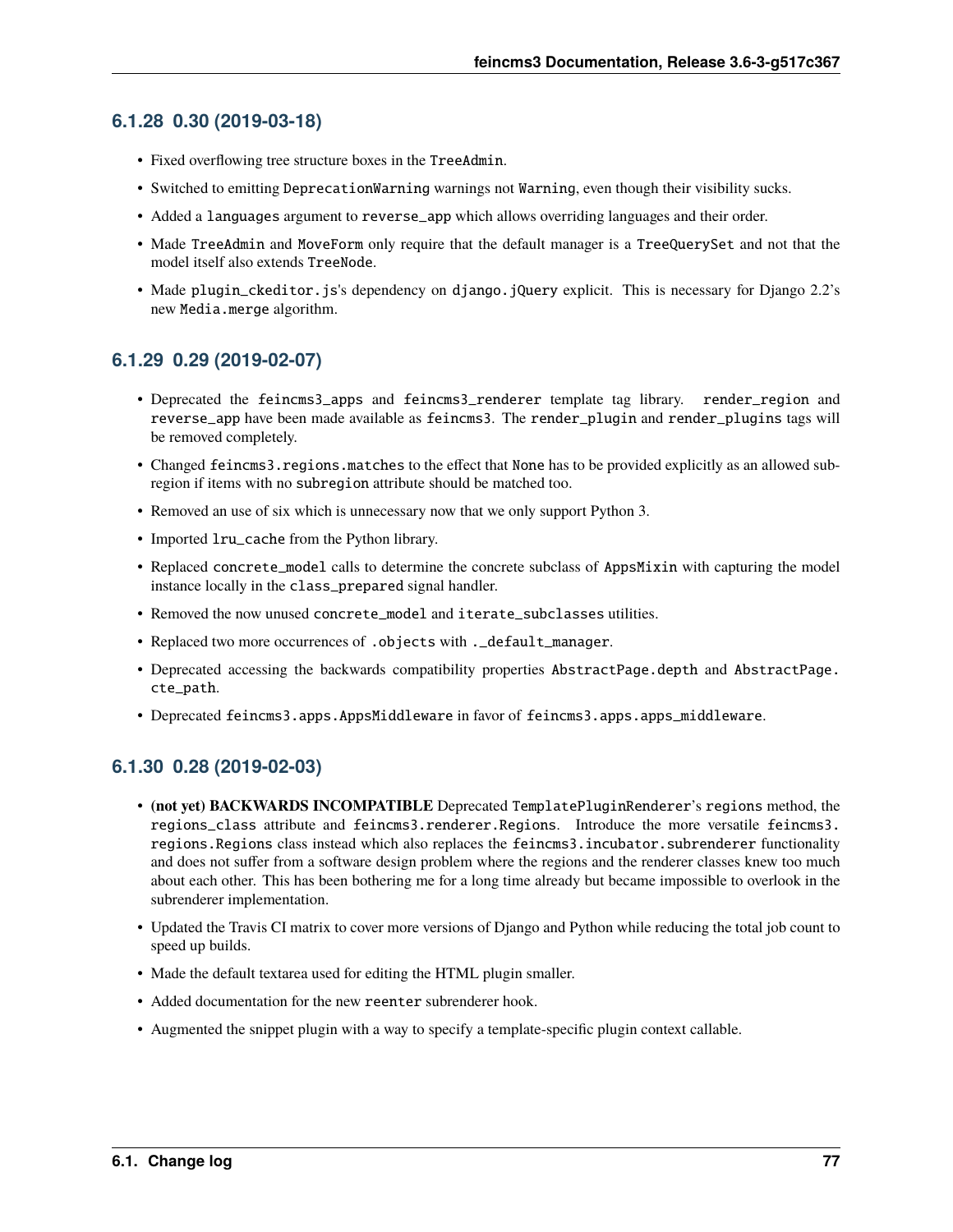#### **6.1.31 0.27 (2019-01-15)**

- Fixed the CKEditor plugin script to resize the widget to fit the width of the content editor area.
- Added configuration for easily running prettier and ESLint on the frontend code.
- Dropped Python 2 compatibility, again. The first attempt was made almost 30 months ago.
- Changed the subrenderer to use yielding instead of returning fragments.

#### **6.1.32 0.26 (2018-11-22)**

- Removed tree fields when loading applications.
- Stopped mentioning the AppsMixin in the reference documentation.
- Fixed a few typos and converted more string quotes in the docs.
- Changed the docs to use allow/deny instead of black/white.
- Changed feincms3.plugins do not hide import errors from our own modules anymore (again).
- Added a cloning functionality to copy the values of individual fields and also of the pages' content onto other pages.
- Fixed a problem where Snippet.\_\_str\_\_ would unexpectedly (for Django) return lazy strings.
- Changed the type of RedirectMixin.redirect\_to\_page to TreeNodeForeignKey so that the hierarchy is shown in the dropdown.
- Added more careful detection of chain redirects and improved the error messages a bit.
- Made it clearer that AbstractPage.position's value should probably be greater than zero. Thanks to Hannah Cushman for the contribution!

#### **6.1.33 0.25 (2018-09-07)**

- **BACKWARDS INCOMPATIBLE** Removed the imports of plugins into feincms3.plugins. Especially with the image plugins it could be non-obvious whether the plugin uses django-imagefield or djangoversatileimagefield. Instead, the modules are imported so that classes and functions can be referenced using e.g. plugins.image.Image instead of plugins.Image as before.
- Moved the documentation from autodoc to a more guide-oriented format.
- Changed TemplatePluginRenderer.render\_plugin\_in\_context to raise a specific PluginNotRegistered exception upon encountering unregistered plugins instead of a generic KeyError.
- Made it possible to pass fixed strings (not callables) to TemplatePluginRenderer. register\_string\_renderer.
- Added an incubator in feincms3.incubator for experimental modules with absolutely no compatibility guarantees.
- Changed the TreeAdmin.move\_view to return a redirect to the admin index page instead of a 404 for missing nodes (as the Django admin's views also do since Django 1.11).
- Fixed an edge case in apps\_urlconf which would generate a few nonsensical URLs if no language is activated currently.
- Made it an error to add redirects to a page which is already the target of a different redirect. Adding redirects to a page which itself already redirects was already an error.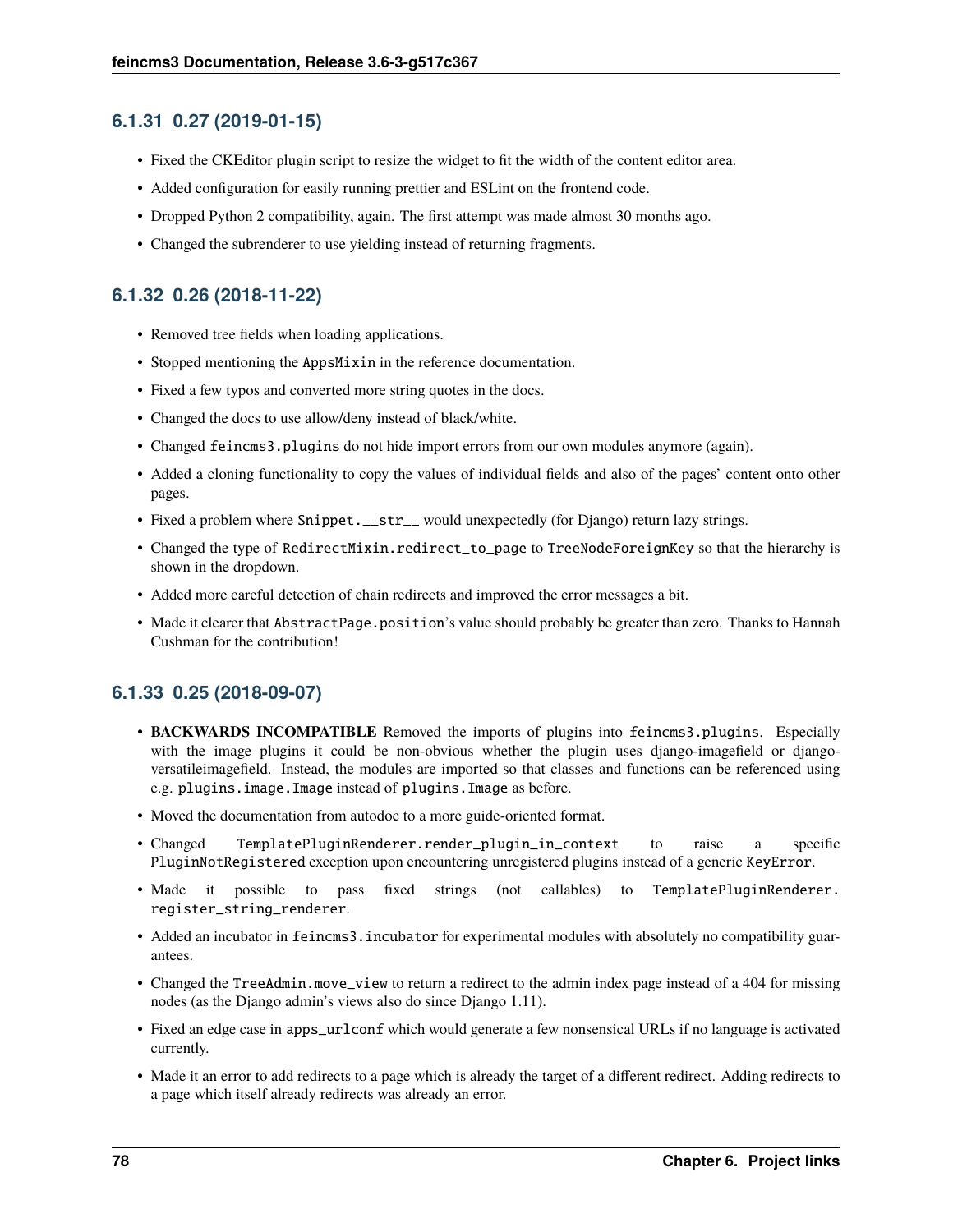#### **6.1.34 0.24 (2018-08-25)**

- Fixed one use of removed API.
- Fixed a bug where the move form "Save" button wasn't shown with Django 2.1.
- Made overriding the Regions type used in TemplatePluginRenderer less verbose.
- Modified the documentation to produce several pages. Completed the guide for building your own CMS and added a section about customizing rendering using Regions subclasses.

### **6.1.35 0.23 (2018-07-30)**

• Switched the preferred quote to " and started using [black](https://pypi.org/project/black/) to automatically format Python code.

#### **Switched to a new library for recursive common table expressions**

[django-tree-queries](https://github.com/matthiask/django-tree-queries/)supports more database engines, which means that the [PostgreSQL-](https://www.postgresql.org/)only days of feincms3 are gone.

Incompatible differences are few:

- The attributes on page objects are named tree\_depth and tree\_path now instead of depth and cte\_path. If you're using WHERE clauses on your querysets change depth to \_\_tree.tree\_depth (or only tree\_depth). Properties for backward compatibility have been added to the AbstractPage class, but of course those cannot be used in database queries.
- [django-tree-queries](https://github.com/matthiask/django-tree-queries/) uses the correct definition of node depth where root nodes have a depth of 0, not 1.
- [django-tree-queries](https://github.com/matthiask/django-tree-queries/) does not add the CTE by default to all queries, instead, users are expected to call .with\_tree\_fields() themselves if they want to use the CTE attributes. For the time being, the AbstractPageManager always returns querysets with tree fields.

#### **6.1.36 0.22 (2018-05-04)**

- Fixed a problem in MoveForm where invalid move targets would crash because of missing form fields to attach the error to instead of showing the underlying problem.
- Made it possible to override the list of apps processed in apps\_urlconf.
- Converted the apps middleware into a function, now named apps\_middleware. The old name AppsMiddleware will stay available for some undefined time.
- Made the path clash check less expensive by running less SQL queries.
- Made page saving a bit less expensive by only saving descendants when is\_active or path changed.

#### **6.1.37 0.21 (2018-03-28)**

- Added a template tag for reverse\_app.
- **(At least a bit) BACKWARDS INCOMPATIBLE** Switched the preferred image field from [django-versatileimagefield](https://django-versatileimagefield.readthedocs.io/) to [django-imagefield.](https://django-imagefield.readthedocs.io/) The transition should mostly require replacing versatileimagefield with imagefield in your settings etc., adding the appropriate IMAGEFIELD\_FORMATS setting and running ./manage.py process\_imagefields once. Switch from feincms3[all] to feincms3[versatileimagefield] to stay with [django-versatileimagefield](https://django-versatileimagefield.readthedocs.io/) for the moment.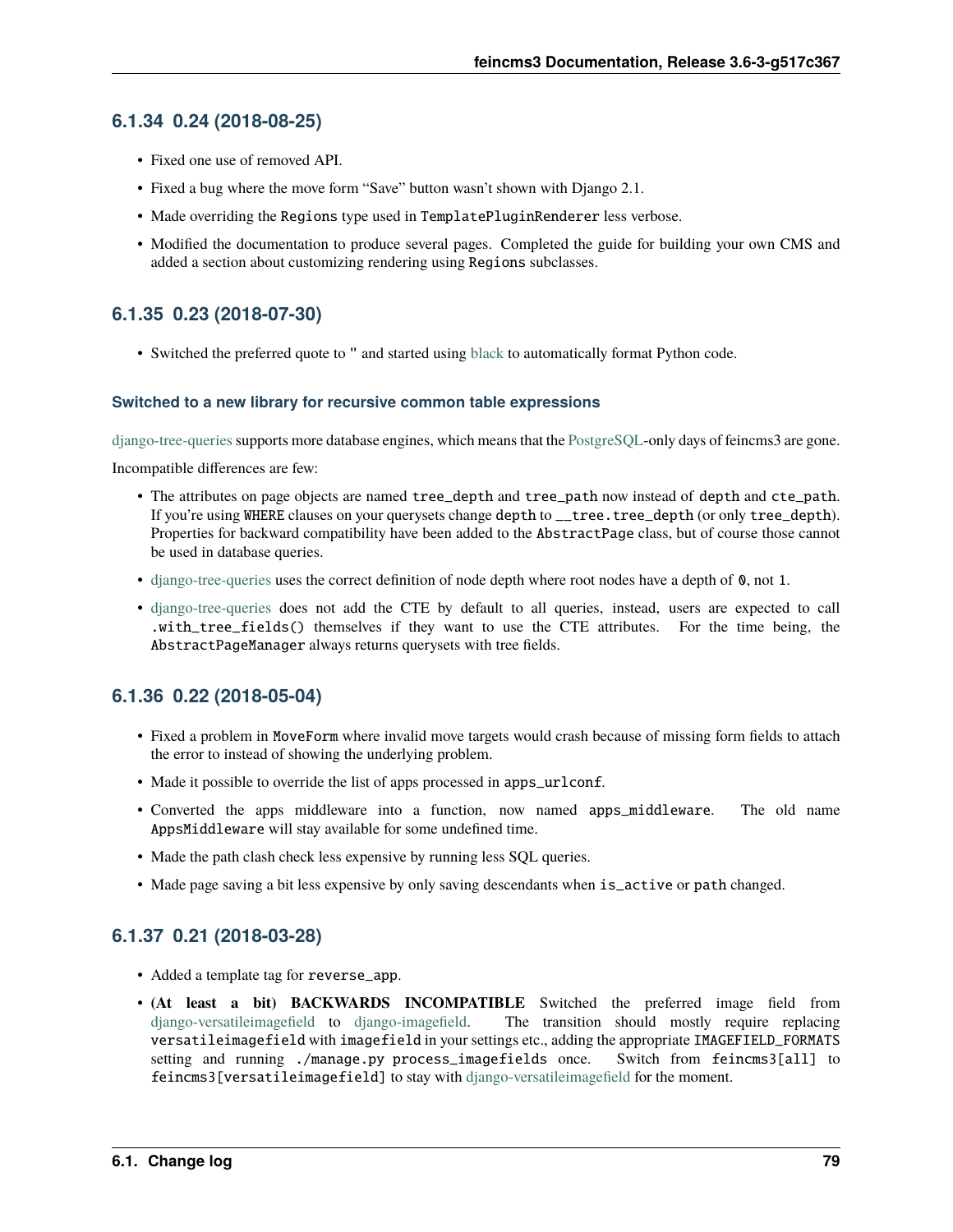#### **6.1.38 0.20 (2018-03-21)**

- Changed render\_list and render\_detail to return TemplateResponse instances instead of pre-rendered instances to increase the shortcuts' flexibility.
- Factored the JSON fetching from oembed\_html into a new oembed\_json helper.
- Added Django 2.0 to the Travis CI build (nothing had to be changed, 0.19 was already compatible)
- Changed the TemplatePluginRenderer to also work when used standalone, not from inside a template.
- Dropped compatibility with Django versions older than 1.11.
- Changed AppsMixin.clean\_fields to use \_default\_manager instead of \_base\_manager to search for already existing app instances.
- Changed the page move view to suppress the "Save and add another" button with great force.

### **6.1.39 0.19 (2017-08-17)**

The diff for this release is big, but there are almost no changes in functionality.

- Minor documentation edits, added a form builder example app to the documentation.
- Made reverse\_fallback catch NoReverseMatch exceptions only, and fixed a related test which didn't reverse anything at all.
- Switch to [tox](https://tox.readthedocs.io/) for building docs, code style checking and local test running.
- Made the forms. Media CSS a list, not a set.

### **6.1.40 0.18 (2017-05-10)**

- Slight improvements to TreeAdmin's alignment of box drawing characters.
- Allow overriding the outer namespace name used in feincms3.apps by setting the LANGUAGE\_CODES\_NAMESPACE class attribute of the pages class. The default value of language-codes has been changed to apps. Also, the outer instance namespaces of apps are now of the form <LANGUAGE\_CODES\_NAMESPACE>-<language\_code> (example: apps-en for english), not only <language\_code>. This makes namespace collisions less of a concern.

### **6.1.41 0.17.1 (2017-05-02)**

- Minor documentation edits.
- Added the AncestorFilter for filtering the admin changelist by ancestor. The default setting is to allow filtering by the first two tree levels.
- Switched from [feincms-cleanse](https://pypi.python.org/pypi/feincms-cleanse/) to [html-sanitizer](https://pypi.python.org/pypi/html-sanitizer/) which allows configuring the allowed tags and attributes using a HTML\_SANITIZERS setting.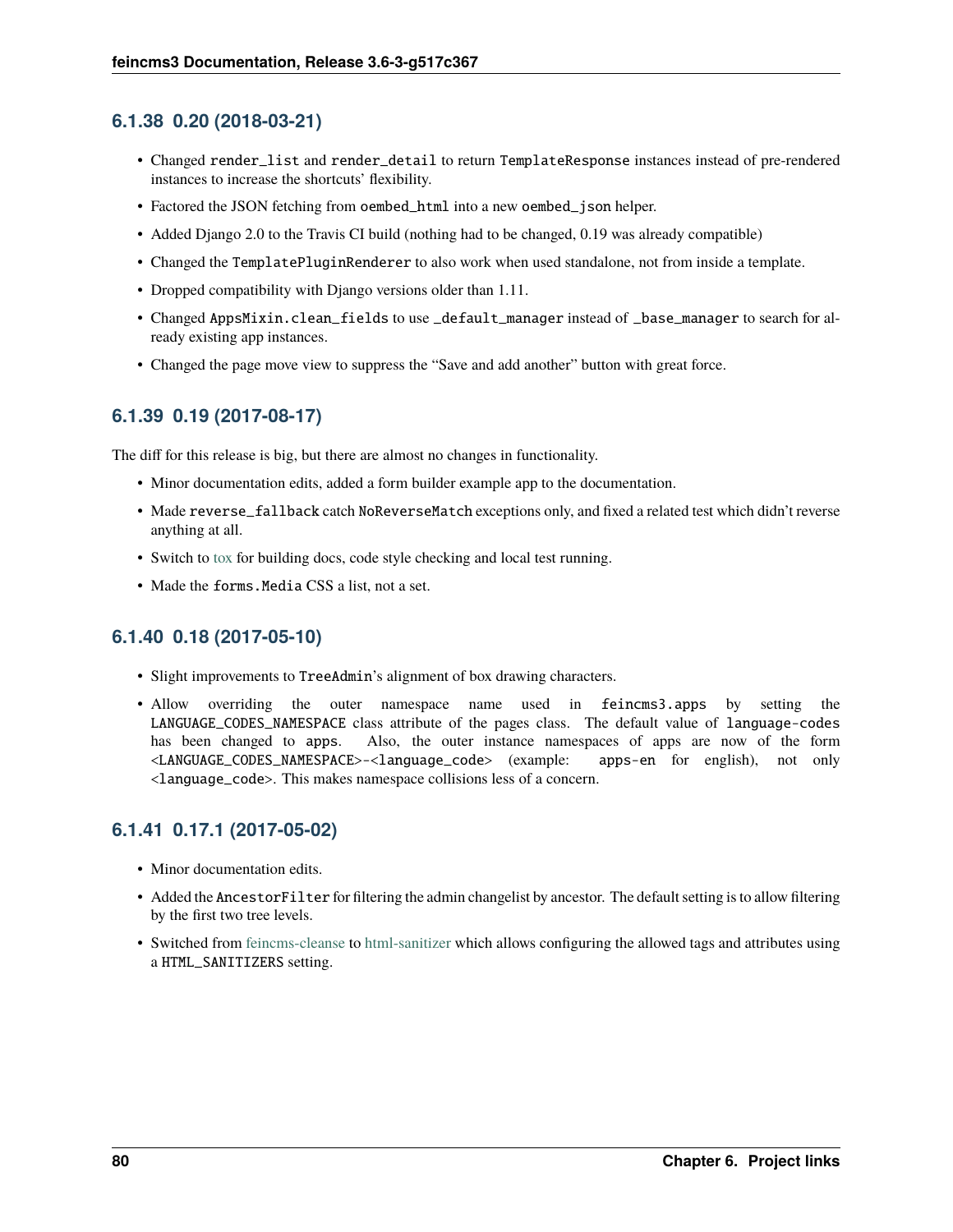#### **6.1.42 0.16 (2017-04-24)**

- Fixed the releasing-via-PyPI configuration.
- Removed strikethrough from our recommended rich text configuration, since [feincms-cleanse](https://pypi.python.org/pypi/feincms-cleanse/) would remove the tag anyway.
- Made TemplatePluginRenderer.regions and the Regions class into documented API.
- Made register\_template\_renderer's context argument default to default\_context instead of None, so please stop passing None and expecting the default context to work as before.
- Before adding Python 2 compatibility, a few methods and functions had keyword-only arguments. Python 2 compatible keyword-only enforcement has been added back to make it straightforward to transition back to keyword-only arguments later.

#### **6.1.43 0.15 (2017-04-05)**

- Dropped the is\_descendant\_of template tag. It was probably never used without include\_self=True, and this particular use case is better covered by checking whether a given primary key is a member of page. cte\_path.
- Dropped the menu template tag, and with it also the group\_by\_tree filter. Its arguments were interpreted according to the long-gone [django-mptt](https://django-mptt.readthedocs.io/) and it promoted bad database querying patterns.
- Dropped the now-empty feincms3\_pages template tag library.
- Added a default manager implementing active() to AbstractPage.

### **6.1.44 0.14 (2017-03-14)**

- Removed [Django](https://www.djangoproject.com/) from install\_requires so that updating feincms3 without updating Django is easier.
- Allowed overriding the Page queryset used in page\_for\_app\_request (for example for adding select\_related).
- Moved validation logic in varous model mixins from clean() to clean\_fields(exclude) to be able to attach errors to individual form fields (if they are available on the given form).
- Added Django 1.11 to the build matrix on Travis CI.
- Fixed an "interesting" bug where the TreeAdmin would crash with an AttributeError if no query has been run on the model before.

### **6.1.45 0.13 (2016-11-07)**

- Fixed oEmbed read timeouts to not crash but retry after 60 seconds instead.
- Added the TemplatePluginRenderer.regions helper and the {% render\_region %} template tag which support caching of plugins.
- Disallowed empty static paths for pages. Page.get\_absolute\_url() fails with the recommended URL pattern when path equals ''.
- Added [flake8](https://pypi.python.org/pypi/flake8) and [isort](https://pypi.python.org/pypi/isort) style checking.
- Made the dependency on [feincms-cleanse,](https://pypi.python.org/pypi/feincms-cleanse/) [requests](http://docs.python-requests.org/) and [django-versatileimagefield](https://django-versatileimagefield.readthedocs.io/) less strong than before. Plugins depending on those apps simply will not be available in the feincms3.plugins namespace, but you have to be careful yourself to not import the actual modules yourself.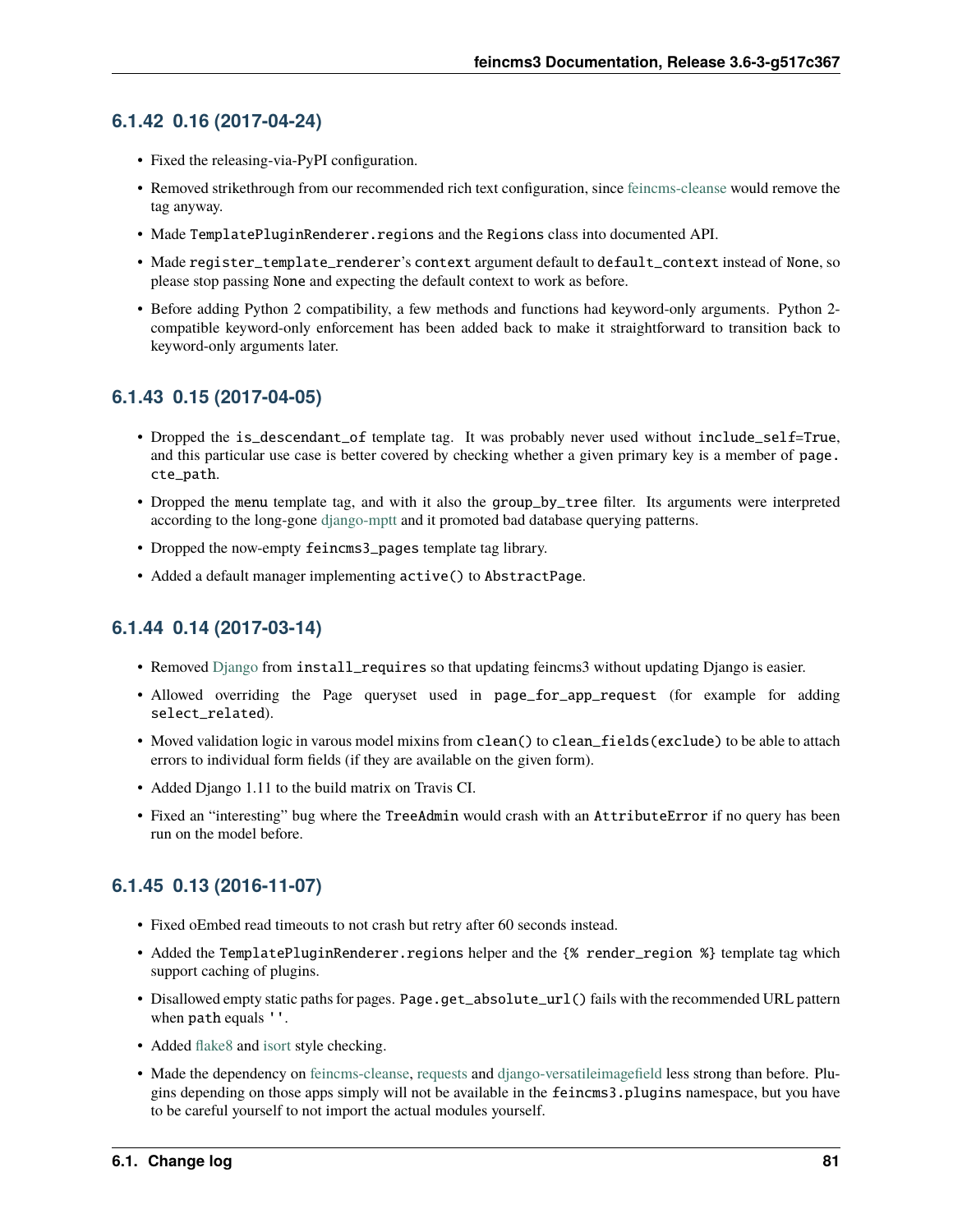• Added [Django,](https://www.djangoproject.com/) [django-content-editor](https://django-content-editor.readthedocs.io/) and [django-cte-forest](https://django-cte-forest.readthedocs.io/) to install\_requires so that they are automatically installed, and added an extra with dependencies for all included plugins, so if you want that simply install feincms3[all].

### **6.1.46 0.12 (2016-10-23)**

- Made reverse\_any mention all viewnames in the NoReverseMatch exception instead of bubbling the last viewname's exception.
- Added a RedirectMixin to feincms3.mixins for redirecting pages to other pages or arbitrary URLs.
- Added a footgun plugin (raw HTML code).
- Reinstate Python 2 compatibility because Python 2 still seems to be in wide use.

### **6.1.47 0.11 (2016-09-19)**

- Changed the implementation of the is\_descendant\_of template tag to not depend on [django-mptt'](https://django-mptt.readthedocs.io/)s API anymore, and removed the compatibility shims from AbstractPage.
- Made the documentation build again and added some documentation for the new feincms3.admin module.
- Made TreeAdmin.move\_view run transactions on the correct database in multi-DB setups.
- Removed the unused NoCommitException class.
- Fixed a crash in the MoveForm validation.
- Made AppsMiddleware work with Django's MIDDLEWARE setting.
- Made the {% menu %} template tag not depend on a page variable in context.

#### **6.1.48 0.10 (2016-09-13)**

- **BACKWARDS INCOMPATIBLE** Switched from [django-mptt](https://django-mptt.readthedocs.io/) to [django-cte-forest](https://django-cte-forest.readthedocs.io/) which means that feincms3 is for the moment [PostgreSQL-](https://www.postgresql.org/)only. By switching we completely avoid the MPTT attribute corruption which plagued projects for years. The *lft* attribute is directly reusable as *position*, and should be renamed in a migration instead of created from scratch to avoid losing the ordering of nodes within a branch.
- Added a feincms3.admin.TreeAdmin which shows the tree hierarchy and has facilities for moving nodes around.
- Avoided a deprecation warning on Django 1.10 regarding django.core.urlresolvers.
- Started rolling releases using Travis CI's PyPI deployment provider.
- Made  $\frac{1}{6}$  is\_descendant\_of %} return False if either of the variables passed is no page instance instead of crashing.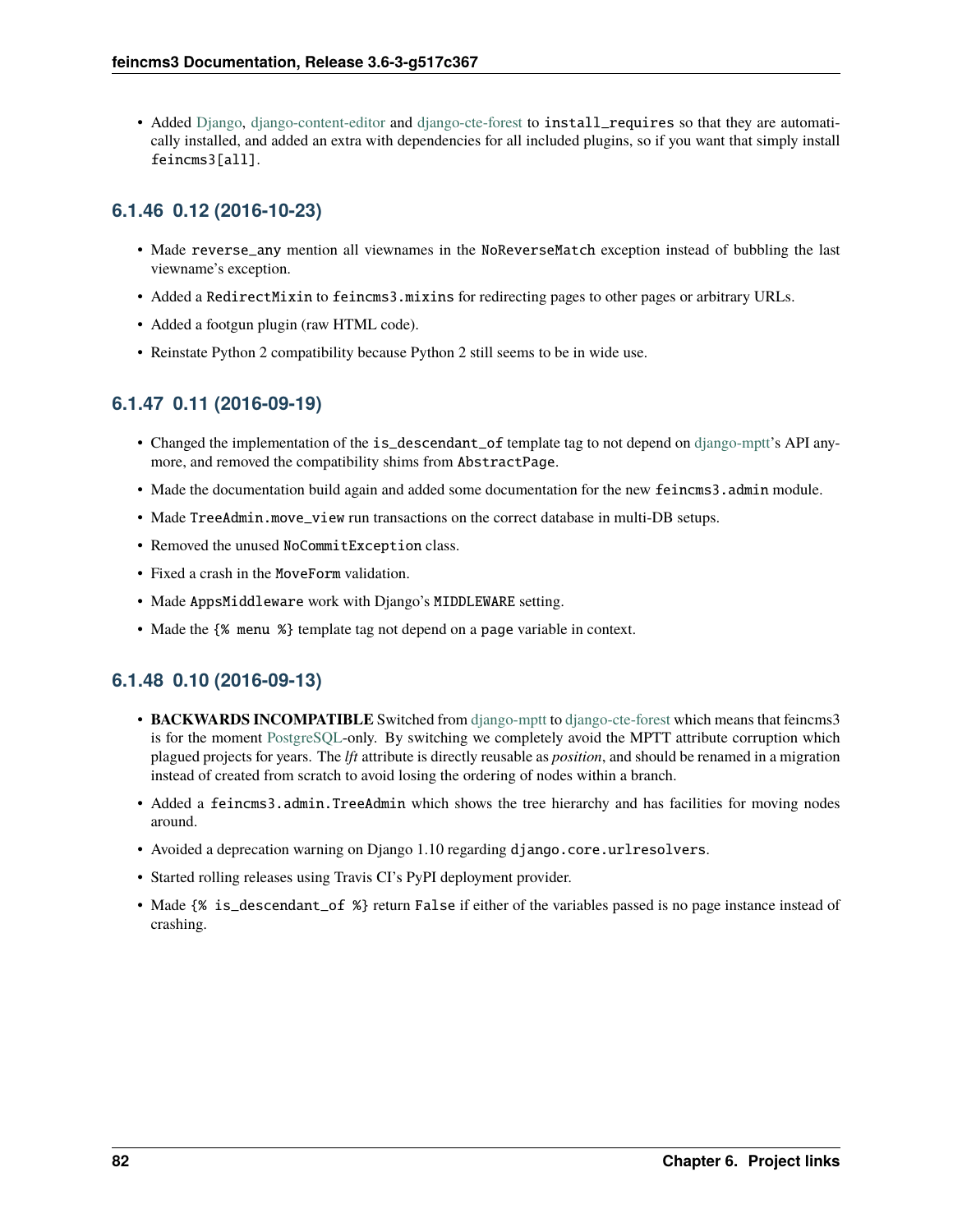#### **6.1.49 0.9 (2016-08-17)**

- Dropped compatibility with Python 2.
- Fixed AbstractPage.save() to actually detect page moves correctly again. Calling save() in a transaction was a bad idea because it messed with MPTT's bookkeeping information. Depending on the transaction isolation level going back to a clean slate *after* clean() proved much harder than expected.

### **6.1.50 0.8 (2016-08-05)**

- Added feincms3.apps.reverse\_fallback to streamline reversing with fallback values in case of crashes.
- The default template renderer context (TemplatePluginRenderer.register\_template\_renderer) contains now the plugin instance as plugin instead of nothing.
- Make [django-mptt-nomagic](https://github.com/django-mptt/django-mptt/pull/486) a required dependency, by depending on the fact that nomagic always calls Page. save() [\(django-mptt](https://django-mptt.readthedocs.io/) does not do that when nodes are moved using TreeManager.node\_move, which is used in the draggable mptt admin interface. Use a node\_moved signal listener which calls save() if the node\_moved call includes a position keyword argument if you can't switch to [django-mptt-nomagic](https://github.com/django-mptt/django-mptt/pull/486) for some reason.

### **6.1.51 0.7 (2016-07-21)**

- Removed all dependencies from install\_requires to make it easier to replace individual items.
- Enabled the use of i18n\_patterns in ROOT\_URLCONF by importing and adding the urlpatterns contained instead of include()-ing the module in apps\_urlconf.
- Modified the cleansing configuration to allow empty  $\langle a \rangle$  tags (mostly useful for internal anchors).
- Fixed crash when adding a page with a path that exists already (when not using a statich path).

### **6.1.52 0.6 (2016-07-11)**

- Updated the translation files.
- Fixed crashes when path of pages would not be unique when moving subtrees.

#### **6.1.53 0.5 (2016-07-07)**

- Fixed a crash where apps without required\_fields could not be saved.
- Added a template snippet based renderer for plugins.
- Prevented adding the exact same application (that is, the same app\_instance\_namespace) more than once.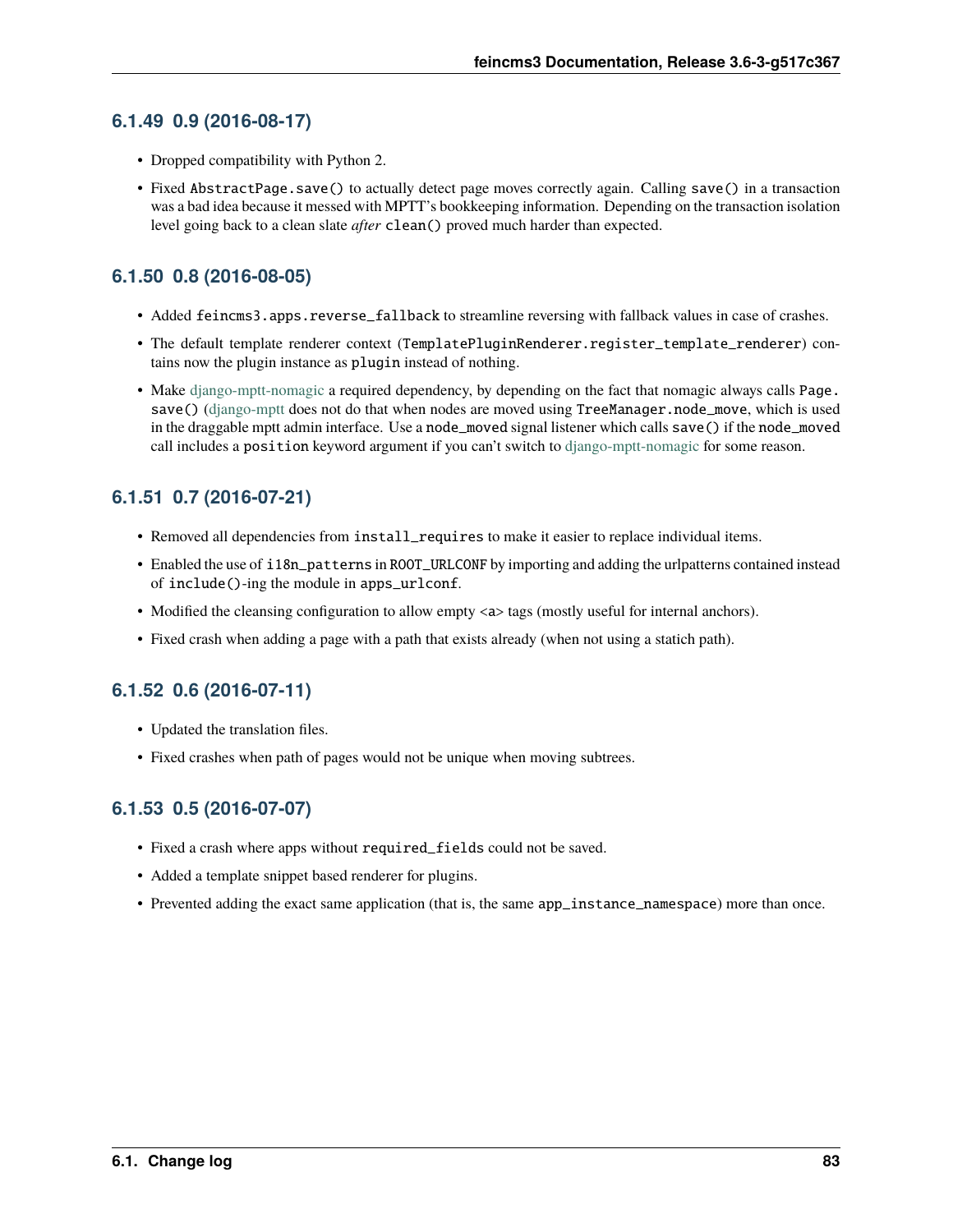#### **6.1.54 0.4 (2016-07-04)**

• Made application instances (feincms3.apps) more flexible by allowing programmatically generated instance namespace specifiers.

#### **6.1.55 0.3 (2016-07-02)**

- Lots of work on the documentation.
- Moved all signal receivers into their classes as staticmethods.
- Fixed a crash on an attempted save of an External plugin instance with an empty URL.
- Added an incomplete testsuite, and add the Travis CI badge to the README.
- Removed the requirement of passing a context to render\_list and render\_detail.

#### **6.1.56 0.2 (2016-06-28)**

- The external plugin admin form now checks whether the URL can be embedded using OEmbed or not.
- Added the plugin\_ckeditor.js file required for the rich text editor.
- Added a SnippetInline for consistency.
- Ensured that choice fields have a get\_\*\_display method by setting dummy choices in advance (menus, snippets and templates).
- Added automatically built documentation on [readthedocs.io.](http://feincms3.readthedocs.io/)

#### **6.1.57 0.1 (2016-06-25)**

- Plugins (apps, external, richtext, snippet and versatileimage) for use with [django-content-editor.](https://django-content-editor.readthedocs.io/)
- HTML editing and cleansing using [django-ckeditor](https://github.com/django-ckeditor/django-ckeditor/) and [feincms-cleanse.](https://pypi.python.org/pypi/feincms-cleanse/)
- Shortcuts (render\_list and render\_detail the most useful parts of Django's class based generic views)
- An abstract page base model building on [django-mptt](https://django-mptt.readthedocs.io/) with mixins for handling templates, menus and language codes.
- Template tags for fetching and grouping menu entries inside templates.
- A german translation.

## **6.2 Contributing**

This isn't a [Jazzband](https://jazzband.co) project, but by contributing you agree to abide to the same [Contributor Code of Conduct](https://jazzband.co/about/conduct) as if it was one.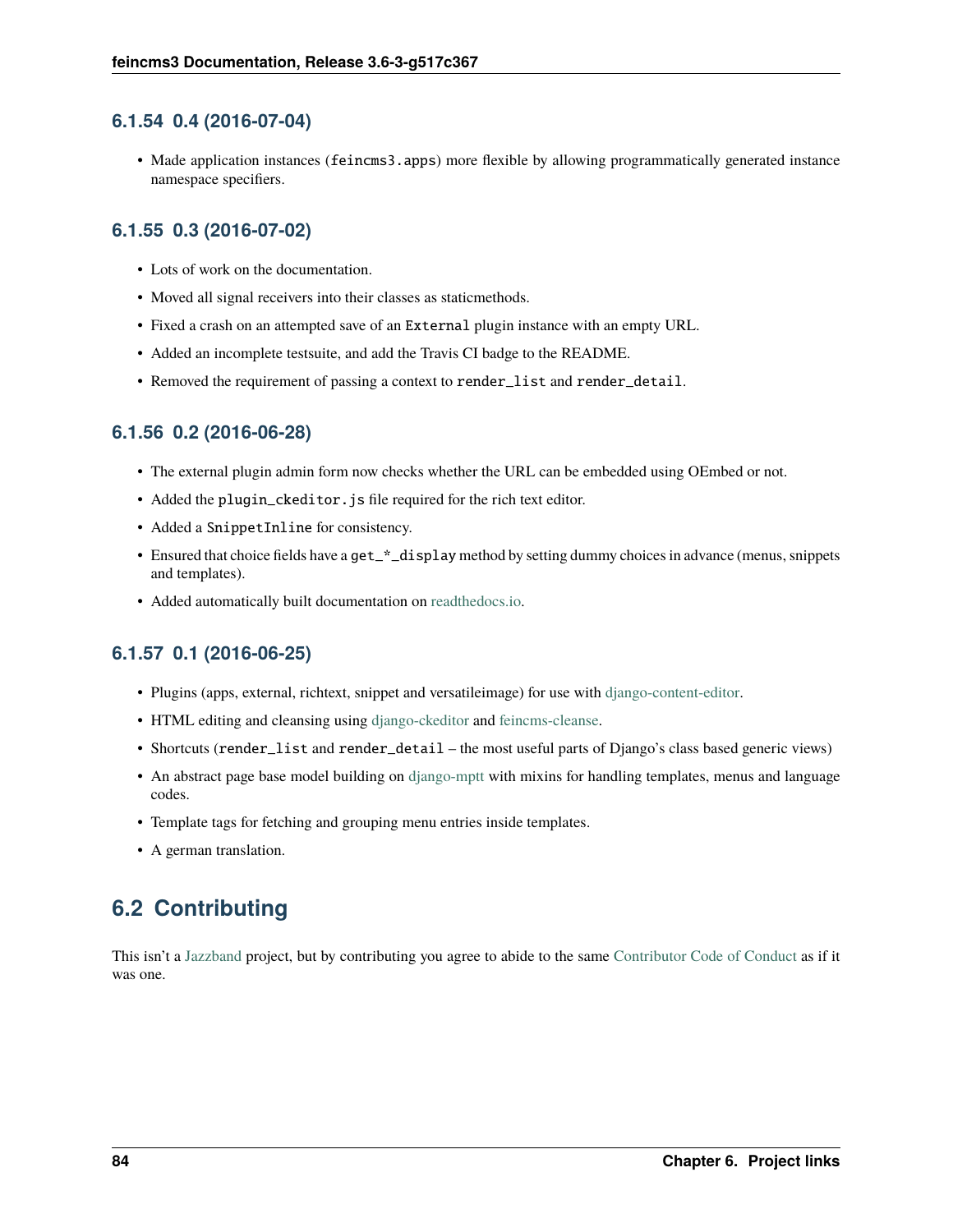#### **6.2.1 Bug reports and feature requests**

You can report bugs and request features in the [bug tracker.](https://github.com/matthiask/feincms3/issues)

### **6.2.2 Code**

The code is available [on GitHub.](https://github.com/matthiask/feincms3)

To work on the code I strongly recommend installing [tox.](https://tox.readthedocs.io) I use tox as a glorified virtualenv-builder and task runner for local development.

Available tasks are:

- tox -e style: Reformats the code using black and runs flake8.
- tox -e docs: Builds the HTML docs into build/docs/html/
- tox -e py??-dj?': Runs tests using combinations of Python and Django. See tox -l for all available combinations.

Both testing tasks also generate HTML-based code coverage output into the htmlcov/ folder.

### **6.2.3 Style**

Python code for the feincms3 project may be automatically formatted and checked using tox -e style. The coding style is also checked when building pull requests using Github actions.

#### **6.2.4 Patches and translations**

Please submit [pull requests!](https://github.com/matthiask/feincms3/pulls)

I am not using a centralized tool for translations right now, I'll happily accept them as a patch too.

### **6.2.5 Mailing list**

If you wish to discuss a topic, please open an issue on Github. Alternatively, the [django-feincms](https://groups.google.com/forum/#!forum/django-feincms) Google Group may also be used for discussing this project.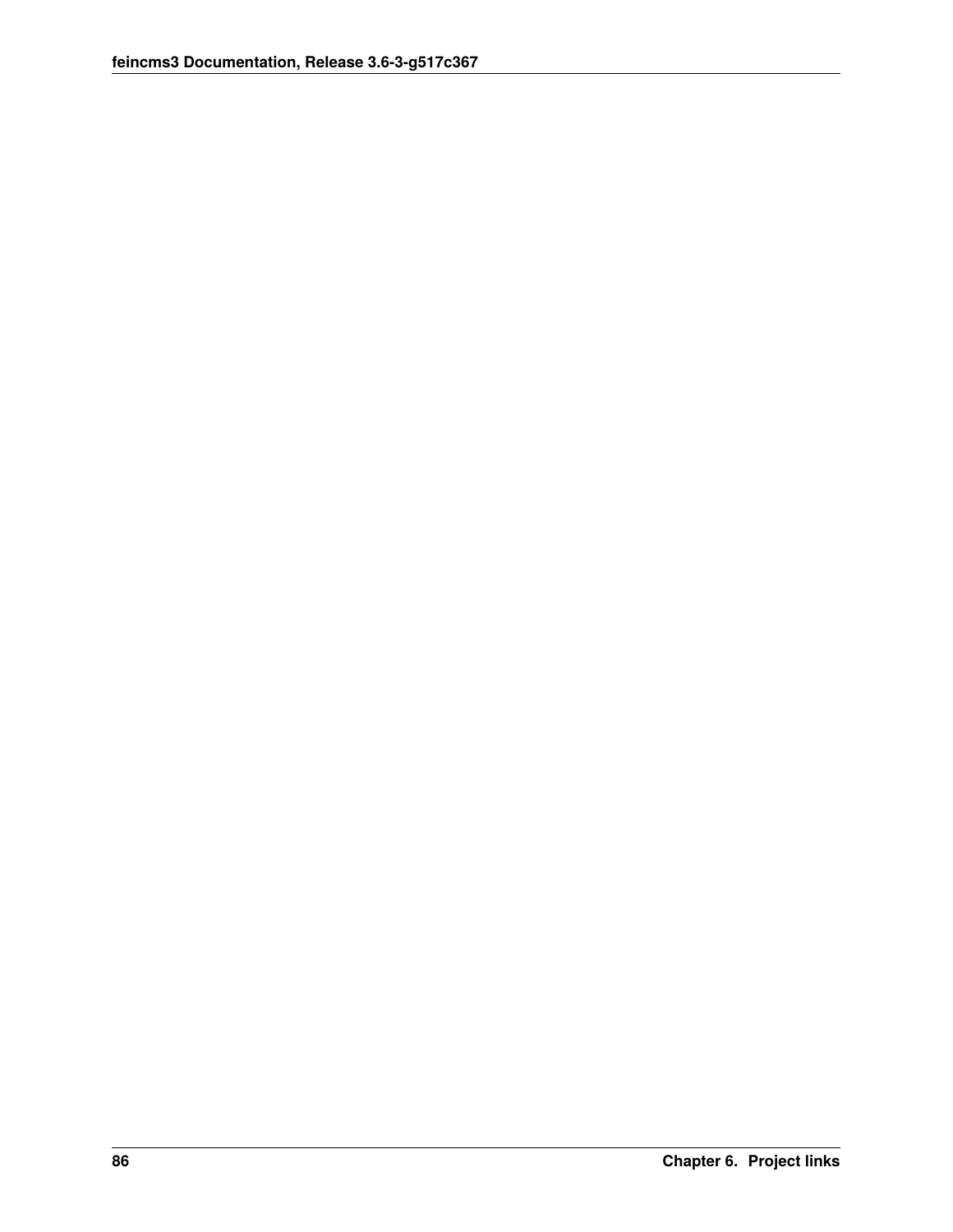## **SEVEN**

### **RELATED PROJECTS**

- [feincms3-example:](https://github.com/matthiask/feincms3-example) Example project demonstrating some of feincms3's capabilities.
- [feincms3-sites:](https://github.com/matthiask/feincms3-sites) Multisite support for feincms3. Allows running a feincms3 site on several domains with separate page trees.
- [feincms3-downloads:](https://github.com/matthiask/feincms3-downloads) A downloads plugin which also supports thumbnailing e.g. PDFs using [ImageMagick.](https://www.imagemagick.org/)
- [feincms3-meta:](https://github.com/matthiask/feincms3-meta) Helpers and feincms3 mixins for making Open Graph tags and meta tags less annoying.
- [feincms3-forms:](https://github.com/matthiask/feincms3-forms/) A form builder using django-content-editor under the hood.
- [django-cabinet:](https://github.com/matthiask/django-cabinet) A media library for Django which works well with feincms3 and follows the same software design guidelines.
- [django-content-editor:](https://django-content-editor.readthedocs.io) The admin interface for editing structured heterogenous content.
- [django-imagefield:](https://github.com/matthiask/django-imagefield) An image field with in-depth image file validation and thumbnailing support which does not depend on a cache to be and stay fast.
- [django-sitemaps:](https://github.com/matthiask/django-sitemaps) Sitemaps generation using a real XML library and support for alternates.
- [django-tree-queries:](https://github.com/matthiask/django-tree-queries) The library feincms3's pages use for querying tree-shaped data.
- [html-sanitizer:](https://github.com/matthiask/html-sanitizer) Allowlist-based HTML sanitizer used for feincms3' rich text plugin.
- [FeinCMS:](https://github.com/feincms/feincms) First version.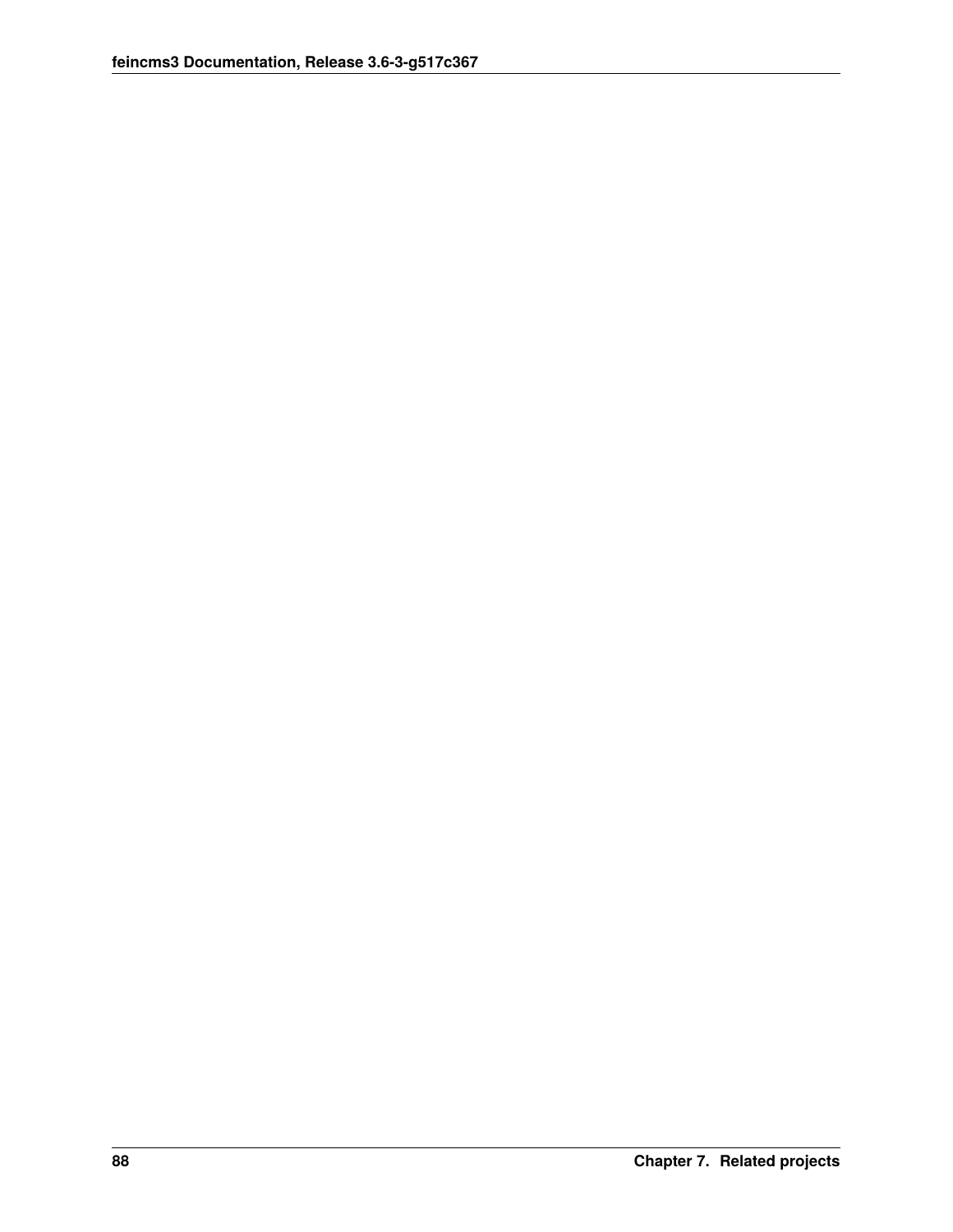## **PYTHON MODULE INDEX**

#### f

feincms3.admin, [47](#page-50-0) feincms3.applications, [48](#page-51-0) feincms3.cleanse, [53](#page-56-0) feincms3.embedding, [54](#page-57-0) feincms3.inline\_ckeditor, [55](#page-58-0) feincms3.mixins, [55](#page-58-1) feincms3.pages, [57](#page-60-2) feincms3.plugins.external, [58](#page-61-0) feincms3.plugins.html, [59](#page-62-1) feincms3.plugins.image, [59](#page-62-2) feincms3.plugins.old\_richtext, [60](#page-63-1) feincms3.plugins.richtext, [60](#page-63-0) feincms3.plugins.snippet, [60](#page-63-2) feincms3.regions, [61](#page-64-0) feincms3.renderer, [62](#page-65-1) feincms3.root, [63](#page-66-2) feincms3.root.middleware, [63](#page-66-3) feincms3.root.passthru, [64](#page-67-1) feincms3.shortcuts, [65](#page-68-0) feincms3.templatetags.feincms3, [66](#page-69-0) feincms3.utils, [67](#page-70-0)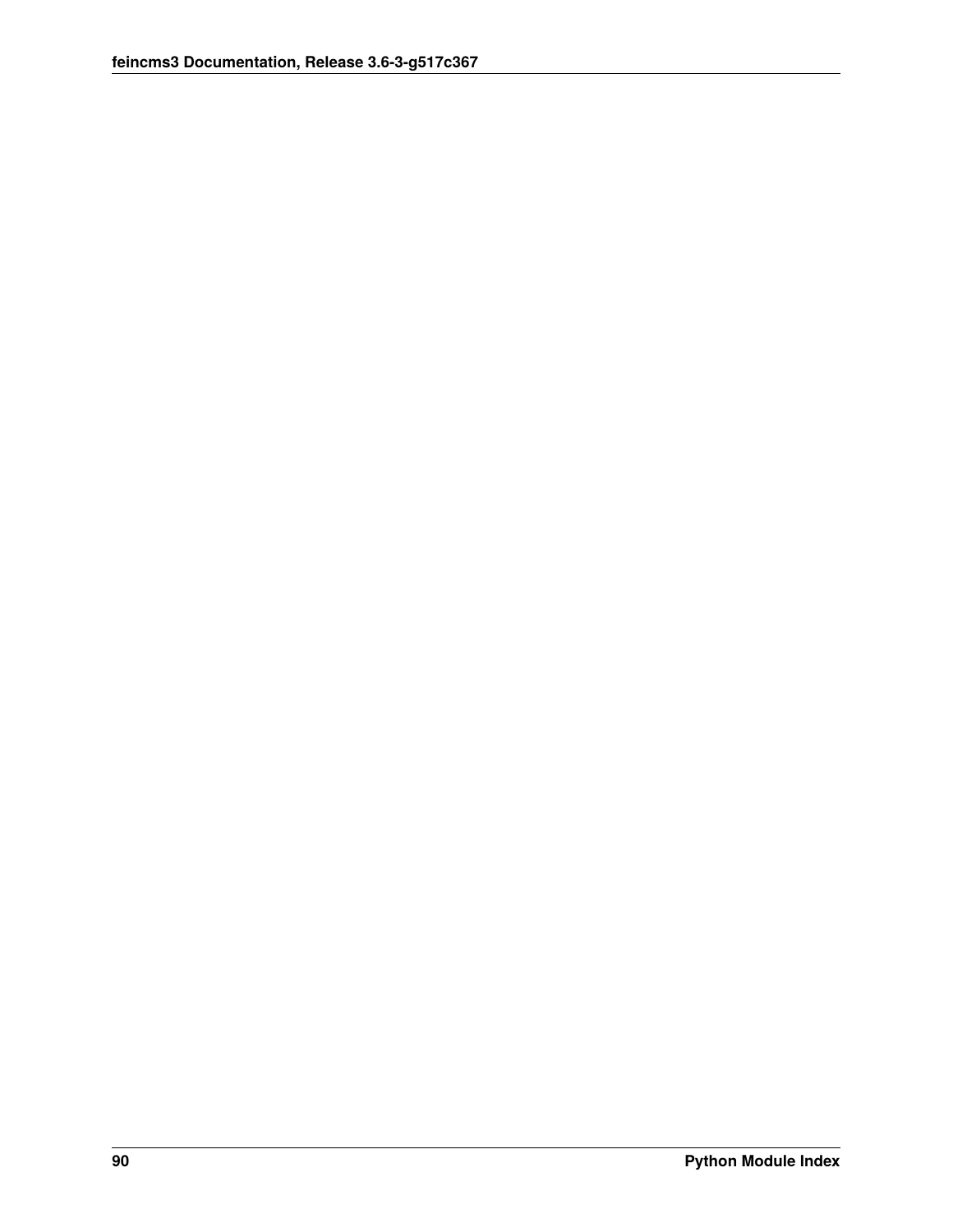### **INDEX**

### A

AbstractPage (*class in feincms3.pages*), [57](#page-60-3) AbstractPageQuerySet (*class in feincms3.pages*), [57](#page-60-3) activate\_language() (*feincms3.mixins.LanguageMixin method*), [56](#page-59-2) active() (*feincms3.pages.AbstractPageQuerySet method*), [57](#page-60-3) add\_redirect\_handler() (*in module feincms3.root.middleware*), [64](#page-67-2) AncestorFilter (*class in feincms3.admin*), [47](#page-50-1) ApplicationType (*class in feincms3.applications*), [48](#page-51-1) apps\_middleware() (*in module feincms3.applications*), [51](#page-54-4) apps\_urlconf() (*in module feincms3.applications*), [51](#page-54-4)

## C

cached\_render() (*in module feincms3.regions*), [61](#page-64-2) ChoicesCharField (*class in feincms3.utils*), [67](#page-70-1) clean() (*feincms3.admin.CloneForm method*), [47](#page-50-1) clean() (*feincms3.admin.MoveForm method*), [47](#page-50-1) clean() (*feincms3.cleanse.CleansedRichTextField method*), [54](#page-57-2) clean() (*feincms3.inline\_ckeditor.InlineCKEditorField* feincms3.cleanse *method*), [55](#page-58-2) clean()(feincms3.plugins.external.NoembedValidationForfreincms3.embedding *method*), [58](#page-61-1) clean\_fields() (*feincms3.applications.PageTypeMixin* feincms3.inline\_ckeditor *method*), [50](#page-53-0) clean\_fields()(feincms3.mixins.LanguageAndTranslatiofieifMtinis3.mixins *method*), [55](#page-58-2) clean\_fields() (*feincms3.mixins.RedirectMixin* feincms3.pages *method*), [56](#page-59-2) clean\_fields() (*feincms3.pages.AbstractPage method*), [57](#page-60-3) cleanse\_html() (*in module feincms3.cleanse*), [54](#page-57-2) CleansedRichTextField (*class in feincms3.cleanse*), [53](#page-56-1) CloneForm (*class in feincms3.admin*), [47](#page-50-1) contribute\_to\_class() (*feincms3.inline\_ckeditor.InlineCKEditorField method*), [55](#page-58-2) F module, [47](#page-50-1) module, [48](#page-51-1) module, [53](#page-56-1) module, [54](#page-57-2) module, [55](#page-58-2) module, [55](#page-58-2) module, [57](#page-60-3) module, [58](#page-61-1) module, [59](#page-62-3) module, [59](#page-62-3) module, [60](#page-63-3)

create\_page\_if\_404\_middleware() (*in module feincms3.root.middleware*), [64](#page-67-2)

#### D

deconstruct() (*feincms3.inline\_ckeditor.InlineCKEditorField method*), [55](#page-58-2) deconstruct() (*feincms3.utils.ChoicesCharField method*), [67](#page-70-1) default\_context() (*in module feincms3.renderer*), [63](#page-66-4)

### E

embed() (*in module feincms3.embedding*), [54](#page-57-2) embed\_vimeo() (*in module feincms3.embedding*), [54](#page-57-2) embed\_youtube() (*in module feincms3.embedding*), [54](#page-57-2) External (*class in feincms3.plugins.external*), [58](#page-61-1) ExternalInline (*class in feincms3.plugins.external*), [58](#page-61-1)

feincms3.admin feincms3.applications feincms3.plugins.external feincms3.plugins.html feincms3.plugins.image feincms3.plugins.old\_richtext feincms3.plugins.richtext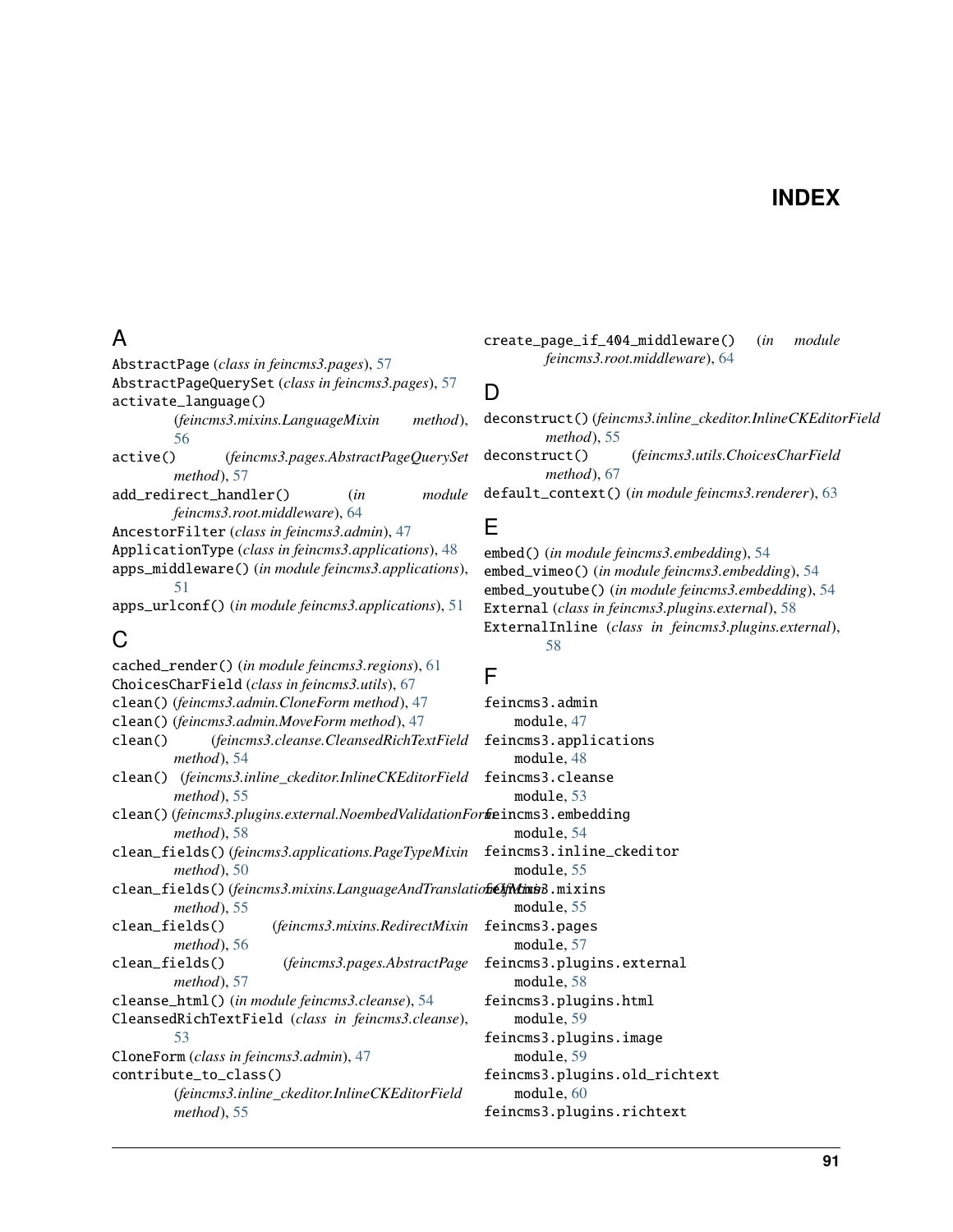module, [60](#page-63-3) feincms3.plugins.snippet module, [60](#page-63-3) feincms3.regions module, [61](#page-64-2) feincms3.renderer module, [62](#page-65-2) feincms3.root module, [63](#page-66-4) feincms3.root.middleware module, [63](#page-66-4) feincms3.root.passthru module, [64](#page-67-2) feincms3.shortcuts module, [65](#page-68-1) feincms3.templatetags.feincms3 module, [66](#page-69-1) feincms3.utils module, [67](#page-70-1) fill\_menu\_choices() (*feincms3.mixins.MenuMixin static method*), [56](#page-59-2) fill\_page\_type\_choices() (*feincms3.applications.PageTypeMixin static method*), [50](#page-53-0) fill\_template\_key\_choices() (*feincms3.mixins.TemplateMixin static method*), [56](#page-59-2) fill\_template\_name\_choices() (*feincms3.plugins.snippet.Snippet static method*), [60](#page-63-3) formfield() (*feincms3.inline\_ckeditor.InlineCKEditorField method*), [55](#page-58-2) from\_contents() (*feincms3.regions.Regions class method*), [61](#page-64-2) from\_item() (*feincms3.regions.Regions class method*), [61](#page-64-2)

# G

generate() (*feincms3.regions.Regions method*), [61](#page-64-2) get\_absolute\_url() (*feincms3.pages.AbstractPage method*), [57](#page-60-3) get\_queryset() (*feincms3.admin.TreeAdmin method*), [48](#page-51-1) get\_redirect\_url() (*feincms3.mixins.RedirectMixin method*), [56](#page-59-2) get\_urls() (*feincms3.admin.TreeAdmin method*), [48](#page-51-1)

## H

handle() (*feincms3.renderer.RegionRenderer method*), [62](#page-65-2) handle\_default() (*feincms3.regions.Regions method*),

[61](#page-64-2)

handle\_default() (*feincms3.renderer.RegionRenderer method*), [62](#page-65-2)

HTML (*class in feincms3.plugins.html*), [59](#page-62-3) HTMLInline (*class in feincms3.plugins.html*), [59](#page-62-3)

### I

Image (*class in feincms3.plugins.image*), [59](#page-62-3) ImageInline (*class in feincms3.plugins.image*), [59](#page-62-3) indented\_title() (*feincms3.admin.TreeAdmin method*), [48](#page-51-1) InlineCKEditorField (*class in feincms3.inline\_ckeditor*), [55](#page-58-2) is\_first\_party\_link() (*in module feincms3.utils*), [68](#page-71-1)

## L

```
LANGUAGE_CODES_NAMESPACE
        (feincms3.applications.PageTypeMixin at-
        tribute), 50
LanguageAndTranslationOfMixin (class in
        feincms3.mixins), 55
LanguageMixin (class in feincms3.mixins), 56
lookups() (feincms3.admin.AncestorFilter method), 47
```
### M

marks() (*feincms3.renderer.RegionRenderer method*), [62](#page-65-2) matches() (*in module feincms3.regions*), [61](#page-64-2) maybe\_target\_blank() (*in module feincms3.templatetags.feincms3*), [66](#page-69-1) media (*feincms3.admin.CloneForm property*), [47](#page-50-1) media (*feincms3.admin.MoveForm property*), [47](#page-50-1) media (*feincms3.plugins.external.NoembedValidationForm property*), [58](#page-61-1) MenuMixin (*class in feincms3.mixins*), [56](#page-59-2) module feincms3.admin, [47](#page-50-1) feincms3.applications, [48](#page-51-1) feincms3.cleanse, [53](#page-56-1) feincms3.embedding, [54](#page-57-2) feincms3.inline\_ckeditor, [55](#page-58-2) feincms3.mixins, [55](#page-58-2) feincms3.pages, [57](#page-60-3) feincms3.plugins.external, [58](#page-61-1) feincms3.plugins.html, [59](#page-62-3) feincms3.plugins.image, [59](#page-62-3) feincms3.plugins.old\_richtext, [60](#page-63-3) feincms3.plugins.richtext, [60](#page-63-3) feincms3.plugins.snippet, [60](#page-63-3) feincms3.regions, [61](#page-64-2) feincms3.renderer, [62](#page-65-2) feincms3.root, [63](#page-66-4) feincms3.root.middleware, [63](#page-66-4) feincms3.root.passthru, [64](#page-67-2) feincms3.shortcuts, [65](#page-68-1) feincms3.templatetags.feincms3, [66](#page-69-1) feincms3.utils, [67](#page-70-1)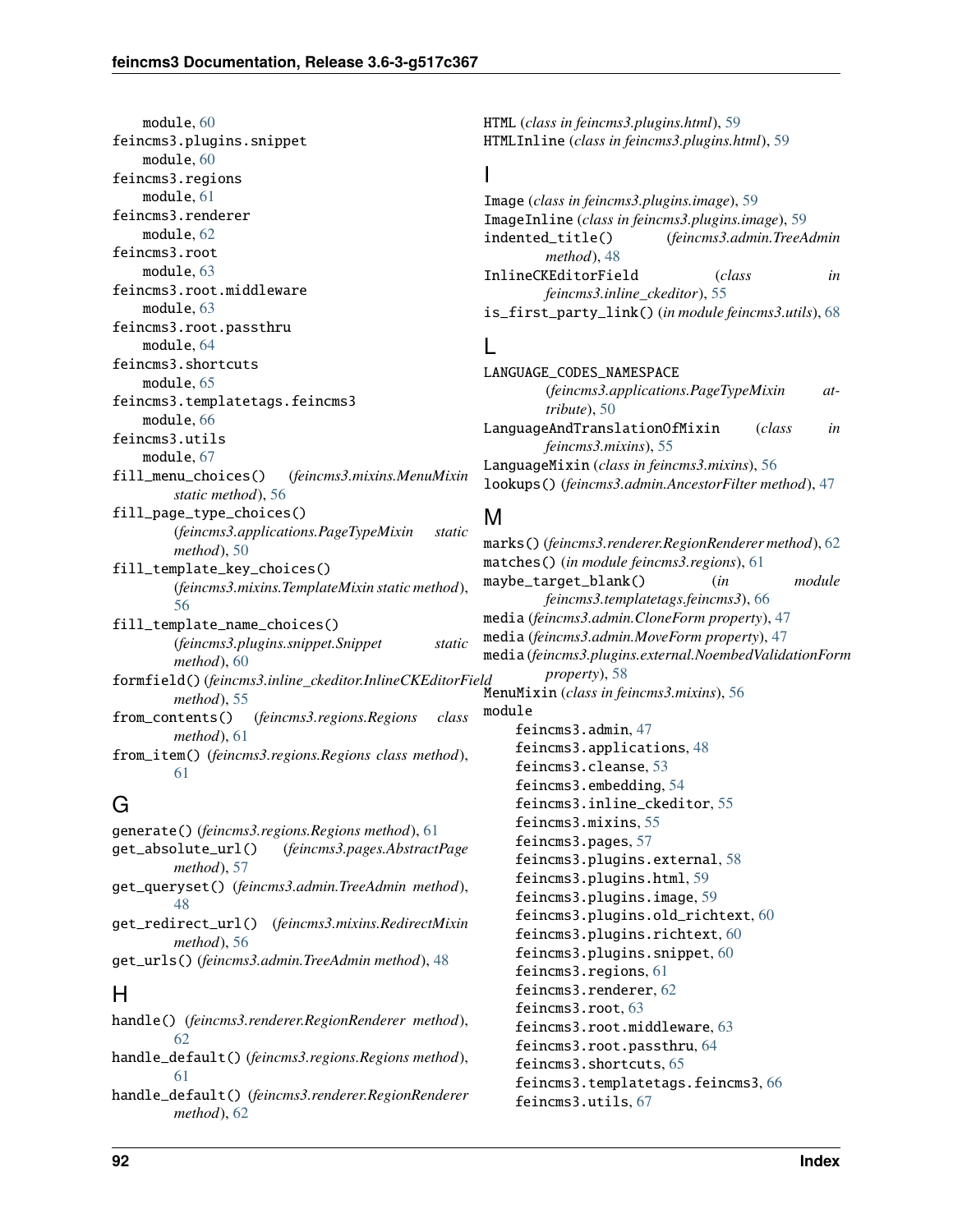- move\_column() (*feincms3.admin.TreeAdmin method*), [48](#page-51-1)
- MoveForm (*class in feincms3.admin*), [47](#page-50-1)

### N

NoembedValidationForm (*class in feincms3.plugins.external*), [58](#page-61-1)

## O

oembed\_html() (*in module feincms3.plugins.external*), [58](#page-61-1) oembed\_json() (*in module feincms3.plugins.external*), [59](#page-62-3)

### P

page\_for\_app\_request() (*in module feincms3.applications*), [51](#page-54-4) PageTypeMixin (*class in feincms3.applications*), [49](#page-52-0) path\_with\_script\_prefix() (*in module feincms3.pages*), [57](#page-60-3) PluginNotRegistered, [62](#page-65-2) plugins() (*feincms3.renderer.RegionRenderer method*), [62](#page-65-2)

# $\Omega$

queryset() (*feincms3.admin.AncestorFilter method*), [47](#page-50-1)

## R

RedirectMixin (*class in feincms3.mixins*), [56](#page-59-2) RegionRenderer (*class in feincms3.renderer*), [62](#page-65-2) Regions (*class in feincms3.regions*), [61](#page-64-2) regions (*feincms3.mixins.TemplateMixin property*), [56](#page-59-2) regions\_from\_contents() (*feincms3.renderer.RegionRenderer method*), [62](#page-65-2) regions\_from\_item() (*feincms3.renderer.RegionRenderer method*), [62](#page-65-2) register() (*feincms3.renderer.RegionRenderer method*), [62](#page-65-2) register\_string\_renderer() (*feincms3.renderer.RegionRenderer method*), [63](#page-66-4) register\_template\_renderer() (*feincms3.renderer.RegionRenderer method*), [63](#page-66-4) register\_with() (*feincms3.plugins.snippet.Snippet class method*), [60](#page-63-3) render() (*feincms3.regions.Regions method*), [61](#page-64-2) render\_detail() (*in module feincms3.shortcuts*), [65](#page-68-1) render\_external() (*in module feincms3.plugins.external*), [59](#page-62-3) render\_html() (*in module feincms3.plugins.html*), [59](#page-62-3)

| render_image() (in module feincms3.plugins.image),<br>59         |                                         |          |
|------------------------------------------------------------------|-----------------------------------------|----------|
| render_in_context() (in module feincms3.renderer),               |                                         |          |
| 63                                                               |                                         |          |
| render_list() (in module feincms3.shortcuts), 65                 |                                         |          |
| render_plugin() (feincms3.renderer.RegionRenderer<br>method), 63 |                                         |          |
| render_plugin_in_context()                                       |                                         |          |
|                                                                  | (feincms3.renderer.RegionRenderer       | method), |
| 63                                                               |                                         |          |
| render_region() (feincms3.renderer.RegionRenderer                |                                         |          |
| method), 63                                                      |                                         |          |
| render_region()                                                  | (in                                     | module   |
|                                                                  | feincms3.templatetags.feincms3), 61, 66 |          |
| render_richtext()                                                | (in                                     | module   |
| feincms3.plugins.old_richtext), 60                               |                                         |          |
| render_richtext()                                                | (in                                     | module   |
| feincms3.plugins.richtext), 60                                   |                                         |          |
| render_snippet()                                                 | (in                                     | module   |
| feincms3.plugins.snippet), 60                                    |                                         |          |
| reverse_any() (in module feincms3.applications), 51              |                                         |          |
| reverse_app() (in module feincms3.applications), 52              |                                         |          |
| reverse_app()                                                    | (in                                     | module   |
|                                                                  | feincms3.templatetags.feincms3), 53, 66 |          |
| reverse_fallback()                                               | (in                                     | module   |
| feincms3.applications), 52                                       |                                         |          |
| reverse_passthru()                                               | (in                                     | module   |
| feincms3.root.passthru), 65                                      |                                         |          |
| RichText (class in feincms3.plugins.old_richtext), 60            |                                         |          |
| RichTextInline                                                   | (class                                  | in       |
| feincms3.plugins.old_richtext), 60                               |                                         |          |
| RichTextInline (class in feincms3.plugins.richtext), 60          |                                         |          |

## S

save() (*feincms3.applications.PageTypeMixin method*), [50](#page-53-0) save() (*feincms3.pages.AbstractPage method*), [57](#page-60-3) Snippet (*class in feincms3.plugins.snippet*), [60](#page-63-3) SnippetInline (*class in feincms3.plugins.snippet*), [60](#page-63-3) subregion() (*feincms3.renderer.RegionRenderer method*), [63](#page-66-4)

#### T

takewhile\_mark() (*feincms3.renderer.RegionRenderer method*), [63](#page-66-4) takewhile\_subregion() (*feincms3.renderer.RegionRenderer method*), [63](#page-66-4) template (*feincms3.mixins.TemplateMixin property*), [56](#page-59-2) template\_name() (*in module feincms3.shortcuts*), [66](#page-69-1) template\_renderer() (*in module feincms3.renderer*), [63](#page-66-4)

TemplateMixin (*class in feincms3.mixins*), [56](#page-59-2)